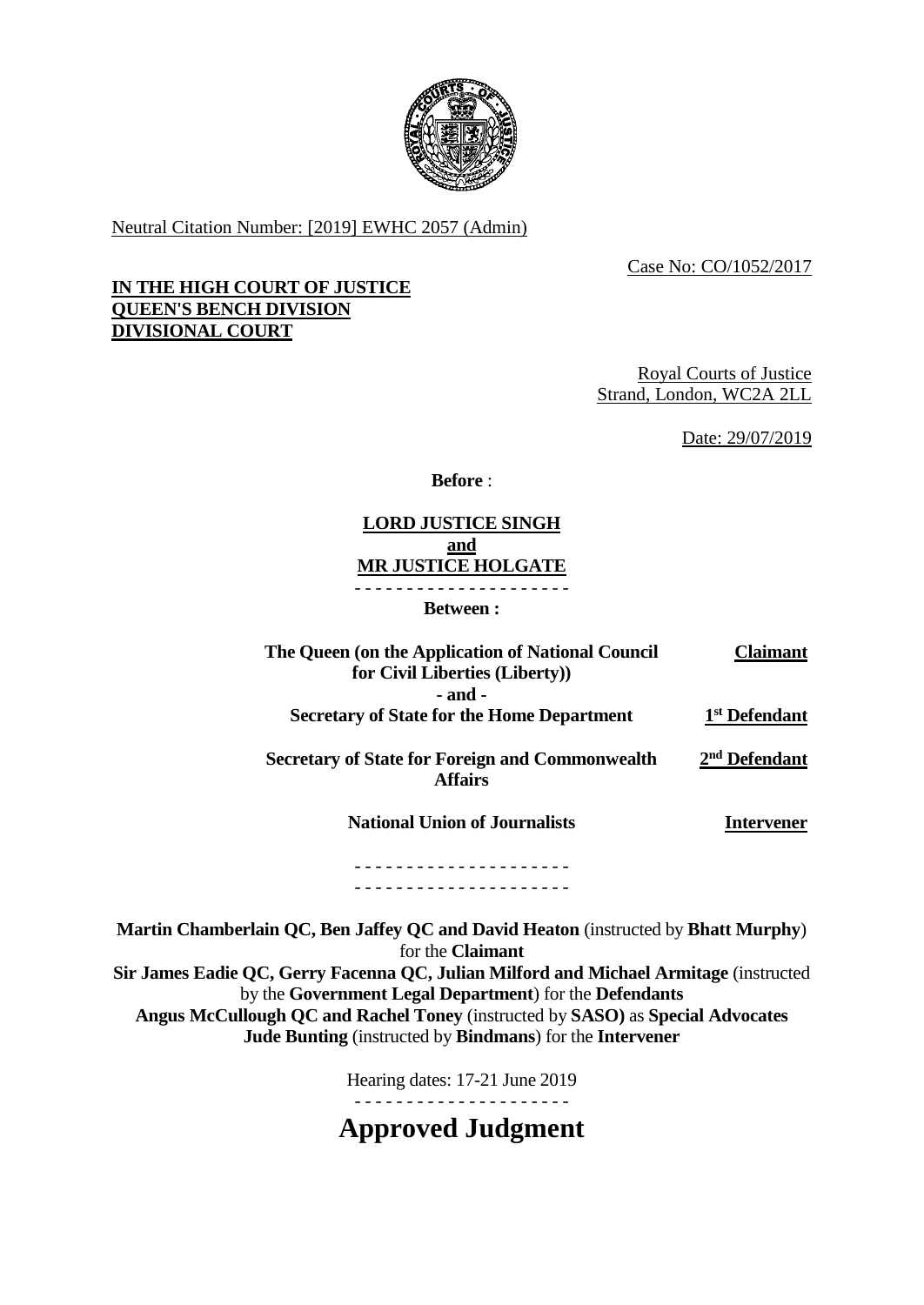# **Lord Justice Singh and Mr Justice Holgate:**

| Caselaw of the European Court of Human Rights on "in accordance with the law"76       |  |
|---------------------------------------------------------------------------------------|--|
|                                                                                       |  |
|                                                                                       |  |
| Use of Hansard in cases concerning the compatibility of primary legislation under the |  |
|                                                                                       |  |
|                                                                                       |  |
|                                                                                       |  |
|                                                                                       |  |
| The challenge in respect of bulk and thematic equipment interference warrants179      |  |
|                                                                                       |  |
|                                                                                       |  |
|                                                                                       |  |
|                                                                                       |  |
|                                                                                       |  |
|                                                                                       |  |
|                                                                                       |  |
|                                                                                       |  |
|                                                                                       |  |
| Annex: Overview of relevant legislation                                               |  |

### Introduction

- 1. In *R (National Council for Civil Liberties) v Secretary of State for the Home Department* [2018] EWHC 975 (Admin); [2019] QB 481 this Court gave judgment on the first part of the Claimant's challenge to the Investigatory Powers Act 2016 ("the IPA" or "the 2016 Act"). That challenge was brought under European Union ("EU") law. It concerned only Part 4 of the 2016 Act, concerning powers to require the retention of "communications data", which was the relevant part which had then been brought into force. The Court is now concerned with the second part of the Claimant's challenge, which arises under the Human Rights Act 1998 ("HRA"). This challenge concerns various other parts of the 2016 Act, which have now been brought into force on various dates. The only remedy which the Claimant seeks is a declaration of incompatibility under section 4 of the HRA.
- 2. The Claimant challenges four different sets of provisions in the 2016 Act. What they all have in common is that they concern "bulk" powers rather than powers which are directed at any particular individual who may be a potential subject of interest (sometimes called "targeted" surveillance). The relevant provisions are as follows:
	- (1) Part 6, Chapter 1, which relates to bulk interception warrants.
	- (2) Part 6, Chapter 3, and Part 5: these concern warrants for bulk and thematic "equipment interference". The Claimant has described this in its submissions as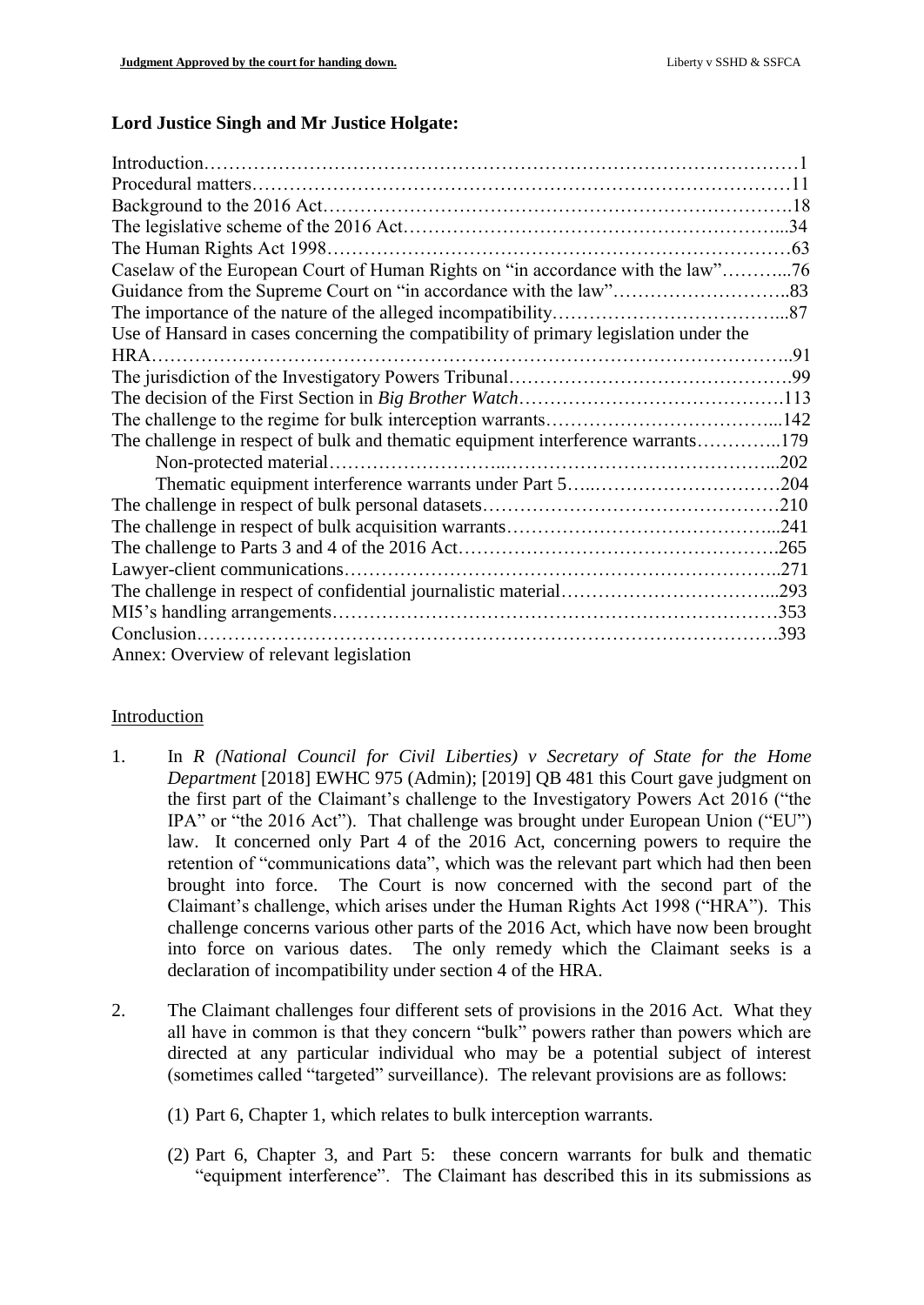"hacking" but we think it preferable to use the term used in the IPA itself, namely "equipment interference".

- (3) Part 7, which relates to warrants for bulk personal datasets ("BPD").
- (4) Part 6, Chapter 2, and Parts 3-4: respectively warrants for bulk acquisition of "communications data" and retention notices for, and acquisition of, communications data. "Communications data" is not the "content" of communications but other matters such as "where, when and who".
- 3. In broad terms the Claimant's case is that:
	- (1) The provisions of the 2016 Act under challenge are incompatible with Article 8 (the right to respect for private life and correspondence) and Article 10 (the right to freedom of expression) of the European Convention on Human Rights ("ECHR") because they are too wide. They lack the "minimum safeguards" established by the European Court of Human Rights for secret surveillance regimes. They are neither necessary in a democratic society nor proportionate.
	- (2) Further or alternatively, the powers lack sufficient safeguards to comply with the "minimum requirements" taken together. For this reason they are said not to be "in accordance with the law" (the phrase used in Article 8) or "prescribed by law" (that used in Article 10). This was the main focus of the Claimant's submissions before us.
	- (3) The powers lack sufficient safeguards for lawyer-client communications and journalistic material, including the confidential sources of a journalist's information.
	- (4) The continued operation of Part 1, Chapter 2, of the Regulation of Investigatory Powers Act 2000 ("RIPA"), which concerns the acquisition of communications data, is not in accordance with law because it does not comply with EU law. This follows, it is said, from this Court's judgment in 2018, to which we have referred above. The Claimant submits that, although amendments were made to Parts 3-4 of the IPA in accordance with the declaration granted by this Court, the previous regime has not been repealed. The Claimant submits that that regime is not in accordance with law for the reasons identified in this Court's previous judgment.
- 4. This last part of the challenge, which had not been foreshadowed in the grounds but which was set out in the Claimant's skeleton argument for the substantive hearing before this Court, at paras. 163-166, was not pursued at that hearing.
- 5. A further ground of challenge has arisen only recently as the result of disclosures made by the Defendants pursuant to their duty of candour and co-operation with the Court. For that reason this argument could not have been foreshadowed in the Claimant's grounds of challenge. This argument is to the effect that the way in which the Security Service (MI5) has in fact operated its handling procedures in the last few years has been unlawful; and that this demonstrates that the safeguards in the IPA against the risk of abuse of power, even if they were adequate in theory, are not effective in practice.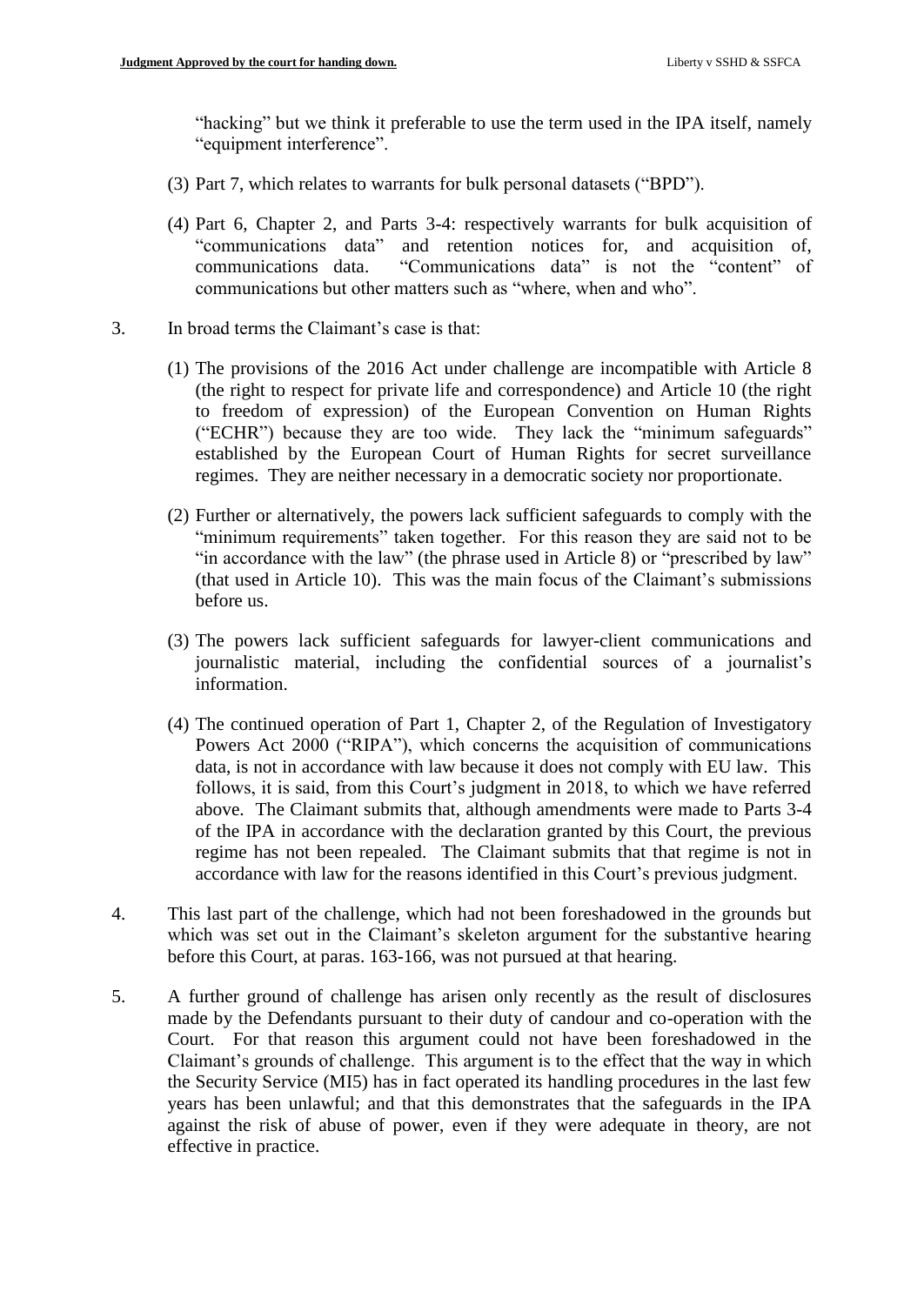- 6. There is a fundamental difference of approach as between the Claimant and the Defendants in relation to the obtaining and retention of bulk data, as distinct from its later selection for examination. It is common ground between the parties that there is an interference with the right to respect for private life at all material stages, including at the stage when data is obtained and retained. However, the Defendants submit that there is no "meaningful" intrusion into privacy rights until the stage when the data is selected for examination. The Claimant submits that that is wrong and inconsistent with "decades" of authority from the European Court of Human Rights. It also submits that this is a proposition which is not only "startling" but "dangerous and artificial".
- 7. The Claimant submits that the 2016 Act creates a regime in which vast amounts of data can be "hoovered up" on a bulk basis in circumstances in which most of it will never be of any interest to the intelligence agencies or other authorities, such as the police. It submits that that risks creating a society in which everyone is susceptible to surveillance but does not know when they might be subject to such surveillance. The Claimant submits that that can have a "chilling effect" on the way in which people going about their lawful business will behave, for example in the way in which they search the internet or store private information, such as diaries or photographs, on their computers or smart phones. The Claimant submits that the regime created by the 2016 Act is inconsistent with fundamental values in a free and democratic society governed by the rule of law.
- 8. The Defendants submit that the legislative scheme carefully created by the 2016 Act is compatible with Articles 8 and 10 and, in particular, that it is both in accordance with law and necessary in a democratic society. They submit that the Act strikes a fair balance between the rights of the individual and the general interest of the community, particularly bearing in mind, first, that it was the product of extensive pre-legislative scrutiny; and, secondly, the safeguards introduced by it, including the creation of the office of the Investigatory Powers Commissioner ("IPC").
- 9. The Claimant accepts that certain submissions which it makes in its pleaded grounds are inconsistent with the judgment of the European Court of Human Rights (First Section) in *Big Brother Watch & Ors v United Kingdom* (Application No 58170/13, judgment of 13 September 2018). At the request of the applicants that case has been referred to the Grand Chamber. The Grand Chamber heard that case after the hearing before this Court, on 10 July 2019, together with a case from Sweden called *Centrum för Rättvisa v Sweden* (2019) 68 EHRR 2. In those circumstances the Claimant has not argued those points before this Court but has reserved them for consideration on any appeal in this case in the light of the decision of the Grand Chamber in *Big Brother Watch*. At the hearing before us it was common ground that this Court should not delay giving its judgment pending the decision of the Grand Chamber in *Big Brother Watch*.
- 10. This concession is important for a proper understanding of the issues which are currently before this Court. The European Court of Human Rights has already held that at least some "bulk" powers, in particular for the collection of data by interception warrants, are in principle compatible with the ECHR. That issue of principle is therefore not in issue before this Court, although it will be before the Grand Chamber of the European Court of Human Rights. We therefore have to address the issues which do arise before this Court against that important background.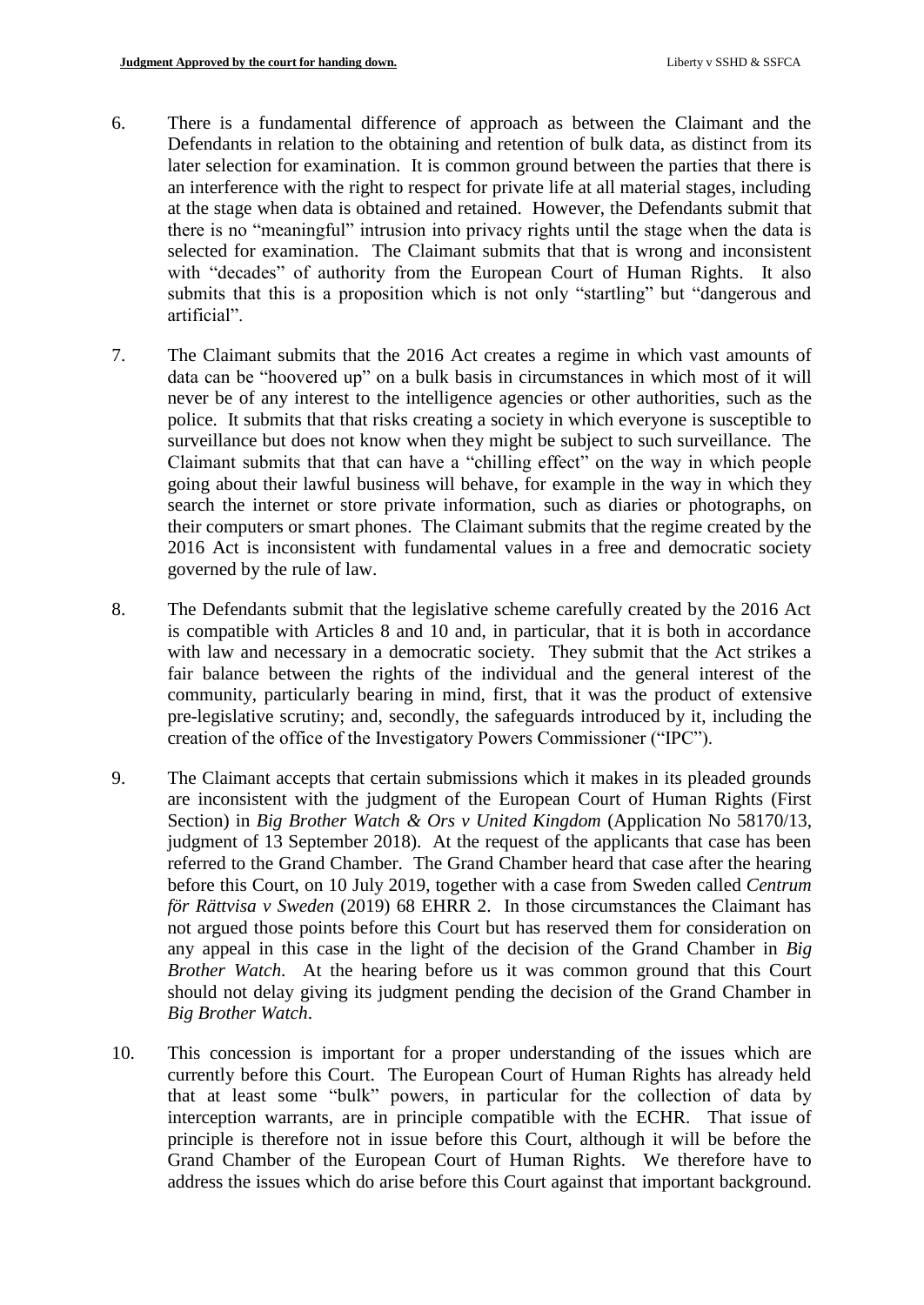The issues which we have to address concern, in particular, whether the 2016 Act has put in place sufficient safeguards against the risk of abuse of such bulk powers, both generally and in relation to two specific areas: lawyer-client communications and journalistic material.

## Procedural matters

- 11. On 14 June 2017 Jeremy Baker J granted permission to bring this claim for judicial review in respect of Part 4 of the IPA and stayed the remainder of the claim on the basis that it was only Part 4 which was then in force. As we have mentioned above, this Court gave judgment in relation to that part of the claim on 27 April 2018. It made a declaration that Part 4 was incompatible with EU law in two respects which were by then conceded by the Defendants and also that Part 4 had to be amended within a reasonable time, that is by 1 November 2018. This Court stayed judgment on three further alleged incompatibilities with EU law pending the decision of Court of Justice of the EU ("CJEU") in a reference which has been made by the Investigatory Powers Tribunal ("IPT") in *Privacy International v Secretary of State for Foreign and Commonwealth Affairs (No. 2) (Note)* [2017] UKIPTrib 15\_110-CH; [2018] 2 All ER 166. That reference remains pending.
- 12. On 31 October 2018 the Data Retention and Acquisition Regulations 2018 were made in accordance with this Court's earlier declaration in relation to EU law.
- 13. Codes of Practice were laid before Parliament under the IPA on 18 December 2017 and 28 June 2018. The Claimant has amended its grounds to take account of these and has also re-amended its grounds to take account of recent developments.
- 14. On 27 November 2018 Singh LJ gave permission to bring this claim for judicial review in relation to the remaining grounds. His order also stayed the claim insofar as it was based on EU law pending the CJEU preliminary ruling on the reference in the *Privacy International* case, a course which had been agreed by the parties.
- 15. On 1 May 2019 the National Union of Journalists ("NUJ") applied to intervene in this claim and permission to do so was granted by Singh LJ at a directions hearing on 10 May 2019.
- 16. There is before the Court an application by the Defendants under section 6 of the Justice and Security Act 2013 for the Court, if it becomes necessary to do so, to hold a closed material procedure ("CMP") in this case. We will set out later in this judgment the context in which that application has arisen. For present purposes it will suffice to say that, as things developed before and during the course of the hearing before this Court, we found it unnecessary to consider the application for a CMP or to hold a closed hearing in this case. This was the result of helpful discussions which took place between those representing the Defendants and the Special Advocates, which enabled a great deal of material to be disclosed to the Claimant and to be considered by this Court in open proceedings. We are satisfied that it is not necessary for the fair disposal of the issues in this case for the Court to consider any material which has not been made available to the Claimant and is in open.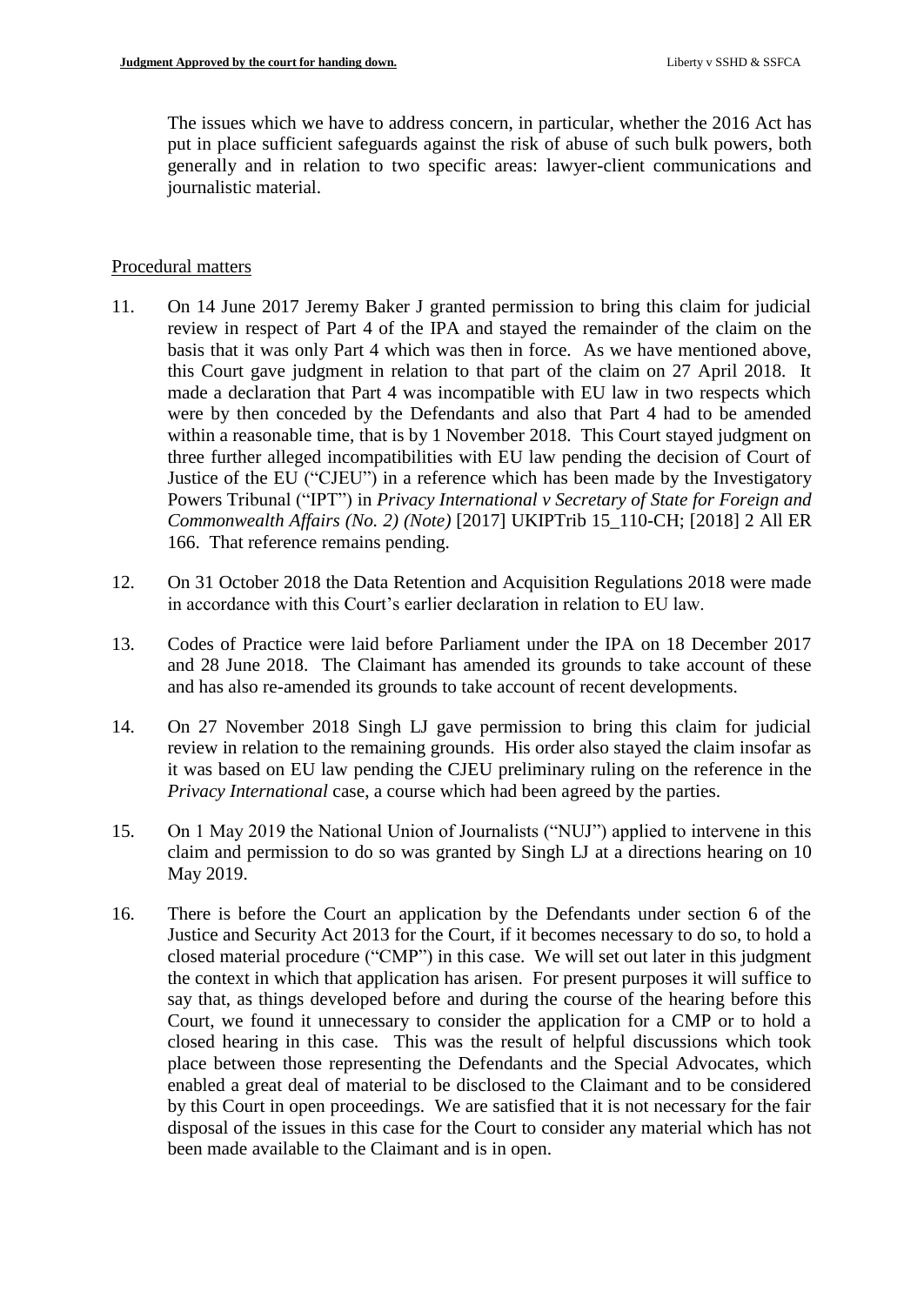17. We are very grateful to all concerned, including the Special Advocates, for their strenuous efforts in enabling this Court to deal with this case expeditiously and efficiently. We are grateful to all counsel for the high quality of their written and oral submissions.

## Background to the 2016 Act

- 18. The threats to security which the United Kingdom ("UK") and members of the public face are well known and hardly need evidence, although there is plenty of such evidence which has been placed before this Court: see in particular the first witness statement of James Dix, acting Head of the Investigatory Powers Unit in the Office for Security and Counter-terrorism at the Home Office. By way of example, in 2017 there were five terrorist attacks, in London and Manchester, which resulted in 36 deaths. The organisations Daesh (sometimes called "Islamic State" or "ISIL") and al Qa'ida continue to pose threats to British nationals and others around the world. There is an increasing threat from far-right extremism. Further, this country faces "sustained hostile activity from certain states": see a speech given by the Director General of MI5 (Sir Andrew Parker) in Berlin on 14 May 2018, quoted at para. 15 of Mr Dix's first witness statement.
- 19. In addition, there is an acknowledged need to support the investigation and punishment of serious organised crime, including offences against children. It is also well known that those who would wish to do harm to this country and its inhabitants are increasingly able to make use of encryption and the "dark web", which Mr Dix describes, at para. 20 of his first witness statement, as "a space in which information can be exchanged anonymously beyond the reach of law enforcement."
- 20. Against that background, Mr Dix expresses the following opinion to this Court at para. 24 of his first witness statement:

"The investigatory powers under challenge in this claim make a very significant contribution to tackling the kind of threats set out above: indeed, they are essential for doing so."

At para. 28 he tells this Court that the use of bulk data is among the few effective methods to counter the illicit use of the dark web. Further, as he points out at para. 29, in certain parts of the world the UK has no physical presence, so there are often no initial intelligence leads on emerging threats, whether from terrorists, serious criminals or state-based threats:

"Bulk powers allow security and intelligence agencies to identify and map out known and evolving networks, in turn enabling further intelligence gathering on likely threats. …"

21. Finally, in this context, it is important to note that the situation can often be a "dynamic" one. At para. 30 of his first witness statement Mr Dix states that: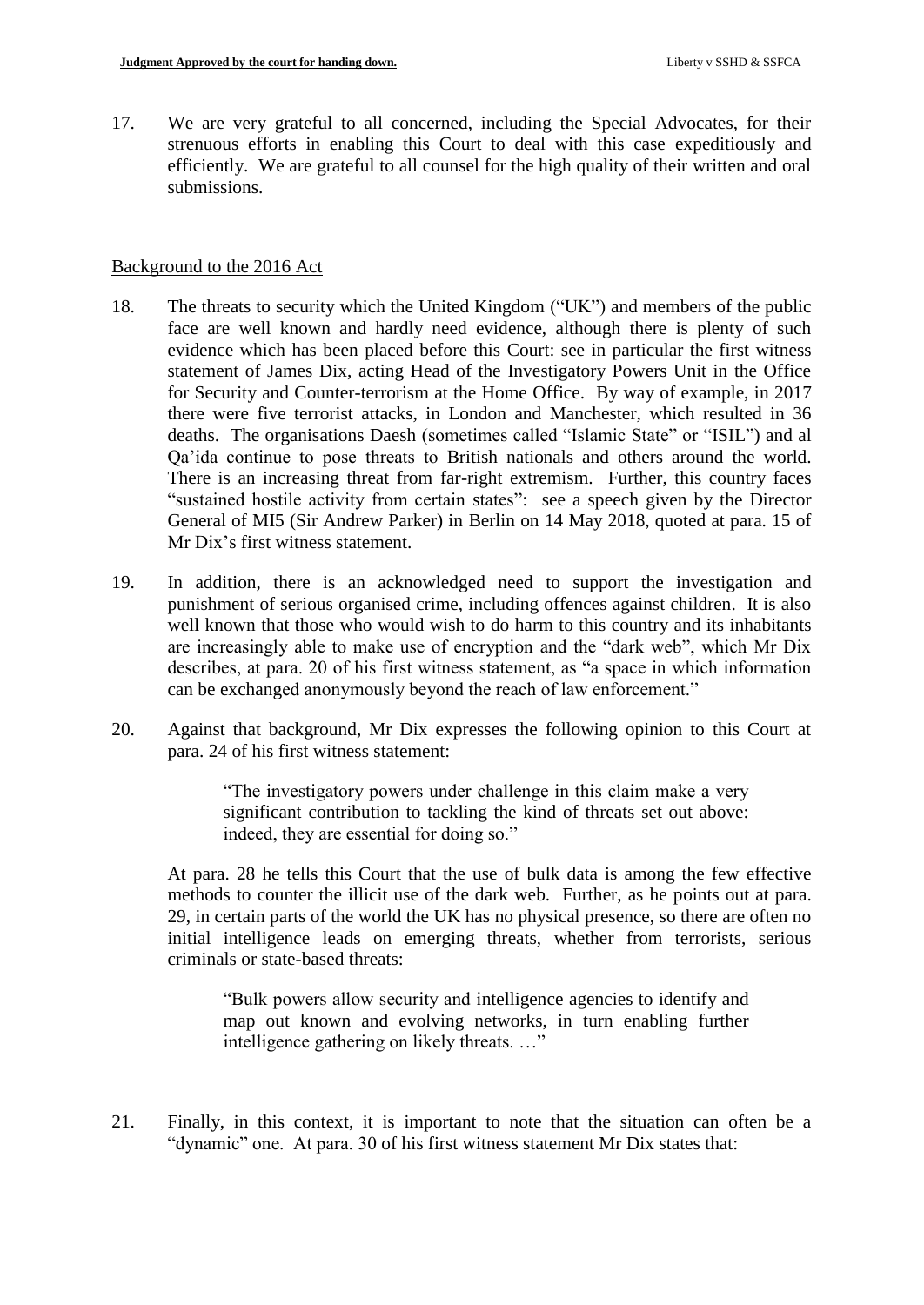"… Bulk powers also allow the security and intelligence agencies to respond at pace, quickly identifying threats and ruling individuals in or out of investigations. Bulk powers are made more important by the fact that terrorist threats are increasingly diverse in nature and can escalate with increasing speed through the use of the internet to radicalise supporters and plan and execute attacks."

22. The utility of bulk powers is illustrated by the fact that, as Mr Dix says at para. 32:

"… Bulk data analysis has played a significant part in every major counter terrorism investigation over the last decade, including in each of the seven terrorist attack plots disrupted between 2014 and the publication of the Operational Case in 2016. …"

(That is a reference to the Government's operational case for bulk powers, which was published during the passage of the Investigatory Powers Bill.)

- 23. Mr Dix states at para. 33 of his first witness statement that, before the 2016 Act, many similar powers, including bulk powers, could be found in a range of different statutes, in particular the following:
	- (1) Powers to intercept communications, including in bulk, were provided for in Part 1, Chapter I of RIPA.
	- (2) Equipment interference was provided for in powers contained in the Intelligence Services Act 1994 and the Police Act 1997.
	- (3) Bulk personal datasets could be acquired using information gathering powers in the Intelligence Services Act 1994 ("ISA") and the Security Services Act 1989; and processes for their retention and examination were set out in published agency handling arrangements.
	- (4) Retention of communications data was provided for in the Data Retention and Investigatory Powers Act 2014 (as amended by the Counter-terrorism and Security Act 2015) and the Anti-terrorism, Crime and Security Act 2001.
	- (5) The targeted acquisition of communications data was primarily provided for in Part 1, Chapter II, of RIPA.
	- (6) Bulk acquisition of communications data was provided for in the Telecommunications Act 1984.
- 24. Prior to the Investigatory Powers Bill, Mr Dix states (at para. 34) that there were three reviews of investigatory powers undertaken. The first was 'A Question of Trust' (June 2015 by David Anderson QC, who was at that time the Independent Assessor of Terrorism Legislation and is now Lord Anderson of Ipswich QC). In March 2015 there was the 'Report on Privacy and Security' by the Intelligence and Security Committee of Parliament ("ISC"). In July 2015 there was a report by a panel convened by the Royal United Services Institute ("RUSI"). Mr Dix states that all three reviews agreed that the use of the existing complement of investigatory powers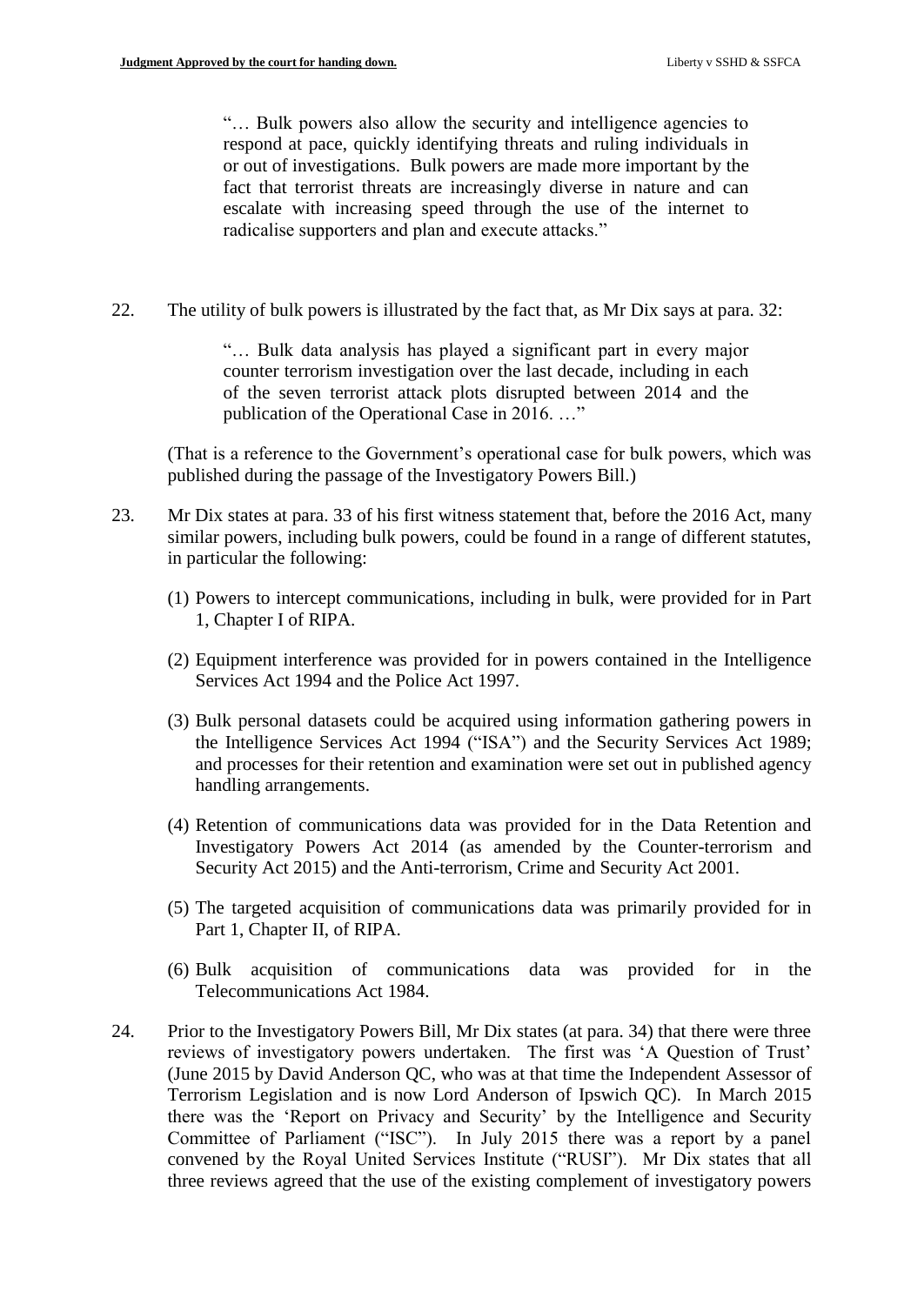remained vital to the UK's national security and other interests. They made 198 recommendations as to the way in which these powers should be overseen. He says, at para. 36, that the central recommendation by Lord Anderson in 'A Question of Trust' was that:

"A comprehensive and comprehensible new law should be drafted from scratch, replacing the multitude of current powers and providing for clear limits and safeguards on any intrusive powers that it may be necessary for the public authorities to use." (Executive summary, para. 10)

- 25. During the passage of the 2016 Act through Parliament there was pre-legislative scrutiny by three committees: the House of Commons Science and Technology Committee, which produced a report entitled 'Investigatory Powers Bill: Technology Issues' in January 2016; the ISC, which produced a report on the Bill in 2016; and a report by the Joint Committee on the Bill produced in February 2016. The Joint Committee alone took 2,364 pages of written evidence and transcripts of oral evidence from stakeholders across society. The Joint Committee recommended that the Government should publish a fuller justification for each of the bulk powers alongside the Bill (recommendations 23 and 28). This was done in the Operational Case for Bulk Powers. The Government also published an amended operational case for the retention of internet connection records following a recommendation from the Joint Committee.
- 26. The Investigatory Powers Bill was introduced in Parliament on 1 March 2016, having been previously published in draft form for pre-legislative scrutiny. The Government published its own formal response to that scrutiny.
- 27. Furthermore, at the same time as the Bill was introduced, draft codes of practice were published so that Parliament would have the opportunity to consider those alongside the Bill.
- 28. The Government also commissioned the Independent Reviewer of Terrorism Legislation to conduct a detailed review of the operational case for bulk powers, which was published by Lord Anderson as the 'Report of the Bulk Powers Review' in August 2016.
- 29. The Government itself also published an operational case for use of communications data by public authorities.
- 30. The new regime introduced by the 2016 Act is now largely operational, with the majority of the powers under the Act having been brought into force during the course of 2018. The provisions relating to equipment interference and interception were commenced for the intelligence services on 27 June 2018, with interception for law enforcement commenced on 26 September 2018 and equipment interference on 5 December 2018. A commencement order in respect of the bulk communications data and bulk personal dataset provisions was made on 18 July 2018, and the provisions concerning the issuing of warrants came into force on 22 August 2018. The final part of the Act to be commenced was Part 3, which was commenced on 5 February 2019.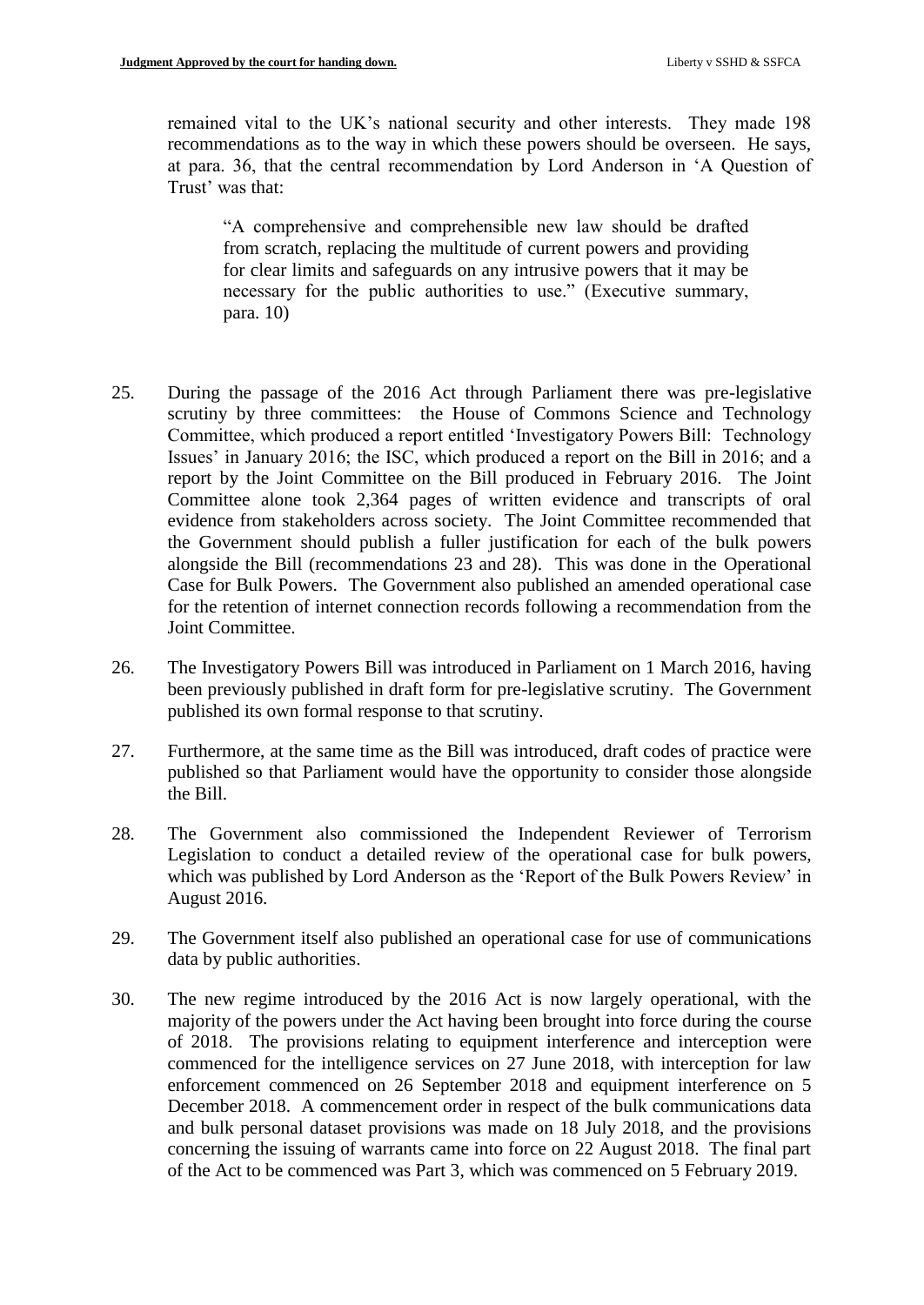- 31. In the meantime, earlier, in 2017, there had been established the office of the IPC. The 2016 Act requires the IPC to be a person who holds or has held high judicial office. The first and current IPC is Sir Adrian Fulford, who is a serving Lord Justice of Appeal. He has a staff of some 50 people, including those with technical expertise. His office includes 15 Judicial Commissioners ("JCs"), who also have to be persons who hold or have held high judicial office: they include retired members of the High Court, the Court of Appeal and the Supreme Court. The IPC's deputy is Sir John Goldring, a retired member of the Court of Appeal.
- 32. In addition, in anticipation of the full implementation of Part 3 of the Act, which is expected to occur by the end of 2019, there has been created the Office for Communications Data Authorisations ("OCDA"), which is under the remit of the IPC.
- 33. In the view of many commentators the most significant and innovative provision in the 2016 Act is the creation of a "double lock" for warrants authorising use of certain intrusive powers. Where this applies the Act requires that an independent JC must approve the decision of the Secretary of State (or, where relevant, Scottish Minister/law enforcement chief). The UN Special Rapporteur on the Right to Privacy (Joseph Cannataci), following a visit to the United Kingdom, observed in his 'end of mission statement' that this element of judicial review "assisted by a better-resourced team of experienced inspectors and technology experts is one of the most significant safeguards introduced by the IPA": see his Report of June 2018, p.2.

## The legislative scheme of the 2016 Act

- 34. The 2016 Act is inevitably a complicated piece of legislation, with many inter-locking provisions. They need to be considered in full. It would be impossible to set the full provisions out in this judgment. It would also not assist in comprehension. The parties have helpfully agreed an "overview of relevant legislation", prepared by the Defendants (with substantial input from the Claimant) and agreed by the Claimant subject to three "riders", which set out some additional points. We are grateful to the parties and annex the overview, including the points made in the Claimant's riders, to this judgment. For that reason we can be relatively brief in our outline of the legislative scheme in the 2016 Act here.
- 35. The 2016 Act draws a distinction between targeted warrants and bulk warrants. In this case we are principally concerned with bulk warrants.
- 36. A bulk interception warrant under Chapter 1 of Part 6 (section 138), or a bulk acquisition warrant for communications data (which excludes "content") under Chapter 2 of Part 6 (section 158), or a bulk equipment interference warrant under Chapter 3 of Part 6 (section 178) has to be necessary at least in the interests of national security (but may also be for the purpose of preventing or detecting serious crime or in the interests of the economic well-being of the UK insofar as those interests are also relevant to national security).
- 37. All three types of bulk warrant under Part 6 of the 2016 Act authorise (among other things) the selection for examination of the data to which they relate and disclosure of such material to the person named in the warrant or to any person acting on his behalf.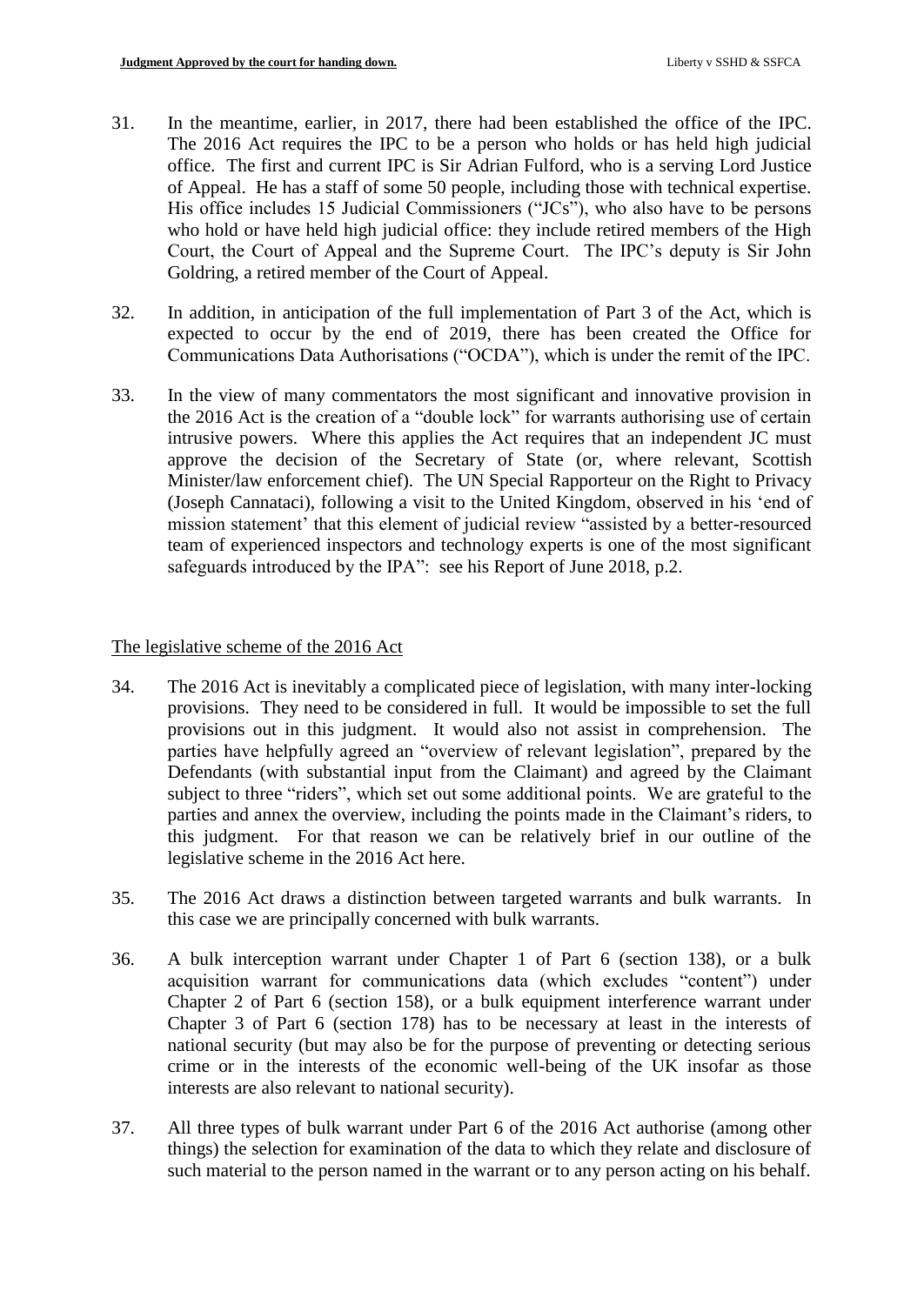- 38. Bulk warrants are not available to public authorities generally such as the police. An application for a bulk warrant must be made by or on behalf of the head of an intelligence service: see section 138(1), section 158(1) and section 178(1).
- 39. The power to issue a warrant must be exercised by the Secretary of State personally: see section 141, section 160 and section 182.
- 40. Each type of bulk warrant must specify the "operational purposes" for which any material obtained under that warrant may be selected for examination: see section 142(3), section 161(3) and section 183(4).
- 41. There are detailed provisions about the making of the list of "operational purposes" by the heads of the intelligence services. An operational purpose may be specified in that list only with the approval of the Secretary of State. The list of operational purposes must be provided to the ISC every three months and must be reviewed by the Prime Minister at least once a year: see the overview at para. 34.
- 42. In deciding whether to issue a bulk warrant the Secretary of State must apply the principles of necessity and proportionality: see para. 31 of the overview.
- 43. The issuing of all three types of warrant is subject to prior approval by a JC. The JC must apply the principles of judicial review (sections 140, 159 and 179). An urgent application for a warrant for bulk equipment interference can be made (sections 180- 181), in which case there is no prior approval by a JC but instead review after the warrant is issued.
- 44. It was common ground between the parties at the hearing before us that the principles of judicial review include for relevant purposes the legality of an interference with a Convention right under section 6(1) of the HRA; and therefore the JC must consider for himself or herself questions such as whether an interference is justified as being proportionate under Article 8(2). On behalf of the Defendants Sir James Eadie QC emphasised that that does not mean that the experience and opinion of the agencies is not to be given appropriate weight in the assessment of proportionality. That, as was common ground before us, is conventional in human rights cases of this type, for example when they are brought before this Court. Such respect is owed to those who are responsible for the maintenance of national security and the protection of the public in this country for two reasons.
- 45. The first is "institutional competence": the Secretary of State and the agencies and others concerned have far greater experience of dealing with these issues than a court can possibly have. The second reason is the democratic legitimacy of the Secretary of State, who is accountable to Parliament.
- 46. All three types of bulk warrant last for six months (sections 143, 162 and 184) unless they have already been cancelled or are renewed (sections 144, 163 and 185). Renewal is subject to approval by a JC.
- 47. Bulk interception warrants may cover both the "content" of communications and "secondary data". Bulk equipment interference warrants may cover both content and "equipment data", which is similar to "secondary data". These two concepts are similar to each other and include both "systems data" and in addition "identifying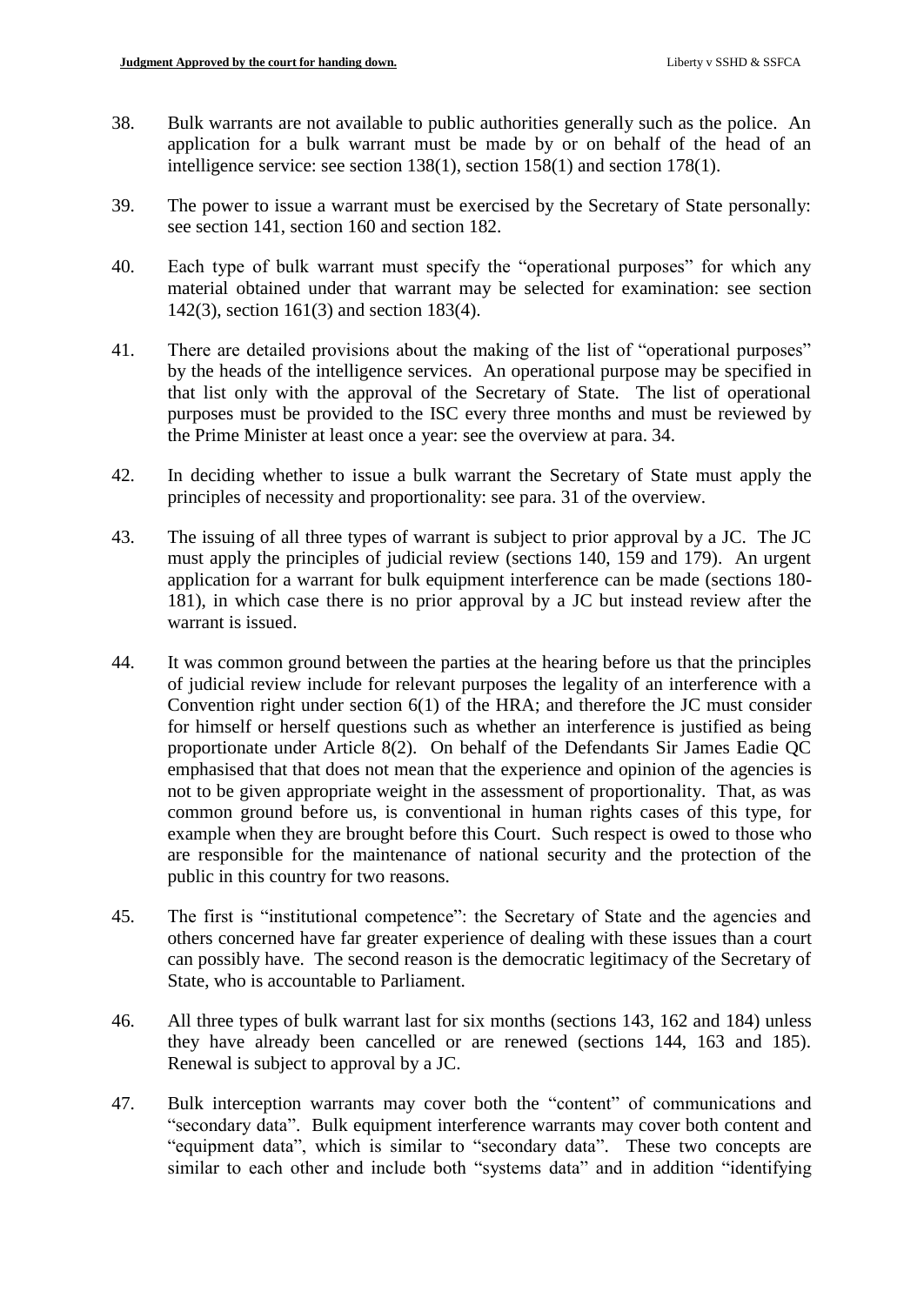data" which is capable of being separated logically from the remainder of a communication without revealing the meaning of any of the communication.

- 48. In the case of both bulk interception warrants and bulk equipment interference warrants, their "main purpose" must be to obtain "overseas-related communications", that is communications sent to or received by individuals outside the British Islands or also (in the case of bulk equipment interference warrants) overseas-related information or equipment data. The warrant may also authorise incidental conduct, including incidental interception (sections 136(5) and 176(5)).
- 49. In the case of bulk interception warrants and bulk equipment interference warrants the selection for examination of intercepted content or "protected material" is subject to what is known as the "British Islands safeguard" (sections 152(3) and (4) and 193(3) and (4)). By way of example, section 152(4) states that:

"intercepted content may not at any time be selected for examination if –

- (a) any criteria used for the selection of the intercepted content for examination are referable to an individual known to be in the British Islands at that time, and
- (b) the purpose of using those criteria is to identify the content of communications sent by, or intended for, that individual."
- 50. In contrast, bulk acquisition warrants relate to communications data and do not cover "content". Such warrants are not confined to overseas-related communications.
- 51. Part 7 of the Act deals with bulk personal datasets.
- 52. Legal professional privilege is governed by specific provisions in the Act: see sections 153, 194 and 222-223. Confidential journalistic material intercepted or obtained under a bulk interception warrant or a bulk equipment interference warrant is governed by sections 154 and 195. Additional safeguards for such material apply where targeted examination warrants are sought: see sections 27, 28, 29, 55, 113, 114 and 131.
- 53. It is important to note the "general duties" in relation to privacy which are to be found in section 2(2) of the 2016 Act. These duties apply to a "public authority" within the meaning of section 6 of the HRA other than a court or tribunal. It would therefore include the Secretary of State and the IPC but not the IPT. The duties apply where such a public authority is deciding whether to issue, renew or cancel a warrant under Parts 2, 5, 6 or 7; whether to approve such a decision to grant, approve or cancel an authorisation under Part 3; or to give a notice under Part 4: see section 2(1).
- 54. In exercising the specified functions, section 2(2) provides that the public authority "must have regard to" a number of matters which are then listed, including:

"(b) whether the level of protection to be applied in relation to any obtaining of information by virtue of the warrant, authorisation or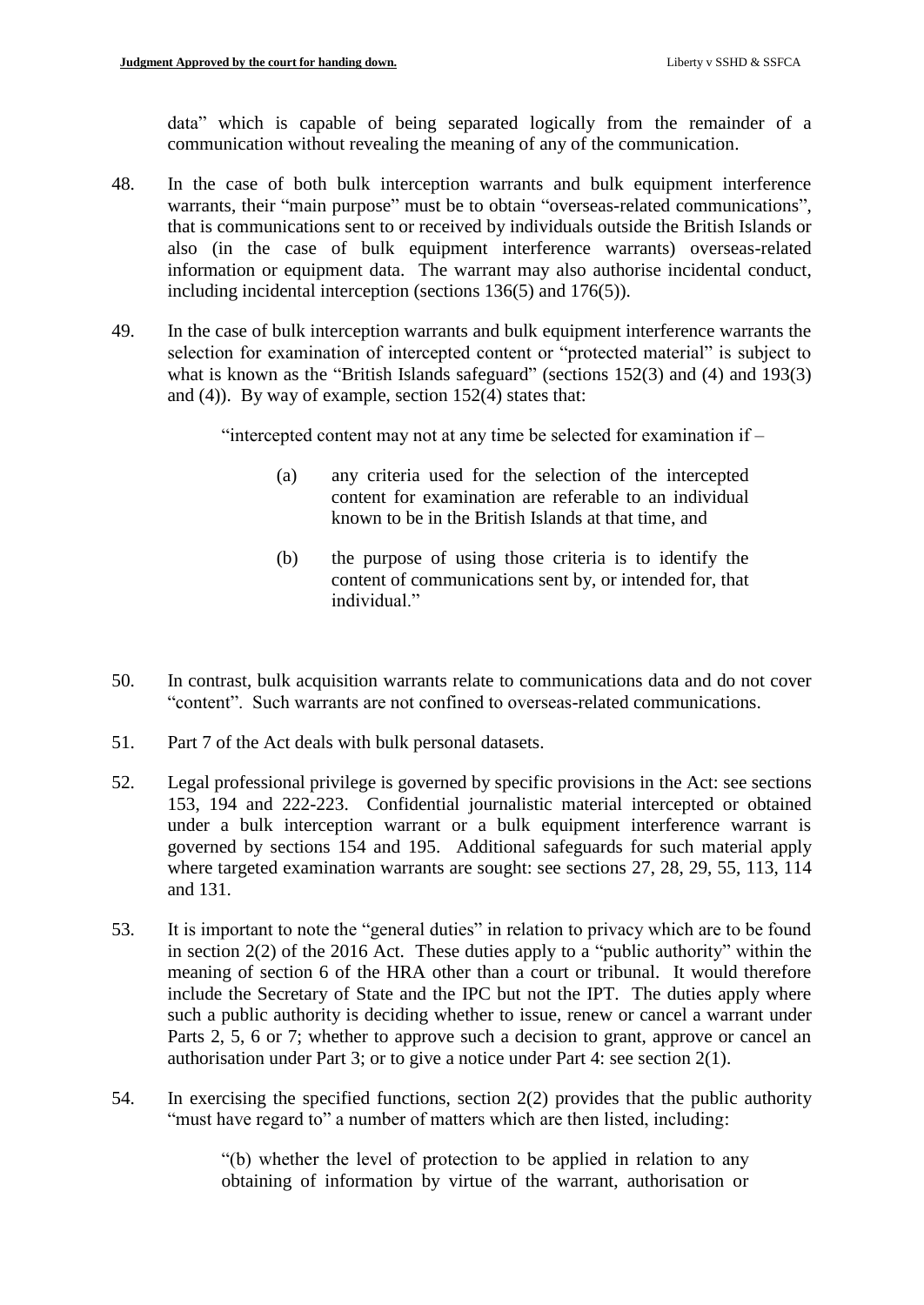notice is *higher* because of the *particular sensitivity* of that information". (Emphasis added)

- 55. Section 2(5) gives examples of sensitive information for these purposes, including "items subject to legal privilege" and "any information identifying or confirming a source of journalistic information".
- 56. There is one important aspect of the 2016 Act which is not addressed in the overview in the Annex to this judgment. This concerns the codes of practice which have been made under the Act. Section 241 gives effect to Sch. 7, which concerns those codes of practice. The Secretary of State must issue a code of practice about the exercise of relevant functions conferred by virtue of the Act: see para. 1(1) of Sch. 7.
- 57. Each code must include provision designed to protect the public interest in the confidentiality of sources of journalistic information; and provision about particular considerations applicable to any data which relates to a member of a profession which routinely holds items subject to legal privilege or relevant confidential information: see para.  $2(1)(a)$  and (b) of Sch. 7.
- 58. "Relevant confidential information" includes information which is held in confidence by a member of a profession and consists of "journalistic material", which would be "excluded material" as defined by section 11 of the Police and Criminal Evidence Act 1984.
- 59. Para. 4 of Sch. 7 provides that, before issuing a code, the Secretary of State must prepare and publish a draft of that code and consider any representations made about it: see para. 4(1). In particular, the Secretary of State must consult the IPC: see para. 4(2). A code can only come into force in accordance with regulations made by the Secretary of State; and a statutory instrument containing such regulations may not be made unless the draft has been laid before, and approved by a resolution of, each House of Parliament: see para. 4(4). In other words the affirmative resolution procedure is required.
- 60. Under para. 6 of Sch. 7 a person must have regard to a code when exercising any functions to which the code relates: see para. 6(1). A failure on the part of a person to comply with any provision of the code does not of itself make that person liable to criminal or civil proceedings but a code is admissible in evidence in any such proceedings: see para. 6(2) and (3). A court or tribunal may, in particular, take into account such a failure in determining a question in any such proceedings: see para. 6(4).
- 61. A "supervisory authority" may take into account such a failure in determining a question which arises: see para. 6(5). For this purpose "supervisory authority" includes the IPC and the IPT.
- 62. As was common ground before this Court, the European Court of Human Rights has long recognised that instruments such as a code of practice can be part of the overall scheme which renders any interference with a Convention right "in accordance with the law".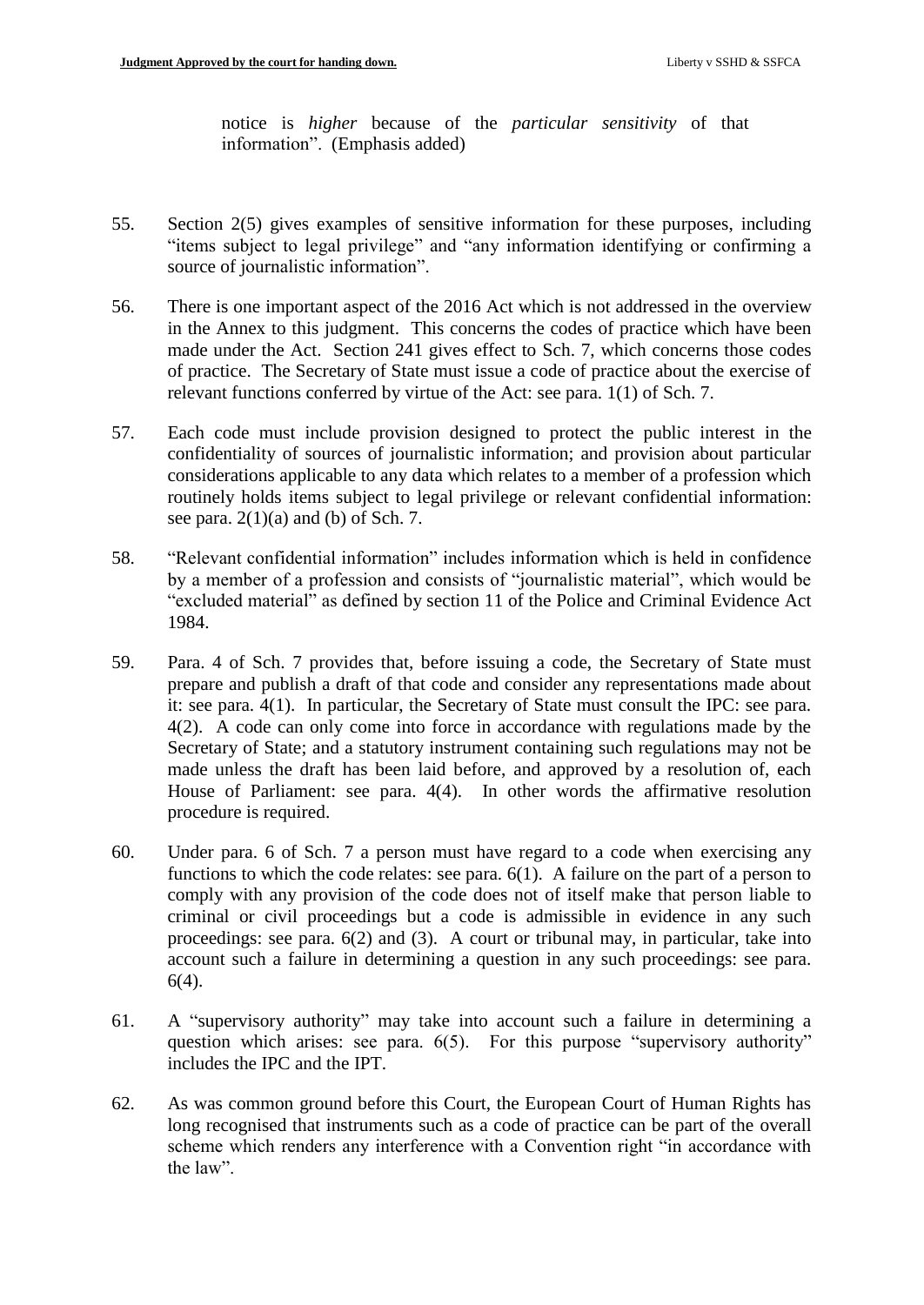#### The Human Rights Act 1998

- 63. In these proceedings the Claimant relies on Articles 8 and 10 of the ECHR, which are among the Convention rights set out in Sch. 1 to the HRA.
- 64. Article 8 provides:

"(1) Everyone has the right to respect for his private and family life, his home and his correspondence.

(2) There shall be no interference by a public authority with the exercise of this right except such as is *in accordance with the law* and is *necessary in a democratic society* in the interests of national security, public safety or the economic well-being of the country, for the prevention of disorder or crime, for the protection of health or morals, or for the protection of the rights and freedoms of others." (Emphasis added)

### 65. Article 10 provides:

"(1) Everyone has the right to freedom of expression. This right shall include freedom to hold opinions and to receive and impart information and ideas without interference by public authority and regardless of frontiers. This Article shall not prevent States from requiring the licensing of broadcasting, television or cinema enterprises.

(2) The exercise of these freedoms, since it carries with it duties and responsibilities, may be subject to such formalities, conditions, restrictions or penalties as are *prescribed by law* and are *necessary in a democratic society*, in the interests of national security, territorial integrity or public safety, for the prevention of disorder or crime, for the protection of heath and morals, for the protection of the reputation or rights of others, for preventing the disclosure of information received in confidence, or for maintaining the authority and impartiality of the judiciary." (Emphasis added)

- 66. We have emphasised the words in those two articles which lie at the heart of the issues in this case. It is common ground that the phrase "in accordance with the law" in Article 8(2) has materially the same meaning as "prescribed by law" in Article 10(2). The equivalent phrase in the French text of the ECHR (both the English and the French texts being the authoritative texts) is in fact the same in both Articles 8 and 10 ("*prévue par la loi*").
- 67. The main way in which the Convention rights are given effect in domestic law is through the obligation in section 6 of the HRA. Section 6(1) makes it "unlawful for a public authority to act in a way which is incompatible with a Convention right."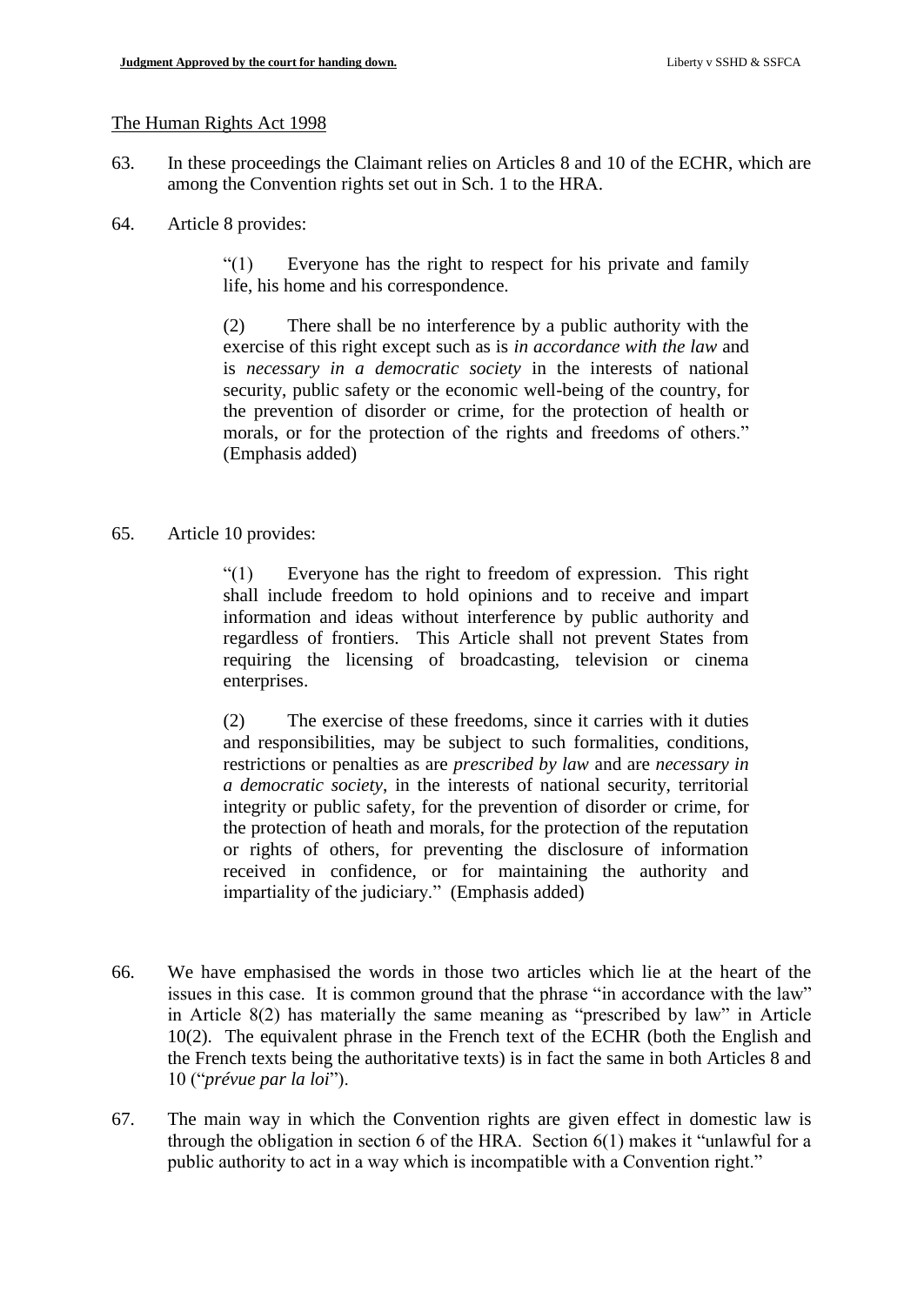- 68. A "public authority" would plainly include the Secretary of State, the intelligence and security agencies and the police. It would also include the IPC and, as subsection (3)(a) makes clear on the express words of the HRA, it includes a court or tribunal. Accordingly, the IPT is subject to the obligation in section 6(1) of the HRA as are the other public authorities concerned.
- 69. There is an exception made by subsection (2) to the obligation in subsection (1), so far as material, if:

"(a) as the result of one or more provisions of primary legislation, the authority could not have acted differently …"

- 70. This has the consequence that, where a public authority has a discretion to act under primary legislation (and is therefore not required to act in a particular way) it must exercise its discretion in a way which is compatible with the Convention rights. In such circumstances it would not be open to the authority to say that it "could not" have acted differently as a result of primary legislation.
- 71. Furthermore, section 6(2) needs to be read together with the strong obligation of interpretation in section 3(1) of the Act, which requires that:

"So far as it is possible to do so, primary legislation … must be read and given effect in a way which is compatible with the Convention rights."

- 72. It is only in circumstances where primary legislation cannot, even in accordance with the strong obligation in section 3, be read and given effect in a way which is compatible with the Convention rights that the provisions of section 4 of the HRA become relevant.
- 73. Section 4, so far as material, provides that if a relevant court is satisfied that the provision is incompatible with a Convention right, "it may make a declaration of that incompatibility": see subsection (2). The relevant courts listed in subsection (5) include (in England and Wales) the High Court.
- 74. Subsection (6) is important because it makes it clear that:

"A declaration under this section ('a declaration of incompatibility') –

(a) does not affect the validity, continuing operation or enforcement of the provision in respect of which it is given; and

(b) is not binding on the parties to the proceedings in which it is made."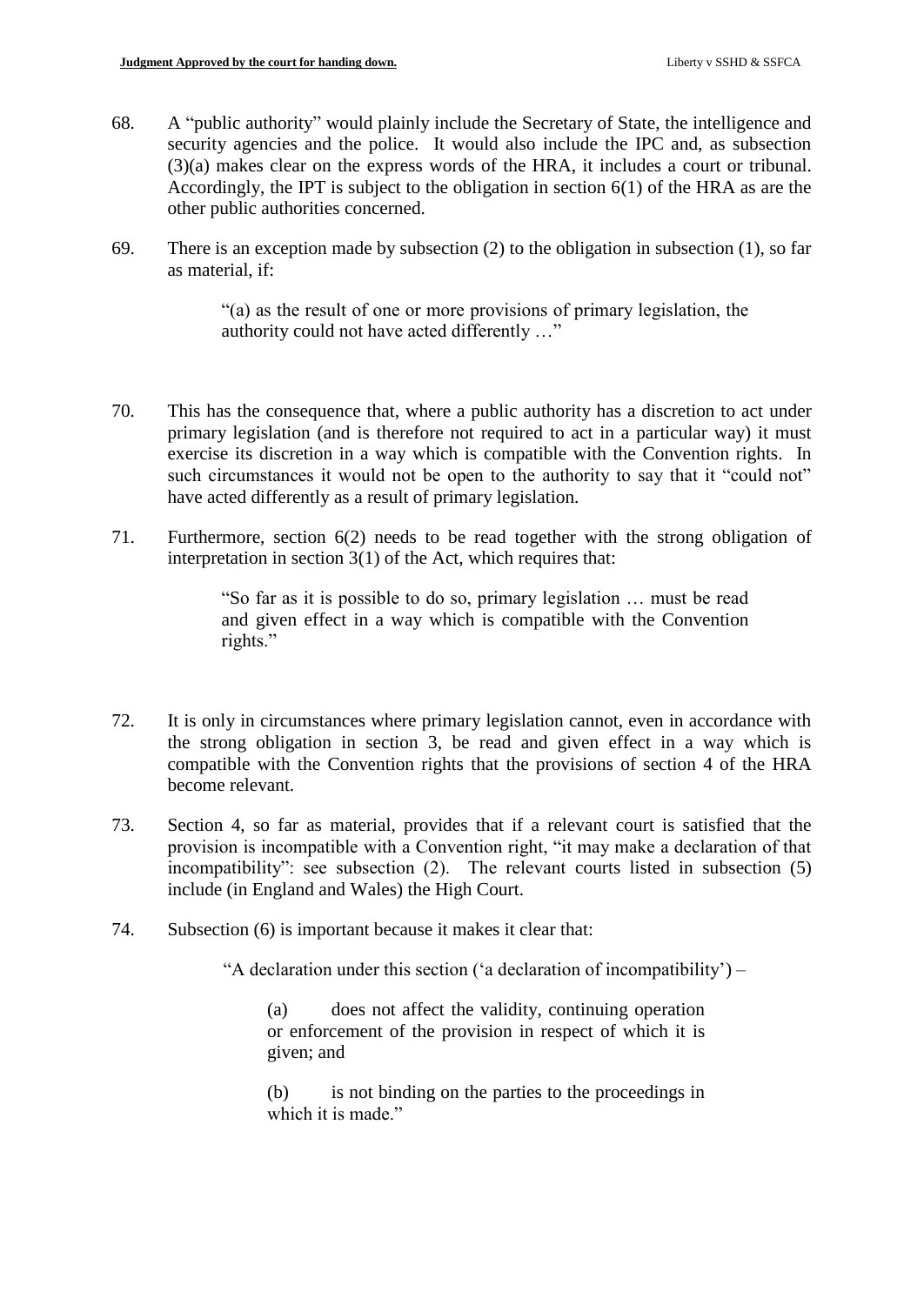75. What the making of a declaration of incompatibility does do is to enable a Minister of the Crown to make a "remedial order" where the provisions of section 10 of the HRA are satisfied. In effect this enables the government to amend primary legislation so as to remove an incompatibility with the Convention rights by means of secondary legislation. Sch. 2 to the HRA makes further provision about remedial orders.

### Caselaw of the European Court of Human Rights on "in accordance with the law"

- 76. As is plain from the wording of Article 8(2) of the ECHR, any interference with the rights in Article 8(1) must be in accordance with the law. There is a similar provision in Article 10(2), which refers to an interference having to be "prescribed by law". The caselaw of the European Court of Human Rights has made it clear for many years that this requirement has three elements:
	- (1) The interference must be authorised by domestic law. This is a necessary condition for compatibility with the Convention but it is not a sufficient condition.
	- (2) The domestic law must have a certain "quality". In particular it must be accessible.
	- (3) The quality of law also entails that it must be reasonably foreseeable.
- 77. In *Weber and Saravia v Germany* (2008) 46 EHRR SE5 the Court (Third Section) summarised the requirement of foreseeability in the context of secret measures of surveillance, such as telephone intercepts, in the following way:

"93. As to the third requirement, the law's foreseeability, the Court reiterates that foreseeability in the special context of secret measures of surveillance, such as the interception of communications, cannot mean that an individual should be able to foresee when the authorities are likely to intercept his communications so that he can adapt his conduct accordingly … However, especially where a power vested in the executive is exercised in secret, the risks of arbitrariness are evident … It is therefore essential to have clear, detailed rules on interception of telephone conversations, especially as the technology available for use is continually becoming more sophisticated … The domestic law must be sufficiently clear in its terms to give citizens an adequate indication as to the circumstances in which and the conditions on which public authorities are empowered to resort to any such measures …

94. Moreover, since the implementation in practice of measures of secret surveillance of communications is not open to scrutiny by the individuals concerned or the public at large, it would be contrary to the rule of law for the legal discretion granted to the executive or to a judge to be expressed in terms of an unfettered power. Consequently, the law must indicate the scope of any such discretion conferred on the competent authorities and the manner of its exercise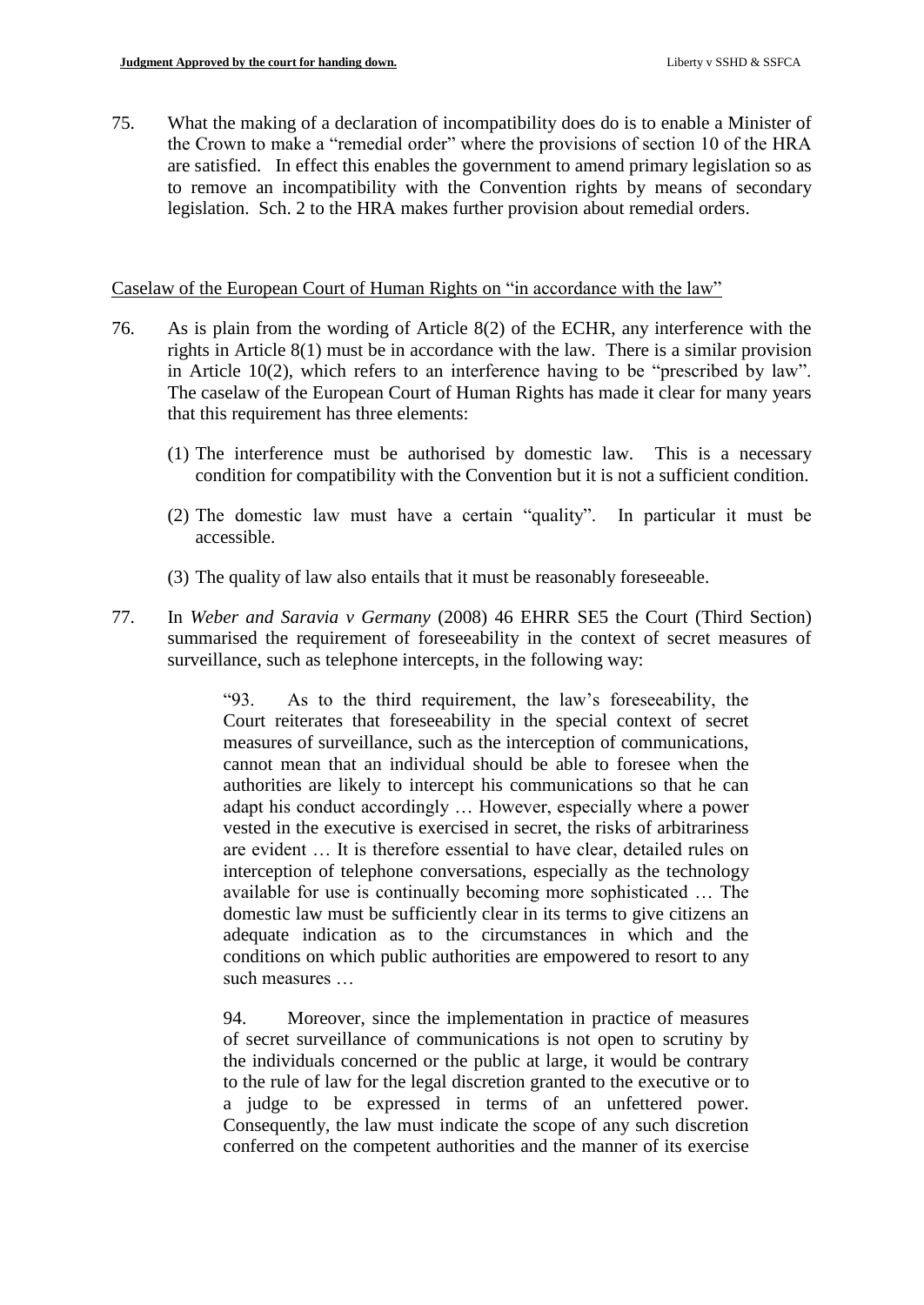with sufficient clarity to give the individual adequate protection against arbitrary interference …

95. In its case law on secret measures of surveillance, the Court has developed *the following minimum safeguards that should be set out in statute law in order to avoid abuses of power*: the nature of the offences which may give rise to an interception order; a definition of the categories of people liable to have their telephones tapped; a limit on the duration of the telephone tapping; the procedure to be followed for examining, using and storing the data obtained; the precautions to be taken when communicating the data to other parties; and the circumstances in which recordings may or must be erased or the tapes destroyed …" (Emphasis added)

- 78. It is well established in the case law on the Convention, and was common ground before us, that the requirement that safeguards must be set out in statute law in fact can be satisfied by provisions which are in a document such as a code of practice issued under statute: see e.g. *Silver v UK* (1983) 5 EHRR 347, at para. 89. For that reason, the scheme with which this Court is concerned in the present case, and which is summarised in the overview set out in the Annex to this judgment, includes relevant provisions of the codes of practice made under the IPA as well as the Act itself.
- 79. Turning to the question of whether an interference is "necessary in a democratic society", in *Weber and Saravia*, at para. 106, the Court said:

"The Court reiterates that when balancing the interest of the respondent State in protecting its national security through secret surveillance measures against the seriousness of the interference with an applicant's right to respect for his or her private life, it has consistently recognised that the national authorities enjoy a *fairly wide* margin of appreciation in choosing the means for achieving the legitimate aim of protecting national security … Nevertheless, in view of the risk that a system of secret surveillance for the protection of national security may undermine or even destroy democracy under the cloak of defending it, the Court must be satisfied that there exist adequate and effective guarantees against abuse … This assessment depends on all the circumstances of the case, such as the nature, scope and duration of the possible measures, the grounds required for ordering them, the authorities competent to authorise, carry out and supervise them, and the kind of remedy provided by the national law …" (emphasis added)

80. In *Zakharov v Russia* (2016) 63 EHRR 17, the Grand Chamber of the European Court of Human Rights in large part reiterated those general principles at paras. 227-234 of its judgment. However, as Mr Martin Chamberlain QC pointed out at the hearing before us, at para. 232, the Court referred to the margin of appreciation enjoyed by a national authority in this context as being "a *certain* margin of appreciation in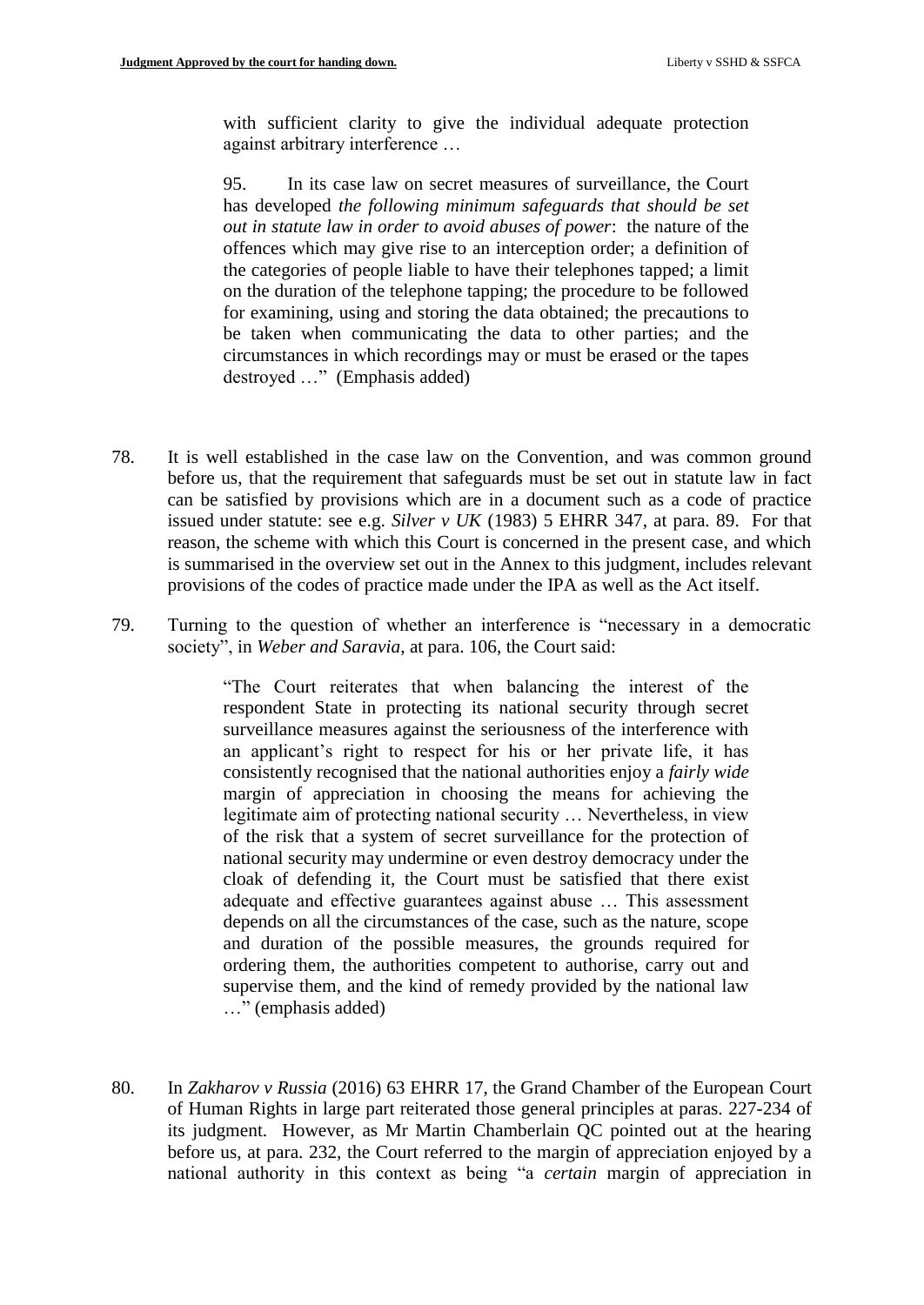choosing the means for achieving the legitimate aim of protecting national security." (emphasis added)

81. At paras. 233-234, the Court said:

"233. Review and supervision of secret surveillance measures may come into play at three stages: when the surveillance is first ordered, while it is being carried out, or after it has been terminated. As regards the first two stages, the very nature and logic of secret surveillance dictate that not only the surveillance itself but also the accompanying review should be effected without the individual's knowledge. Consequently, since the individual will necessarily be prevented from seeking an effective remedy of his or her own accord or from taking a direct part in any review proceedings, it is essential that the procedures established should themselves provide adequate and equivalent guarantees safeguarding his or her rights. In addition, the values of a democratic society must be followed as faithfully as possible in supervisory procedures if the bounds of necessity, within the meaning of Article 8(2), are not to be exceeded. In a field where abuse is potentially so easy in individual cases and could have such harmful consequences for democratic society as a whole, it is in principle desirable to entrust supervisory control to a judge, judicial control offering the best guarantees of independence, impartiality and a proper procedure.

234. As regards the third stage, after the surveillance has been terminated, the question of subsequent notification of surveillance measures is inextricably linked to the effectiveness of remedies before the courts and hence to the existence of effective safeguards against the abuse of monitoring powers. There is in principle little scope for recourse to the courts by the individual concerned unless the latter is advised of the measures taken without his or her knowledge and thus able to challenge their legality retrospectively or, in the alternative, unless any person who suspects that his or her communications are being or have been intercepted can apply to courts, so that the courts' jurisdiction does not depend on notification to the interception subject that there has been an interception of his communications."

82. That last proposition was the subject of footnote 205 in the judgment, which crossrefers to the Court's earlier judgment in *Kennedy v UK* (2011) 52 EHRR 4, at paras. 155 and 167.

#### Guidance from the Supreme Court on "in accordance with the law"

83. Valuable guidance was recently given by the Supreme Court as to the distinction between the requirement that an interference with human rights must be "in accordance with the law" and the requirement that such an interference must be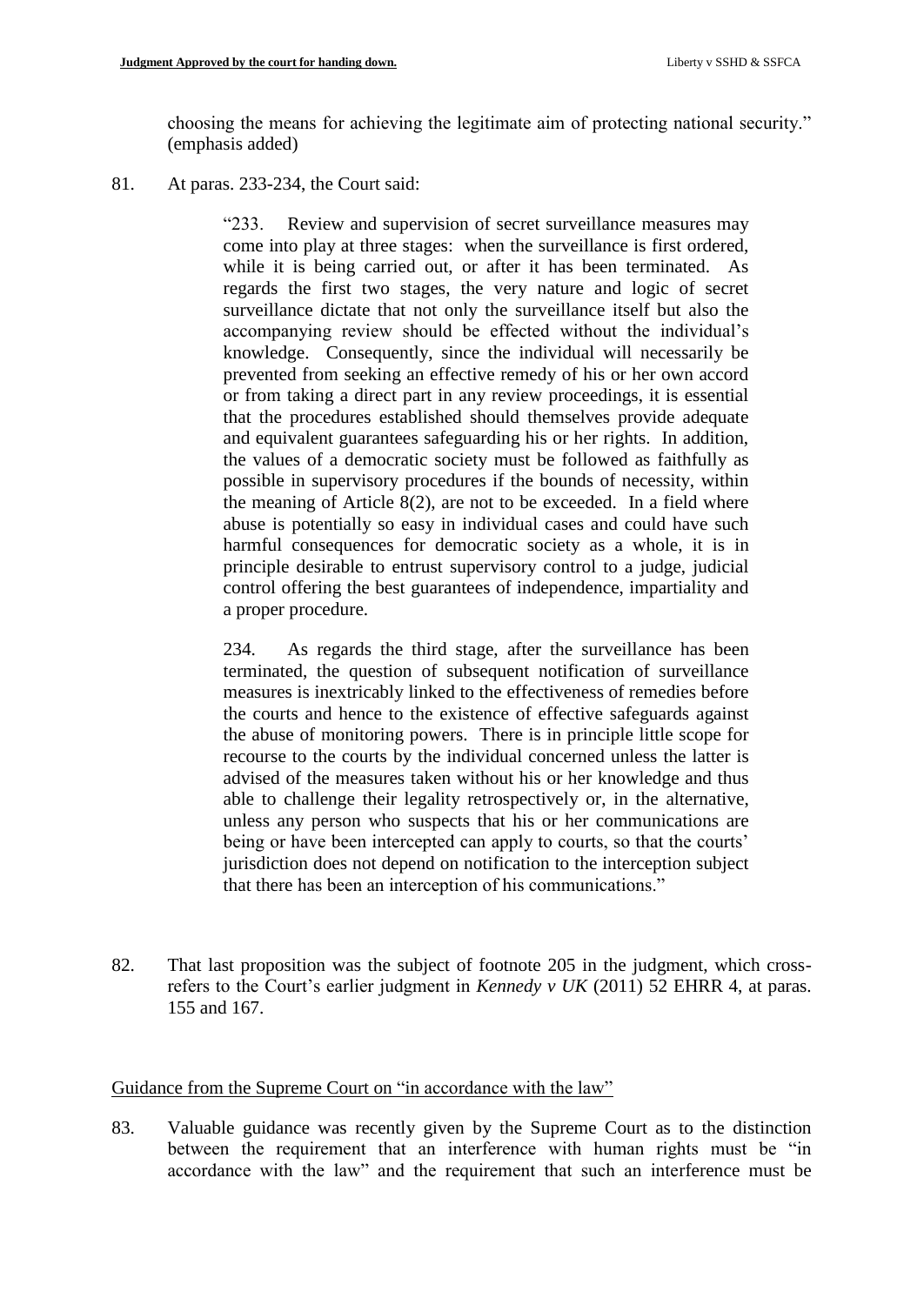"necessary in a democratic society", in particular so as to comply with the principle of proportionality. In *R (P) v Secretary of State for Justice* [2019] UKSC 3; [2019] 2 WLR 509 the main judgment was given by Lord Sumption (with whom Lord Carnwath JSC and Lord Hughes agreed). Lord Sumption discussed the issue of the requirement that an interference must be "in accordance with the law" at paras. 14-41. Having referred in detail to the authorities both from the European Court of Human Rights and domestic courts, Lord Sumption concluded, at para. 41, that the reference in the caselaw to the need for safeguards against "arbitrary" interference with Convention rights, when firmly placed in its proper context, is a reference "to safeguards essential to the rule of law because they protect against the abuse of imprecise rules or unfettered discretionary powers."

84. Earlier, at para. 31, Lord Sumption referred in particular to the present sort of context and said:

> "… An excessively broad discretion in the application of a measure infringing the right of privacy is likely to amount to an exercise of power unconstrained by law. It cannot therefore be in accordance with law unless there are sufficient safeguards, exercised on known legal principles, against the arbitrary exercise of that discretion, so as to make its application reasonably foreseeable."

- 85. Earlier in his judgment Lord Sumption made it clear that the requirement of "law" is a binary one: see para. 14. It is not a question of degree. A measure either has the quality of law or it does not. "This is because it relates to the characteristics of the legislation itself, and not just to its application in any particular case: see *Kruslin v France* (1990) 12 EHRR 547, paras. 31-32." This is in contrast to the question of proportionality, which is a question of degree: see para. 17.
- 86. At para. 17, Lord Sumption said:

"… A measure is not 'in accordance with the law' if it purports to authorise an exercise of power unconstrained by law. The measure must not therefore confer a discretion so broad that its scope is in practice dependent on the will of those who apply it, rather than on the law itself. Nor should it be couched in terms so vague or so general as to produce substantially the same effect in practice. The breadth of a measure and the absence of safeguards for the rights of individuals are relevant to its quality as law where the measure confers discretion, in terms or in practice, which make its effects insufficiently foreseeable. Thus a power whose exercise is dependent on the judgment of an official as to when, in what circumstances or against whom to apply it, must be sufficiently constrained by some legal rule governing the principles on which that decision is to be made. But a legal rule imposing a duty to take some action in every case to which the rule applies does not necessarily give rise to the same problem. It may give rise to a different problem when it comes to necessity and proportionality, but that is another issue. If the question is how much discretion is too much, the only legal tool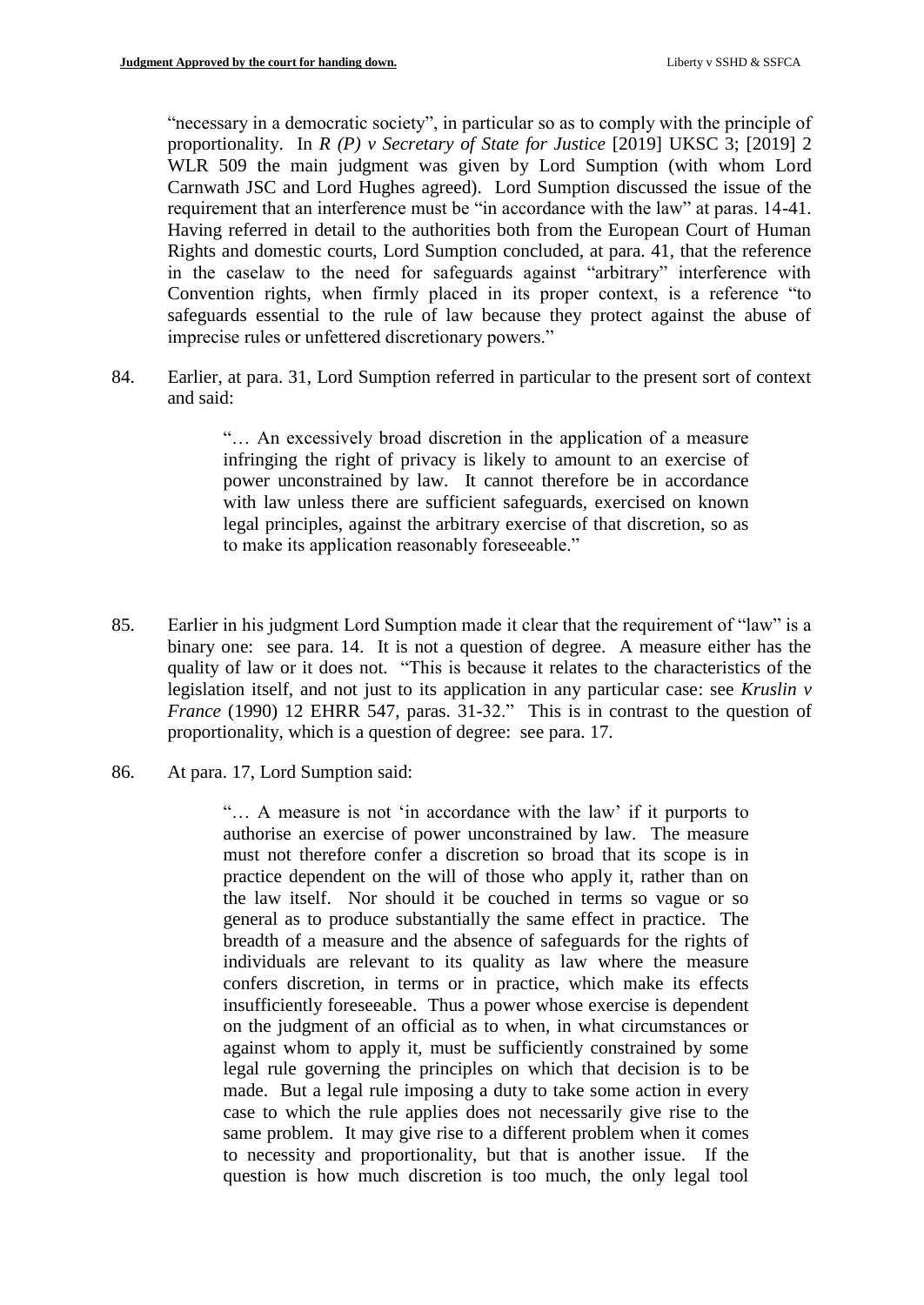available for resolving it is a proportionality test which, unlike the test of legality, is a question of degree."

#### The importance of the nature of the alleged incompatibility

- 87. There can be instances where legislation is in accordance with the concept of "law" in the Convention sense but is incompatible with the principle of proportionality. The complaint in such a case is not about the application of the legislation to the facts of a particular case but to the terms of the legislation itself. A well known example of this is to be found in section 3 of the Representation of the People Act 1983, which has been the subject of much litigation both in Strasbourg and in the domestic courts. That provision is both short and clear. It makes it clear that no person who is convicted of a criminal offence may vote in elections while he is a serving prisoner. The issue in cases such as *Hirst v United Kingdom (No. 2)* (2006) 42 EHRR 41 and *R (Chester) v Secretary of State for Justice* [2013] UKSC 63; [2014] AC 271 was not whether the legislation was in accordance with the concept of "law": it plainly was. Nor was it a question of whether the legislation could be applied to the facts of a particular case in accordance with the principle of proportionality. The complaint was that the legislation itself was incompatible with that principle because it imposed a blanket ban on all serving prisoners.
- 88. It will be seen therefore that in principle an application can be made for a declaration of incompatibility of primary legislation where the nature of the allegation is that it is the legislation itself which is incompatible with the Convention rights. This is in substance a kind of constitutional review of primary legislation, so as to assess its compatibility with fundamental human rights, even though there is an important limit on the courts' power to grant a remedy. As we have indicated earlier, the scheme of the HRA is such that the higher courts have the power to declare primary legislation to be incompatible with the Convention rights but they have no power to strike it down or disapply it. The legislation continues to have effect unless and until it is amended or repealed. A declaration of incompatibility is not binding on the parties, let alone on Parliament. Although a declaration of incompatibility may have political or moral effect, the only legal effect of such a declaration is that it enables the government to amend the incompatible primary legislation by way of secondary legislation, described in the HRA as a "remedial order", under section 10. The government has a discretion as to whether it wishes to use that route to cure the incompatibility. Sometimes that route has been taken, as after a case concerning the Mental Health Act 1983: *R (H) v Mental Health Review Tribunal for North and East London Region* [2001] EWCA Civ 415; [2002] QB 1. More often in practice it has been Parliament itself which has enacted primary legislation to remove the incompatibility which has been declared to exist by a court, as happened in the case of Part 4 of the Anti-terrorism, Crime and Security Act 2001 after *A v Secretary of State for the Home Department* [2004] UKHL 56; [2005] 2 AC 68.
- 89. It is important to appreciate, however, that such cases where primary legislation itself is intrinsically incompatible with those rights will be relatively rare. More often primary legislation will not itself be intrinsically incompatible with the Convention rights: its application to a particular case may be in breach of the Convention rights, depending on the concrete facts. But that would not be a case where it would be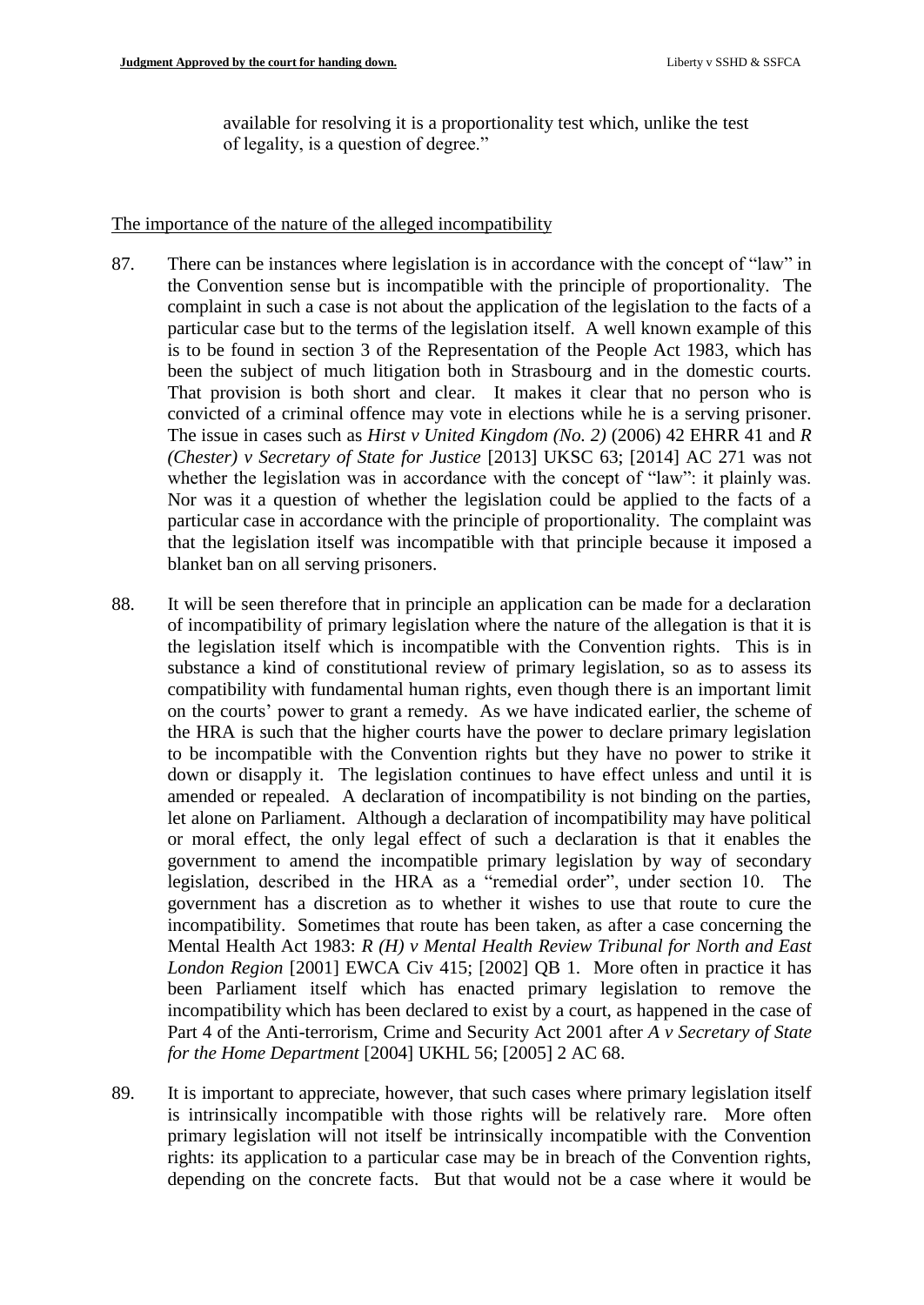appropriate or even possible to grant a declaration of incompatibility. It would be a more conventional case, in which it is argued (and may be found by a court) that the act of the executive (for example one of the intelligence agencies) is in breach of section 6 of the HRA.

90. Furthermore, it should always be recalled that all legislation, including primary legislation, must (so far as possible) be read and given effect in a way which is compatible with the Convention rights: section 3 of the HRA. It is well established that the obligation of interpretation in section 3 is a strong one and may require an interpretation which is not the natural interpretation of legislation and may lead, for example, to the reading of words into legislation so as to render it compatible with the Convention rights: see *Ghaidan v Godin-Mendoza* [2004] UKHL 30; [2004] 2 AC 557. Nevertheless, there is a line which must not be crossed between interpretation and legislation. The court has no power under section 3 to engage in judicial legislation: see *In re S (Minors) (Care Orders: Implementation of Care Plans)* [2002] UKHL 10; [2002] AC 291.

### Use of Hansard in cases concerning the compatibility of primary legislation under the HRA

91. Cases such as this one, in which the court is required to assess the compatibility of primary legislation with Convention rights, potentially raise a point of constitutional importance: to what extent can the courts properly refer to statements made in Parliament? This was considered by the House of Lords in *Wilson v First County Trust Ltd (No 2)* [2003] UKHL 40; [2004] 1 AC 816, in particular at paras. 51-67 in the opinion of Lord Nicholls of Birkenhead. Although this country does not have a written constitution, it certainly does have constitutional principles. One of those constitutional principles is the separation of powers, in particular as between Parliament and the courts. As Lord Nicholls put it at para. 55:

> "… The courts and Parliament are both astute to recognise their constitutional roles … These distinct roles reflect one aspect of the separation of powers under this country's constitution."

A particular manifestation of that wider constitutional principle is Article 9 of the Bill of Rights 1689, which provides, in modern spelling, that:

"The freedom of speech and debates or proceedings in Parliament ought not to be impeached or questioned in any court or place out of Parliament."

92. As Lord Nicholls further observed, at para. 61, the HRA requires the courts to exercise a new role in respect of primary legislation:

> "… This new role is fundamentally different from interpreting and applying legislation. The courts are now required to evaluate the effect of primary legislation in terms of Convention rights and, where appropriate, make a formal declaration of incompatibility. In carrying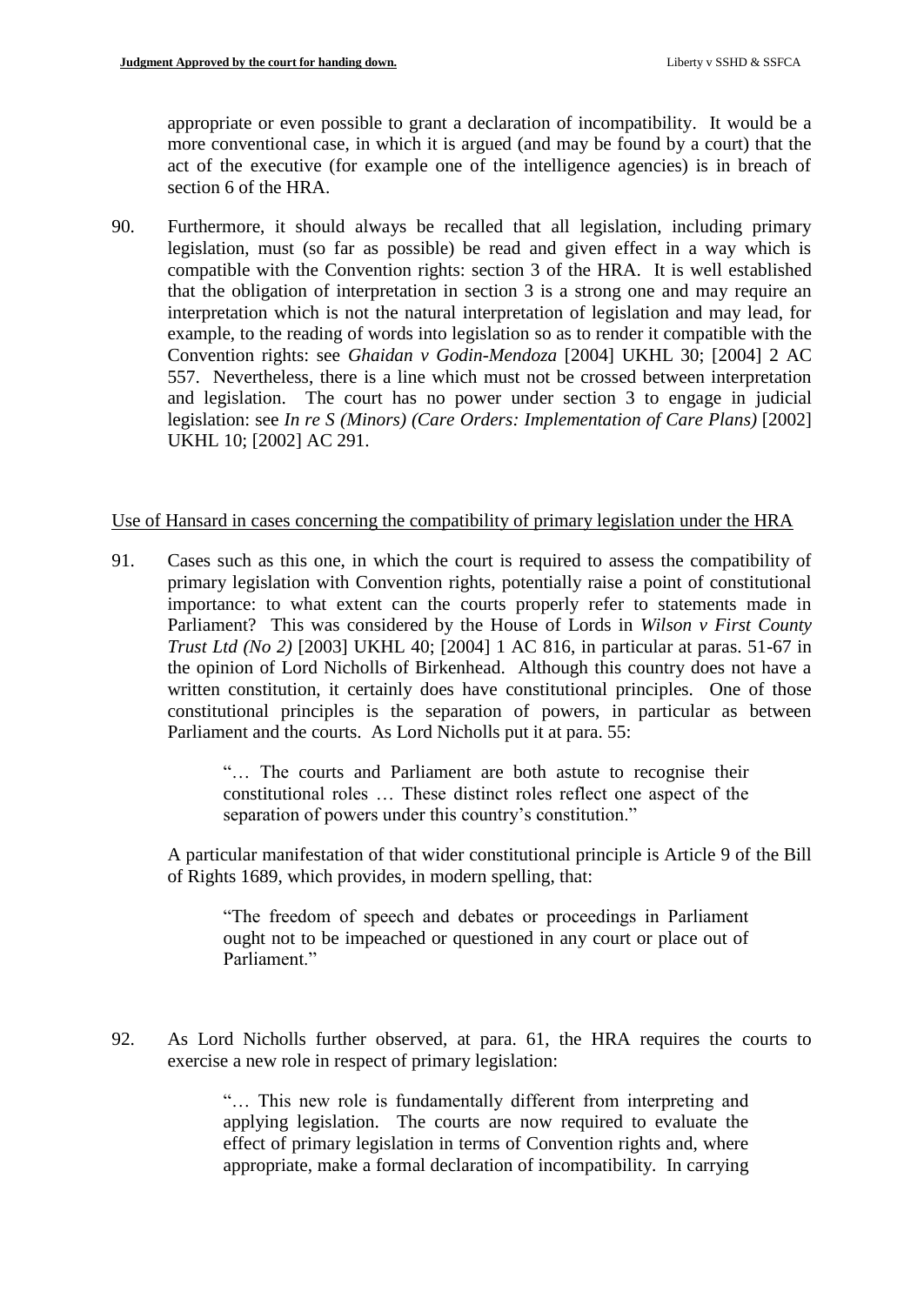out this evaluation the court has to compare the effect of the legislation with the Convention right. If the legislation impinges upon a Convention right the court must then compare the policy objective of the legislation with the policy objective which under the Convention may justify a prima facie infringement of the Convention right. When making these two comparisons the court will look primarily at the legislation, but not exclusively so. Convention rights are concerned with practicalities. When identifying the practical effect of an impugned statutory provision the court may need to look outside the statute in order to see the complete picture … As to the objective of the statute, at one level this will be coincident with its effect. … But that is not the relevant level for Convention purposes. What is relevant is the underlying social purpose sought to be achieved by the statutory provision. Frequently that purpose will be self-evident, but this will not always be so."

93. At para. 62 Lord Nicholls observed that the legislation must not only have a legitimate policy objective. It must also satisfy the test of proportionality.

> "The court must decide whether the means employed by the statute to achieve the policy objective is appropriate and not disproportionate in its adverse effect. This involves a 'value judgment' by the court, made by reference to the circumstances prevailing when the issue has to be decided. …"

94. At para. 63 Lord Nicholls said that, when a court makes this value judgment, the facts

"will often speak for themselves. But sometimes the court may need additional background information tending to show, for instance, the likely practical impact of the statutory measure and why the course adopted by the legislature is or is not appropriate. Moreover, as when interpreting a statute, so when identifying the policy objective of a statutory provision or assessing the 'proportionality' of a statutory provision, the court may need enlightenment on the nature and extent of the social problem (the 'mischief') at which the legislation is aimed. This may throw light on the rationale underlying the legislation."

95. At para. 64 Lord Nicholls said that this additional background material may be found in published documents such as a government white paper. It could also in principle include statements made by a minister or another member of either House in Parliament. He said that the courts must be able to take this into account and would be failing in their duty to discharge the new role assigned to them by Parliament in the HRA if they were to exclude from their consideration relevant background information whose only source was a ministerial statement in Parliament. By having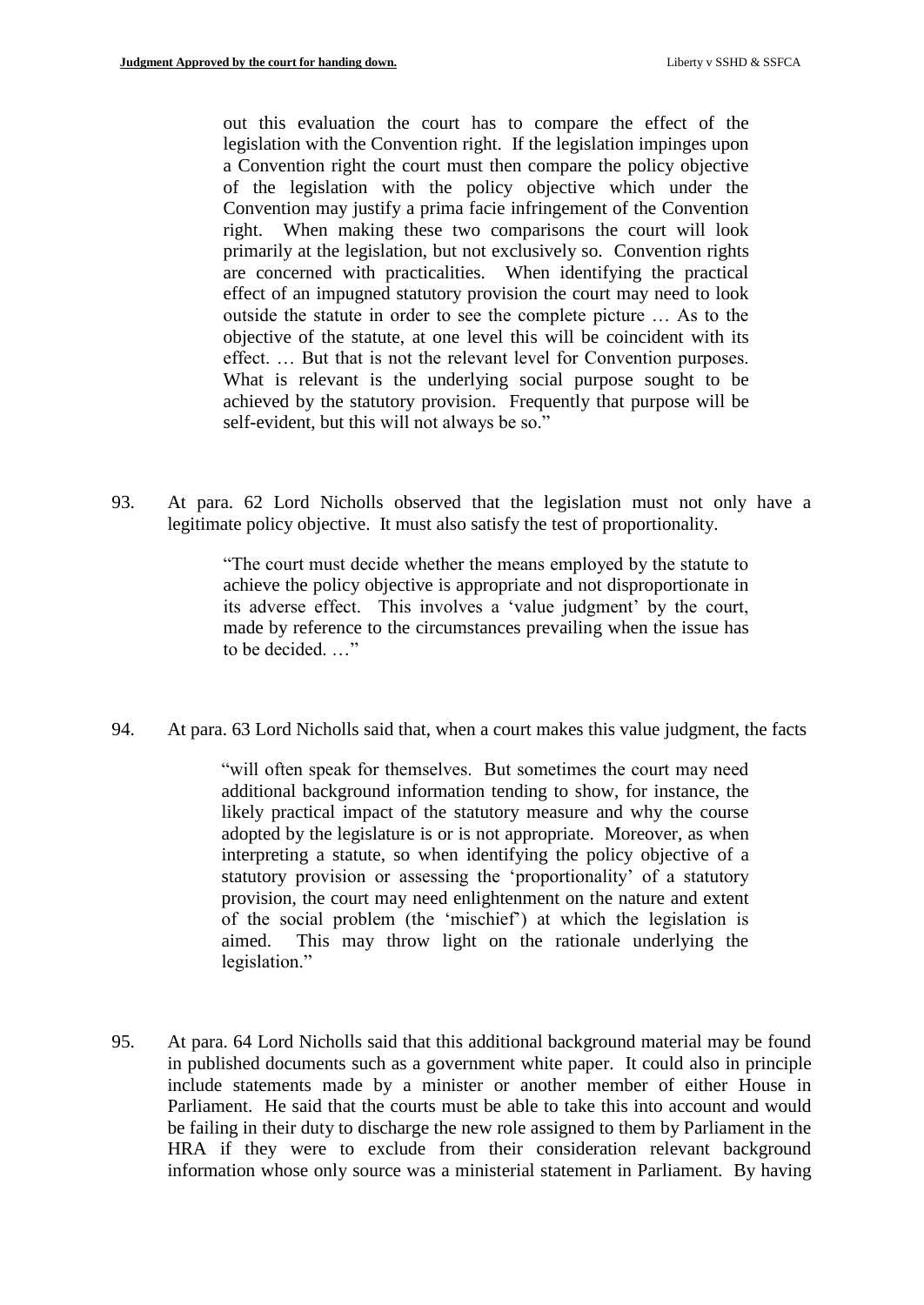regard to such material the court would not be "questioning" proceedings in Parliament or intruding improperly into the legislative process:

"The court would merely be placing itself in a better position to understand the legislation."

96. At para. 65 Lord Nicholls said that:

"it is difficult to see how there could be any objection to the court taking account of something said in Parliament when there is no suggestion the statement was inspired by improper motives or was untrue or misleading and there is no question of legal liability."

97. Finally, at para. 67, Lord Nicholls said that, beyond this use of Hansard as a source of background information,

> "the content of parliamentary debates has no direct relevance to the issues the court is called upon to decide in compatibility cases and, hence, these debates are not a proper matter for investigation or consideration by the courts."

He continued:

"In particular, it is a cardinal constitutional principle that the will of Parliament is expressed in the language used by it in its enactments. The proportionality of legislation is to be judged on that basis. The courts are to have due regard to the legislation as an expression of the will of Parliament. The proportionality of a statutory measure is not to be judged by the quality of the reasons advanced in support of it in the course of parliamentary debate, or by the subjective state of mind of individual ministers or other members. … Lack of cogent justification in the course of parliamentary debate is not a matter which 'counts against' the legislation on issues of proportionality. The court is called upon to evaluate the proportionality of the legislation, not the adequacy of the minister's exploration of the policy options or of his explanations to Parliament. The latter would contravene article 9 of the Bill of Rights. The court would then be presuming to evaluate the sufficiency of the legislative process leading up to the enactment of the statute...."

98. Against that important background of principle, we confess that we did not find helpful the Defendants' citation of certain passages from Hansard as the Investigatory Powers Bill was proceeding through Parliament. We consider that Mr Ben Jaffey QC was right to submit that it put the Claimant in the invidious position of having to suggest that statements made by ministers in Parliament were wrong. In our view, the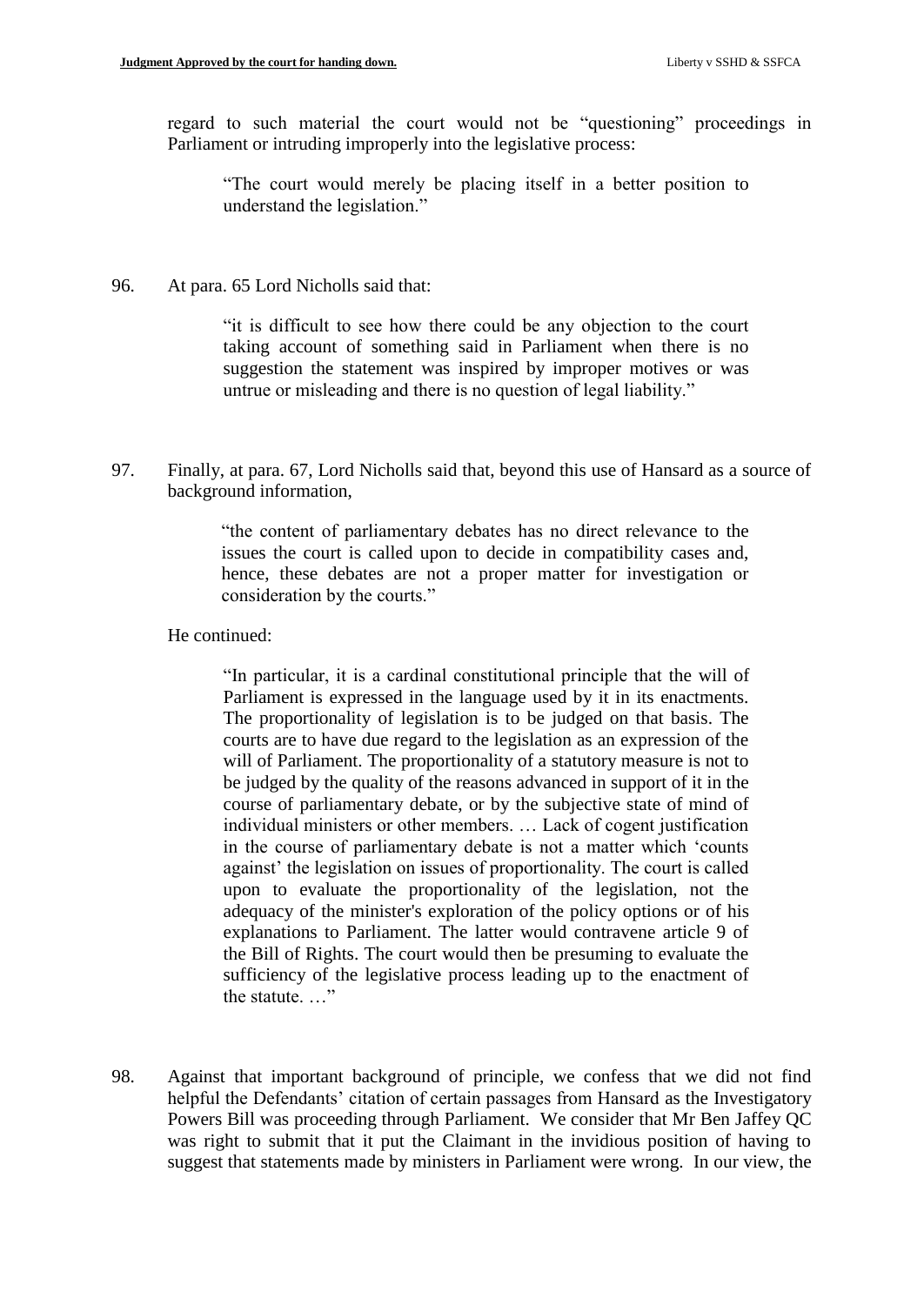invitation to rely on those statements came perilously close (to put it no higher) to requiring this Court to assess the quality of the reasoning given by ministers for what became the 2016 Act. As Lord Nicholls made it clear in *Wilson*, that is not the proper function of the court when considering the compatibility of primary legislation with the Convention rights. Fortunately, we have not found it necessary to have regard to Hansard in order to adjudicate fairly on the issues before this Court.

## The jurisdiction of the Investigatory Powers Tribunal

- 99. During the course of the hearing before us it became apparent that there is an important issue which divides the parties as to the circumstances in which the IPT may entertain a complaint about secret surveillance.
- 100. On behalf of the Claimant Mr Chamberlain emphasised that in this country, and in contrast to some other European states, individuals are not given any notification that they have been the subject of surveillance by the intelligence and security agencies. This is reflected in the well established practice that those agencies will "neither confirm nor deny" that a person has been the subject of surveillance (a practice known as "NCND").
- 101. The Claimant submits that, without any general notification requirement, the ability to seek a remedy before the IPT is "a weak safeguard": see para. 116 of the Re-amended Statement of Facts and Grounds for judicial review. The Defendants dispute this: see para. 111 of their Detailed Grounds of Resistance.
- 102. The jurisdiction of the IPT was considered by the European Court of Human Rights in *Kennedy v United Kingdom* (2011) 52 EHRR 4. At paras. 75-76 the Court noted that the IPT was established under section 65(1) of RIPA to hear allegations by citizens of wrongful interference with their communications as a result of conduct covered by RIPA. Any person may bring a claim before the IPT and, save for vexatious or frivolous applications, the IPT must determine all claims brought before it: see section  $67(1)$ , (4) and (5).
- 103. Further, section 65(2) of RIPA provides that the IPT is the *only* appropriate forum in relation to proceedings for acts incompatible with Convention rights which are brought against any of the intelligence services; and complaints by persons who allege to have been subject to the investigatory powers of RIPA.
- 104. At para. 167 of its judgment the Court highlighted

"the extensive jurisdiction of the IPT to examine any complaint of unlawful interception. Unlike in many other domestic systems, any person who suspects that his communications have been or are being intercepted may apply to the IPT. The jurisdiction of the IPT does not, therefore, depend on notification to the interception subject that there has been an interception of his communications. …"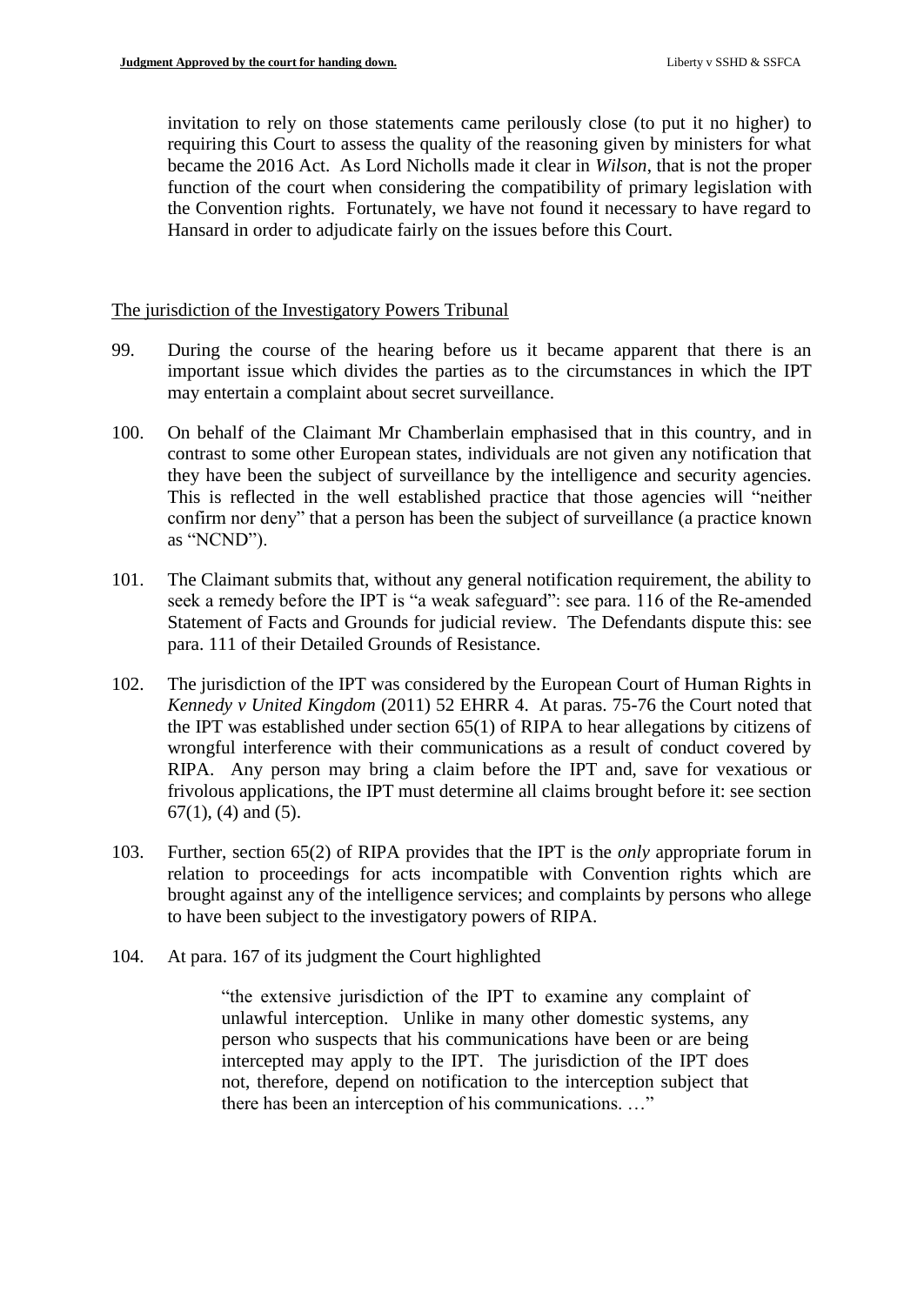105. At para. 183 of its judgment the Court recorded that the Government argued in that case that the procedure before the IPT offered as fair a procedure as could be achieved in the context of secret surveillance powers:

> "In particular, a complainant did not have to overcome any evidential burden to apply to the IPT and any legal issues could be determined in a public judgment after an inter partes hearing. Further, the IPT had full powers to obtain any material it considered necessary from relevant bodies and could call upon the assistance of the Commissioner [the predecessor to the IPC]. It could appoint an advocate to assist it at closed hearings. Finally, in the event that the complainant was successful, a reasoned decision would be provided. …"

- 106. That submission as to the absence of any evidential burden was accepted by the Court: see para. 190 of its judgment.
- 107. The Claimant now submits that the IPT has altered its approach on standing in the case of *Human Rights Watch Inc and Ors v Secretary of State for Foreign and Commonwealth Affairs and Ors* [2016] UKIPTrib 15 165-CH, in which the judgment of a five member panel was delivered by Burton J (the then President of the IPT).
- 108. The *Human Rights Watch* case followed a campaign by Privacy International to encourage people to make claims in the IPT in standard form following a case in which it had been successful: 663 claims were then made. In the *Human Rights Watch* case the IPT restated its commitment to the efficient disposal of claims brought by persons with grounds of some kind for believing that their communications have been intercepted, as opposed to being a recipient of possibly hundreds or thousands of applications from people who have no such basis other than the mere existence of the legislation: see para. 44 of the IPT judgment. The IPT found that some of the claims before it should be considered because the claimants did have standing. Others were rejected.
- 109. At para. 46 Burton J said:

"We are satisfied that the appropriate test for us to operate, which would accord with *Zakharov* and our obligations under RIPA, is whether in respect of the asserted belief that any conduct falling within subsection s.68(5) of RIPA has been carried out by or on behalf of any of the Intelligence Services, there is any basis for such belief; such that the 'individual may claim to be a victim of a violation occasioned by the mere existence of secret measures or legislation permitting secret measures only if he is able to show that due to his personal situation, he is potentially at risk of being subjected to such measures.' (*Zakharov* at 171). *This continues to be the low hurdle for a claimant that this Tribunal has traditionally operated.*" (Emphasis added)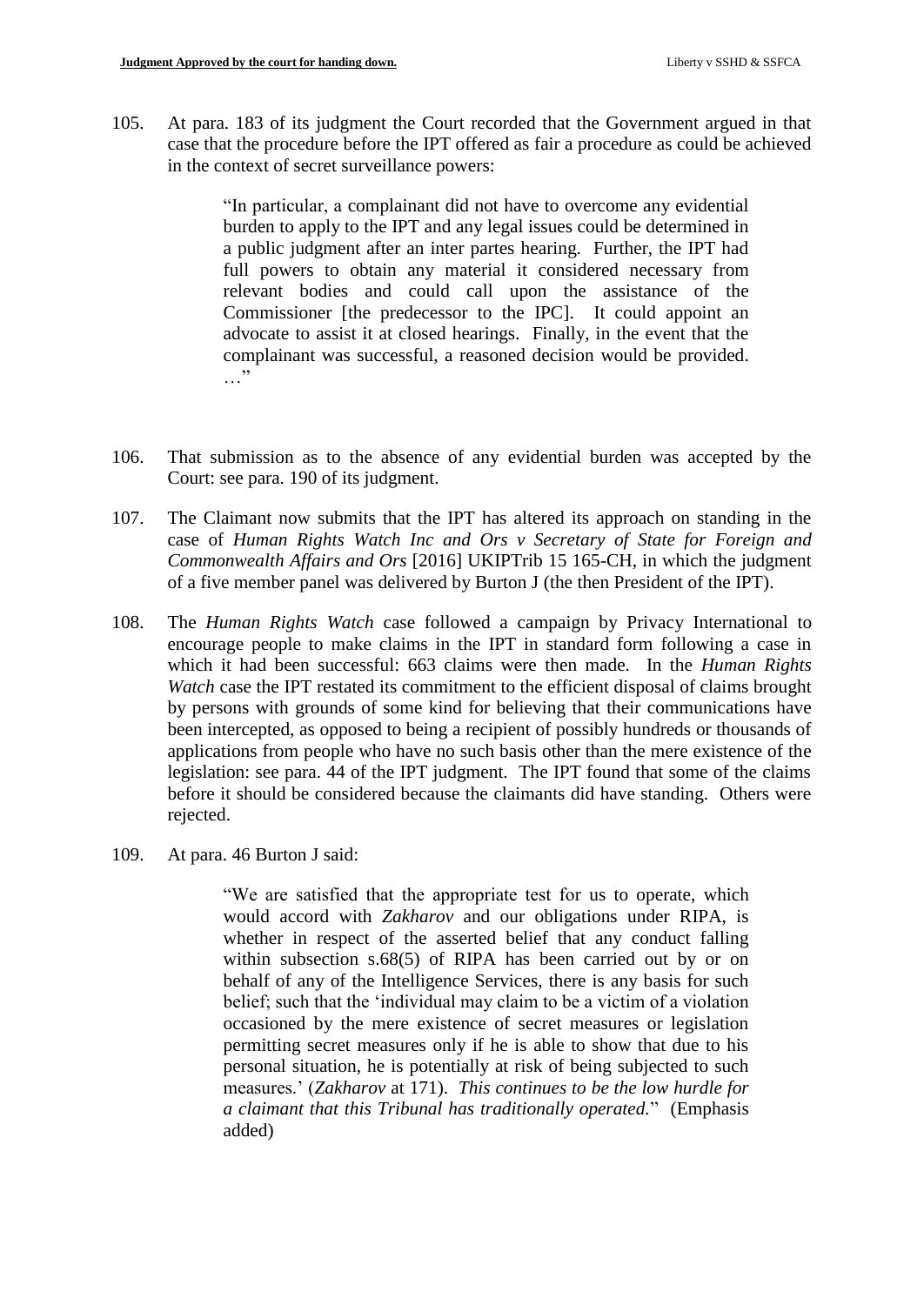110. The reference is to *Zakharov v Russia*, a decision of the Grand Chamber of the European Court of Human Rights, which we have already cited above. In that case, at para. 171, after referring back to its earlier decision in *Kennedy*, the Court said that, where the domestic system does not afford an effective remedy to a person who suspects that he or she was subjected to secret surveillance, widespread suspicion and concern among the general public that secret surveillance powers are being abused "cannot be said to be unjustified." In such circumstances the individual does not need to demonstrate the existence of any risk that secret surveillance measures were in fact applied to him or her:

> "By contrast, if the national system provides for effective remedies, a widespread suspicion of abuse is more difficult to justify. In such cases, the individual may claim to be a victim of a violation occasioned by the mere existence of secret measures or of legislation permitting secret measures only if he is able to show that, due to his personal situation, he is potentially at risk of being subjected to such measures."

- 111. In these proceedings the Claimant submits that, in the light of what is said to be a change of approach by the IPT, the First Section of the European Court of Human Rights misunderstood the current position in its judgment in *Big Brother Watch*, in particular at para. 379.
- 112. We cannot see any inconsistency in the approach which the IPT has taken at all material times, as is made plain by its judgment in the *Human Rights Watch* case, in particular at para. 46. In that passage the IPT clearly considered both that it was continuing (not changing) its traditional practice and that its practice was consistent with the judgment in *Zakharov*. We respectfully agree.

# The decision of the First Section in *Big Brother Watch*

- 113. Before we turn to address the Claimant's grounds of challenge in more detail, it is important that we should summarise here the recent decision of the First Section of the European Court of Human Rights in *Big Brother Watch*. In that case the applicants raised complaints about the compatibility with Article 8 of three discrete regimes, two of which are relevant for present purposes. The first was the regime for the bulk interception of communications under section 8(4) of RIPA; the second was the regime for the acquisition of communications data under Part 1, Chapter II of RIPA.
- 114. The Court began its consideration of the section 8(4) regime at para. 270 of its judgment. At paras. 303-310 the Court set out the general principles relating to secret measures of surveillance, including the interception of communications, by reference to its earlier caselaw, including *Weber and Saravia* and *Zakharov*.
- 115. At para. 306 the Court said: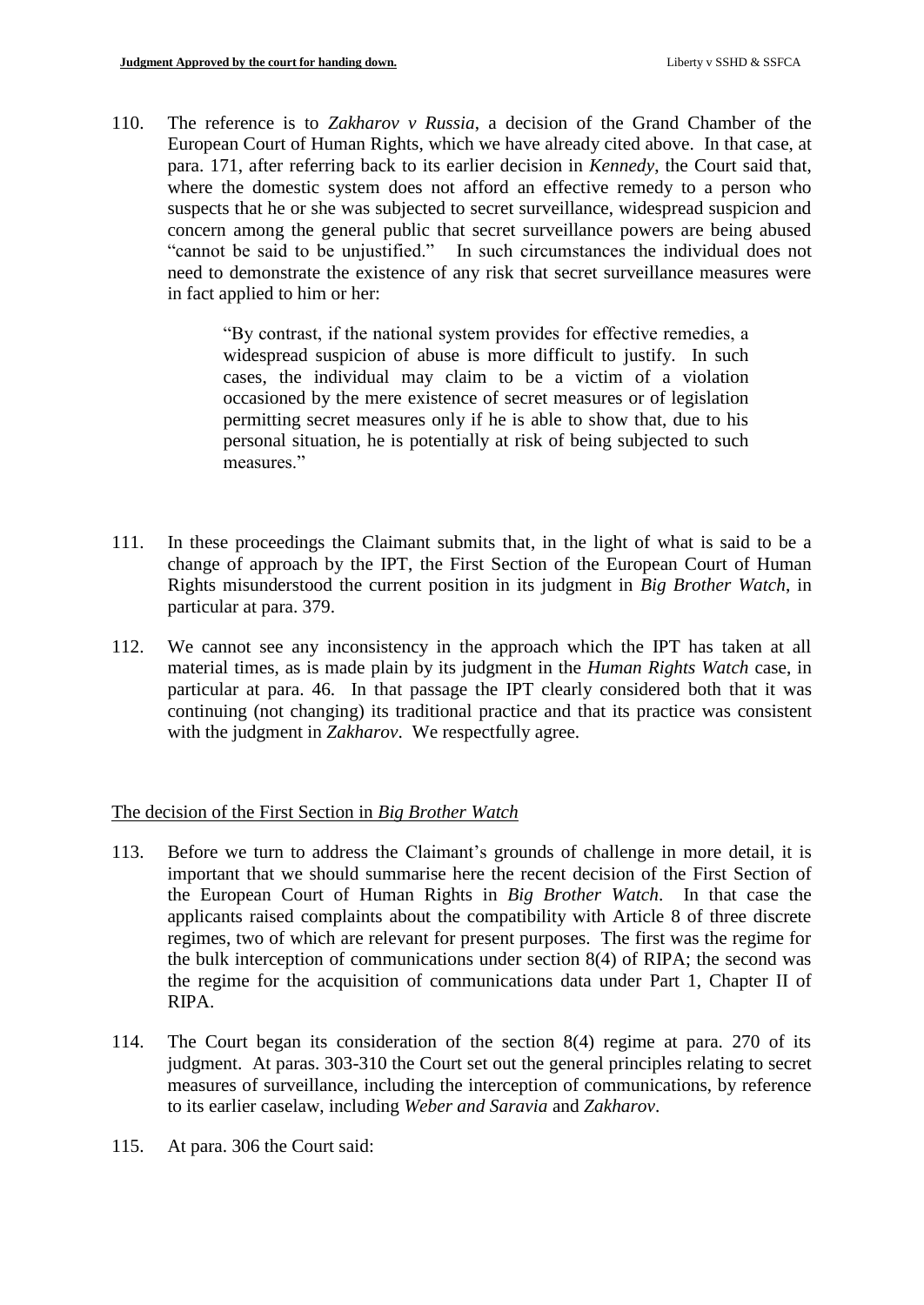"… The law must indicate the scope of any discretion conferred on the competent authorities and the manner of its exercise with sufficient clarity to give the individual adequate protection against arbitrary interference …"

- 116. The Court observed that it had previously developed the six minimum requirements that should be set out in law in order to avoid abuses of power (we have already summarised these by reference to *Weber and Saravia*). The Court also observed in the same paragraph that in *Zakharov* it had confirmed that the same six minimum requirements applied in cases where the interception was for reasons of national security. However, in determining whether the impugned legislation was in breach of Article 8, it also had regard to the arrangements for supervising the implementation of secret surveillance measures, any notification mechanisms and the remedies provided for by national law.
- 117. At paras. 309-310 the Court repeated what it had said in *Zakharov* about the three stages at which review and supervision of secret surveillance may come into play.
- 118. At paras. 311-313 the Court considered its existing caselaw on the bulk interception of communications. It noted that it had previously considered the issue on two occasions: first in *Weber and Saravia* and then in *Liberty and Others v UK* (Application No 58243/00, judgment of 1 July 2008).
- 119. In *Weber and Saravia* the Court had held the complaint under Article 8 to be manifestly ill-founded, having particular regard to the six minimum requirements. The Court considered that there did exist adequate and effective guarantees against abuses of the state's strategic monitoring powers.
- 120. In the *Liberty* case, the Court considered the regime under section 3(2) of the Interception of Communications Act 1985, which was in effect the predecessor of the regime under section 8(4) of RIPA. It allowed the executive to intercept communications passing between the UK and an external receiver. It provided that material could be contained in a certificate, and thus listened to or read, if the Secretary of State considered that this was required in the interests of national security, the prevention of serious crime or the protection of the UK's economy. The Court held that the domestic law at the relevant time (which pre-dated the adoption of the Interception of Communications Code of Practice, to which the Court referred at para. 109 of its judgment) did not indicate with sufficient clarity, so as to provide adequate protection against abuse of power, the scope or manner of exercise of the very wide discretion conferred on the state to intercept and examine external communications. In particular, it did not set out in a form accessible to the public any indication of the procedure to be followed for selecting for examination, sharing, storing and destroying intercepted material.
- 121. At paras. 314-320 of *Big Brother Watch* the Court addressed the test to be applied in the case before it.
- 122. At para. 314 of *Big Brother Watch* the Court observed that it had accepted in *Weber and Saravia* and *Liberty* that bulk interception regimes did not *per se* fall outside the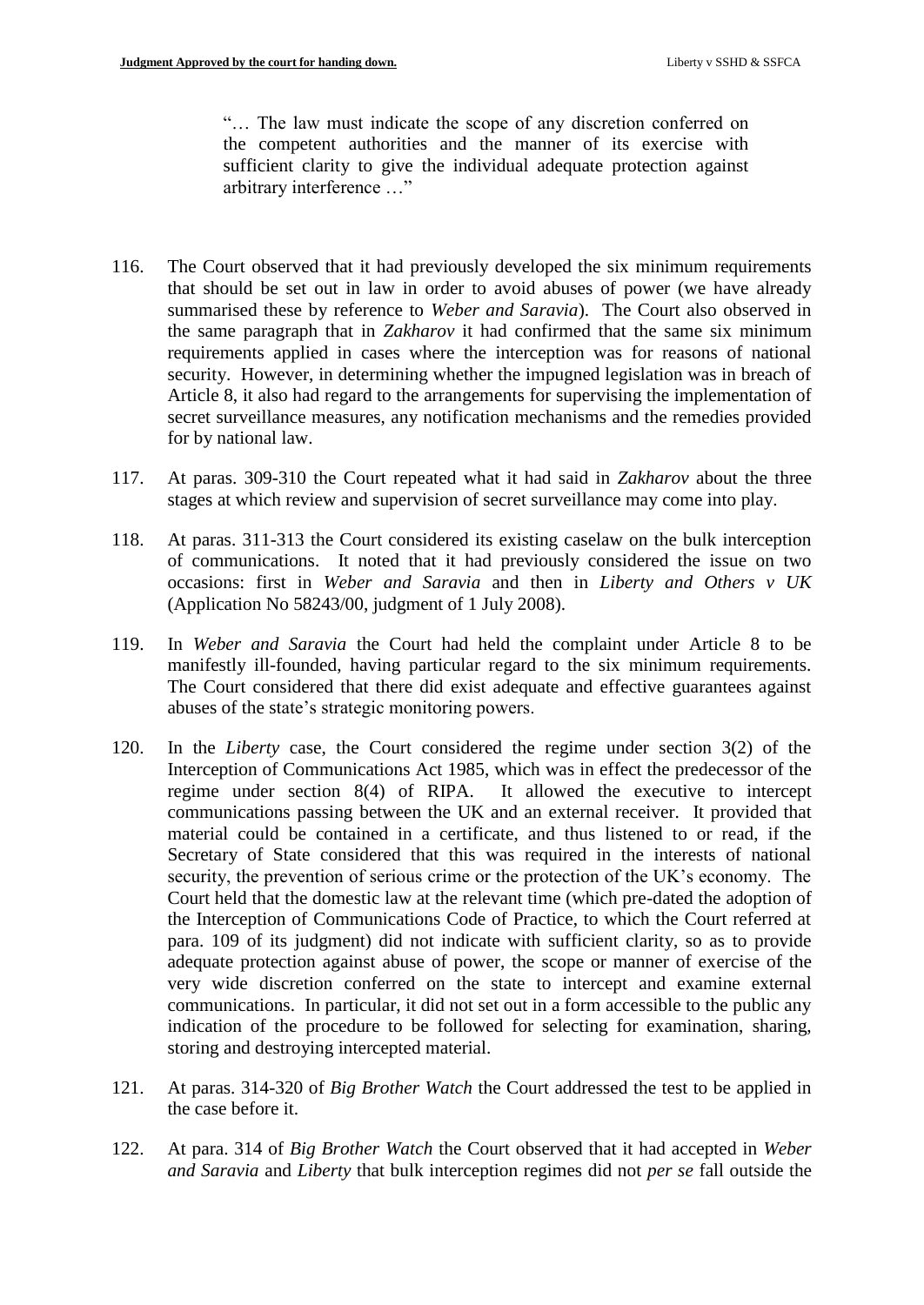"wide margin of appreciation in choosing how best to achieve the legitimate aim of protecting national security". Although those cases were now more than 10 years old, given developments since then, including the scourge of global terrorism, the Court considered that the decision to operate a bulk interception regime in order to identify hitherto unknown threats to national security is one which continues to fall within states' margin of appreciation.

- 123. Nevertheless, at para. 315, the Court said that all interception regimes (both bulk and targeted) have the potential to be abused, especially where the true breadth of the authorities' discretion to intercept cannot be discerned from the relevant legislation. Therefore, while states enjoy a wide margin of appreciation in deciding what type of interception and regime is necessary to protect national security, the discretion afforded to them in operating an interception regime must necessarily be narrower. In this regard the Court had identified six minimum requirements that both bulk interception and other interception regimes must satisfy in order to be sufficiently foreseeable to minimise the risk of abuses of power.
- 124. The Court noted, at para. 316, that the applicants argued that the Court should "update" those requirements by including requirements for objective evidence of reasonable suspicion in relation to the persons for whom data is being sought, prior independent judicial authorisation of interception warrants, and subsequent notification of the surveillance subject. The Court rejected that invitation. It said, at para. 316:

"… while the Court does not doubt the impact of modern technology on the intrusiveness of interception, and has indeed emphasised this point in its caselaw, it would be wrong automatically to assume that bulk interception constitutes a greater intrusion into the private life of an individual than targeted interception, which by its very nature is more likely to result in the acquisition and examination of a large volume of his or her communications. In any event, although the Court would agree that the additional requirements proposed by the applicants might constitute important safeguards in some case, for the reasons set out below it does not consider it appropriate to add them to the list of minimum requirements in the case at hand."

125. The first of those reasons was set out at para. 317:

"… Requiring objective evidence of reasonable suspicion in relation to the persons for whom data is being sought and the subsequent notification of the surveillance subject would be inconsistent with the Court's acknowledgement that the operation of a bulk interception regime in principle falls within a State's margin of appreciation. Bulk interception is by definition untargeted, and to require 'reasonable suspicion' would render the operation of such a scheme impossible. Similarly, the requirement of 'subsequent notification' assumes the existence of clearly defined surveillance targets, which is simply not the case in a bulk interception regime."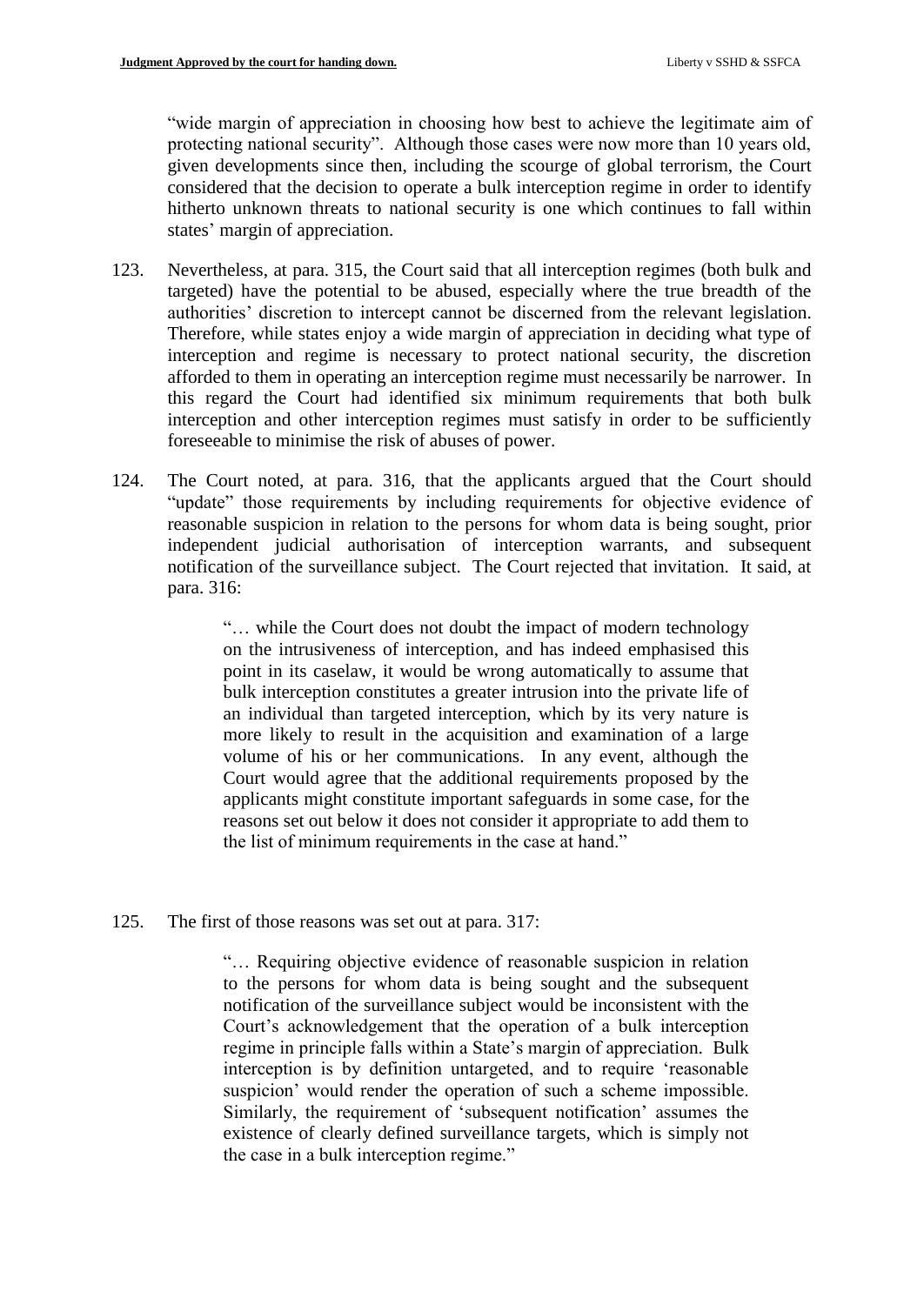- 126. The Court then turned to the possible imposition of a requirement for judicial authorisation. At para. 318 it said that this was not inherently incompatible with the effective functioning of bulk interception but that, as the Venice Commission had acknowledged in its report on the democratic oversight of signal intelligence agencies (referred to at para. 212 of the judgment), while the Court has recognised that judicial authorisation is an "important safeguard against arbitrariness", to date it has not recognised it to be a "necessary requirement". The Court noted in this context that there would appear to be good reason for this. It had found it to be desirable to entrust supervisory jurisdiction to a judge because, as a result of the secret nature of the surveillance, the individual would usually be unable to seek a remedy of his or her own accord. However, the Court noted that this was not the case in every contracting State: for example, in the UK, any person who thinks that he or she has been subject to secret surveillance can lodge a complaint to the IPT. Consequently, in *Kennedy* the Court had accepted that, regardless of the absence of prior judicial authorisation, the existence of independent oversight by the IPT and the then Interception of Communications Commissioner did provide adequate safeguards against abuse: see *Kennedy*, at paras. 167-169. We have already referred to this topic earlier in our judgment.
- 127. At para. 320, the Court said that, while it considered judicial authorisation to be an important safeguard and perhaps even "best practice", by itself it can neither be necessary nor sufficient to ensure compliance with Article 8:

"Rather, regard must be had to the actual operation of the system of interception, including the checks and balances on the exercise of power, and the existence or absence of any evidence of actual abuse …"

The Court therefore proceeded to examine the justification for any interference before it by reference to the six minimum requirements and it also had regard to the additional relevant factors which it had identified in *Zakharov* but did not classify as minimum requirements (see our consideration of *Zakharov* above).

- 128. At para. 328 of its judgment the Court turned to the first two minimum requirements in *Weber and Saravia*, which are the nature of the offences which might give rise to an interception order; and a definition of the categories of people liable to have their telephones tapped. The Court referred to these together as relating to "the scope of application of secret surveillance measures".
- 129. At para. 329 the Court set out what it understood to be the four distinct stages of the section 8(4) regime:
	- (1) The interception of a small percentage of internet "bearers", selected as being those most likely to carry external communications of intelligence value. Bearers are in effect communications links in an electronic "pipeline" which enable traffic to flow through the internet.
	- (2) The filtering and automatic discarding (in near real-time) of a significant percentage of intercepted communications, being the traffic least likely to be of intelligence value.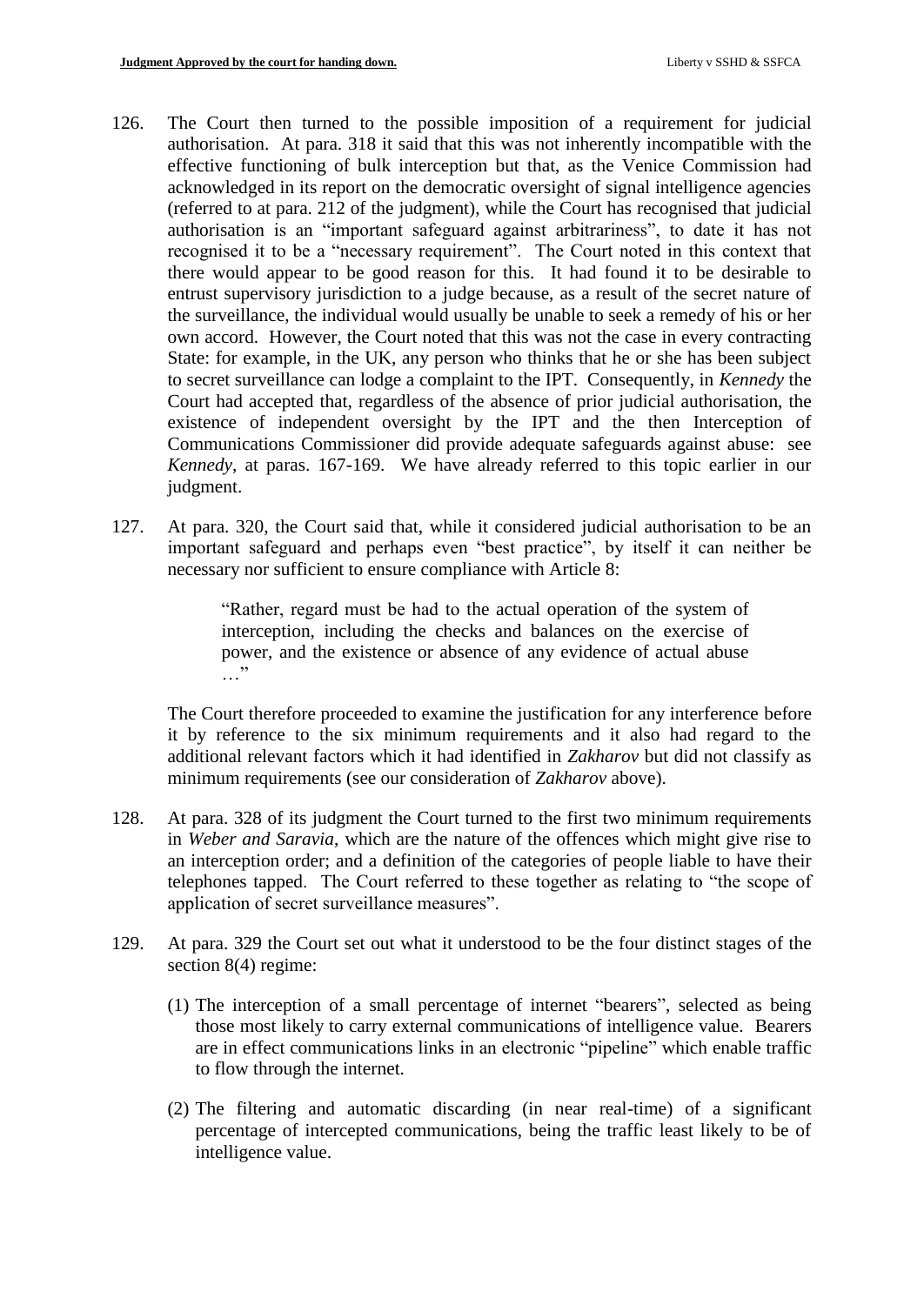- (3) The application of simple and complex search criteria (by computer) to the remaining communications, with those that match the relevant "selectors" being retained and those that do not being discarded.
- (4) The examination of some (if not all) of the retained material by an analyst.
- 130. The Court then considered the four stages by reference to the first two minimum requirements in some detail.
- 131. At para. 337 the Court said that:

"… While anyone could potentially have their communications intercepted under the section 8(4) regime, it is clear that the intelligence services are neither intercepting everyone's communications, nor exercising an unfettered discretion to intercept whatever communications they wish. ... "

132. At para. 338 the Court said, by reference to what the ISC had suggested, that "it would be desirable for the criteria for selecting the bearers to be subject to greater oversight by the Commissioner …" However, the Court had already noted that by its very nature a bulk interception regime will allow the authorities a broad discretion to intercept communications, and, as such,

> "it does not consider this fact alone to be fatal to the Article 8 compliance of the section 8(4) regime. While the discretion to intercept should not be unfettered … more rigorous safeguards will be required at the third and fourth stages identified in paragraph 329 above, as any interference in such cases will be significantly greater."

133. The Court then turned to the selectors and search criteria used. At para. 340 it said that these do not need to be made public nor do they necessarily need to be listed in the warrant ordering interception. The Court noted that in the *Liberty* proceedings the IPT had found that the inclusion of the selectors in the warrant or accompanying certificate would "unnecessarily undermine and limit the operation of the warrant and be in any event entirely unrealistic". The Court had no reason to call that conclusion into question. It continued:

> "… Nevertheless, the search criteria and selectors used to filter intercepted communications should be subject to independent oversight; a safeguard which appears to be absent in the section 8(4) regime. …"

134. At para. 342 the Court noted that the Independent Reviewer of Terrorism Legislation had recommended that the purposes for which material or data was sought should be spelled out by reference to specific operations or missions. In order for this safeguard to be effective, the Court agreed that it would be highly desirable for the certificate to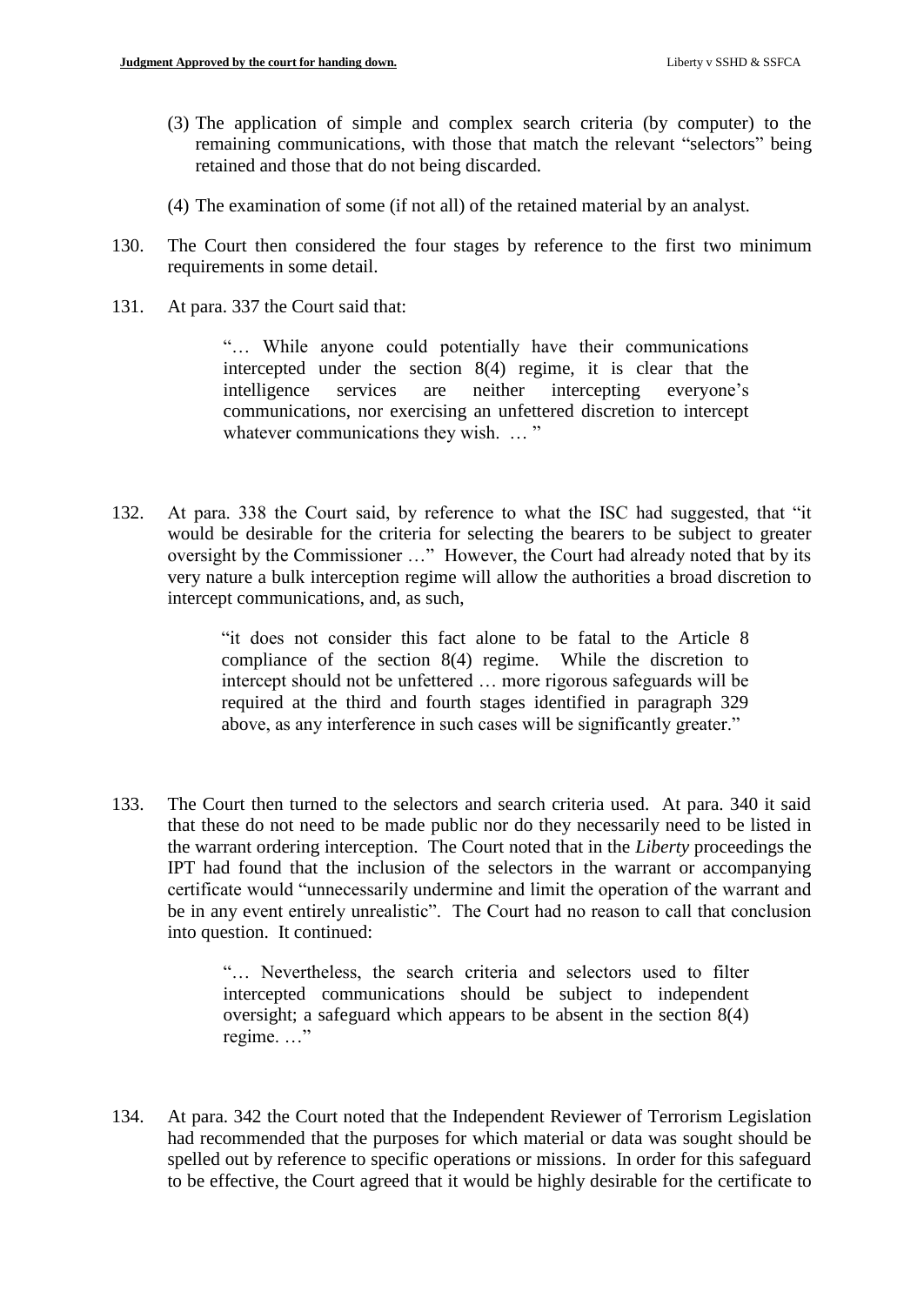be expressed in more specific terms than it currently appeared to be. We would respectfully note that the 2016 Act has introduced the concept of "operational purposes", although Mr Jaffey criticised that as being in substance no different from the concept of a certificate under section 15 of RIPA.

135. Mr Jaffey placed some emphasis on para. 343 of the judgment:

"… On the other hand, the exclusion of communications of individuals known currently to be in the British Islands is, in the opinion of the Court, an important safeguard, since persons of interest to the intelligence services who are known to be in the British Islands could be subject to a targeted warrant under section 8(1) of RIPA. The intelligence services should not be permitted to obtain via a bulk warrant what they could obtain via a targeted warrant."

136. At para. 345 the Court said:

"On balance, the Court agrees that it would be preferable for the selection of material by analysts to be subject at the very least to preauthorisation by a senior operational manager. However, given that analysts are carefully trained and vetted, records are kept and those records are subject to independent oversight and audit …, the absence of pre-authorisation would not, in and of itself, amount to a failure to provide adequate safeguards against abuse."

137. Nevertheless, at para. 346, the Court said that it had to have regard to the operation of the section 8(4) regime as a whole, and in particular the fact that the list from which analysts select material is itself generated by the application of selectors and selection criteria which are not subject to any independent oversight. Having considered *Kennedy* and *Liberty*, the Court said that:

> "… In a bulk interception regime, where the discretion to intercept is not significantly curtailed by the terms of the warrant, the safeguards applicable to the filtering and selecting for examination stage must necessarily be more robust."

138. The Court concluded this section of its judgment at para. 347 as follows:

"Therefore, while there is no evidence to suggest that the intelligence services are abusing their powers … the Court is not persuaded that the safeguards governing the selection of bearers for interception and selection of intercepted material for examination are sufficiently robust to provide adequate guarantees against abuse. Of greatest concern, however, is the absence of robust independent oversight of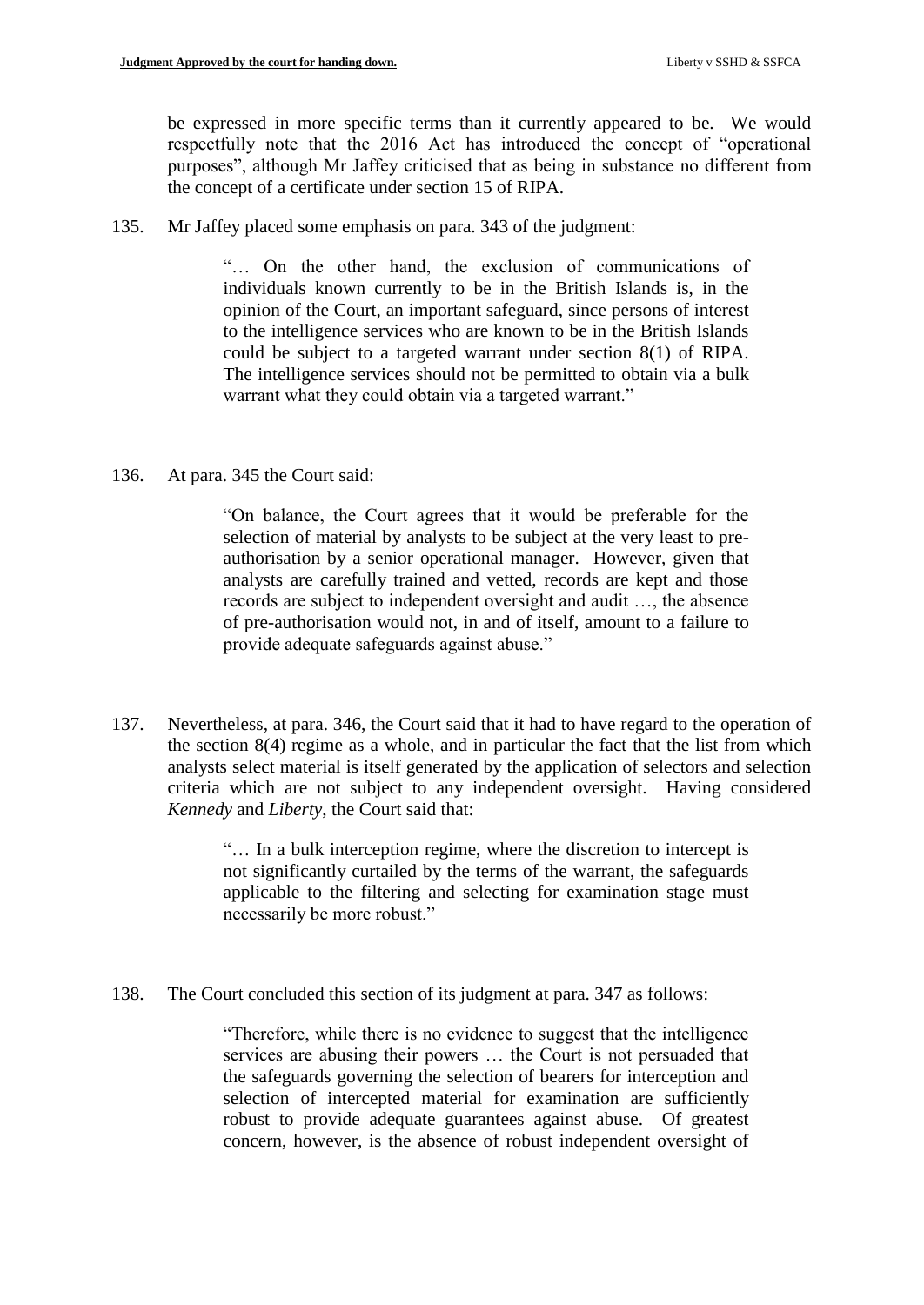the selectors and search criteria used to filter intercepted communications."

139. In the light of the judgment of the First Section the Defendants wrote to the IPC a letter dated 10 December 2018, in which they set out the steps that they proposed to take to address the violations of the Convention which had been found by the European Court of Human Rights to the limited extent that they had been. The first violation concerning oversight of selectors was addressed in the following way:

> "The first violation identified by the Court, summarised at paragraph 347 of the judgment, relates to concerns that there should be more robust independent oversight of the selectors (search terms) that are used by analysts to examine material that has been collected under a bulk interception warrant. This finding, of course, relates to the previous regime and the IP Act has now introduced significantly heightened safeguards relating to the selection for examination of data collected under any bulk warrant. These additional safeguards include the introduction of operational purposes, which limit the purposes for which bulk data may be examined. Those purposes must be set out on every bulk warrant so that it is foreseeable to the Secretary of State, and Judicial Commissioner, how the data collected under the warrant may be used. In addition, the Act introduces new criminal offences for the breach of examination safeguards, which will act as a strong deterrent to prevent abuse of bulk powers. In relation to the oversight of selectors specifically, this now sits within scope of your main oversight functions in the IP Act: as part of the requirement that you keep under review the exercise by public authorities of statutory functions relating to the interception of communications. Furthermore, the investigation and information powers that you have been granted under the IP Act enable you to require the provision of any information from public authorities that you may require in exercising your functions, including in relation to selectors.

> These factors, taken together, respond substantively to this violation. Nevertheless, in order to assist your oversight in this area our officials and those from the intelligence services, GCHQ in particular, have committed to work with your office to establish how the oversight of selectors could be enhanced and how this would be best taken forward in practice."

140. In our view, what is important in the present context is to recall that the 2016 Act has created a new system of supervision through the office of the IPC. There is nothing in the judgment in *Big Brother Watch* which requires there to be prior judicial or independent authorisation of bearers or selectors and search criteria. To the contrary, the Court rejected the submission that there should be judicial authorisation. What it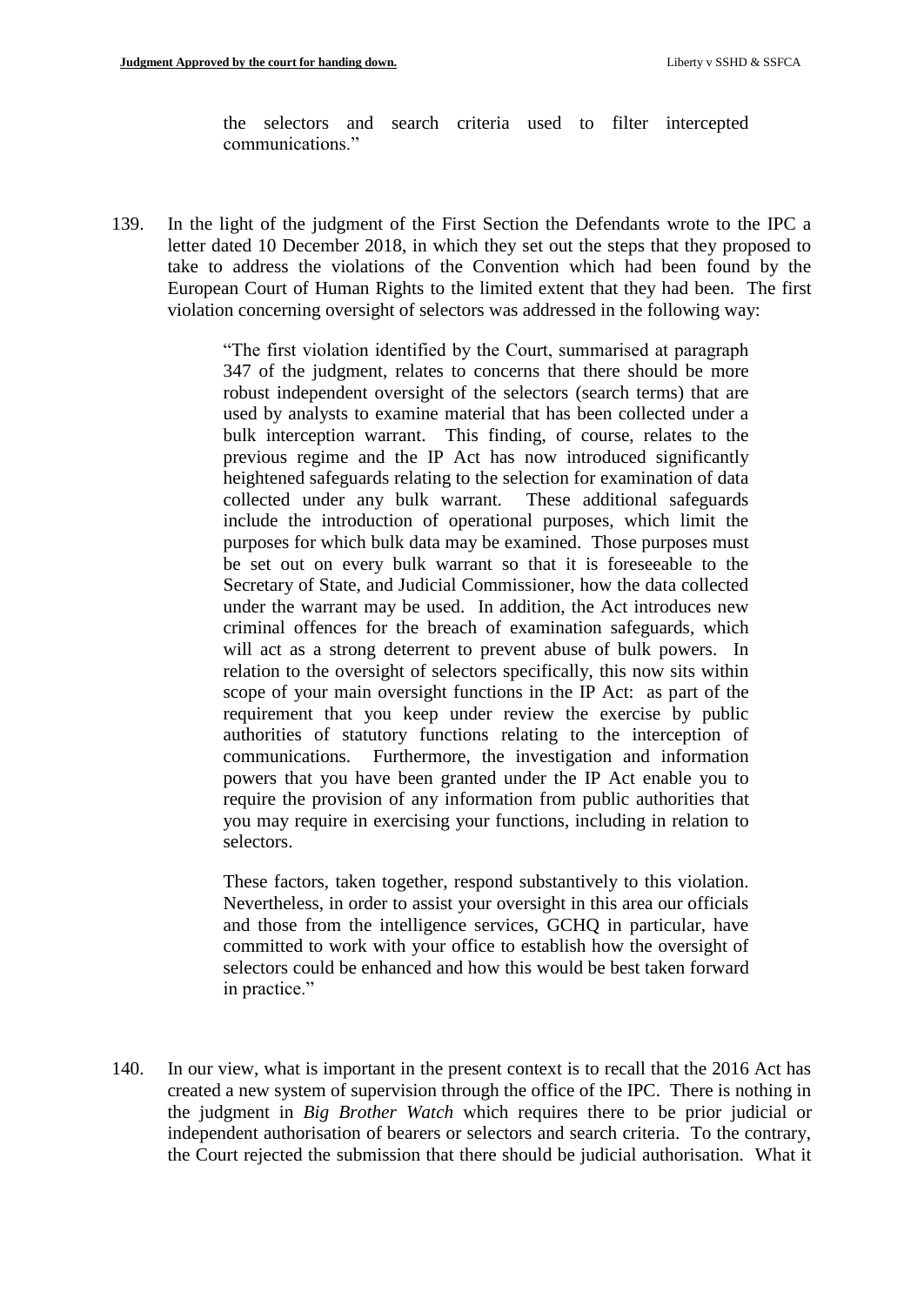does require is sufficiently robust independent oversight. In our view, that is now provided by the office of the IPC.

141. Against the above background of principle we now turn to address each of the Claimant's main grounds of challenge.

#### The challenge to the regime for bulk interception warrants

- 142. Bulk interception warrants are governed by Chapter 1 of Part 6 of the 2016 Act. A more detailed summary of the statutory provisions can be found in the overview in the Annex to this judgment, at paras. 12-16; and 25-45.
- 143. As is apparent from that overview, a bulk interception warrant must have "the main purpose" of either the interception of "overseas-related" communications or the obtaining of "secondary data" from such communications: see section 136(2).
- 144. The warrant may only be issued by the Secretary of State personally. The criteria of which the Secretary of State must be satisfied are outlined in the overview at para. 26.
- 145. The warrant must also specify the operational purposes for which any material obtained under it may be selected for examination. Those operational purposes are the subject of specific statutory provision, for example in section 142 of the 2016 Act: see para. 34 of the overview.
- 146. The warrant must satisfy the requirements of necessity and proportionality: see para. 31 of the overview.
- 147. The Secretary of State must be satisfied that there are safeguards in place in respect of matters such as retention, copying and disclosure: see paras. 36-41 of the overview.
- 148. Importantly, in our view, the Act requires the Secretary of State to "ensure" that safeguards relating to the examination of material are in force before issuing a bulk interception warrant: see para. 42 of the overview. At the hearing before us Sir James Eadie accepted on behalf of the Defendants that this was a justiciable legal duty. That means that the Secretary of State is not only politically accountable, to Parliament, but also accountable (in principle) to relevant courts and tribunals for the fulfilment of that statutory duty.
- 149. Very importantly, in our view, the warrant must also be authorised by a JC. As we have already seen JCs must be persons who hold or have held a high judicial office, in other words at least a High Court Judge. The IPC himself is currently a serving Lord Justice of Appeal.
- 150. The requirement for approval of a warrant by a JC is part of the so called "double lock" system which the 2016 Act introduced. There was no such system under previous legislation such as RIPA, which was the subject of the judgment of the First Section in *Big Brother Watch*.
- 151. Furthermore, as is apparent from the overview at paras. 109-120, the JCs have a number of other important functions, including oversight by way of audit, inspection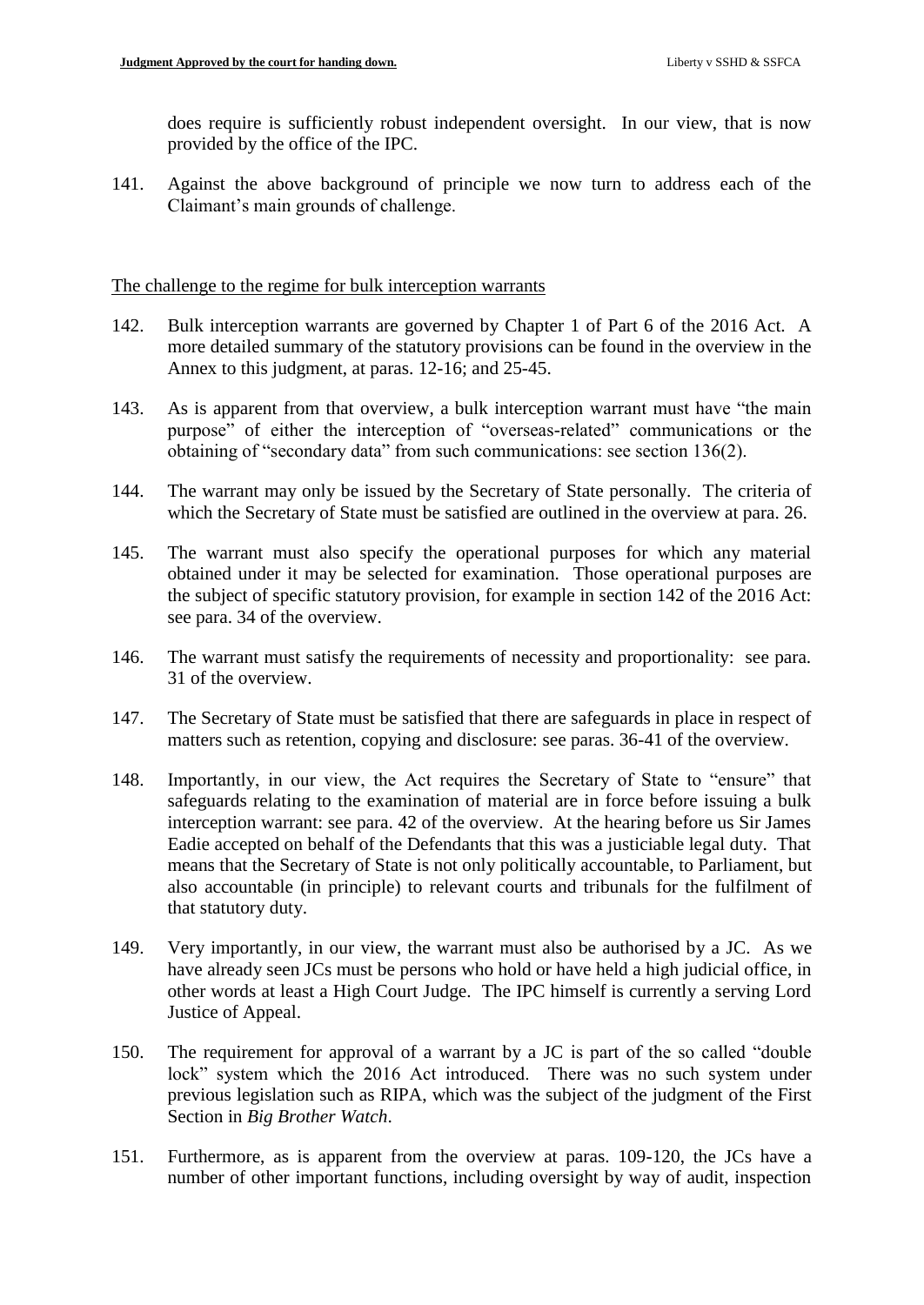and investigation. In our view, these are important safeguards which have been introduced by the 2016 Act. They are to be seen as part of the overall, inter-locking structure which the Act has created.

- 152. We would make two further preliminary observations about the scheme of the 2016 Act.
- 153. First, it is common ground for present purposes that the mere fact that a statute confers powers to obtain information in bulk does not render it incompatible with the Convention rights. That concession is made on the basis of the judgment of the First Section in *Big Brother Watch* and the Claimant reserves its position depending on what the Grand Chamber may say in that case in due course. Nevertheless, that is the legal background against which this Court must decide the issues before it now.
- 154. Secondly, as we have already indicated, what is sought from this Court in these proceedings is a declaration of incompatibility in respect of the 2016 Act. The essential focus of the Claimant's submissions has been on the requirement that the Act must be "in accordance with the law" within the Convention meaning of that concept.
- 155. Although at times the Claimant also submits that the Act is in breach of the principle of proportionality and therefore not "necessary in a democratic society", it seems to us that that submission will be better directed at any particular application of the Act. This is not a case (such as those concerning prisoner voting) in which it can be said that a provision in primary legislation is intrinsically incompatible with the Convention rights. Whether or not there is a breach of the Convention rights will often turn on a close consideration of the application of the Act to the facts of a particular case.
- 156. What in essence the Claimant submits is that the 2016 Act does not contain sufficient safeguards against the risk of abuse of discretionary powers, with the consequence that the Act itself is incapable of applying in a way which is compatible with Convention rights. We do not accept that broad submission. We consider that the inter-locking provisions of the Act do contain sufficient safeguards against the risk of abuse of discretionary powers.
- 157. In essence we accept the submissions which were made by Sir James Eadie on behalf of the Defendants and are not persuaded that the 2016 Act is incompatible with the Convention rights insofar as the challenge concerns the bulk interception powers regime.
- 158. The starting point is to note the important reality that the ability to effect interception in bulk is a critical capability for the intelligence services so as to protect the public. This is evidenced before the Court in the first witness statement of Mr Dix, at para. 190. The reason for its utility is that, at this early stage, it may simply be impossible to know who may turn out to be a subject of interest. Searches for traces of activity by individuals can take place who are not yet known and patterns of activity might be identified which indicate a threat to the UK.
- 159. We note in this context that, in his Bulk Powers Review (August 2016), Lord Anderson said that there was a proven operational case for this power, which had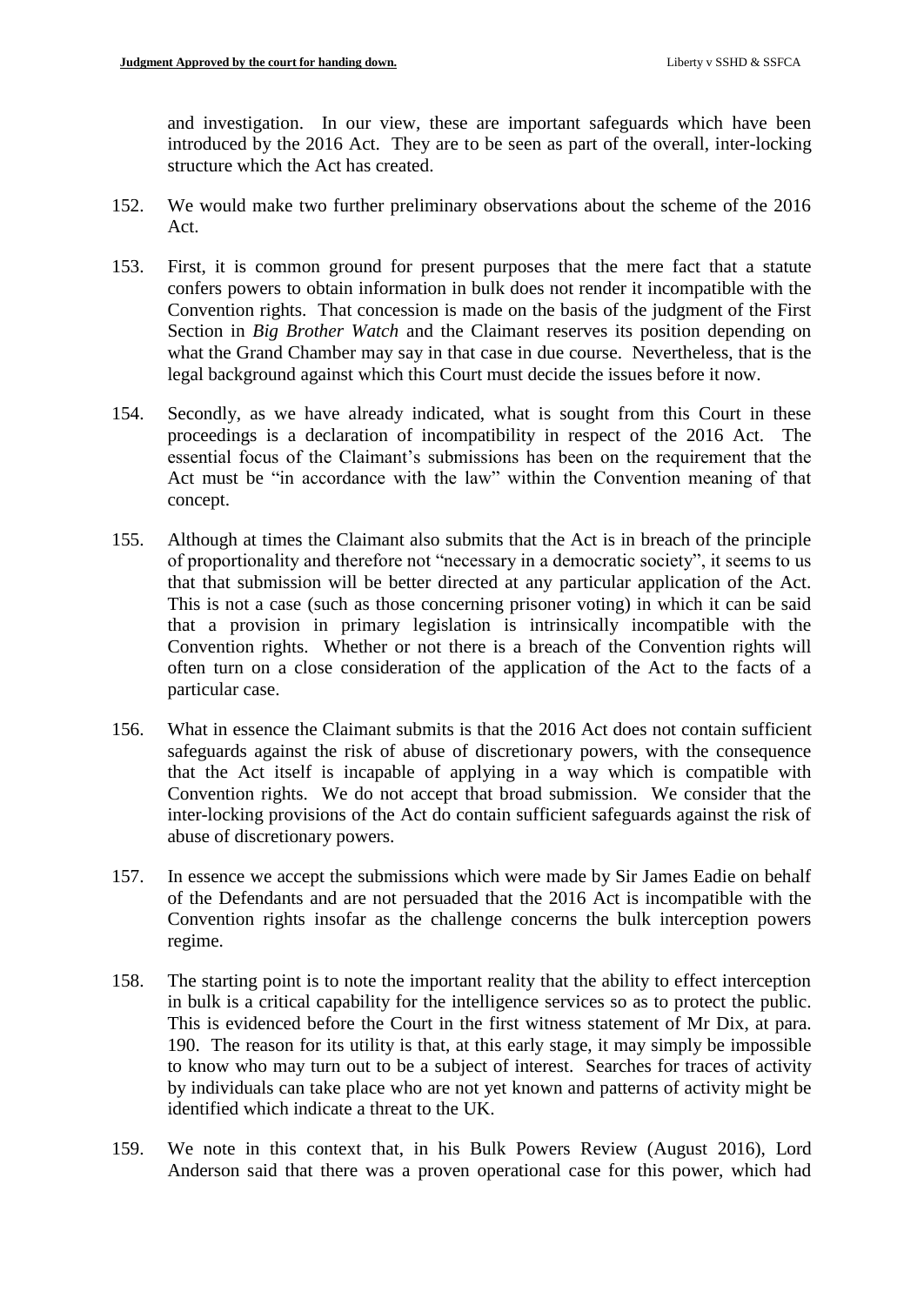shown itself to be of "vital utility" in various operational contexts, both in relation to "target discovery" and "target development, the triaging of leads and as a basis for disruptive action". Lord Anderson also considered that various suggested alternatives to bulk interception "fall short of matching the results that can be achieved using the bulk interception capability" and "may also be slower, more expensive more intrusive or riskier to life": see para. 190 of the first witness statement of Mr Dix; and the original report at para. 5.54.

- 160. Secondly, we accept the fundamental submission made on behalf of the Defendants that the question of compatibility with the Convention must be determined by reference to the totality of the inter-locking safeguards applicable at the various stages of the bulk interception process. In particular it must not be done by reference to the potential breadth of the information that could in principle be retained under the bulk interception power. That latter question may be relevant in any assessment of proportionality which has to be done but it does not render the 2016 Act itself incompatible with the Convention rights by reason of the requirement that it must be in accordance with the law.
- 161. Thirdly, arising from that point, we accept the submission that it is simply not possible to transpose findings made by the First Section in *Big Brother Watch* across to the new statutory scheme in the 2016 Act. In particular, it seems to us that the Claimant has significantly played down the importance of the introduction of the office of the IPC which is created by the 2016 Act. For example, the need for the "double lock", including approval by a Judicial Commissioner at the warrant stage before bulk data can even be obtained is one of the key features of the new regime in the 2016 Act.
- 162. Fourthly, we accept that there will be an ability to regulate the selection of bearers since there is a requirement that the warrant application must contain a description of the communications to be intercepted: see section 136 of the IPA and the Interception Code of Practice, para. 6.20(b).
- 163. The selection of bearers is also subject to the provisions of para. 6.10 of the Interception Code, which requires the intelligence services to select them for interception on the basis of regular surveys of those bearers most likely to contain overseas-related communications, relevant to the operational purposes specified in the warrant.
- 164. Fifthly, we note that the 2016 Act has narrowed the definition of "overseas-related communication" as compared with the meaning of "external communication" in section 20 of RIPA. The definition of external communication in RIPA was "a communication sent or received outside the British Islands". In contrast, section 136(3) of the 2016 Act defines "overseas-related communication" to mean "(a) communications sent by individuals who are outside the British Islands, or (b) communications received by individuals who are outside the British Islands." The reason why this is a narrower definition was explained in the proceedings brought by Liberty before the IPT: *Liberty and Ors v GCHQ & Ors* [2014] UKIPTrib 13\_77-H; [2015] HRLR 2. In that case evidence was given on behalf of the Government by a witness called Charles Farr. He explained that, under RIPA, "external communications" would include a communication between a person and thing (for example a server located outside the UK): therefore if a person in the British Islands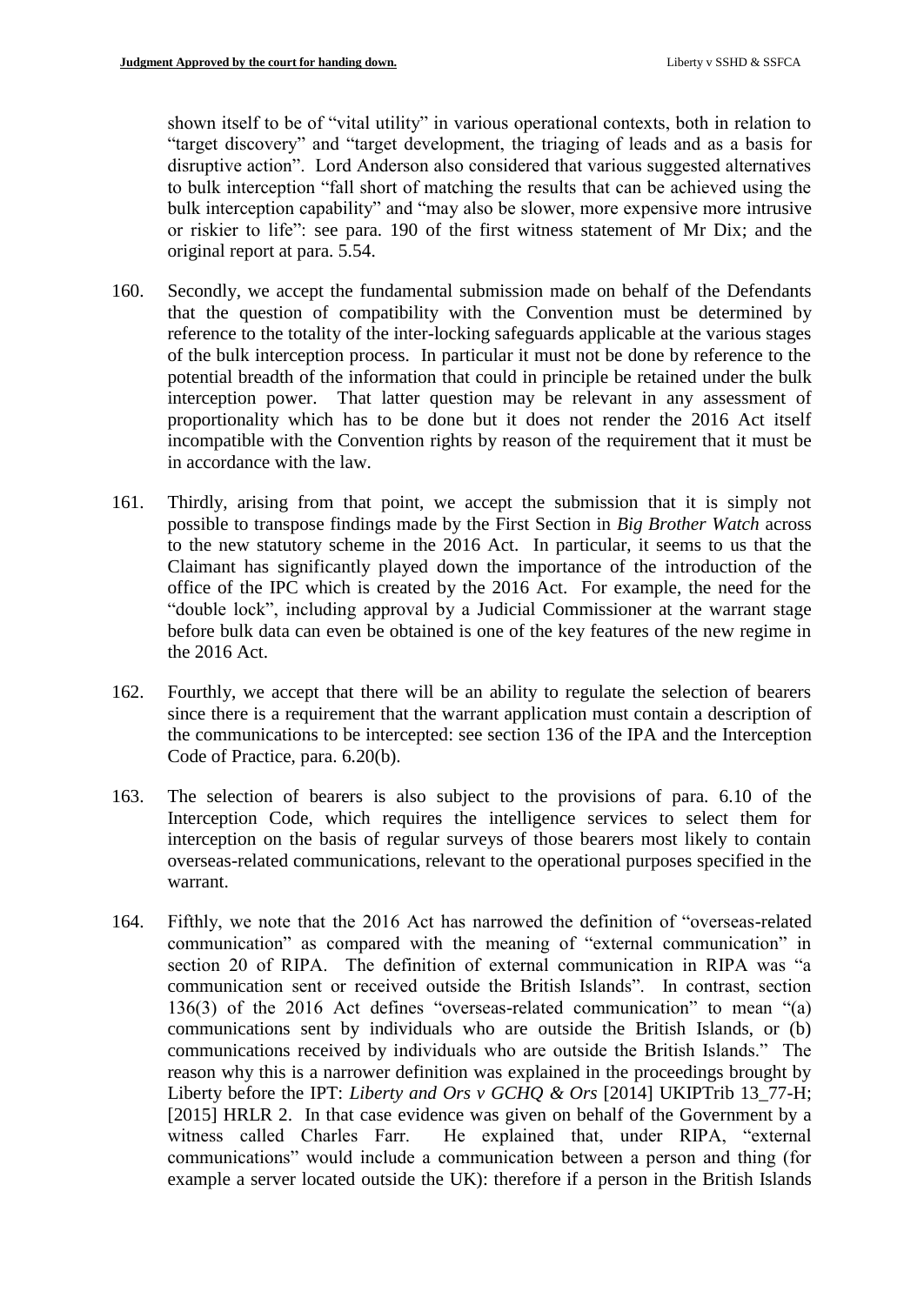undertook a Google search, that was an external communication for the purposes of of Chapter I of Part 1 of RIPA. It will no longer be possible, according to the definition in section 136(3) of the 2016 Act, to regard Google searches by persons within the British Islands as "overseas-related communications".

- 165. Sixthly, we are not persuaded that the fact that only the "main" purpose of a bulk interception warrant has to be the interception of an overseas-related communications or the obtaining of secondary data therefrom renders this incompatible with the Convention rights. There is nothing in Convention authority to that effect. Further, para. 6.9 of the Interception Code states that a bulk warrant authorises the interception of communications that are not overseas-related "to the extent that it is necessary in order to intercept the overseas-related communications to which the warrant relates". This and other matters relating to necessity and proportionality will be amongst those which can be considered both by the Secretary of State and the JC when they are asked to approve the grant of a bulk interception warrant.
- 166. Seventhly, we agree with the Secretary of State's submission that the requirement of "operational purposes" is a safeguard which is relevant to the selection of bearers. In that context we turn in more detail to the provisions of section 142 of the 2016 Act.
- 167. Section 142(3) requires that a bulk interception warrant must specify the operational purposes for which any intercepted content or secondary data obtained under the warrant may be selected for examination. Subsection (4) provides that the operational purposes specified in the warrant must be ones specified, in a list maintained by the heads of the intelligence services, as purposes which they consider are operational purposes for which intercepted content or secondary data obtained under bulk interception warrants may be selected for examination. The list of operational purposes must be approved by the Secretary of State: see subsection (6). The Secretary of State may give such approval only if satisfied that the operational purpose is specified in a greater level of detail than the descriptions contained in section  $138(1)(b)$  or (2): see subsection (7). At the end of each relevant three-month period the Secretary of State must give a copy of the list of operational purposes to the Parliamentary ISC: see subsection (8). Finally, the Prime Minister must review the list of operational purposes at least once a year: see subsection (10). These are not to be belittled as insignificant safeguards, as they build together an intricate set of modes of accountability, which involve Parliament as well as members of the government at the highest level.
- 168. Furthermore, the same considerations, including the requirement of operational purposes, will be a constraint on selectors and search criteria for examination.
- 169. It is important not to overlook the powers given to the IPC, in particular under section 229 of the 2016 Act, to oversee the whole interception process.
- 170. Ultimately, sight must also not be lost of the fact that it is open to a person to make a complaint or bring a claim under the HRA to the IPT. The question, therefore, of whether there has been a breach of the HRA on the facts of a particular case is something that can in principle be raised and adjudicated by an independent tribunal which can have access to all relevant material, including secret material. This is another feature of the statutory scheme which persuades us that it is not the 2016 Act itself which can be said in the abstract to be incompatible with the Convention rights.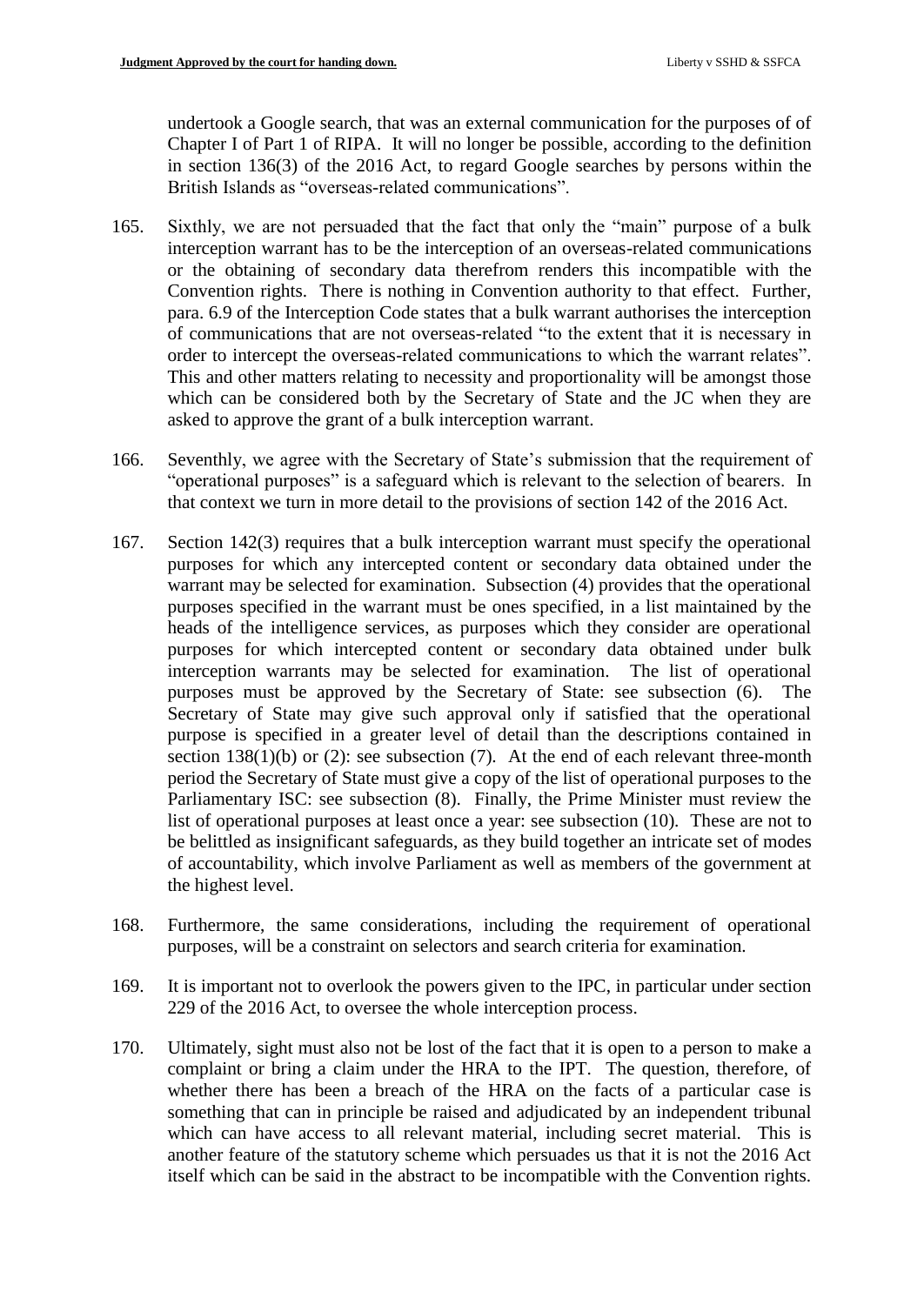We also bear in mind in this context that the IPT is itself now subject to the possibility of an appeal to an appropriate appellate court (in England and Wales that would be the Court of Appeal); and that the Supreme Court has recently decided that the IPT is in principle amenable to judicial review: see *R (Privacy International) v Investigatory Powers Tribunal* [2019] UKSC 22; [2019] 2 WLR 1219.

- 171. The second fundamental complaint which the Claimant makes in the context of bulk interception warrants relates to the definition of "secondary data". The Claimant observes that the concept of secondary data is broader than that of "communications data" under RIPA. The Claimant observes that secondary data can include some data which would have been regarded as "content" under RIPA. This is common ground, although the Defendants do not necessarily accept the full breadth of the examples given in a table produced on behalf of the Claimant.
- 172. According to that table, examples of secondary data (for the purposes of Part 6, Chapter 1) or non-protected material (for the purposes of Part 6, Chapter 3) which would have constituted content under RIPA include contact "mail to" addresses within a webpage; the location of a meeting in a calendar appointment; information about the photographs such as the time and date and location where they were taken; the full URL of websites visited beyond the "first slash", for example whether someone has been searching on the National Health Service website for such matters as contraception; and what searches they have been conducting on Google or Facebook. Mr Jaffey (who took the lead in making oral submissions on this issue before this Court) also submits that information is regarded as not being "protected material" for the purposes of Part 6, Chapter 3, if it is information that is not private information which may be attached to an email, and that this would exclude (from the definition of "protected material") anything a person has read which is in the public domain, such as a publicly disseminated electronic magazine. Therefore electronic copies of publications such as a newspaper such as the *Socialist Worker* or a magazine such as *Playboy* would not be regarded as protected material for this purpose. This is despite the fact that it may be highly revealing about what a person has been looking at.
- 173. In our view, this Court must keep firmly in mind that the question which it has to decide in these proceedings is whether the 2016 Act is incompatible with the Convention rights, not (for example) whether it would have been wiser or preferable for Parliament not to include a definition of secondary data which includes some types of what would previously have been regarded as content.
- 174. In that context, it is particularly important to keep in mind that what this Court has to decide is whether the provisions of the 2016 Act contain sufficient safeguards against the risk of abuse of discretionary power so as to comply with the Convention concept of "law", in particular the requirement of foreseeability. In our view, the fact that bulk interception warrants can include secondary data is compatible with that concept. This is because the Act does contain a set of inter-locking safeguards against the abuse of power. Those safeguards have already been mentioned earlier and, importantly, include the double-lock provisions including the involvement of JCs; and the general oversight regime provided by the IPC.
- 175. In that context we note that the Defendants have always accepted that the acquisition of secondary data (and previously related communications data under RIPA) is not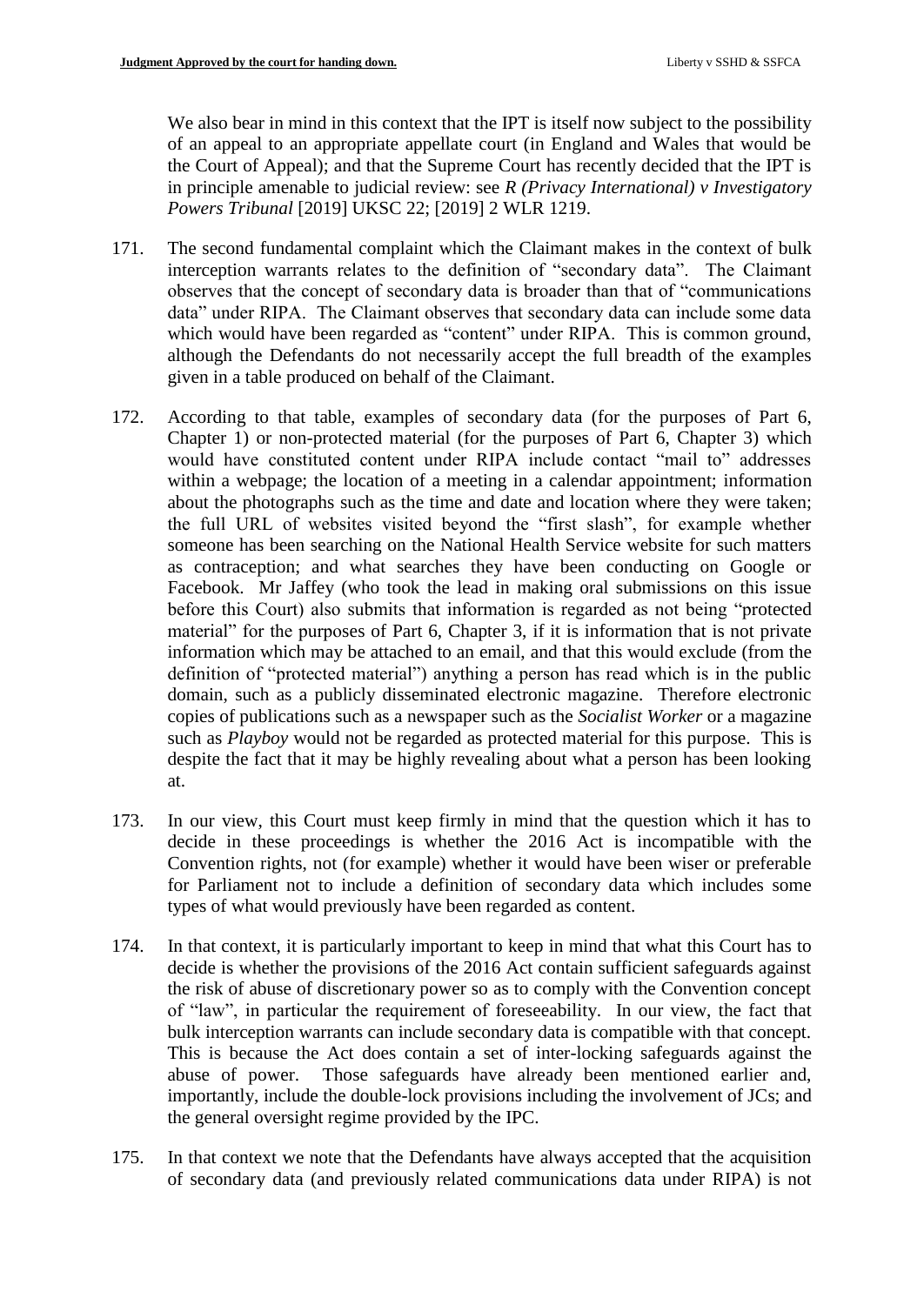"necessarily" less intrusive than the acquisition of content. However, it seems to us that they are entitled to make the point that "as a general rule" the examination of the most sensitive content will raise greater privacy concerns than the examination of secondary data. This has indeed been recognised for many years by the European Court of Human Rights itself: see e.g. *Malone v UK* (1984) 7 EHRR 13, at para. 84.

- 176. Finally, the point is made on behalf of the Claimant that, where an individual is known to be within the British Islands, but in circumstances where the British Islands safeguard does not apply, it would be possible in principle for the authorities to seek to obtain a bulk interception warrant in circumstances where they ought (according to the Claimant) to seek a targeted warrant.
- 177. It seems to us that these are the kind of issues which may need to be considered by the Secretary of State and the IPC in considering whether to grant or approve a warrant in the first place. They may also raise issues which may go to the necessity and proportionality and to the auditing of processes by the IPC. Ultimately they may also raise issues which may need to be considered by the IPT on the facts of an individual case.
- 178. None of that, however, in our view leads to the conclusion that the legislative scheme established by the 2016 Act is itself incompatible with the Convention rights. To the contrary, in our view, it is compatible with the Convention rights, in particular because it creates an important set of inter-locking safeguards which are sufficient to meet the Convention requirement as to the quality of law.

# The challenge in respect of bulk and thematic equipment interference warrants

- 179. On this issue the lead was taken at the hearing before us by Mr Chamberlain on behalf of the Claimant.
- 180. The statutory provisions governing bulk equipment interference warrants are summarised in the overview in the Annex to our judgment, at paras. 21-24. Further, the general criteria for approval of such warrants (like those relating to bulk intercept and acquisition warrants) are outlined at paras. 25-45 of the overview.
- 181. In brief, as is apparent from the overview, a bulk equipment interference warrant under section 176(1) of the 2016 Act authorises or requires its addressee to secure any interference with any equipment for the purpose of obtaining "communications", "equipment data" or "any other information"; and has as its main purpose to obtain "overseas-related" communications, information or equipment data. In this context equipment data means either systems data or identifying data (in the case of identifying data subject to the further conditions mentioned at para. 47 above) and is therefore similar to the concept of secondary data in the context of provisions in the Act which relate to bulk interception (see above).
- 182. Many of the same safeguards apply to such warrants as apply to bulk interception warrants. We would note in particular (para. 44 of the overview) that the Secretary of State must ensure that the selection for examination of "protected material" meets any of the "selection conditions": see section  $193(1)(c)$ . This is often known as the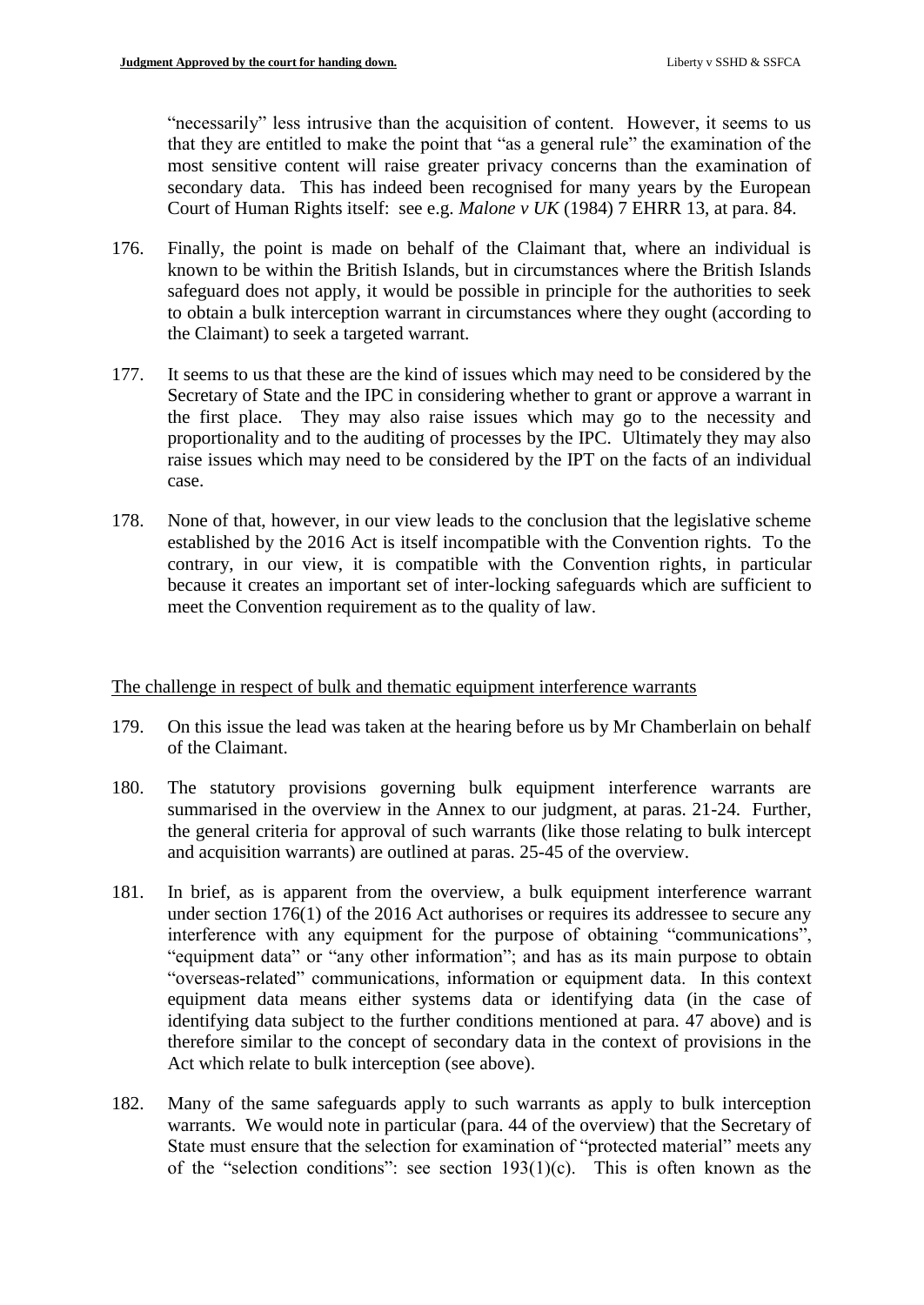"British Islands safeguard". The selection conditions are as set out in the overview at para. 44(a)-(d).

- 183. Complaint is made on behalf of the Claimant that this does not include "equipment data", which can in some cases include data which would previously have been regarded as "content".
- 184. The Claimant makes some fundamental criticisms of the statutory regime for bulk and thematic equipment interference. It submits that the scope and level of discretion conferred by the bulk warrant provisions is the widest of any of the bulk powers in Part 6 of the 2016 Act because it applies to a wider range of communications and information: potentially anything stored in an electronic device, regardless of whether it is a communication or is being transmitted/stored in a telecommunications system; and a wider range of activities (any "interference" with "equipment"). The Claimant submits that it is also a more serious interference with Article 8 and Article 10 rights because it applies more widely: it enables the retrieval of information which has never been sent via a network and therefore there is an increased expectation of privacy. Further, interference may extend to altering a person's data or their device or the way in which it functions if necessary to retrieve information: see section 176(5). The Claimant submits that the interference may well make the equipment more vulnerable to attack from third parties and relies, in that context, on the evidence of Professor Danezis.
- 185. In that context Mr Chamberlain makes particular complaint of the fact that such equipment interference may enable the authorities to gain access to stored information which a person has never chosen to transmit (for example photographs, diary entries and notes) and which they may think they have even deleted.
- 186. On behalf of the Claimant Mr Chamberlain makes two broad submissions:
	- (1) The 2016 Act contains insufficient safeguards against the risk of abuse of discretionary power and therefore does not comply with the Convention concept of "in accordance with the law".
	- (2) Further and in any event, the scope of application of the bulk equipment interference power is too wide to be compatible with Articles 8 and 10. It is not necessary in a democratic society because it does not comply with the principle of proportionality.
- 187. At para. 70 of the Claimant's skeleton argument it appeared to make the submission that the 2016 Act is incompatible with the Convention rights on that second ground irrespective of whether adequate safeguards were attached to it. In that paragraph it was submitted that:

"the Part 6 Chapter 3 power does not have a sufficiently clear scope of application: it fails sufficiently to limit those who are affected or the basis for the interference. That being so, the power cannot be strictly necessary in a democratic society, even if (contrary to the fact) adequate safeguards were attached to it."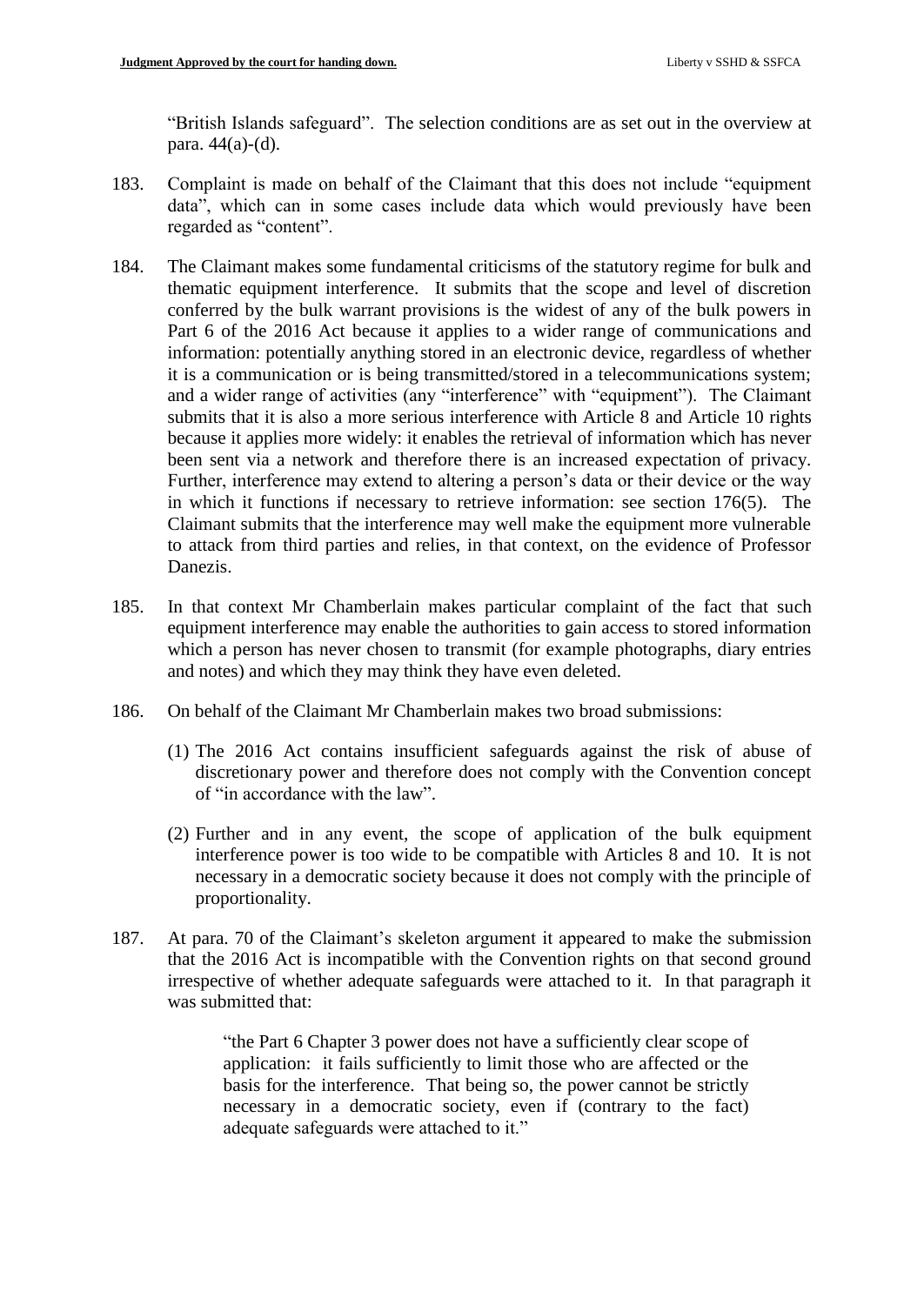However, at the hearing before this Court, Mr Chamberlain disavowed any such submission. He submitted, as we understood it, that it is because the Act does not contain adequate safeguards that it also fails the test of proportionality.

- 188. For their part the Defendants submit that the changing nature of electronic communications has made it more important, particularly in a dynamic setting, for the authorities to be able to keep up with the way in which information is stored, for example through encryption and on the so called "dark web".
- 189. On behalf of the Defendants emphasis is placed on the Bulk Powers Review (August 2016) by Lord Anderson, in particular at paras. 7.1-7.38 on the utility of the power, the reasons why it is needed, and the fact that no alternative may exist to its use. Specifically the Defendants rely on five points:
	- (1) The fact that the operational case for equipment interference ("EI") lies in the context of diminishing returns from interception owing to developments including end-to-end encryption (100% of emails from major email providers and 50% of internet traffic being encrypted by the time of the Bulk Powers Review) and the increasing anonymisation of network devices, making it harder to distinguish between target and non-target devices with at least some initial analysis of the data held on them.
	- (2) The fact that bulk EI operations will be designed to bring back the minimum amount of information required to rule out devices not of intelligence interest, which would often imply a "light touch" operation targeted in the first instance on equipment data. It is observed that this is required under section 2 of the 2016 Act, which sets out the general duties in relation to privacy.
	- (3) The fact that a targeted equipment interference warrant may not be feasible because of the trend towards anonymisation of devices.
	- (4) The non-viability of covert human intelligence sources ("CHIS") as an alternative in certain scenarios.
	- (5) Lord Anderson's conclusion, at para. 36, that "an operational case for bulk EI has been made out in principle, and there are likely to be real-world instances in which no effective alternative is available".
- 190. We should record that the Defendants dispute the evidence of Professor Danezis, which they submit is overstated and in some cases wrong for the reasons given in the second witness statement of Mr Dix, at paras. 10-18. It is unnecessary, in our view, for this Court to resolve such disputes. In the end we have not considered that they have any material bearing on the fundamental issue of compatibility of the 2016 Act with the Convention rights which this Court has to determine.
- 191. The fundamental argument which is made by Mr Chamberlain is that the mere fact that having a very wide database (sometimes compared at the hearing before us to a "haystack") so that a useful "needle" may be found in it from time to time does not justify the extent of intrusion on privacy which is entailed. He reminds this Court that, in Lord Anderson's Bulk Powers Review (August 2016), at para. 9.9, it was said that: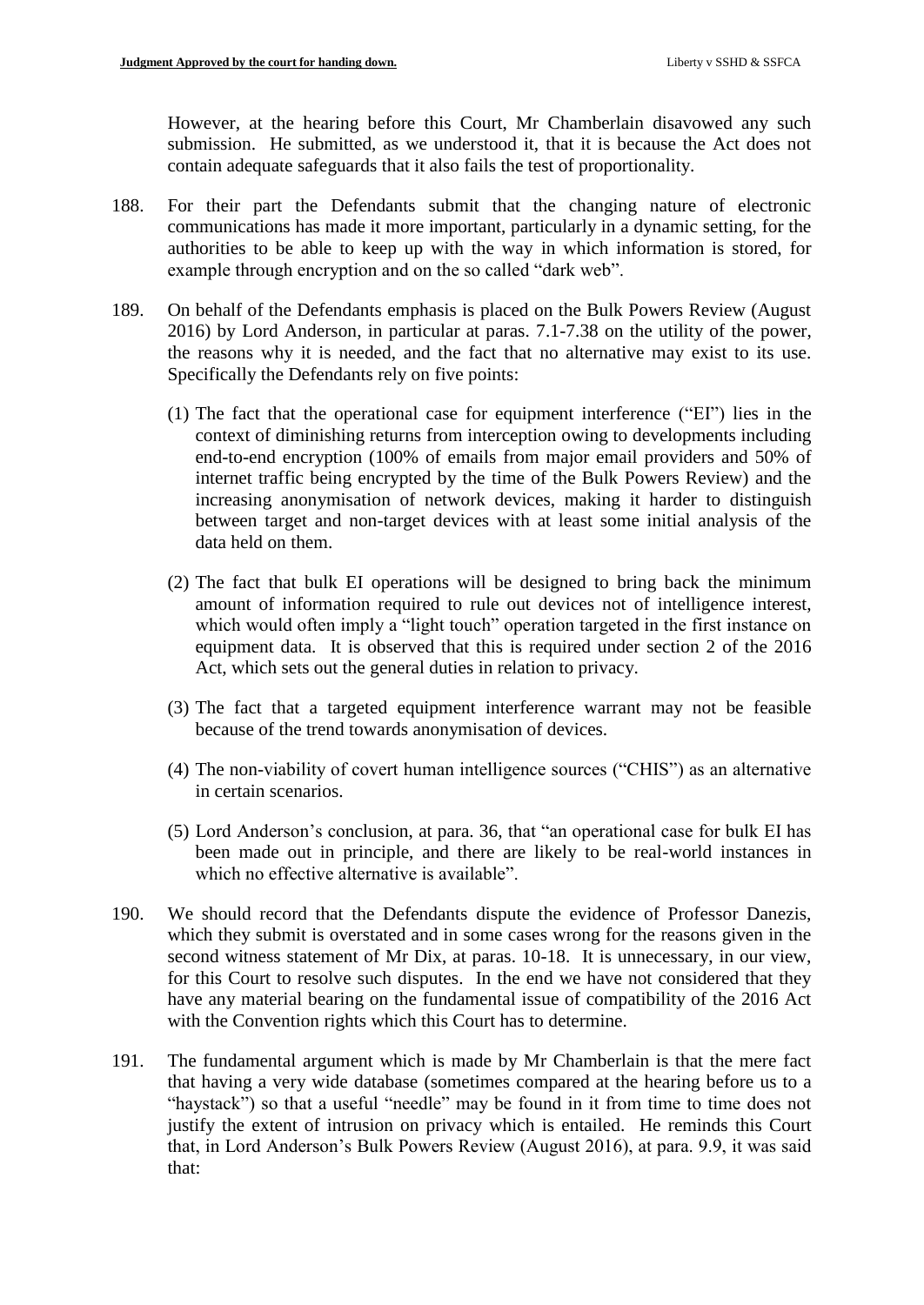"The fact that an intrusive power can be successfully used to avert threats and reduce crime does not of course mean that it should automatically be passed into law: that way lies a police state."

- 192. In that context, Mr Chamberlain places reliance on the judgment of the Grand Chamber of the European Court of Human Rights in *S and Marper v United Kingdom* (2009) 48 EHRR 50, in which the UK Government argued that the retention of DNA samples from people who had not been charged or convicted of a criminal offence was of "inestimable value" and produced "enormous" benefits in the fight against crime and terrorism: see para. 92 of the judgment. Indeed this was borne out by specific examples of serious crimes (including murder and rape) which it had been possible to solve because DNA records had been kept of people who had been arrested but never been charged or convicted of a criminal offence. The Court nonetheless held that the retention of such profiles was a disproportionate interference with Article 8 rights: see para. 125.
- 193. In our view, the decision in *S and Marper* is distinguishable from the present context. First, it concerned the act of actual retention of DNA samples *under* primary legislation, whereas the present case concerns the compatibility of primary legislation with the Convention rights in the abstract. In the present context, it is not possible to say in advance whether or not warrants will be applied for, or granted, under the provisions of the 2016 Act of the breadth which the Claimant asserts could arise in theory. Secondly, the duration of the retention of DNA samples under consideration in *S and Marper* was indefinite whereas in the present context, warrants will usually only last for six months although they can be renewed provided the statutory criteria are met. Further, retention of data will normally only take place for up to two years: see the EI Code, para. 9.31, which is similar in this respect to the Interception Code, para. 9.24. (We note that, under the BPD Code, para. 7.55, there is no specific time limit but copies must be destroyed when the tests of necessity and proportionality are no longer met; and, under the BCD Code, para. 9.13, there is a similar provision to the BPD Code.) Thirdly, what has to be considered in the present context is the entire suite of inter-locking safeguards to which we have made reference earlier. These include the "double lock", including the need for approval by a Judicial Commissioner, and the after the event supervision and potential audit by the office of the IPC.
- 194. Mr Chamberlain has suggested that the spectre could be raised of a very broadly worded warrant which authorised the security agencies to interfere with the computer software of every person in the whole of a major city like Birmingham so as to download their private diaries. He submits that for the state to require such widespread and indiscriminate collection of private data cannot possibly be consistent with the values underlying the Convention. He submits that this is no different in principle from the state requiring every person in Birmingham under compulsion to provide to the state their paper diaries. If the latter could not properly be done consistent with human rights values, he submits that it cannot be done under the bulk equipment interference regime created by the 2016 Act either.
- 195. In our view, the answer is provided, as we have already indicated, by the totality of the inter-locking safeguards created by the 2016 Act. The 2016 Act itself is not, in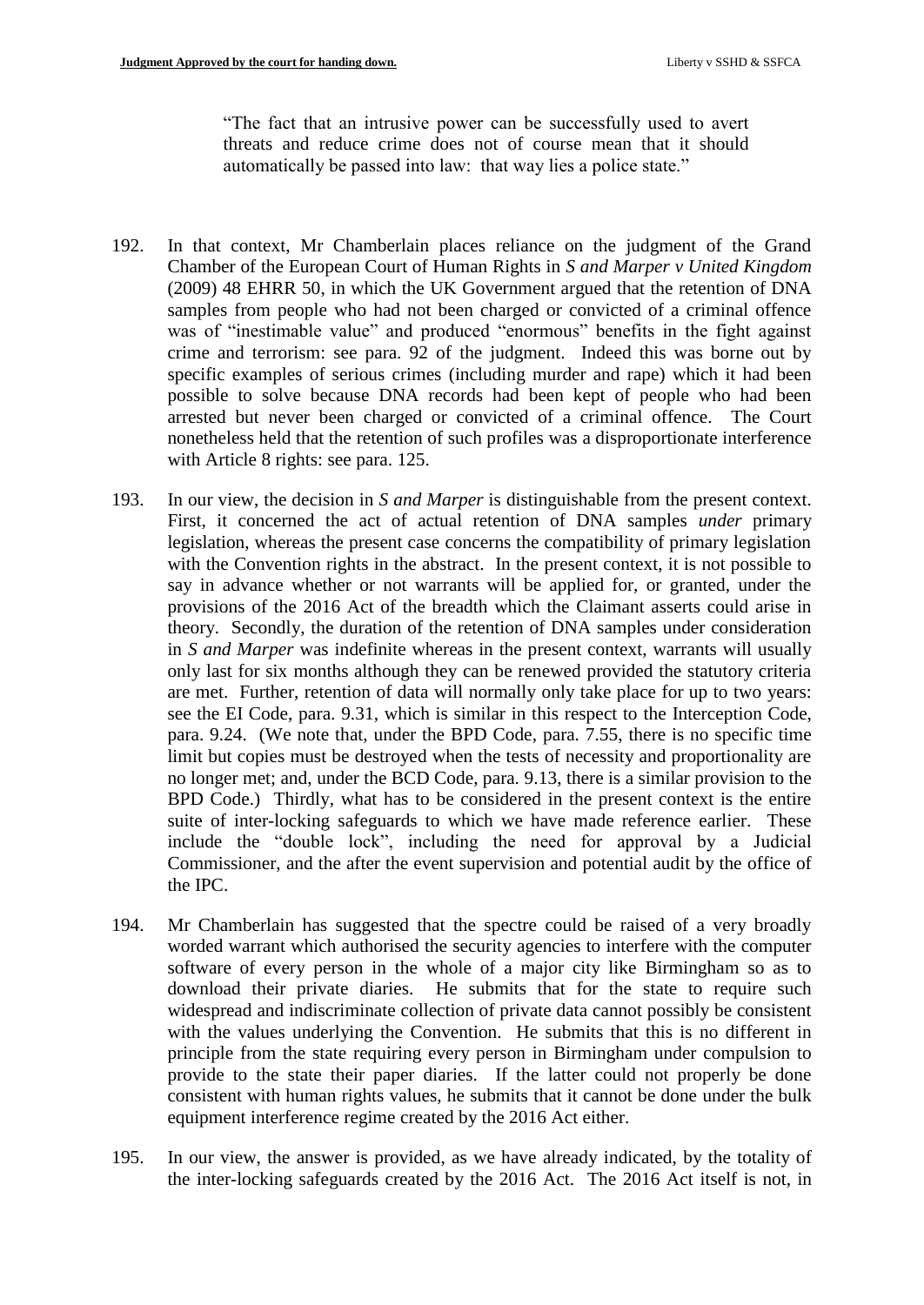our view, incompatible with the Convention rights as alleged. Even if the spectre were to arise in practice at some future date, careful consideration would need to be given as to whether there had been a breach of the Convention rights by the *executive* purporting to act *under* the Act.

- 196. In that context we bear in mind that one of the functions of the IPT (which is an independent judicial tribunal) includes the opportunity to review the acts of the office of the IPC himself. Indeed the Court has before it examples in which the IPT has engaged in precisely such a review in the case of the predecessor commissioners whose functions have now been replaced by the IPC.
- 197. In support of his submissions Mr Chamberlain relied on the decision of the US Supreme Court in *Riley v California* 573 US \_ (2014). That case concerned the issue of whether an exception could be made to the general requirement for a search warrant (pursuant to the Fourth Amendment to the US Constitution) in circumstances where police officers had searched the contents of a cell phone on the arrest of a person. The prohibition of "unreasonable" searches and seizures in the Fourth Amendment generally requires a warrant to be obtained before the police can carry out a search. There are established exceptions to that general rule. One of those exceptions is where a search takes place "incident to an arrest". The question in *Riley* was whether that exception also applied to search of a cell phone of the person who is arrested. The judgment of the Supreme Court was given by Roberts CJ. The Court held that the exception did not apply and therefore a search warrant was required.
- 198. Mr Chamberlain relied on this decision principally because it illustrates the abhorrence which the American courts have long felt towards "general warrants". As Roberts CJ put it at p.27:

"Our cases have recognised that the Fourth Amendment was the founding generation's response to the reviled 'general warrants' and 'writs of assistance' of the colonial era, which allowed British officers to rummage through homes in an unrestrained search for criminal activity. Opposition to such searches was in fact one of the driving forces behind the Revolution itself."

199. The abhorrence for general warrants was of course also clear in the famous cases decided in England in the 18th century, such as *Entick v Carrington* (1765) 19 State Trials 1029. However, in our view, the simple answer to Mr Chamberlain's reliance on cases such as *Riley* is that what the Supreme Court held there was as follows:

> "Our answer to the question of what police must do before searching a cell phone seized incident to an arrest is accordingly simple – get a warrant." (p.28).

In other words *Riley* was a case about searches *without* any warrant at all. In the present context Parliament has created a scheme for the grant of warrants in prescribed circumstances which are carefully regulated by the 2016 Act and the codes of practice made under it as well as the supervision of the office of the IPC.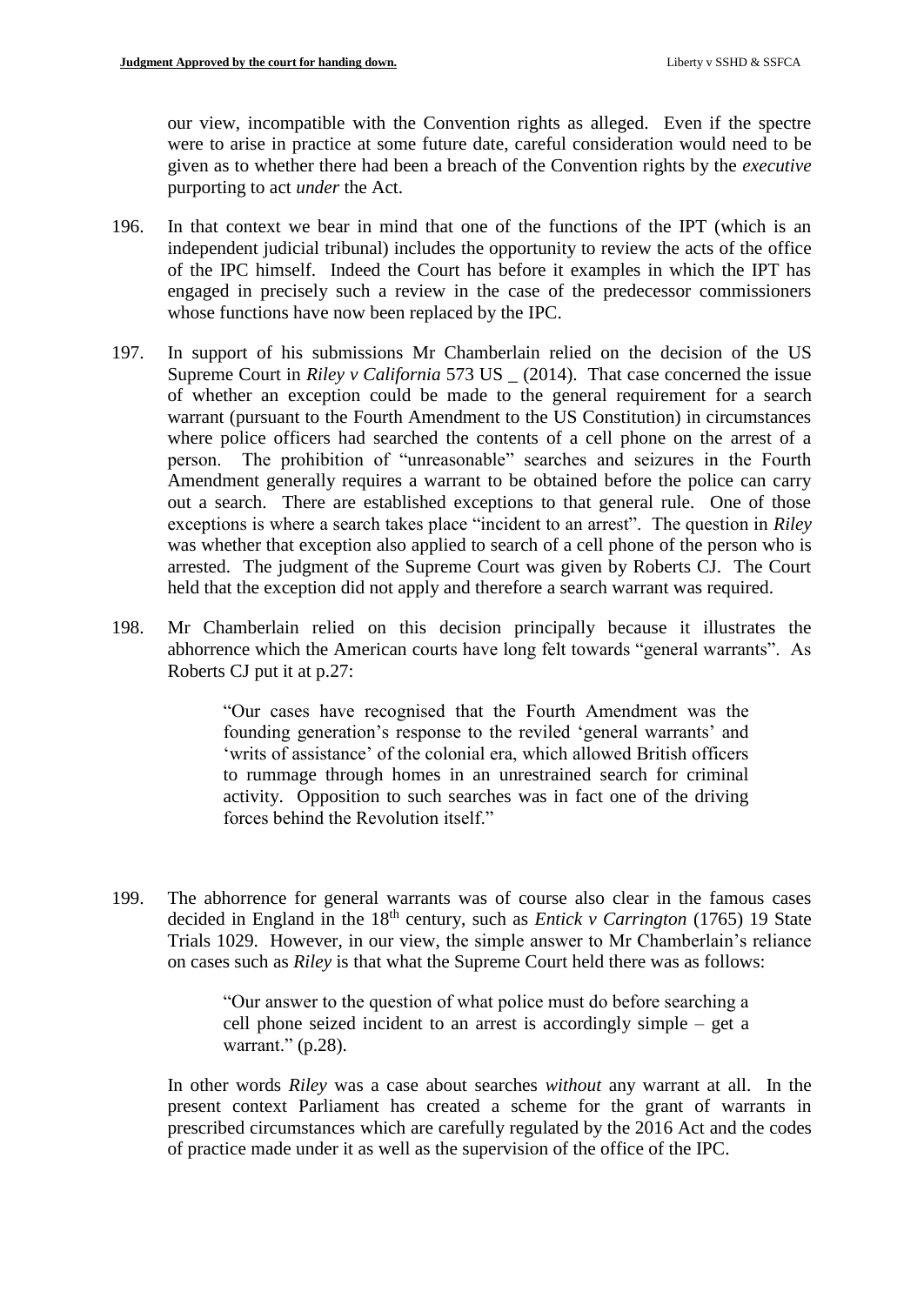200. That said, before we leave *Riley*, in our view it does provide a helpful reminder of the powerful technology which now exists in (for example) mobile phones and therefore the need for the law to keep up, both in the interests of national security and the protection of the public, and in the interests of the civil liberties of individuals. As Roberts CJ put it, at p.17:

> "Cell phones differ in both a quantitative and a qualitative sense from other objects that might be kept on an arrestee's person. The term 'cell phone' is itself misleading shorthand; many of these devices are in fact mini computers that also happen to have the capacity to be used as a telephone. They could just as easily be called cameras, video players, rolodexes, calendars, tape recorders, libraries, diaries, albums, televisions, maps, or newspapers."

He continued, at p.18:

"The storage capacity of cell phones has several interrelated consequences for privacy. First, a cell phone collects in one place many distinct types of information – an address, a note, a prescription, a bank statement, a video – that reveal much more in combination than any isolated record. Second, a cell phone's capacity allows just even one type of information to convey far more than previously possible. The sum of an individual's private life can be reconstructed through a thousand photographs labelled with dates, locations, and descriptions; the same cannot be said of a photograph or two of loved ones tucked into a wallet. Third, the data on a phone can date back to the purchase of the phone, or even earlier."

201. Later, at pp.19-20, Roberts CJ also observed that the data stored on a cell phone is distinguishable from physical records by reason of its quality and not only its quantity:

> "An Internet search and browsing history, for example, can be found on an Internet-enabled phone and could reveal an individual's private interests or concerns – perhaps a search for certain symptoms of disease … Data on a cell phone can also reveal where a person has been. Historic location information is a standard feature on many smart phones and can reconstruct someone's specific movements down to the minute, not only around town but also within a particular building."

# *Non-protected material*

202. The second major defect of which Mr Chamberlain complains is the absence of the British Islands safeguard for non-protected material. He submits that the reasoning which prevailed in *Big Brother Watch* in the case of section 8(4) of RIPA can also be read across to the bulk equipment interference regime in the 2016 Act.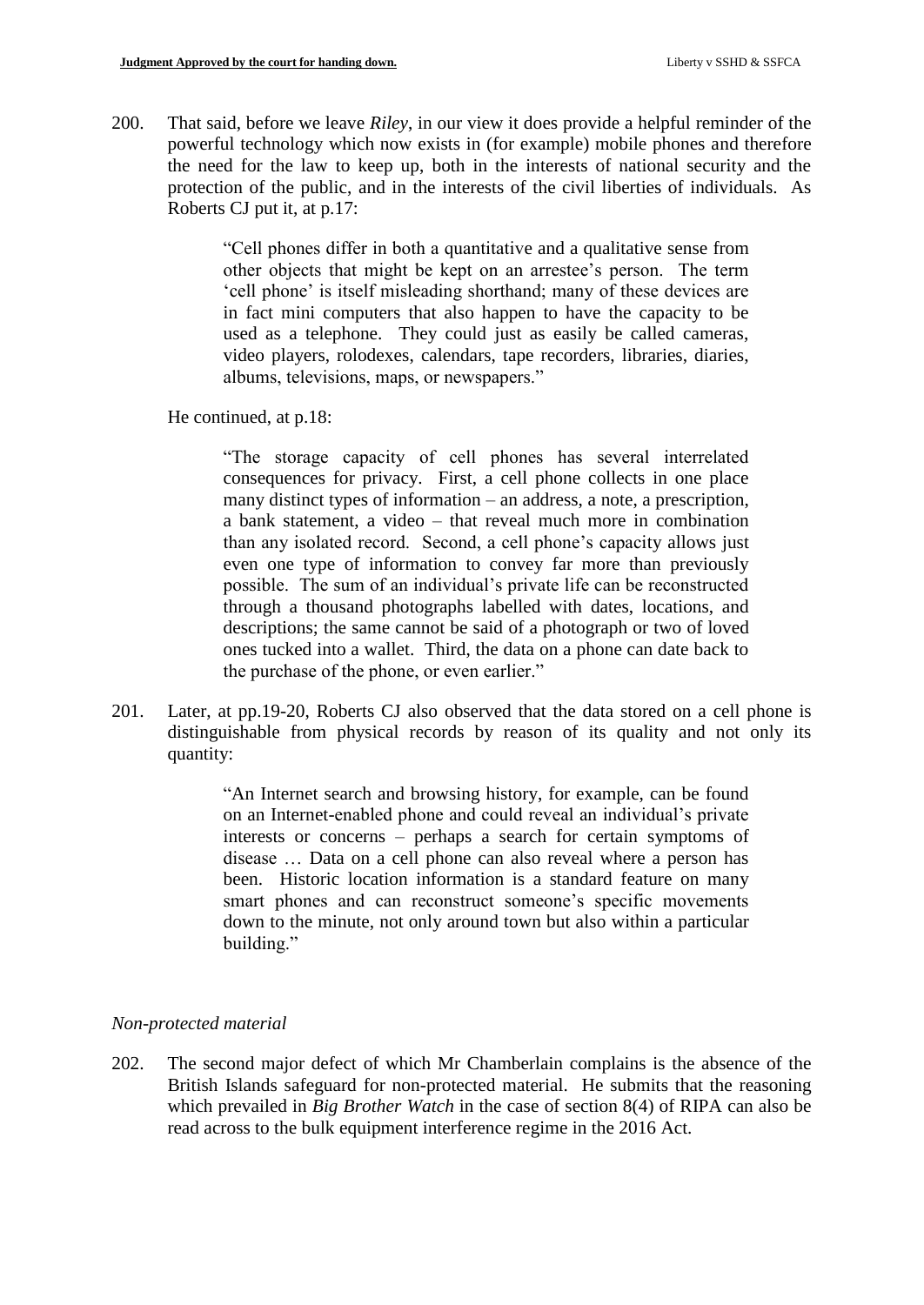203. We do not accept that submission. This is essentially for the reasons we have already set out earlier when rejecting a similar complaint in relation to secondary data in the context of bulk interception warrants.

### *Thematic equipment interference warrants under Part 5*

- 204. In a separate limb to this challenge Mr Chamberlain also submits that the "thematic" provisions of Part 5 of the 2016 Act are incompatible with the Convention rights. He submits that in some cases thematic equipment interference warrants may be practically indistinguishable from bulk warrants as to their breadth.
- 205. In that context the Defendants rely upon the decision of the IPT in *Greennet & Ors v Secretary of State for Foreign and Commonwealth Affairs & Ors* [2016] UKIPTrib 14 85 CH, at paras. 54-59. That case concerned what was then called "computer network exploitation". Mr Chamberlain submits that decision is neither binding on this Court nor correct. In any event, he submits that that case concerned section 5 of the Intelligence Services Act 1994 ("ISA"). He submits that the thematic warrant provisions in the 2016 Act can be issued for wider purposes than was possible in the case of section 5 of the ISA. In particular he submits that such warrants may be issued for the purpose of "preventing death or any injury or damage to person's physical or mental health or of mitigating any injury or damage to a person's physical or mental health": see section 106(3).
- 206. Further, Mr Chamberlain submits that *Greennet* has been overtaken by subsequent developments in Strasbourg, in particular the judgment in *Zakharov*, which was decided in December 2015 but was not taken into account by the IPT, which decided *Greennet* in February 2016.
- 207. Finally, Mr Chamberlain observes that the High Court (the Administrative Court) has given permission to bring a claim for judicial review of the IPT decision in *Greennet*. The substantive hearing in that case had been stayed pending resolution by the Supreme Court of the question whether the IPT is amenable in principle to judicial review. That issue has now been decided and the substantive claim for judicial review can now proceed in the Administrative Court.
- 208. Even without regard to the *Greennet* decision, we are not persuaded by these submissions by Mr Chamberlain. We have reached the conclusion that the safeguards in the 2016 Act are sufficient to prevent the risk of abuse of discretionary power and the Act is therefore not incompatible with the Convention rights on the ground that it does not comply with the concept of law. This is essentially for the reasons we have already set out above, as to the totality of the suite of inter-locking safeguards which are contained in the 2016 Act and the codes under it.
- 209. Further, we accept the submissions made on behalf of the Defendants in this context. They submit that both the 2016 Act and the EI Code of Practice contain provisions as to the need for specificity of warrants. They draw attention to the terms of section 115, in particular subsections (3) and (4). Further they draw attention to para. 5.15 of the Code: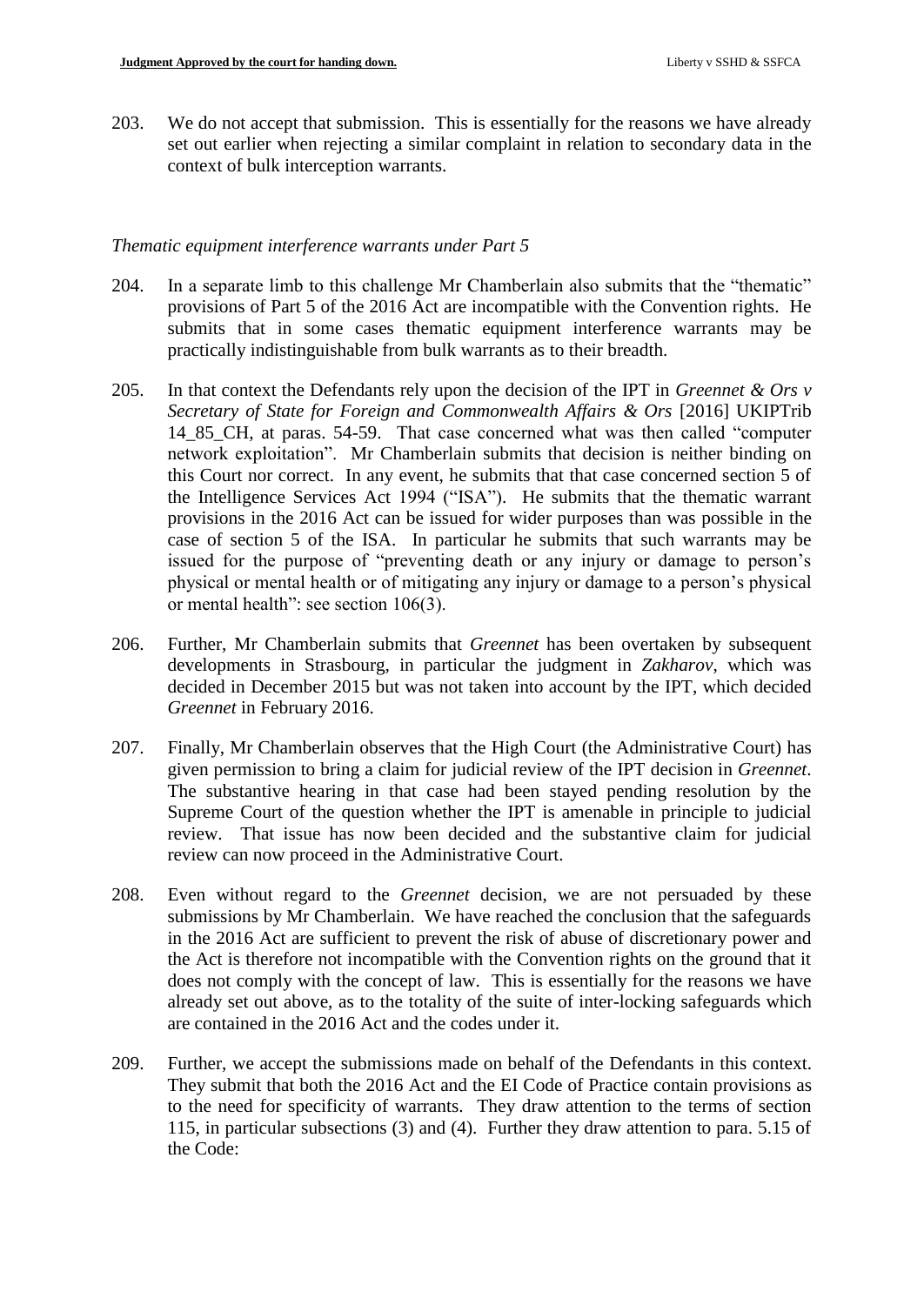"The Act requires that certain additional details must be included in the warrant dependent on the subject-matter(s) of the warrant. For example, a thematic warrant that relates to equipment used by a group which shares a common purpose must include a description of that purpose as well as the name or description of as many of the persons who form that group as it is reasonably practicable to name or describe. An equipment interference authority must, when section 115 requires, name or describe as many of the persons, organisations or locations as is reasonably practicable. The description of persons, organisations or locations must be as granular as reasonably practicable in order to sufficiently enable proper assessment of the proportionality and intrusion involved in the interference."

# The challenge in respect of bulk personal datasets

- 210. Bulk personal datasets ("BPD") are governed by Part 7 of the 2016 Act. A detailed summary of the relevant statutory provisions can be found in the overview in the Annex to this judgment, at paras. 79-96.
- 211. Section 200 generally prohibits an intelligence service from retaining a BPD or examining a BPD it has retained without obtaining a warrant for that purpose, either a "class BPD warrant" or a "specific BPD warrant". Thus, the 2016 Act introduces a new and additional warrant requirement for BPD. Section 201 disapplies that requirement where the intelligence service *obtained* the BPD under a warrant or other authorisation given under the 2016 Act, or the BPD is being retained or examined for the purpose of enabling any information it contains to be destroyed (paras. 80 and 83 of the overview).
- 212. Under section 199(1) of the 2016 Act, an intelligence service retains a BPD where: (a) it obtains a set of information that includes "personal data" relating to a number of individuals; (b) the nature of the set is such that the majority of the individuals are not, and are unlikely to become, of intelligence interest; (c) after any "initial examination" of the contents, the intelligence service retains the set of information for the purpose of exercising its functions; and (d) the set is held, or is to be held, electronically for analysis in the exercise of those functions (see para. 79 of the overview).
- 213. "Personal data" means (a) data within the meaning of section 3(2) of the Data Protection Act 2018 (i.e. relating to an identified or identifiable living individual) which is subject to processing described in section 82(1) of that Act (processing by an intelligence service of personal data wholly or partly by automated means, etc), or (b) data relating to a deceased individual which would fall within (a) if it related to a living individual. Section 220 stipulates time limits for the initial examination of a set of information to determine whether it constitutes a BPD within the meaning of section 199 and, if so, to seek a class or specific BPD warrant. Broadly speaking, the head of an intelligence service has three months to do so where the set of information was created in the UK, and six months where it was created outside the UK.
- 214. It is common ground that Part 7 does not itself contain any power to *obtain* a BPD. Rather, the requirement for a BPD warrant concerns the retention and any subsequent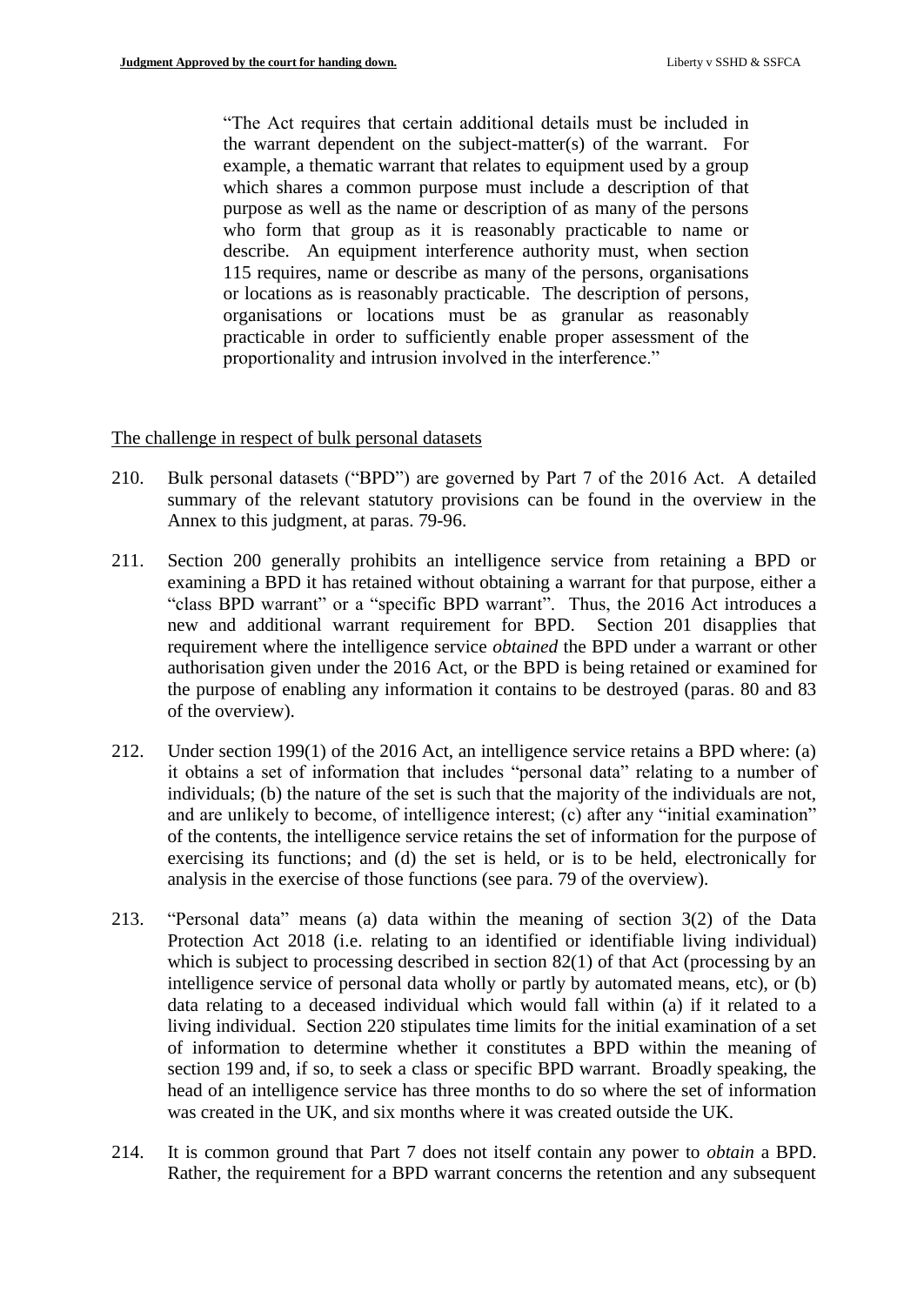examination of a BPD previously obtained under other powers. They may include a warrant issued under section 5 of the Intelligence Services Act 1994 ("ISA"), or exercise of the intelligence services' "information gateway" powers under the ISA and the Security Service Act 1989, and other powers under the 2016 Act (except for Part 6, Chapter 2).

- 215. The decision to issue either a class BPD warrant or a specific BPD warrant must be taken by the Secretary of State personally (section 211) and is subject to prior approval by a JC, except where the Secretary of State considers there is an "urgent need" for a specific BPD warrant to be issued (sections 204(3)(e), 205(b)(e) and 208). Where a specific BPD warrant is issued without prior JC approval because of urgent need, the Secretary of State must inform a JC that the warrant has been issued and, within three working days, the JC must decide whether or not to approve that decision. In the event of a refusal to approve the warrant, it ceases to have effect (section 209). The JC may direct the destruction of data retained under the warrant or impose conditions as to the use or retention of such data (section 210).
- 216. A class BPD warrant authorises the retention or examination of any BPD falling within a class described in the warrant; whereas a specific BPD warrant authorises the retention or examination of any BPD described in that document. Neither type of BPD warrant may be issued (or approved) unless both the Secretary of State and the JC consider that it is necessary on the grounds of national security, for the prevention or detection of serious crime, or in the interests of the economic well-being of the UK in so far as those interests are also relevant to national security. They must also be satisfied that the operational purposes specified in the application for the warrant are purposes for which examination of the BPD described is or may be necessary, and that such examination is necessary on any of the grounds upon which the warrant is considered necessary. In addition, both the Secretary of State and the JC must be satisfied that the conduct authorised by a warrant would be proportionate to what is sought to be achieved (see sections  $204(3)$ ,  $205(6)$  and  $208(1)$  and  $(2)$ ).
- 217. Furthermore, the general duties in relation to privacy in section 2 are engaged. Thus, the Secretary of State and the JC must consider whether what is sought to be achieved by the warrant could be achieved by other less intrusive means. They must also consider any aspect of the public interest in the protection of privacy (section 2(2)) and any consideration relevant to proportionality (section 2(3) and (4)). The JC must consider these matters with a sufficient degree of care as to ensure that he or she complies with the duties under section  $2$  (section  $208(2)(b)$ ).
- 218. Thus, the issuing of BPD warrants under Part 7 is subject to many of the fundamental safeguards in Part 6 to which we have already referred, including, in particular, the "double-lock" provisions.
- 219. Furthermore, a BPD may not be retained, or retained and examined, pursuant to a class BPD warrant if the head of the intelligence service considers that the BPD consists of or includes, "protected data" or "health records" (section 206) or that a substantial proportion of the BPD consists of "sensitive personal data". Essentially, "protected data" means (section 203) "private information" (which "includes information relating to a person's private or family life" and all other data in a BPD other than "systems data" or "identifying data" which is capable of being separated logically from that BPD without revealing the meaning of any of the data). An application to retain, or to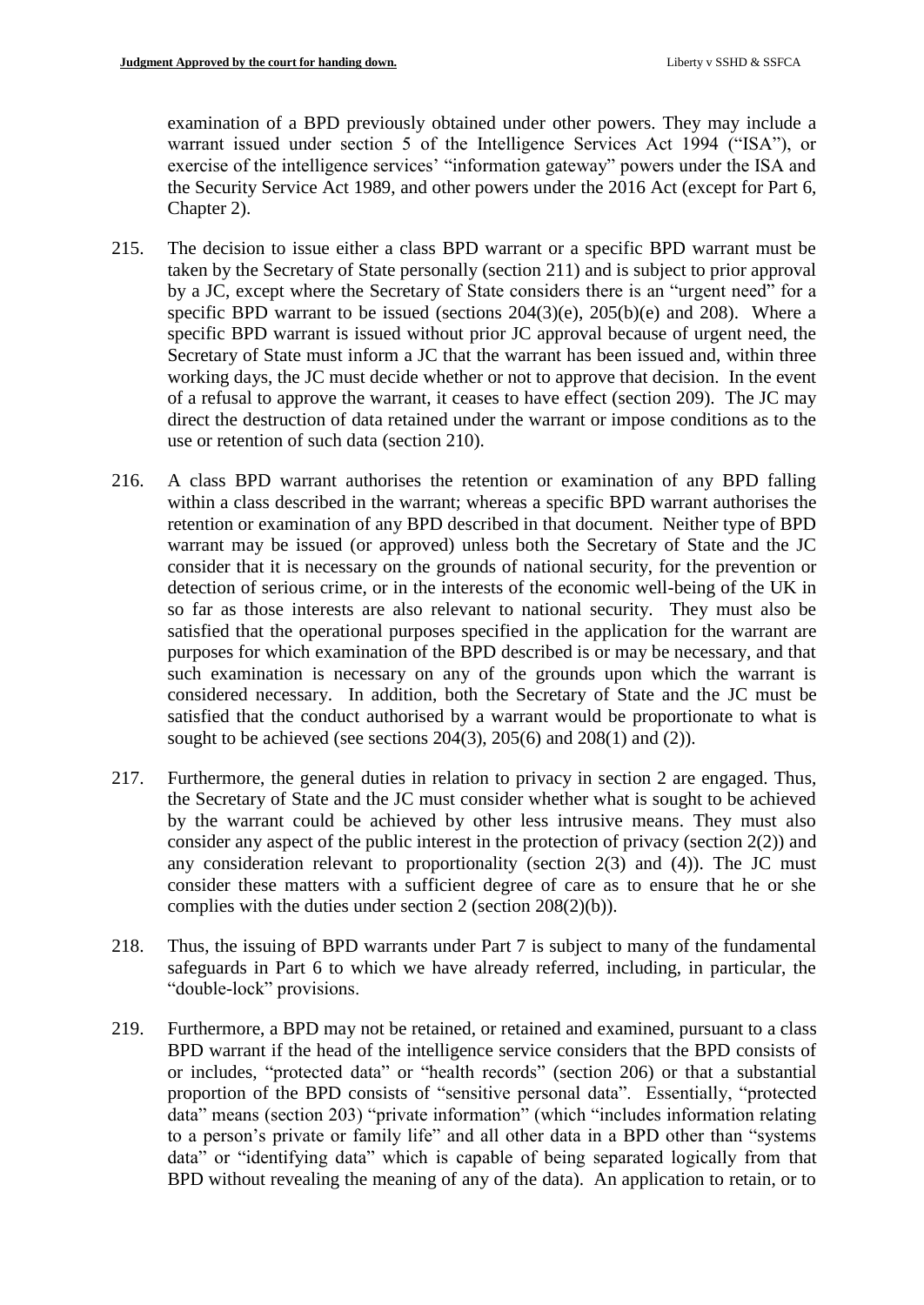retain and examine, data within these categories would have to be made as an application for a specific BPD warrant. Additional safeguards in relation to specific warrants covering "health records" and "protected data" are provided by sections 206 and 207 (see the overview at para. 90).

- 220. In relation to bulk warrants issued under Chapters 1, 2 or 3 of Part 6, the Secretary of State must consider that satisfactory arrangements are in force for securing safeguards relating to access to, copying, examination and destruction of material (sections  $138(1)(e)$ ,  $158(1)(d)$  and  $178(1)(e)$ ; and see the overview, at paras. 37-38). These safeguards are more specifically defined in sections 150-1, 171 and 191-2. By contrast, for BPD warrants issued under Part 7, the Secretary of State need only consider that the arrangements made by the intelligence service for storing the BPD or BPDs to which the application relates and for protecting them from unauthorised disclosure are satisfactory (sections 204(3)(d) and 205(6)) and the statute does not go on to lay down any more specific requirements. Nevertheless, there are specific additional safeguards for the examination of BPD or data subject to legal privilege (sections 221-223; and see also paras. 92-95 of the overview).
- 221. Sections 213-219 deal with the duration, renewal, modification and cancellation of BPD warrants (paras. 90-91 of the overview). Save for section 219, which we consider below, these provisions largely mirror those applicable to bulk warrants under Part 6.
- 222. In his Bulk Powers Review (August 2016) Lord Anderson said that he had no hesitation in accepting that BPDs are of great utility to the intelligence services. The case studies which he examined, and which we were shown in Appendix 11, provided unequivocal evidence of this. BPDs enable targets to be identified and swift action to be taken to counter a threat. The obtaining of accurate information at great speed has a considerable value. Many alternatives would be slower, less comprehensive or more intrusive. In some areas, particularly pattern analysis and anomaly detection, no practicable alternative to the use of BPDs exists. Where an agency does not have the "seed" of intelligence usually needed to begin an investigation, these techniques enable it to spot hostile activity or actors. The case studies provided examples of the identification of serious threats which would not have been possible without the use of BPD. In other cases, an agency was able to identify a hostile person from a "partial identifier" using BPD.
- 223. At the outset of the hearing before us Mr Chamberlain submitted that the BPD powers conferred by Part 7 are too wide to be compatible with Articles 8 and 10 because virtually any data could be retained and examined under a BPD warrant so long as it comprises personal data held electronically (paras. 106-9 of the Claimant's skeleton). By way of example, he said that the language of the legislation is so broad to allow the authorisation of the kind of national DNA or fingerprint data base which was held to be unlawful in *S and Marper* and *MK v France* (Application No 19522/09, judgment of Fifth Section, 18 April 2013). He submitted that the safeguards relate solely to examination and not to the authorisation of retention.
- 224. We do not accept these submissions. As we have already indicated, the question for this Court is whether the *legislation* as enacted, and not actual practices or activity, is incompatible with Articles 8 or 10. Here the key issue for us is whether the legislation indicates the scope of the powers conferred and the manner in which they may be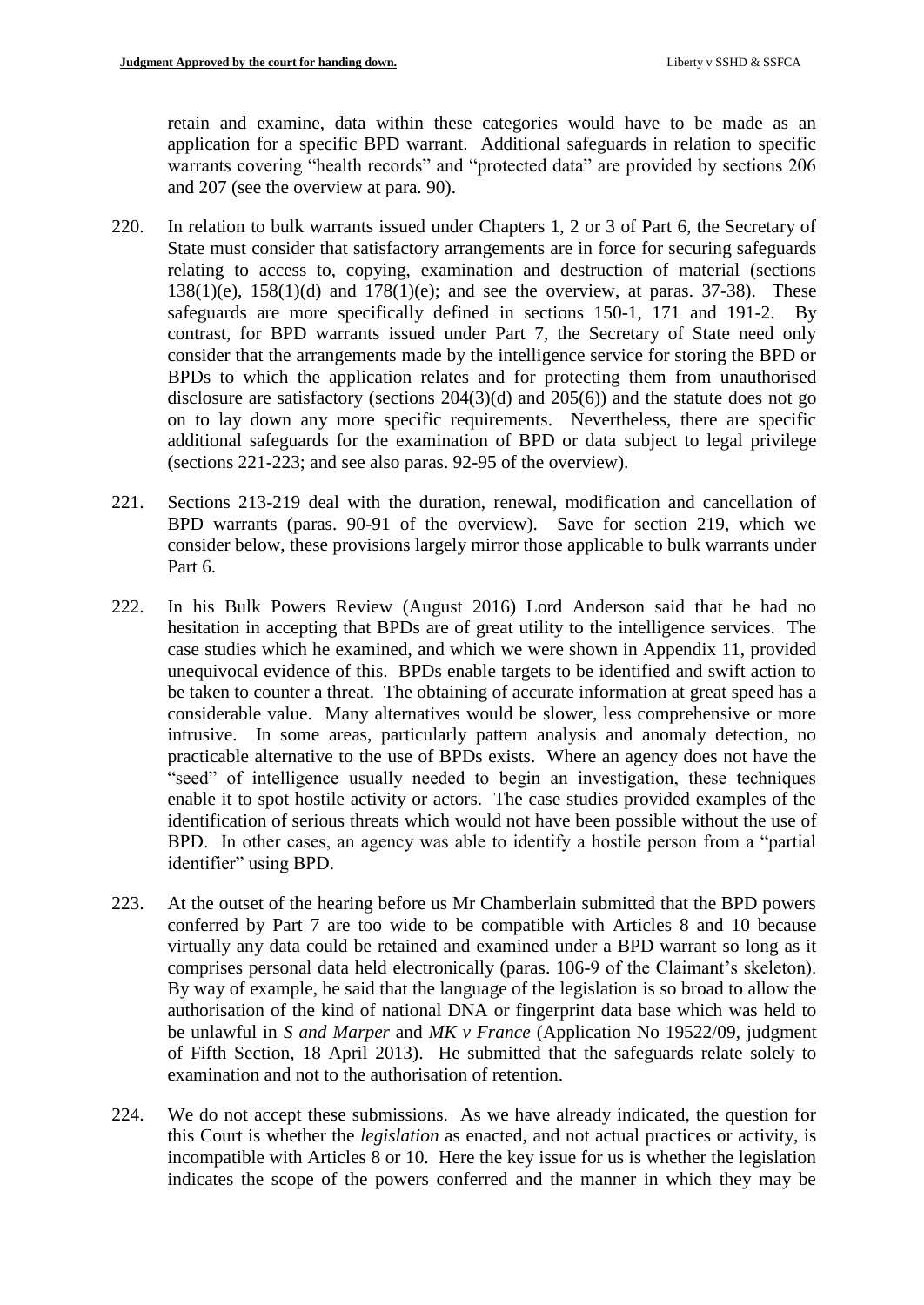exercised with sufficient clarity to give adequate protection against "arbitrary interference" (*Zakahrov*, at para. 230). The statutory requirement that both the Secretary of State and the independent JC have to apply necessity and proportionality tests to a properly formulated application is designed to ensure that retention of the kind which was found to be in breach of the ECHR in *S and Marper* or in *MK* would not be authorised and would therefore be prohibited by section 200. Our conclusion is similar to that which we reached on the challenge regarding the general and indiscriminate retention of data under Part 4 of the 2016 Act (see [2019] QB 481, at para. 135). It is wrong as a matter of principle to argue that Part 7 is incompatible with Articles 8 and 10 by advancing factual scenarios which would be incompatible with legal principles (and independent mechanisms to give effect to those principles) enshrined in the Act itself.

- 225. We have reached a similar conclusion on the Claimant's related argument that the legislation gives the Secretary of State a choice as to whether to issue a warrant for the retention of a BPD either in the form of a class BPD warrant or a specific BPD warrant. A class warrant is simply required to describe the class of BPD to which it relates without saying how a "class" is to be defined (para. 115 of the Claimant's skeleton). We agree with the Defendants that if on a given set of facts it is not necessary or proportionate to issue a class BPD warrant because a less intrusive specific BPD warrant could be issued to address the purpose of the application, then neither the Secretary of State will be able to issue, nor a JC to approve, the issuing of a class BPD warrant (see para. 91(3) of the Defendants' skeleton).
- 226. This conclusion is reinforced by paras. 5.3-5.5 of the Code of Practice on retention and use of BPD's. If the JC or the Secretary are not satisfied as to the nature and scope of a class, or the number of BPDs which may fall within the class, the application for a class warrant may be refused or it may be granted subject to conditions which reduce the ambit of the class. Alternatively, the intelligence service may be required to split the class for which a warrant is sought and to submit revised applications for smaller class BPD warrants so as to ensure effective oversight. Such outcomes are the direct result of applying the necessity and proportionality tests embedded in the statutory framework and machinery for the authorisation of warrants.
- 227. As we have previously explained, Part 7 neither authorises an agency to *obtain* data, nor to *retain* data which could not otherwise be retained under other legislation. Instead, it requires the retention of BPD previously obtained under other regimes to be subjected to the safeguards introduced by Part 7, not least the "double lock provision", requiring independent scrutiny and approval through the warrantry procedure, and the subsequent monitoring of the audit process of the powers used. As the Defendants point out, there is no challenge before the court to the regime in the ISA or the Security Service Act 1989.
- 228. Next the Claimant criticises Part 7 for failing to include the British Islands safeguard for the examination of BPDs, especially in view of the fact that this power does not have to be exercised mainly in relation to "overseas-related communications" (as, for example, in the case of bulk interception warrants). Instead, section 207 merely gives the Secretary of State a power to impose conditions when issuing a "specific" BPD warrant which must be satisfied before "protected data" may be selected for examination by criteria referable to an individual known to be in the British Islands. We note that where that power is exercised, section 221(3) then requires the Secretary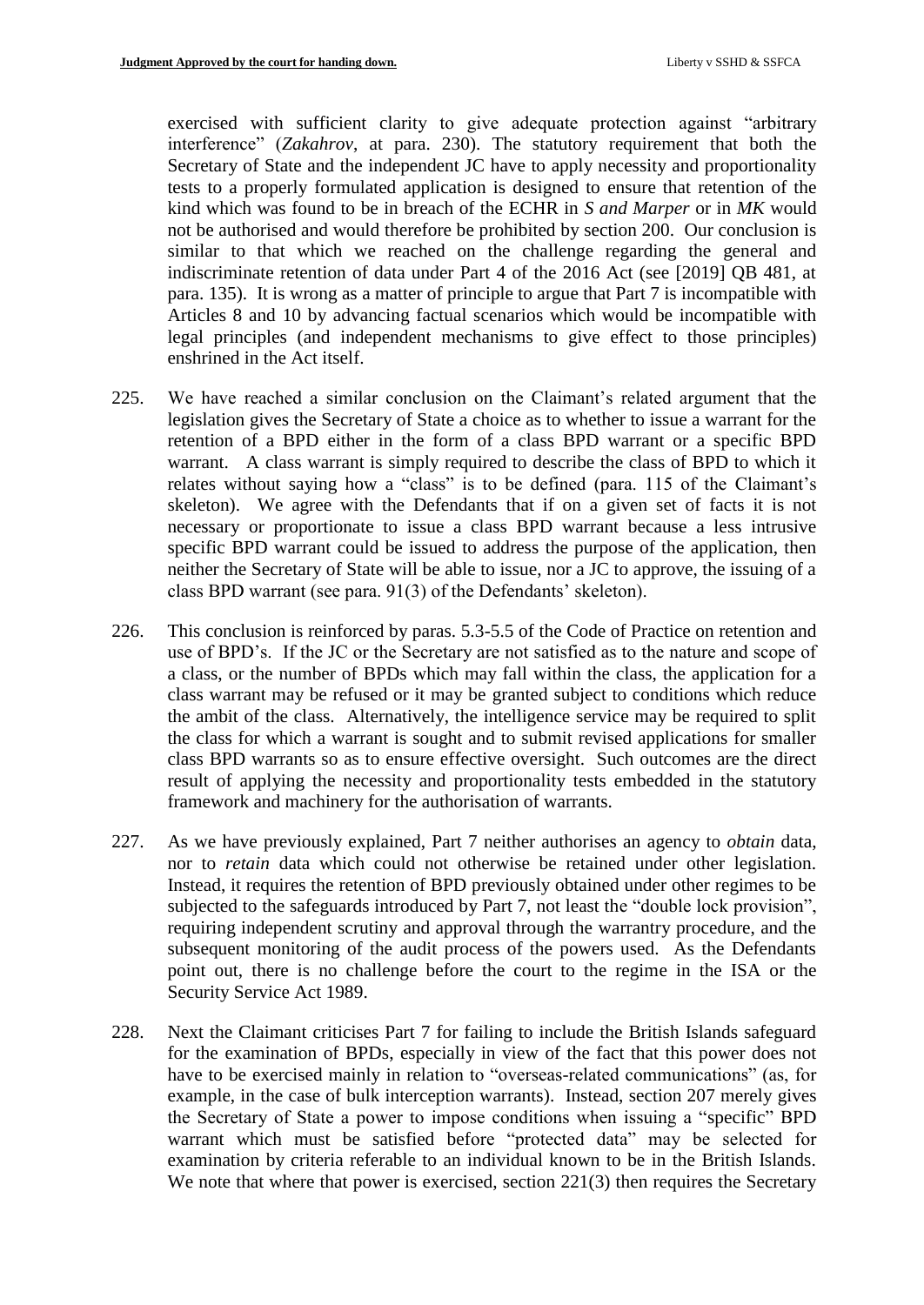of State to ensure that arrangements are in force for seeing that any selection of protected data by reference to such criteria accords with the conditions specified under section 207.

- 229. To put this point into context, we recall that under the 2016 Act the British Islands safeguard applies to the selection for examination of "intercepted content" (section  $152(1)(c)$  and (3)) or "protected material" (section 193(1)(c) and (3)) obtained from a bulk interception warrant or a bulk equipment interference warrant. It does not apply to the examination of "secondary data" or "non-protected material". We have previously explained why we reject the Claimant's criticism of these provisions, that the safeguard no longer applies to material previously treated as "content" for the purposes of section 8(4) of RIPA and why we reject the Claimant's attempt to read across conclusions on RIPA reached by the First Section in the *BBW* case to the 2016 Act.
- 230. The Defendants respond that in general BPDs do not contain material defined as "content". Nevertheless, the Bulk Powers Review (August 2016) acknowledged that a "small proportion" of BPD does contain "content" (para. 2.71) and it is common ground that the examination of metadata may sometimes be as intrusive as "content".
- 231. We see no force in the criticisms which the Claimant makes and certainly nothing which could justify a finding of incompatibility of the 2016 Act with Articles 8 and 10. The concept of "protected data" for the purposes of BPD warrants is similar to "protected material" (section 193(9)) for the purposes of bulk equipment interference warrants. These concepts are similar to "intercepted content" (section  $157(1)$ ) for the purposes of bulk interception warrants, save that they also expressly include "private information" even if that material would otherwise be excluded from the British Islands safeguard as "systems data" or "identifying data".
- 232. As we have pointed out, an intelligence service may not rely upon a class BPD warrant to authorise the retention, or the retention and examination, of a BPD if that dataset consists of, or *includes*, "protected data". Accordingly, we do not need to consider the British Islands safeguard further in relation to class BPD warrants.
- 233. Where a BPD includes "protected data", and therefore could include "content", the intelligence service will need to apply for, and obtain, a specific BPD warrant to authorise the continued retention of that material, or any examination thereof. It is because of this distinction between "class" and "specific" BPD warrants that the power in section 207 to impose conditions controlling selection for examinations by criteria referable to an individual known to be in the British Islands applies solely to applications for specific BPD warrants.
- 234. We agree with the Defendants' submission that the issue of whether a British Islands safeguard should be included in a specific BPD warrant by imposing conditions on the warrant is a matter that falls to be considered not only by the Secretary of State but also by the JC applying the tests of necessity and proportionality under section 208. That "double lock" and the set of inter-locking safeguards generally to be found in the 2016 Act provide sufficient protection under the Act to avoid arbitrary interference with rights under Articles 8 or 10.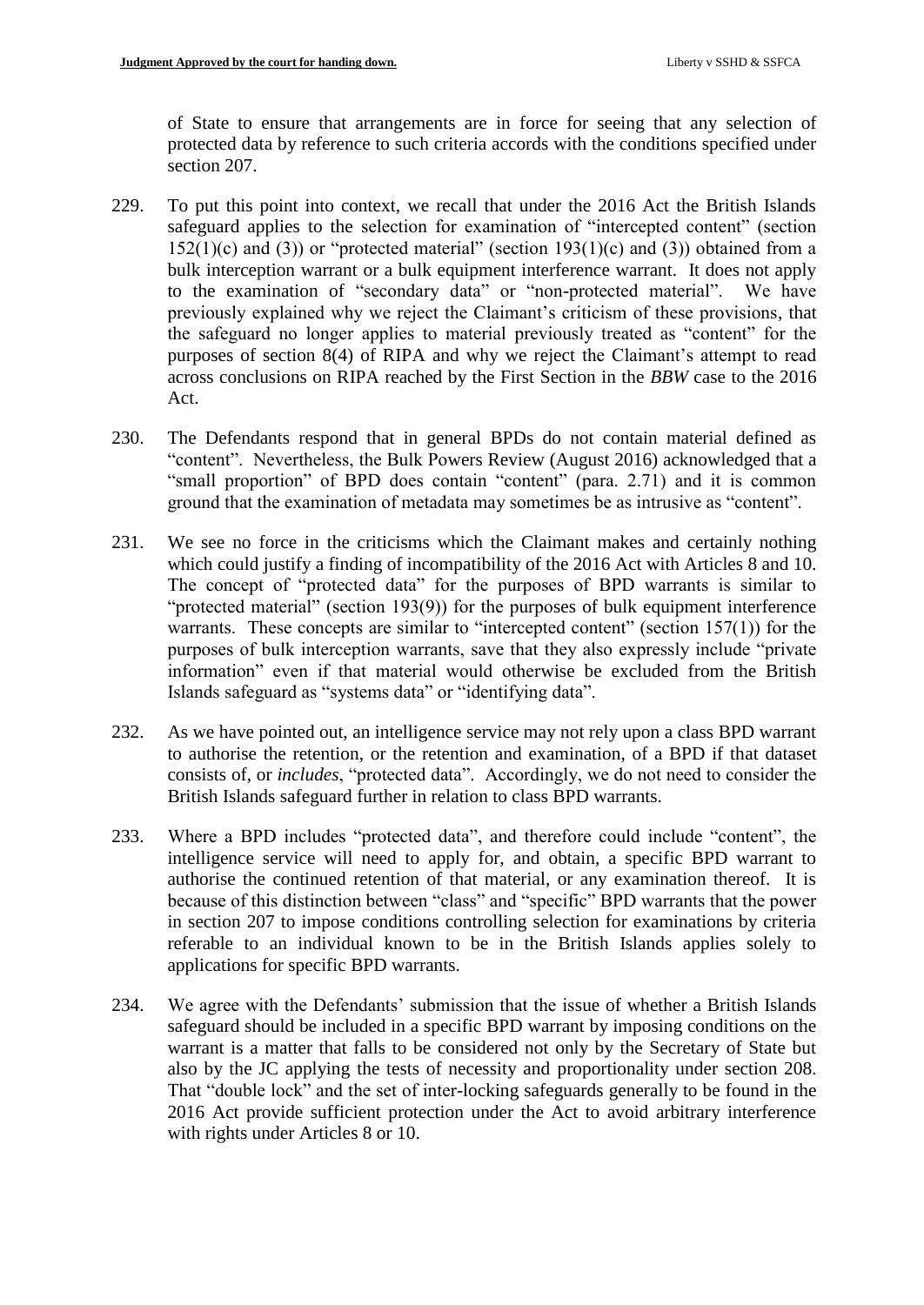- 235. Furthermore, an intelligence service may not rely upon a class BPD warrant for the retention of a BPD where the head of that service considers that the BPD consists of, or includes, health records (as defined in section 206) or that a substantial proportion of the BPD consists of "sensitive personal data", that is personal data comprising information about an individual (whether living or deceased) of a kind mentioned in section 86(7)(a)-(e) of the Data Protection Act 2018 which identifies an individual through genetic or biometric material, or concerns an individual's health, sex life or sexual orientation, or reveals their political opinions, religious or philosophical beliefs, racial or ethnic origin, or trade union membership (section 202(4)).
- 236. The Claimant criticises section 219 of the 2016 Act, which deals with the situation where a BPD warrant ceases to have effect because it expires without having been renewed or because it is cancelled. The legislation allows for retention of BPD for limited periods of time, for example until the determination of an application for a new BPD warrant. It is said that the legislation does not restrict the examination of any material so retained during such periods to the operational purposes specified in the warrant which has ceased to have an effect.
- 237. In our judgement it is necessarily implicit in the statutory scheme that section 219, which is only a temporary "bridging" provision during the period when a decision is being taken whether to apply for a fresh warrant and any such application is being considered, could not be used to circumvent the safeguards in the 2016 Act, including the "operational purposes" restriction. Accordingly, it is necessarily implicit that any examination of BPD material whilst section 219 applies would have to be necessary for one or more of the operational purposes and the grounds in relation to which the warrant was granted. Section 219 could not be relied upon so as to circumvent that requirement. As the Defendants rightly point out (para. 92 of their skeleton), examination of material retained in reliance upon section 219 would in any event be constrained by the principles of necessity and proportionality through the obligation in section 6 of the HRA, as confirmed by section 2 of the 2016 Act, including its explicit reference to section 219(3).
- 238. A BPD warrant may last for six months (section 213). Section 214 of the 2016 Act allows for the renewal of a BPD warrant subject to meeting (among other things) the tests of necessity and proportionality and, in relation to examination of BPD, the same purpose tests as were applied when the warrant was granted. There is an overall safeguard that any renewal requires the approval of a JC. A warrant may be renewed for six months. Para. 7.55 of the relevant Code of Practice provides that, where the continued retention of BPD no longer meets the tests of necessity and proportionality, all copies, extracts and summaries of it, must be scheduled for destruction as soon as possible, for example, once it is no longer needed for any authorised purpose. These safeguards are sufficient for compatibility with Articles 8 and 10.
- 239. Lastly in relation to the BPD regime, the Claimant criticises section 225. This empowers the Secretary of State to give a direction in effect applying Part 7 to BPD obtained by an intelligence service under another Part of the 2016 Act (except Chapter 2 of Part 6) in place of the powers and regulatory provisions of that Part. The Secretary may include a provision in such a direction that any of the regulatory provisions in another Part of the 2016 Act that previously applied to the retention, examination, disclosure or other use of BPD shall continue to apply, with or without modification (section 225(5) and (14)). Any direction under section 225 can only be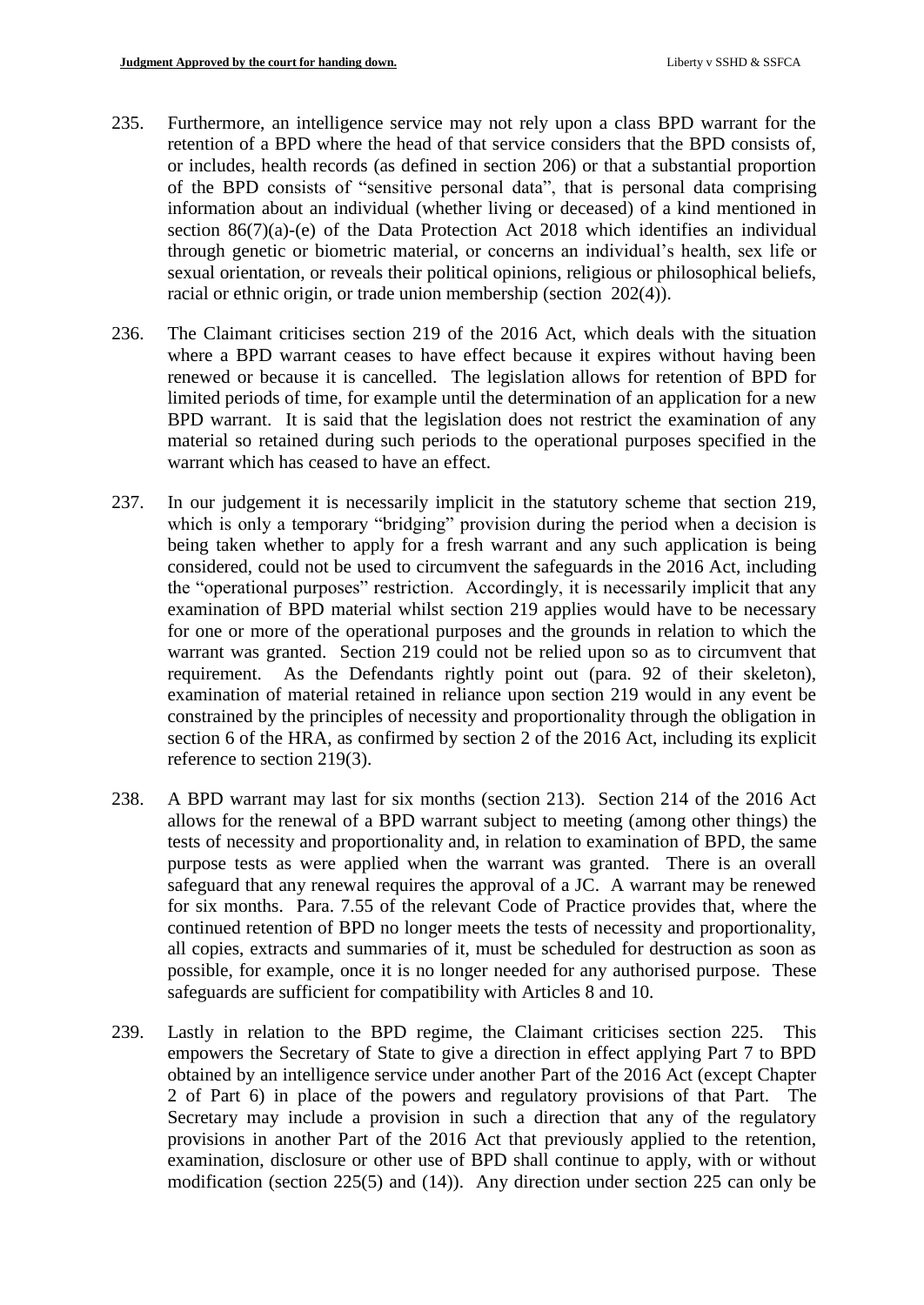made with the approval of a JC (section 225(7)). Furthermore, the intelligence service may only retain, or retain and examine, the BPD if so authorised by a class BPD warrant or a specific BPD warrant (section 225(4)), which would also require approval by a JC. Any direction under section 225 cannot interfere with the continued application of the safeguards in sections 56-59 of the 2016 Act.

240. In our judgement the "double lock" provisions and other safeguards contained in Part 7 of the 2016 Act are sufficient to prevent arbitrary interference with rights under Articles 8 and 10. We have concluded that those safeguards are adequate where BPD has been obtained under provisions not contained in the 2016 Act. We are also satisfied that the regime established by that Act is adequate to ensure that BPD is not brought within the scope of Part 7 from other parts of the 2016 Act without ensuring that sufficient safeguards continue to apply to the retention and use of that data.

# The challenge in respect of bulk acquisition warrants

- 241. Chapter 2 of Part 6 provides for the issuing of bulk acquisition warrants which authorise the obtaining, imposition of a requirement to obtain, and selection for examination and disclosure of "communications data" ("CD"). A detailed summary of the relevant statutory provisions may be found in paras. 17-20, 25-43 and 45 of the overview in the Annex to this judgment.
- 242. Specifically, a bulk acquisition warrant authorises or requires its addressee to secure, by any conduct described in the warrant, any one or more of the following (see section 158(5) and (6)):
	- a) requiring a telecommunications operator specified in the warrant (i) to disclose to a person specified in the warrant any CD which is specified in the warrant and is in the possession of the operator, (ii) to obtain any CD specified in the warrant which is not in the operator's possession but which the operator is capable of obtaining, or (iii) to disclose to a person specified in the warrant any data so obtained;
	- b) the selection for examination, in any manner described in the warrant, of CD obtained under the warrant;
	- c) the disclosure, in any manner described in the warrant, of CD obtained under the warrant to the person to whom the warrant is addressed or to any person acting on that person's behalf.
- 243. CD essentially constitutes data that enables the intelligence services to understand matters such as "who has been communicating with whom, and where from, as [opposed to] what the parties actually said to one another" (Lord Anderson's report, "A Question of Trust" (June 2015), para. 5.26).
- 244. Lord Anderson concluded in para. 6.47 of his Bulk Powers Review (August 2016) that it had been demonstrated that powers for the bulk acquisition of CD are crucial in a variety of fields, including counter-terrorism and counter-espionage. The case studies he cited gave examples in which bulk acquisition had contributed significantly to the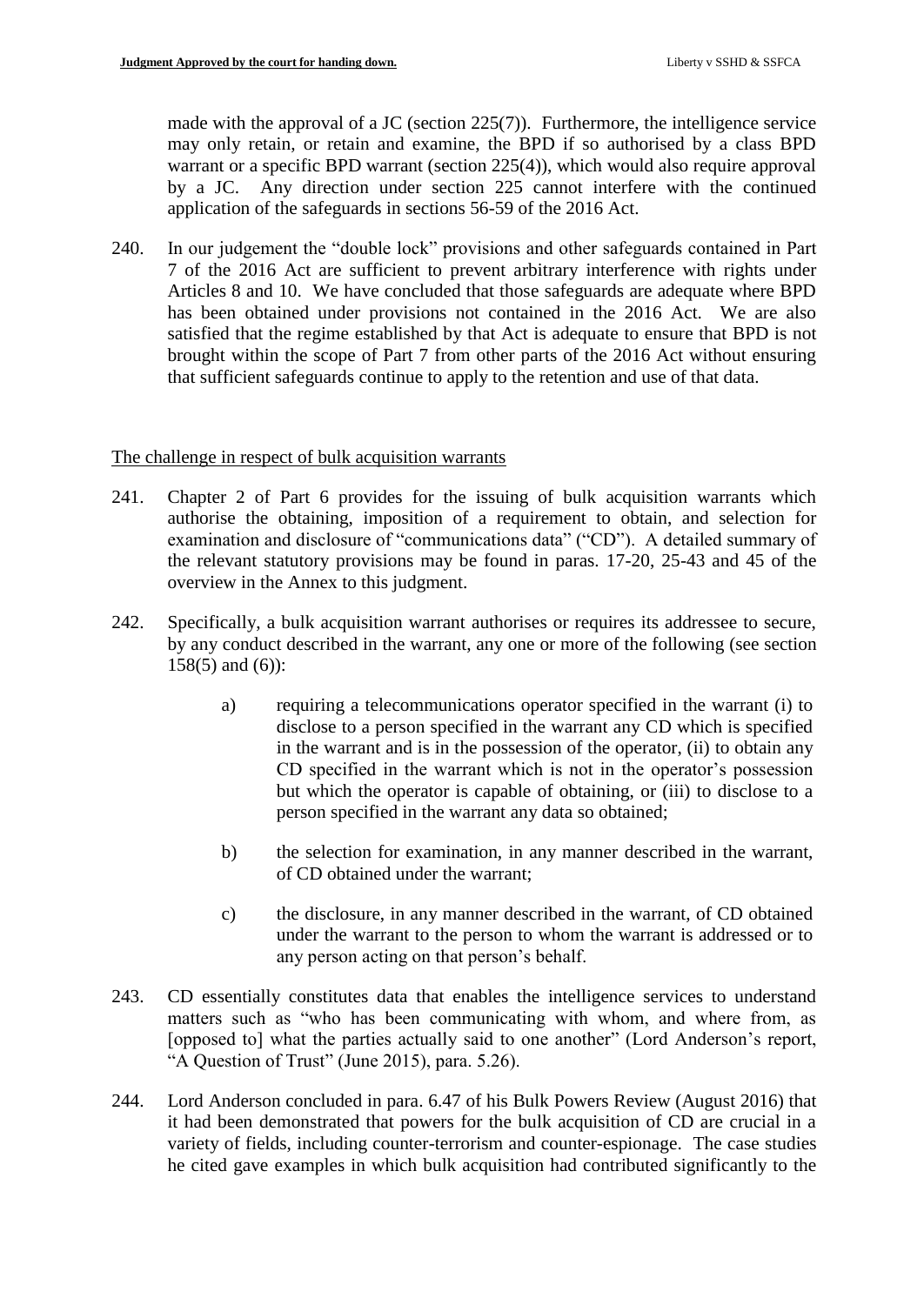disruption of terrorist operations and the saving of lives. By providing swift target identification, bulk acquisition is valuable for dealing with imminent threats. Even where alternative methods may be available, they are often more intrusive. Many of the alternatives which had been suggested would be far slower and less efficient than bulk acquisition (para. 6.35), which also may provide more accurate results than targeted techniques (para 6.30).

- 245. Mr Dix also explains the importance of bulk acquisition of CD at paras. 210 to 220 of his first witness statement. He states that these techniques are used to identify subjects of interest within the UK and overseas, so as to understand relationships between suspects in a way that would not be possible using only targeted CD. For example, bulk CD enables the intelligence agencies to search for traces of activity by suspects who were previously unknown but who surface during the course of an investigation. Identifying links and methods in this way can help to indicate whether other investigatory powers, such as interception, need to be used.
- 246. The safeguards applicable to the issuing of bulk acquisition warrants are generally similar to those relating to bulk interception and bulk equipment interference warrants. The Secretary of State must be satisfied that the warrant is necessary in the interests of national security, or on that ground together with the prevention or detection of serious crime, or the interests of the economic well-being of the UK in so far as those interests are also relevant to national security. He must also be satisfied that the conduct authorised by the warrant is proportionate to what is sought to be achieved, that each of the specified "operational purposes" is a purpose for which the examination of material obtained under the warrant is or may be necessary and that the examination of material for such a purpose is necessary for any of the grounds on which the warrant is considered to be necessary. Operational purposes may only be drawn from the list of purposes approved by the Secretary of State and maintained by the heads of the intelligence services, supplied to the ISC every three months and reviewed by the Prime Minister annually. Para. 4.5 of the relevant Code of Practice sets out the matters which must be addressed in an application to the Secretary of State for a warrant under Chapter 2 of Part 6. The same information must also be placed before the JC who considers the application (para. 4.13).
- 247. The Secretary of State must also be satisfied that arrangements are in force for the purposes of the safeguards under sections 171 and 172 relating to the manner in which data is retained or selected for examination and its disclosure. In particular, by section 172, those safeguards must secure that any selection of CD for examination is necessary and proportionate and is carried out solely for the operational purposes specified in the warrant as originally approved by the Secretary of State and the JC (or as subsequently modified under the approval procedures laid down by sections 164-6).
- 248. The warrant cannot be issued without the approval of a JC (sections 158 and 159). The decision to issue the warrant must be taken by the Secretary of State personally (section 160).
- 249. "Communications data" is defined by section 261(5) in relation to a telecommunications operator, system or service as meaning either "entity data" or "events data" but it does not include any "content" of a communication (or anything which would be treated as "content" if it were not otherwise treated by the legislation as "systems data": see section  $261(5)(c)$  and  $(6)(b)$ ). "Entity data" and "events data"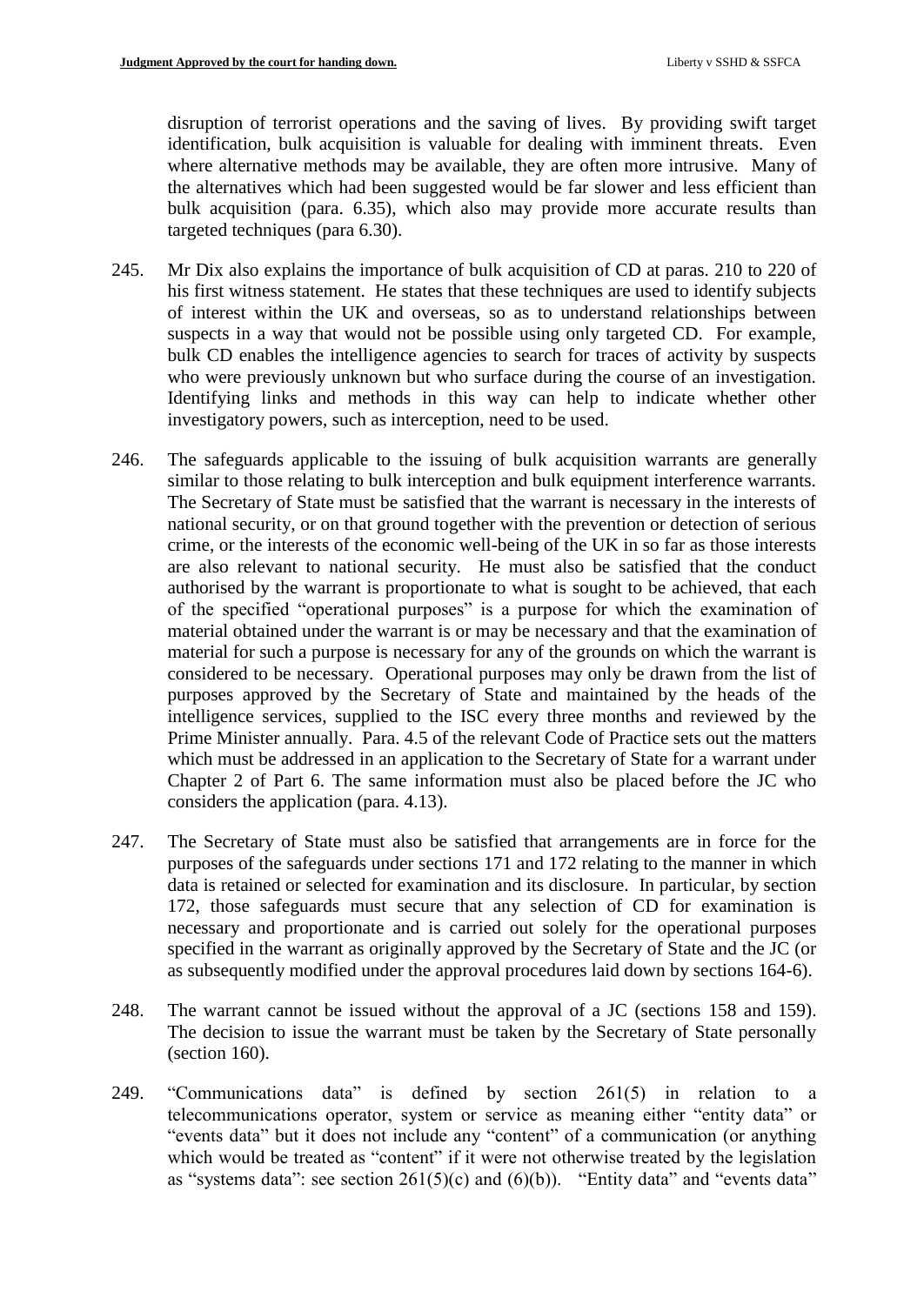are defined in section 261(3) and (4) so as to be mutually exclusive. These concepts have previously been considered by this Court in its judgment at [2019] QB 481, paras.140ff.

- 250. An "entity" means a person or thing (section 261(7)). In summary, "entity data" means any data which is about an entity or a link between an entity and a telecommunications service or part of a telecommunications system, or which comprises data identifying or dealing with that entity (section 261(3)). "Events data" means (in summary) any data identifying or describing an activity carried on by one or more entity on, in, or by means of a telecommunications system (section 261(4)). These two definitions have to be read together with the definition of CD in section 261(5), which further delimits the ambit of the regime under Chapter 2 of Part 6. Thus, in essence, CD refers to entity or events data which is:
	- a) held, or capable of being held or obtained by, a telecommunications operator and relates to the provision of a telecommunications service to an entity, or is comprised in or associated with a communication for the purposes of the system by which that communication is sent, or otherwise relates to the use of a telecommunications service or system; or
	- b) comprised in or associated with a communication for the purposes of the telecommunications system by which it is sent and is available directly from that system; or
	- c) is about the architecture of the telecommunication system, but is not about a specific person.
- 251. As Sir James Eadie explained, in the 2016 Act Parliament has consciously moved away from the approach taken in earlier legislation. More safeguards have been introduced and a tiered approach has been taken to the application of those safeguards. First, there is "content", the data which generally (not, it is common ground, always) has the greatest potential overall for intrusion into privacy or interference with Convention rights and therefore is in the highest tier. Secondly, there is the combination of "systems data" and certain "identifying data" which together make up "secondary data" in the case of bulk interception and "protected material" in the case of bulk equipment interference. Thirdly, and in the lowest tier, there is the category "communications data" (as defined in section 261(5)) in the narrower field of telecommunications, a source which for many years has been relied upon in criminal investigations. GCHQ's 'Compliance Guide (2018)' describes CD as a "subset of systems data" (p.244).
- 252. This categorisation was helpfully elaborated in a Note on behalf of the Defendants produced on the fifth day of the hearing. The British Islands safeguard only applies to "intercepted content" (section  $152(1)(c)$  and  $(3)-(5)$ ) and "protected material" (section  $193(1)(c)$  and  $(3)-(5)$ ). Both of these definitions are focussed on "content". The British Islands safeguard does not apply to "secondary data" (bulk interception warrants) or to non-protected material (bulk equipment interference warrants).
- 253. Content is defined in section 261(6) as meaning "any element of the communication, or any data attached to or logically associated with the communication, which reveals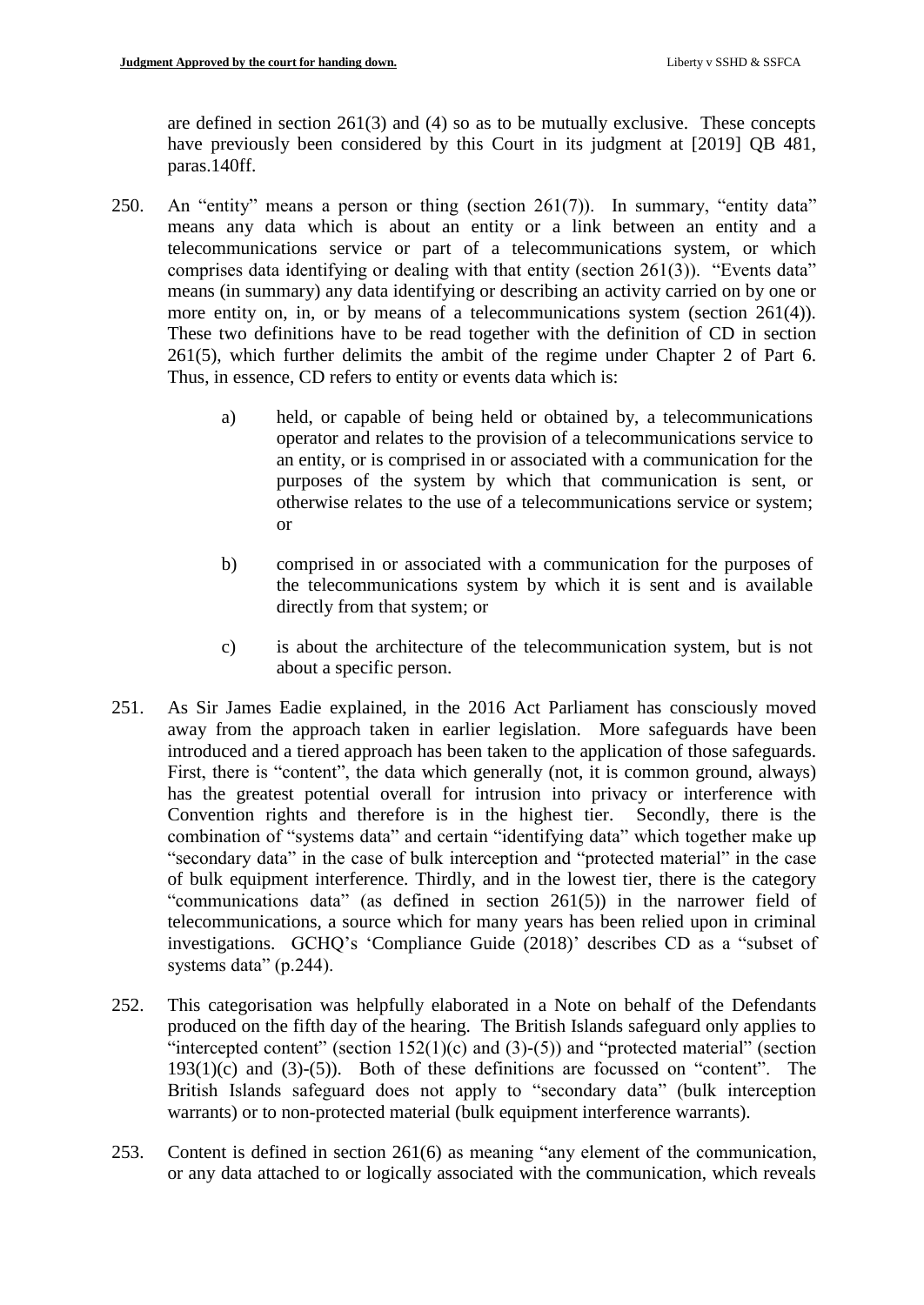anything of what might reasonably be considered to be the meaning … of any communication….".

- 254. Then taking "secondary data" by way of example, the first component, "systems data", is data which broadly speaking enables or facilitates the functioning of a system. In some instances (said by the Defendants to be "limited"), "systems data" may also reveal something of the meaning of a communication, but such data is treated as "systems data" and excluded from "content" (see section 261(6)(b)).
- 255. Turning to the second component of "secondary data", the Defendants' Note states that "identifying data" will often amount to "content" because it will reveal aspects of the meaning of a communication. Because of the extent of this overlap with "content", "secondary data" only includes "identifying data" which is "logically separable" from the communication and, if so separated, would not reveal anything of what might reasonably be considered to be its meaning, or "content". "Identifying data" which is not so separable from a communication or, if separable, would reveal the meaning of that communication falls outside the definition of "secondary data" and so may qualify as "intercepted content" (or as "protected material" under Chapter 3 of Part 6), thereby attracting the British Islands safeguard in the 2016 Act (as well as the other safeguards in the 2016 Act).
- 256. Under the tiered approach to data, "secondary data" and non-protected material do not attract the British Islands safeguard, but they are protected by the other key safeguards, including the safeguards relating to the issuing of a warrant, JC approval, the operational purposes test, the necessity and proportionality tests, the arrangements for securing safeguards on the retention and examination of material, and IPC oversight.
- 257. The third category of data to which the bulk powers under Part 6 of the 2016 Act apply is CD. We have already summarised the detailed set of definitions which circumscribe the ambit of this category. It is important to emphasise that data falling within the definition of "content" (section 261(6)) is excluded from the ambit of CD. Thus, the bulk powers under Chapter 2 of Part 6 cannot be relied upon to authorise the acquisition, selection for examination, or disclosure of "content". We accept the Defendants' submission that, viewed overall, this third category is less sensitive in nature than either the first category (intercepted content or protected material) or the second category (secondary data or non-protected material).
- 258. Because the bulk acquisition of CD regime cannot apply to "content", Chapter 2 of Part 6 does not employ the British Islands safeguard. That safeguard applies in the bulk interception and bulk equipment interference provisions but only in relation to the selection for examination of intercepted content or protected material. Thus, the nonavailability of the British Islands safeguard in Chapter 2 is consistent with the legal basis upon which it is made available in Chapters 1 and 3.
- 259. In contrast to Chapters 1 and 3 of Part 6, a warrant for bulk acquisition of CD need not have as its main purpose the interception of overseas-related communications or information or related secondary material. The main criticism made by the Claimant of the powers in Chapter 2 is that they do not contain a British Islands safeguard, so that they may be used to target and examine data relating to a person present in the British Islands, rather than using dedicated powers elsewhere in the Act. The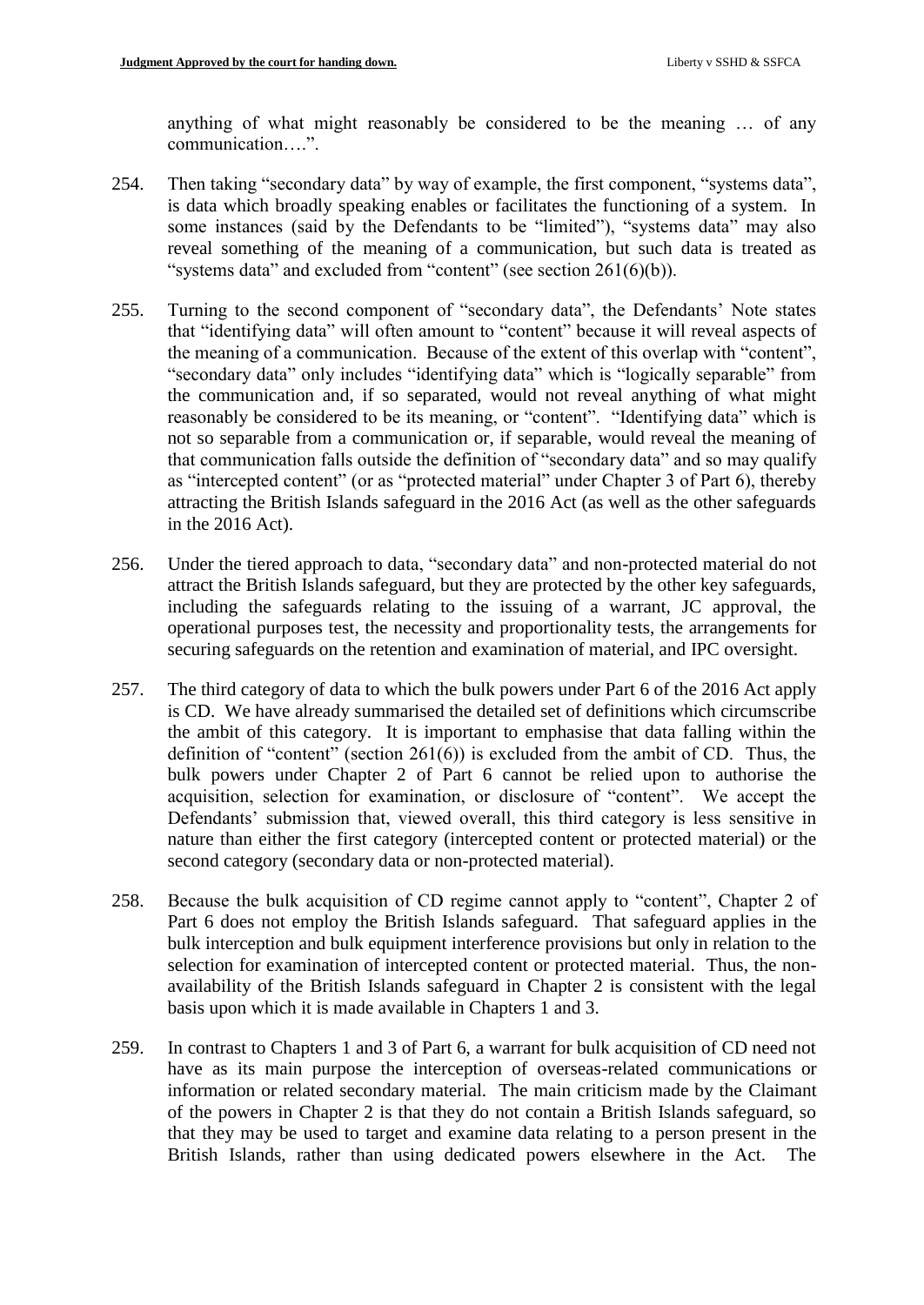Claimant also relies upon the decision of the First Section in *Big Brother Watch*, at para. 357, in relation to RIPA sections 8(4) and 16.

- 260. For reasons which we have already given, we do not accept that the Court's conclusions in *Big Brother Watch* can be read across to the 2016 Act. Chapter 2 of Part 6 replaces the loosely structured regime in section 94 of the Telecommunications Act 1984. The current legislation imposes a set of detailed, inter-locking safeguards as summarised above which did not previously apply, either under the 1984 Act or indeed under RIPA.
- 261. The Claimant's argument focuses on the examination of CD. We do not accept that the safeguards applicable to such an examination, absent a British Islands safeguard, fail to provide adequate protection against arbitrary interference with rights under Articles 8 or 10 of the ECHR.
- 262. A bulk acquisition warrant must specify not only the statutory grounds for which the warrant is necessary, but also the operational purposes for which any CD acquired under the warrant may be selected for examination. The warrant must be approved by the Secretary of State and a JC applying the necessity and proportionality tests. Sections 171 and 172 require that arrangements are in force for securing that data is selected for examination solely for operational purposes specified in the warrant and where examination is necessary and proportionate. The Code of Practice for Bulk Acquisition of CD (para 6.15) requires records to be kept which enable compliance with section 172 to be audited by the IPC acting under section 229. In our judgement the legal framework applicable to bulk acquisition of CD provides sufficient independent oversight of selectors and search criteria, so as to overcome the criticism made of the regime governing section 8(4) of RIPA in *Big Brother Watch*, at para. 340.
- 263. The Claimant criticises section 171(7)-(10) of the 2016 Act which, in effect, enables the Secretary of State to disapply the safeguards in section 171(2) and (5) and section 172 in relation to data disclosed or copied to overseas authorities. These safeguards are concerned with limiting the copying of and access to data, selection for examination of data, and the destruction of data when no longer required.
- 264. In the light of the reasoning of the majority of the IPT in the *Privacy International* case [2018] UKIPTrib 15\_110-CH (paras. 61ff) in relation to the regime under section 94 of the Telecommunications Act 1984, and having regard also to paras. 9.10-9.12 of the Code of Practice for Bulk Acquisition of CD, we see no basis for this Court to conclude that Chapter 2 of Part 6 is not in accordance with the law and therefore incompatible with Articles 8 or 10 of the ECHR.

The challenge to Parts 3 and 4 of the 2016 Act

265. Part 3 of the 2016 Act sets out the procedures and circumstances in which certain specified public authorities may obtain "communications data". Section 60A empowers the IPC to grant applications for authorisation made by certain public bodies on designated grounds, which include national security and the prevention or detection of serious crime. Section 61 empowers designated senior officers within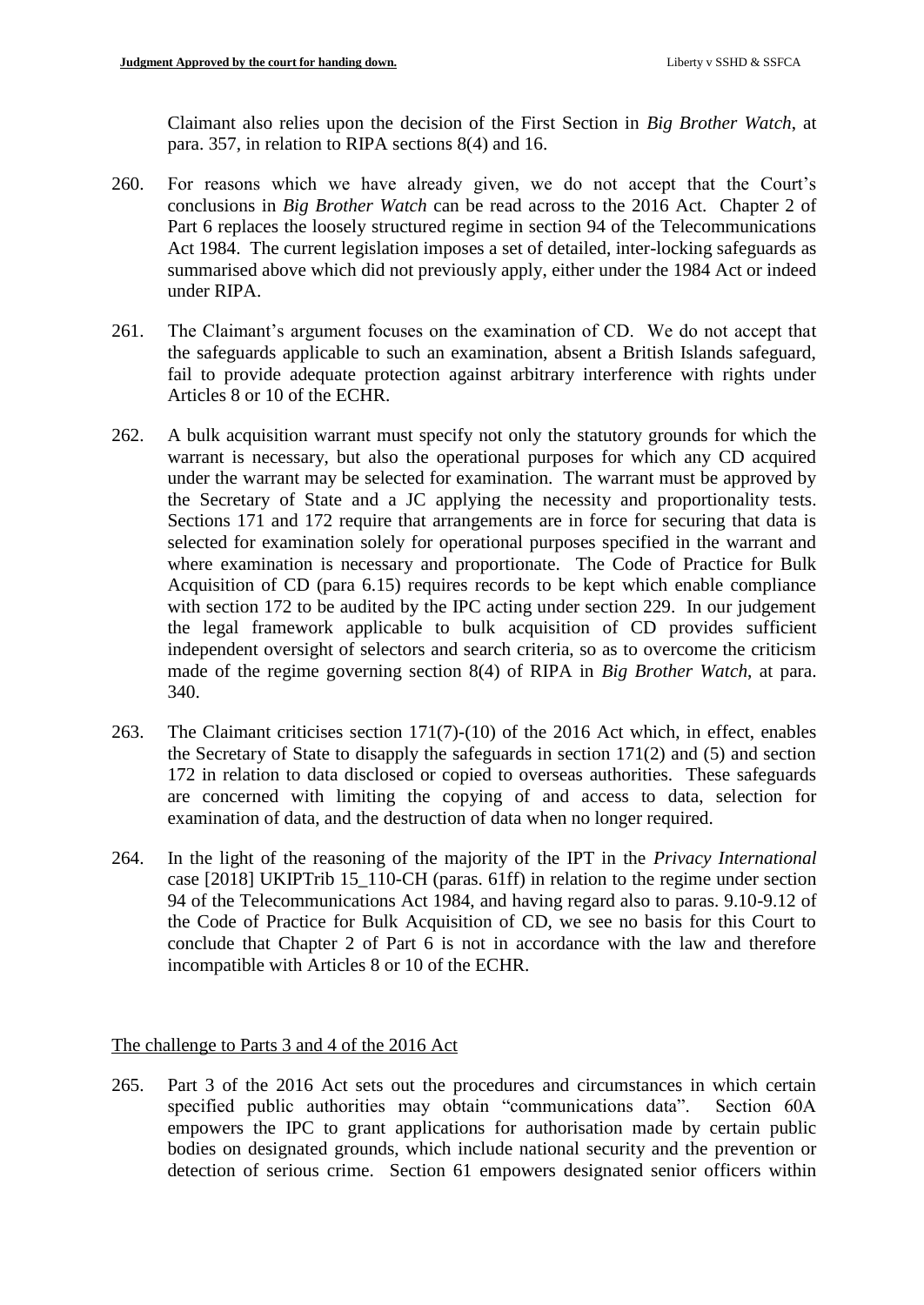certain public bodies to authorise the obtaining of CD. Section 61A deals with authorisation in urgent cases. These provisions are summarised in paras. 103-106 of the overview in the Annex to this judgment.

- 266. Part 4 of the 2016 Act empowers the Secretary of State to serve a retention notice requiring a telecommunications operator to retain certain CD for periods of up to 12 months. The relevant provisions are summarised in paras 99-101 of the overview. The issue of whether Part 4 complies with EU law was dealt with in the judgment of this Court at [2019] QB 481. The amendments which have been made to Part 4 in response to that judgment are summarised in paragraph 100 of the overview.
- 267. The Claimant made a number of submissions in its pleadings and skeleton. In their corresponding documents the Defendants replied to the points made. The Claimant did not develop any of its contentions at the hearing and so we did not hear oral arguments on these matters. In these circumstances, it would be inappropriate for the Court to address each of the points raised or to deal with this part of the challenge in any detail. Once again, it has to be borne in mind that the issue for the Court is whether the Claimant can demonstrate that these provisions are not in accordance with law or are intrinsically disproportionate so as to justify a declaration of incompatibility.
- 268. In summary, the Claimant contends that the purposes for which the powers in Parts 3 and 4 may be exercised are too wide, the range of authorities that may obtain CD under Part 3 is too wide, and certain procedures under Part 4 are insufficiently clear and detailed. We do not accept any of the points raised.
- 269. We have regard to the safeguards in both Parts 3 and 4 summarised in the overview and to the analysis of Part 4 at 2019 QB 481, at paras. 127-135. That analysis is also relevant to the issue of compatibility with the ECHR.
- 270. We do not accept the suggestion that the purposes for which Parts 3 and 4 may be exercised are too wide or arbitrary. First, those purposes were reduced in scope by the Data Retention and Acquisition Regulations 2018. Secondly, the powers are concerned with "communications data". Thirdly, the powers in Parts 3 and 4 are subject to the necessity and proportionality tests. Fourthly, the powers are subject to JC or OCDA approval where necessary. Fifthly, certain of the powers are limited to specific operations or investigations (see  $s.61(1)(b)$ ). Sixthly, the mere fact that under Part 3, powers may be obtained by a range of public authorities does not support an argument of incompatibility. The key consideration is what are the relevant powers, procedures and safeguards, and how are they defined. We have not seen anything in the material put before us to indicate that Parliament has enacted legislation giving rise to the risk of arbitrary interference or any other incompatibility with the Convention rights.

# Lawyer-client communications

271. Decisions on warrantry and authorisations under Parts 2, 3, 4, 5, 6 and 7 of the 2016 Act are subject to the general duties in section 2 in relation to privacy. A "public authority" (as defined in section 6 of the HRA: see section 263(1)), which includes the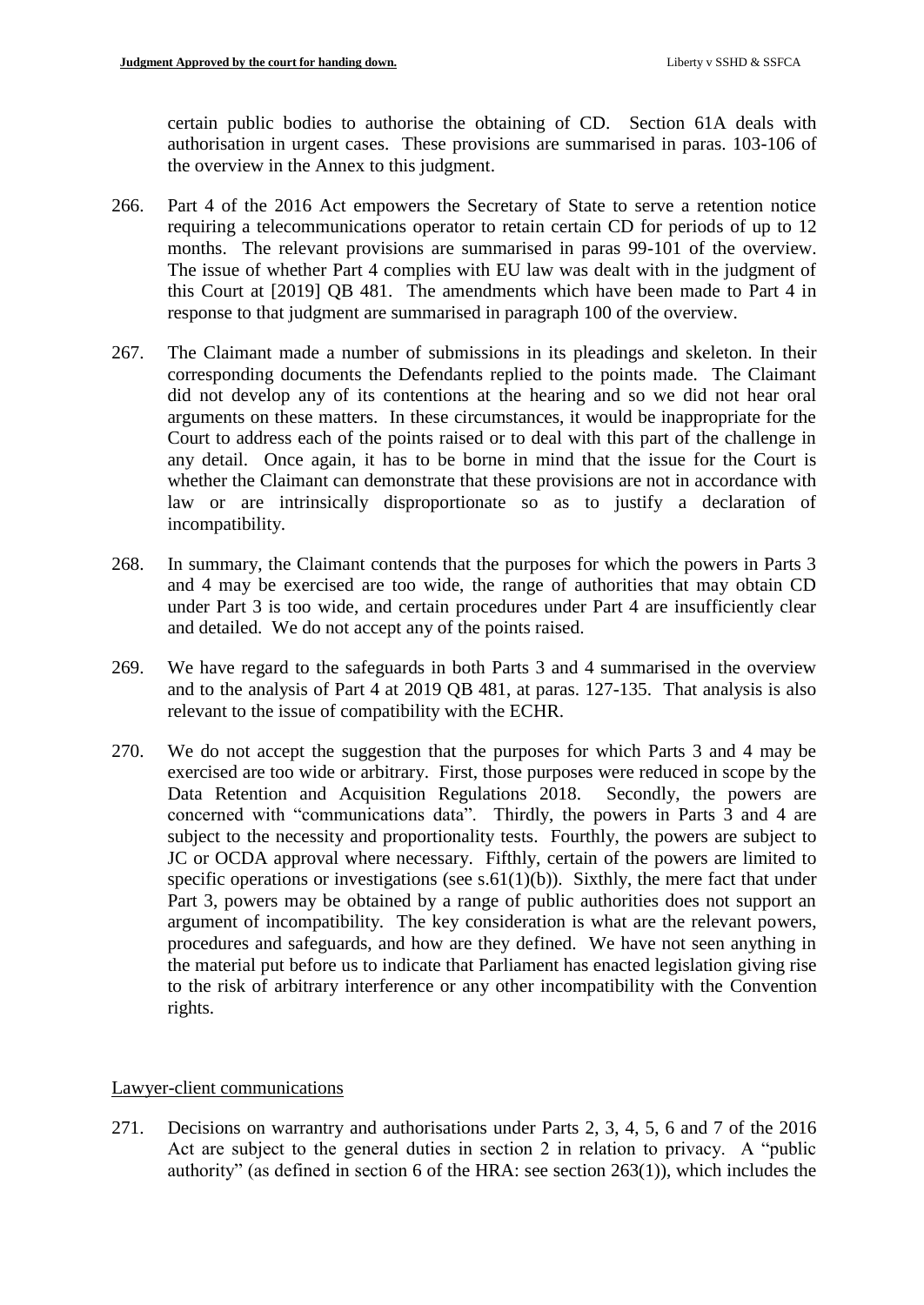Secretary of State, the IPC and a JC, must have regard, amongst other things, to "whether the level of protection to be applied in relation to the obtaining of any information by virtue of the warrant, authorisation or notice is higher because of the particular sensitivity of the notice" and "any other aspects of the public interest in the protection of privacy" (section  $2(2)(b)$  and (d)). The duties under section  $2(2)$  are subject to the need to have regard to other relevant considerations (section  $2(3)$ ), which include the necessity and proportionality tests, and the requirements of the HRA (section  $2(4)$ ). For the purposes of section  $2(2)(b)$ , "sensitive information" includes "items subject to legal privilege" (section  $2(5)$ ). Thus, the need to treat such items as sensitive is a principle which suffuses the entire regime in the 2016 Act.

- 272. Section 263(1) defines "items subject to legal privilege". No issue has been taken over the ambit of that definition.
- 273. The Act also contains specific safeguards in relation to items subject to legal privilege. These are summarised in the overview in the Annex to this judgment, at paras. 46-51 (as regards Chapters 1 and 3 of Part 6 of the 2016 Act), para. 57 (as regards Chapter 2 of Part 6), paras. 48 and 74 (as regards Part 5), and para. 94 (as regards Part 7).
- 274. In broad terms the additional safeguards under Chapters 1 and 3 of Part 6 apply where it has not been necessary to obtain a targeted examination or interception warrant in order to address the British Islands safeguard (sections 152(1) and (6), 194 (1) and (6)). Where such a warrant is needed, parallel safeguards are contained in Part 5.
- 275. Two of the safeguards for bulk interception and equipment interference powers apply to selection for examination of "intercepted content" and "protected material".
- 276. Under the first safeguard, where a purpose of the criteria to be used for selecting such material for examination is to identify items subject to legal privilege, or the use of those criteria is likely to reveal such items, a "senior official" acting on behalf of the Secretary of State must approve the use of those criteria (sections 153(2) and 194(2)). That official must have regard to the public interest in the confidentiality of such items (section 153(3) and section 194(3)). No such approval may be given unless the official considers that the arrangements under section 150 or section 191 include safeguards for the handling, retention, use and destruction of such items. Additionally, where the purpose is to identify items subject to legal privilege, the official must be satisfied that there are "exceptional and compelling circumstances" making it necessary to authorise the use of those selection criteria (section 153(4) and section 194(4)). That test is not satisfied unless the official is satisfied that the public interest in the selection for examination outweighs the public interest in the confidentiality of "items" subject to legal privilege, there are no other means by which the information may reasonably be obtained, and the information is necessary for national security or to prevent death or significant injury (section 153(5) and section 194(3)).
- 277. Under the second safeguard, where a purpose of the criteria to be used for selecting "intercepted content" or "protected material" for examination is to identify communications that would be subject to legal privilege if they were not made in order to further a criminal purpose, those criteria may not be used unless approved by a senior official acting on behalf of the Secretary of State and that person considers that the targeted communications are likely to have been made with the intention of furthering a criminal purpose (section 153(6)-(8), section 194(6)-(8)).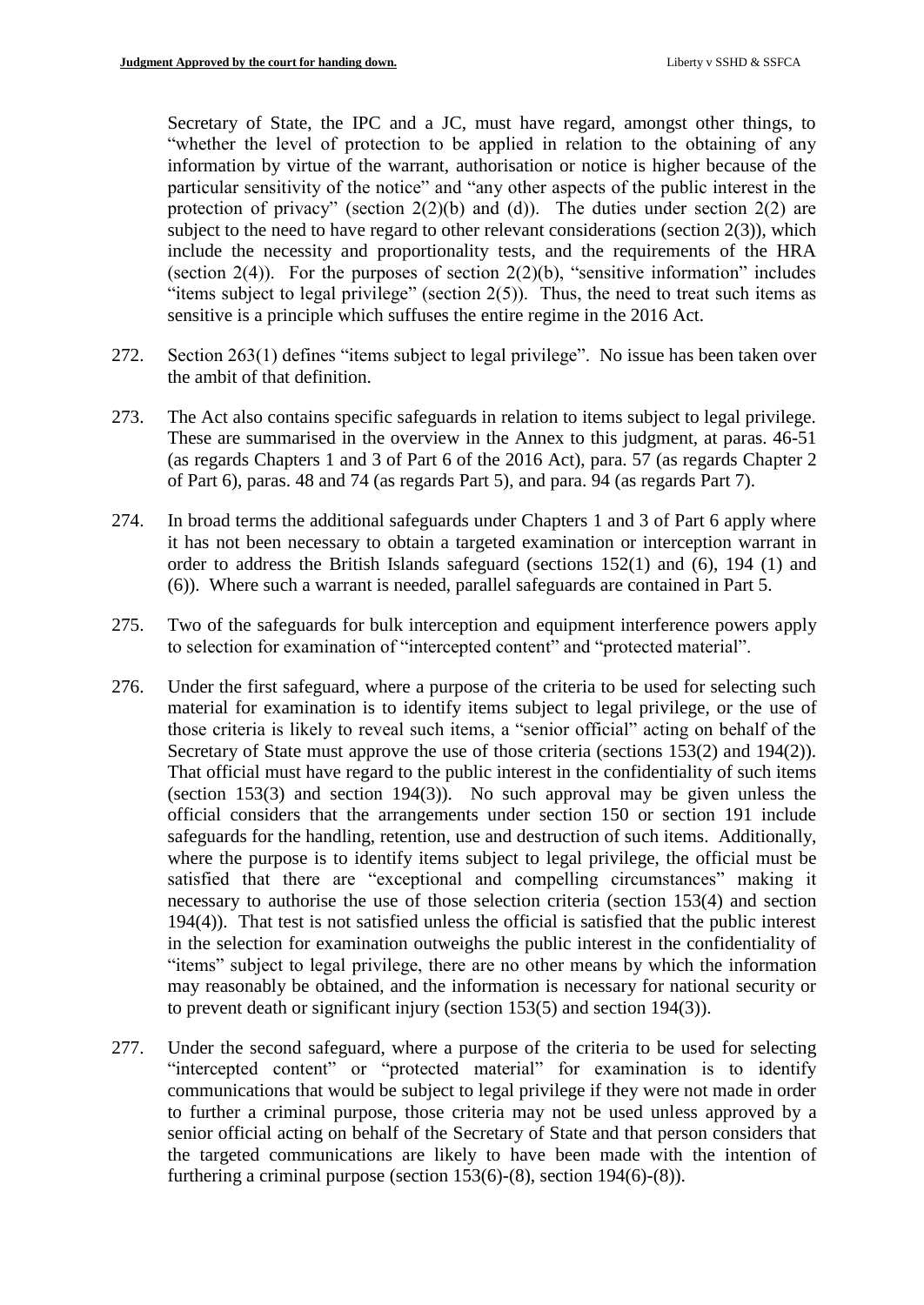- 278. Under the third safeguard, where an item subject to legal privilege has been intercepted under Chapter 1 or obtained under Chapter 3 and is retained following its examination, other than to be destroyed, the IPC must be informed as soon as reasonably practicable (section 153(9) and section 194(9)). The IPC must either direct the destruction of the item or impose conditions on its use or retention (section 153(10) and section 194(10)), unless he considers that the public interest in retaining the items outweighs the public interest in the confidentiality of "items" subject to legal privilege and that retention is necessary for national security or for preventing death or significant injury (section  $153(12)$  and section  $194(12)$ ). Even where he does so consider, the IPC may still impose conditions on the use or retention of the items in order to protect the public interest in the confidentiality of legal privilege (section  $153(11)$  and section  $194(11)$ ). It is to be noted that the application of the third safeguard is not limited to "intercepted content" or "protected material"; it applies generally to any item subject to legal privilege which has been intercepted or obtained under Chapters 1 or 3 of Part 6.
- 279. Similar provisions to the first two safeguards described above have been enacted in sections 27 and 112 for targeted interception or examination or mutual assistance warrants and targeted equipment or examination warrants under Parts 2 and 5 respectively. Save in urgent cases, such warrants are subject to the "double lock" and so require prior approval by a JC (sections 19, 23, 102 and 108). In urgent cases, subsequent JC approval must be sought in any event. A JC has independent powers to order destruction of legally privileged material or to impose conditions on its use or retention (sections 24-25 and 109-110). Furthermore, similar provisions to the third safeguard described above have been enacted in sections 55 and 131 in relation to targeted (and mutual assistance) warrants under Parts 2 and 5 respectively. The provisions mentioned in this paragraph are not directed specifically to privileged items and apply to all material obtained under an urgently issued warrant.
- 280. In the case of a "specific" BPD warrant, similar provisions to the three safeguards we have described for Chapters 1 and 3 of Part 6 have been enacted for Part 7 (sections 222-223). In addition, section 222(2) and (10) allow the use of selection criteria referable to a person known to be in the British Islands at the time of selection, subject to the approval of a JC (as well as the Secretary of State). However, JC approval is not required where material is being selected for examination which is likely to have been created or held with the intention of furthering a criminal purpose (section 222(4), (8) and (12)).
- 281. It can therefore be seen that a wide range of dedicated and detailed safeguards for legally privileged items have been enacted under Parts 2, 5 and 6 (Chapters 1 and 3). But we note that Parliament has decided not to provide the first or second safeguards in relation to the *bulk* acquisition of secondary data or non-protected material (Chapters 1 and 3 of Part 6) or a "class" BPD warrant (under Part 7).
- 282. Furthermore, Parliament has decided not to provide any of the three safeguards for the bulk acquisition of CD (Chapter 2 of Part 6). However, for that type of bulk acquisition the relevant Code of Practice states that the general privacy duties in section 2 are engaged. The Code makes plain the sensitivity of legally privileged items, the need for "special consideration" in the application of the necessity and proportionality tests and for particular care in the treatment of such items (paras 6.19- 6.23).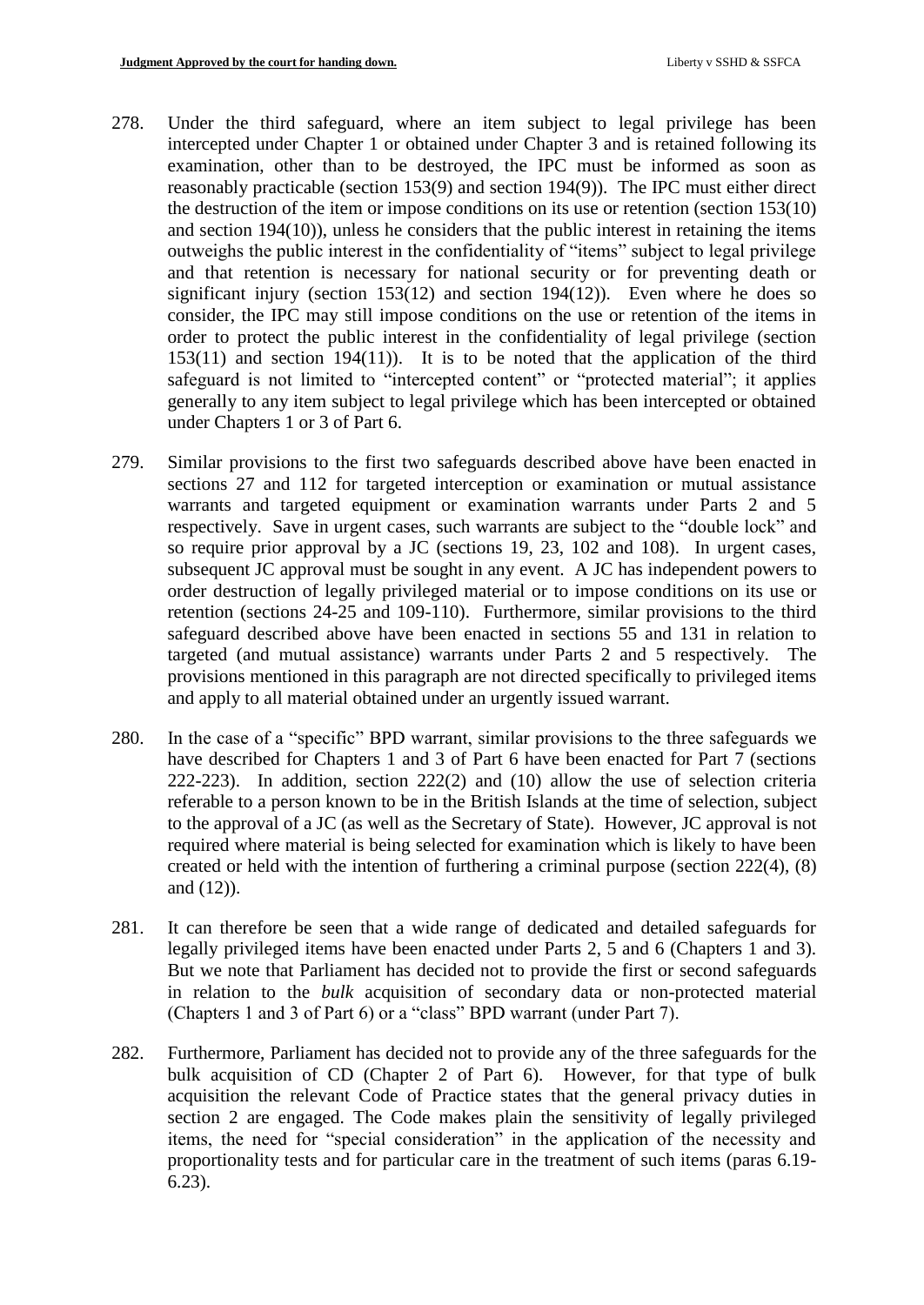- 283. We will focus on the submissions made by Mr Jaffey during the hearing. He described the third safeguard for legally privileged items (see e.g. section 153(9) to (12)) as "strong". We agree. However, he criticised the legislation, first, for failing to provide safeguards in relation to the bulk acquisition of "secondary data" and "non-protected" material and data (Chapters 1 and 3 of Part 6 and Part 7); and, secondly, for the bulk acquisition of CD (Chapter 2 of Part 6).
- 284. We put to one side for the moment CD. We proceed on the basis that it may be possible to identify from secondary data and non-protected material or data who has been communicating with whom and when. So, Mr Colin Passmore, a partner in Simmons & Simmons, explained in his witness statement that it would be possible to identify the fact that a client has consulted a lawyer, or the fact that advice has been taken, or the fact that a solicitor has contacted a potential witness in litigation.
- 285. There was a dispute as to how exceptional or otherwise such examples of legal privilege may be. We do not need to resolve this. Even if legally privileged items falling outside the scope of "content" are intercepted or obtained under a warrant, they are subject to the "third safeguard" in section 153(9)-(14) and also sections 55, 131, 194(9)-(14) and 223. The IPC must apply the dual tests of whether (a) the public interest in retention outweighs the public interest in the confidentiality of legally privileged items and (b) retention is necessary for national security or for preventing death or significant injury. Subject to the outcome of the IPC's assessment applying those tests, the Commissioner may direct destruction of the items in question or the imposition of conditions on their retention or use.
- 286. The requirement under that third safeguard for both tests to be applied, if a legally privileged item is intercepted or obtained, also meets in substance the Claimant's criticism that the first safeguard does not require those tests to be applied where the use of selection criteria for examination is only "likely to identify" legally privileged items, as opposed to its being a purpose of using those criteria to identify such items. In this context, we also bear in mind the overarching requirements of the general duties in relation to privacy, notably section  $2(2)(a)(b)$  and  $(d)$ ,  $(4)(c)$  and  $(5)$ . These protections under the third safeguard are not confined to "content", "protected material" or "protected data" but apply also to "secondary data" and to non-protected material or data.
- 287. The Claimant also criticises this third safeguard because it does not provide for *prior independent* authorisation of the interference. We accept the submission of Sir James Eadie that neither Strasbourg nor domestic jurisprudence lays down a general requirement for such authorisation in order to achieve compatibility with Article 8 in relation to legally privileged items: see *McE v Prison Service of Northern Ireland* [2009] UKHL 15; [2009] 1 AC 908; *RE v United Kingdom* (2016) 63 EHRR 2; *Szabo v Hungary* (2016) 63 EHRR 3; *Michaud v France* (2014) 59 EHRR 9.
- 288. We do not accept that the Claimant's contention is supported by the decision in *Kopp v Switzerland* (1998) 27 EHRR 91. There the Federal Prosecutor had ordered monitoring of the private and professional phone lines of a lawyer and his wife, who was the former head of the Federal Department of Justice and Police, in order to identify a person working in that Department who might have disclosed official secrets. The monitoring covered all the telephone lines in the lawyer's office and therefore also involved listening to privileged communications by all the lawyers in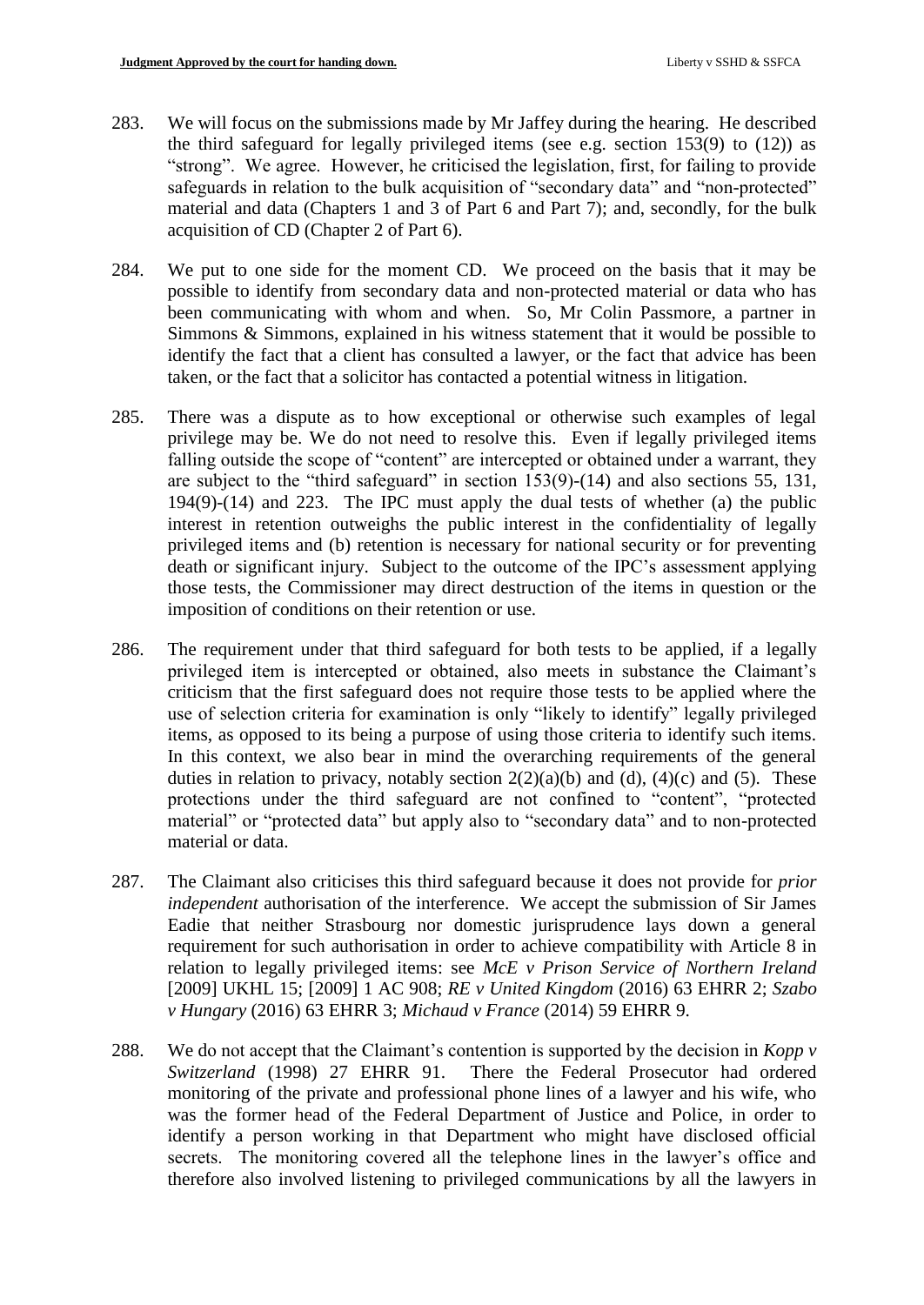the office. In those unusual circumstances, the Court expressed concern that the task of distinguishing between calls that were the subject of the investigation and other calls, the contents of which were legally privileged, had been entrusted to an official in the legal department of the Post Office without supervision by an independent judge. However, the Court did not lay down any general principle requiring prior authorisation by a judge or other independent body of the interception or obtaining of material which is the subject of legal privilege.

- 289. The Claimant criticises Part 7 of the 2016 Act for failing to apply the safeguards in respect of legally privileged items to "class" BPD warrants. However, we accept the Defendants' submission that such items will fall within the definition of "protected data" (section 203). In this context it should be recalled that "identifying data" which is incapable of being separated logically from BPD without revealing the meaning of any of the data is treated as "protected data". By section 202 an intelligence service may not retain, or retain and examine, BPD which includes protected data. In such circumstances, it will be necessary for a "specific" BPD warrant to be obtained and the safeguards in respect of legally privileged items will apply.
- 290. As for the Claimant's criticism that Chapter 2 of Part 6 does not contain specific safeguards in relation to the bulk acquisition of CD, we have previously referred to the general privacy duties in section 2 and the relevant parts of the Code of Practice. The case law upon which the Claimant relies (cited above) is all concerned with the targeted surveillance of the content of lawyer-client communications, not the obtaining or examination of CD. That case law does not lay down a lexicon of specific rules for surveillance of any lawyer-client communication. Instead, it refers to a broad principle that the importance of lawyer-client confidentiality requires specific recognition in domestic legal rules. Beyond that principle the issue of whether additional protection is required depends upon the context. That broad principle is reflected in section 2 of the 2016 Act.
- 291. Furthermore, as we have explained, "content" is excluded from the ambit of CD (section 261(5)). Indeed, the legislation goes further by excluding from the ambit of CD anything within the scope of "systems data" which would otherwise fall to be treated as "content". Thus, the acquisition, examination and disclosure of "content" cannot be authorised by a warrant issued under Chapter 2 of Part 6. We accept the Defendants' submission that, although CD may reveal when a communication occurred, between which devices, and for how long, it will not reveal what was discussed or the subject-matter. It will not therefore touch upon the central purpose of legal privilege, namely to enable a client to disclose whatever he wishes to in order to obtain legal advice, without the fear of that material being disclosed to others without his consent.
- 292. For all these reasons we are satisfied that the rules regarding legally privileged items are set out in the 2016 Act and codes of practice with sufficient clarity and with sufficient safeguards so as to avoid arbitrary interference and so as to render the statutory scheme compatible with Article 8.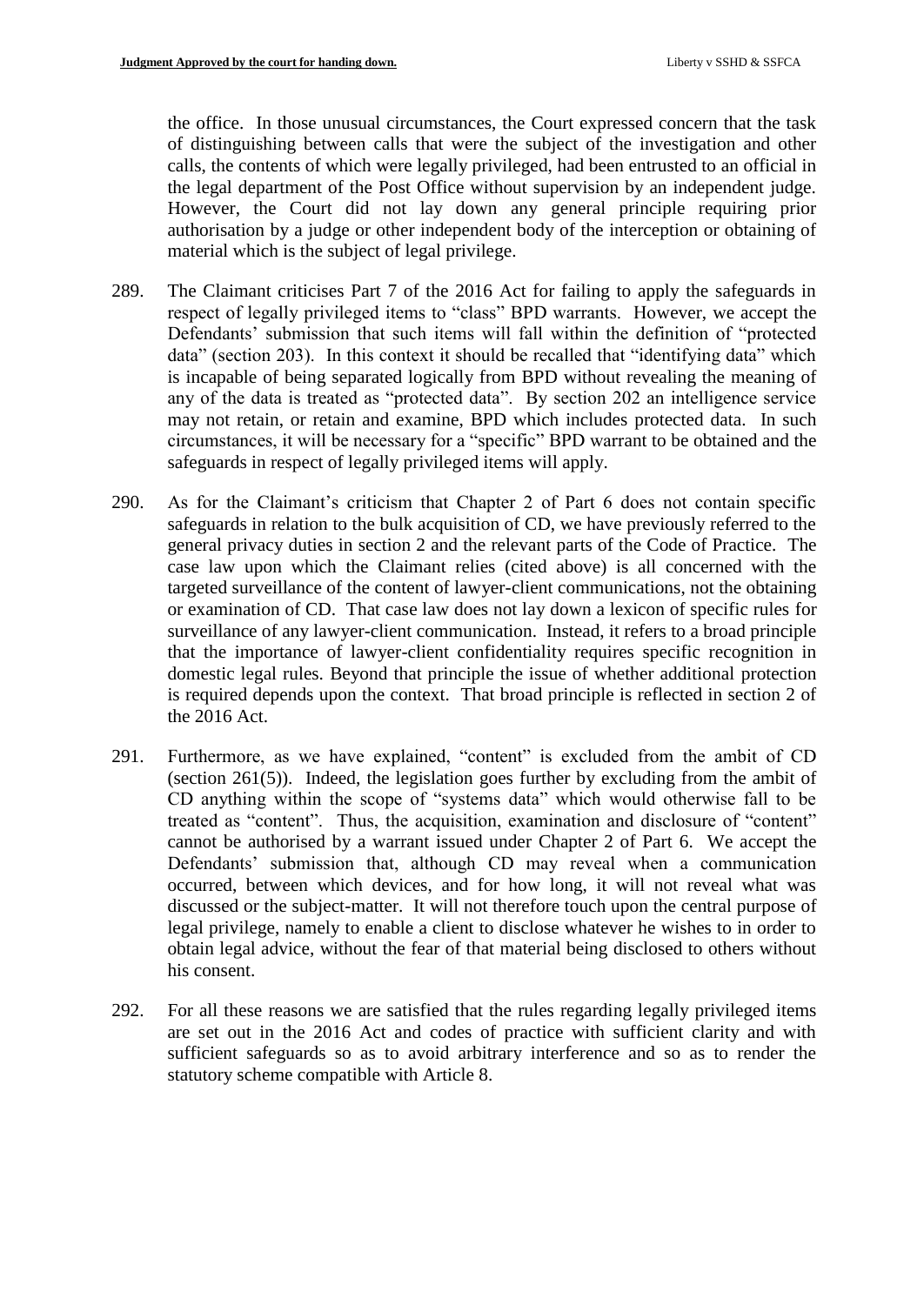### The challenge in respect of confidential journalistic material

- 293. The Claimant contends that there are insufficient safeguards for the protection of confidential journalistic material in the 2016 Act, in particular the confidential sources of journalists. On behalf of the Claimant it is also emphasised that the considerations which apply to the importance of journalistic freedom also apply to what has been called by the Strasbourg Court "social watchdogs", in particular non-governmental organisations whose work is important to exposing action by the state, including potentially unlawful action.
- 294. On this ground the lead was taken at the hearing before this Court by Mr Jude Bunting, who appeared on behalf of the Intervener, the National Union of Journalists ("NUJ").
- 295. There is before the Court evidence as to the "chilling effect" of the broad powers contained in the 2016 Act on journalists: see the first witness statement of Ian Cobain, who is a well known investigative journalist who has worked for many years on the *Times*, then the *Guardian* and is currently with an on-line publication *Middle East Eye*. Mr Cobain expresses his concern at the impact of the powers given to the government under the 2016 Act on the ability of journalists to fulfil their functions of informing the public and exposing the truth, including state misconduct: see para. 22 of his statement.
- 296. The relevant scheme (both in the 2016 Act and in the Codes made under it) is summarised in the overview in the Annex to this judgment, at paras. 52-56 (bulk interception and bulk equipment interference warrants); and para. 57 (bulk acquisition warrants). Reference should also be made to the general duties in relation to privacy, which are summarised at paras. 4-6 of the overview. Section  $2(2)(b)$  and section  $2(5)$ are of particular importance in this context, as they emphasise the need to have regard to whether the level of protection to be applied in relation to the obtaining of information is "higher" because of the "particular sensitivity" of that information; and give, as an example, information which identifies or confirms the source of journalistic information.
- 297. Where a targeted warrant (for interception or examination) is sought under section 15 in Part 2 of the 2016 Act for the purposes of (among other things) examining confidential journalistic material or a journalist's source, the additional safeguards in sections 28 and 29 apply. These are linked to the arrangements which must be made under sections 53 and 150. For such targeted warrants prior approval by a Judicial Commissioner is required under section 23. The JC will have to consider the questions of necessity and proportionality: see subsection (1)(a) and (b).
- 298. The fundamental complaint which Mr Bunting makes is that the legal position is very different when it comes to bulk warrants under Part 6. Where information has been obtained pursuant to a bulk warrant, and one is concerned with the stage at which a decision is to be made as to whether to *examine* that information, there is no requirement for a separate or additional warrant for selection or examination, subject to the British Islands safeguard.
- 299. As will be apparent from the summary in the overview, there is no requirement either in the 2016 Act or in the Codes for there to be prior approval by a JC or any other independent person (that is independent of the executive) before a warrant can be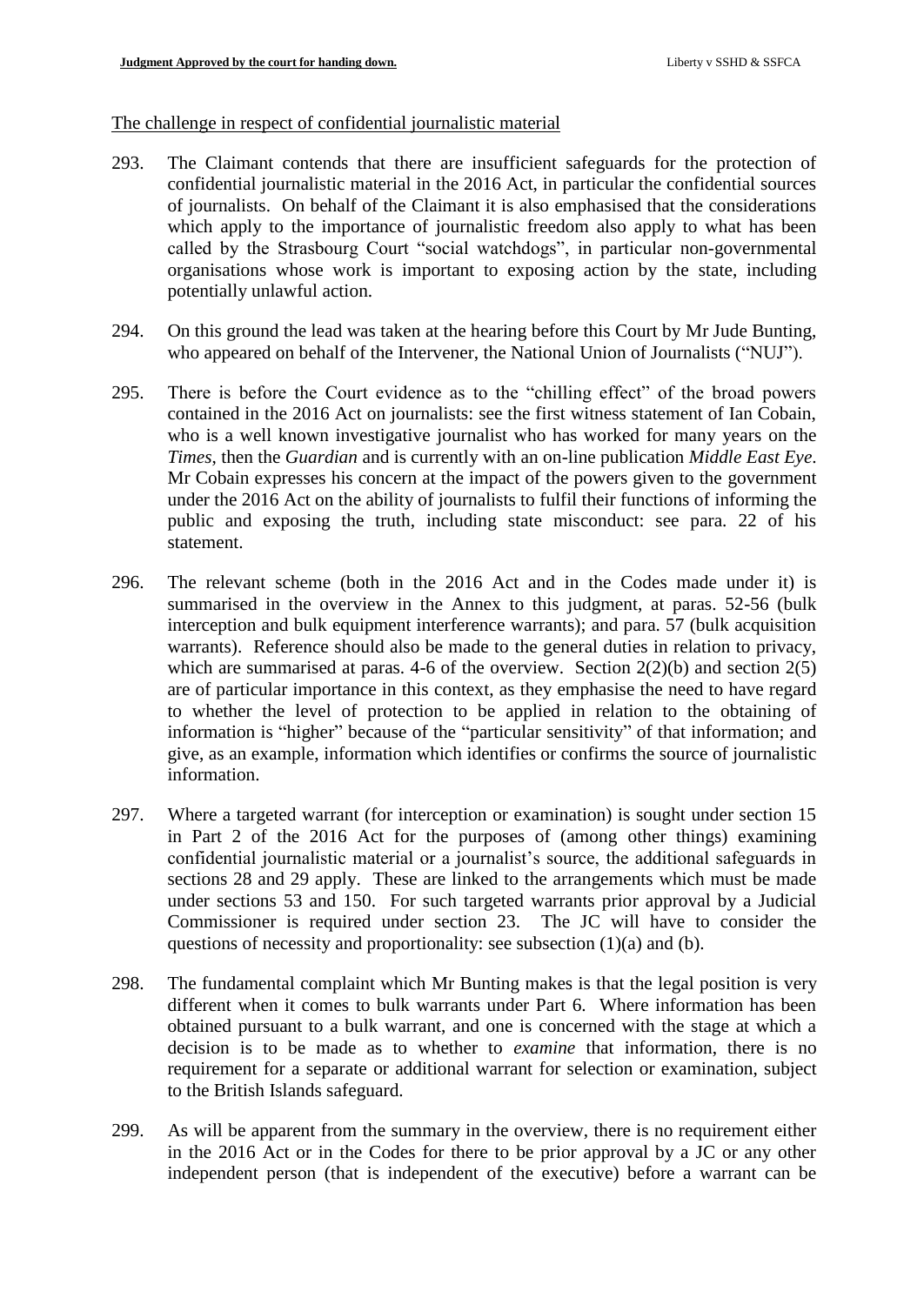issued for the selection for examination of journalistic material or confidential journalistic material. There is a requirement to inform the IPC as soon as reasonably practicable after the event: see sections 154 and 195 of the 2016 Act. In addition, under the Codes there is a requirement to obtain the approval of a senior official who is not employed by the same agency as the analyst seeking approval.

- 300. The primary issue which has emerged in this context concerns whether there is a legal requirement for prior independent authorisation (not necessarily by a judicial officer). The Claimant and the NUJ submit that there is such a requirement in law. The Defendants submit that there is no such requirement.
- 301. The origins of the principles in this area of law are to be found in the right to freedom of expression in Article 10. It has frequently been emphasised both by the European Court of Human Rights and by domestic courts that freedom of expression is the "lifeblood" of a democratic society and that journalists in particular must be free to go about their work in order to act as "watchdogs" on behalf of the public interest. In that context Mr Bunting emphasises that the protection of journalistic sources is one of the basic conditions for freedom of the media.
- 302. Mr Bunting submits that the jurisprudence of the European Court of Human Rights establishes the following principles and that there is no reason why these should not apply equally where secret surveillance powers are, or may be, applied to journalists:
	- (1) The decision to intercept and use intercepted material should be made by a judge or another independent and impartial decision-making body. The body must be separate from the executive and other interested parties. He relies in particular on the decisions of the European Court of Human Rights in *Sanoma Uitgevers BV v Netherlands* [2011] EMLR 4; *Telegraaf Media Nederland Landelijke Media BV v Netherlands* (Application No 39315/06, judgment of Third Section, 22 November 2012); and *Nagla v Latvia* (Application No 72469/10, judgment of Fourth Section, 16 July 2013). He also relies on the decision of the Court of Appeal in *R (Miranda) v Secretary of State for the Home Department* [2016] EWCA Civ 6; [2016] 1 WLR 1505.
	- (2) This independent decision must take place before interception occurs or (if it occurs urgently) before any use is made of the intercepted material; and the reviewing body must have the power to prevent interception or use of it. This is because the exercise of any independent review which only takes place subsequently to the handing over of material capable of revealing the journalist's confidential source would undermine the very essence of the right to confidentiality.
	- (3) There must be an overriding public interest to justify such interception and use of the intercepted materials. The independent body must therefore be invested with the power to determine whether a requirement in the public interest overriding the principle of protection of journalistic sources exists prior to the handing over of such material and to prevent unnecessary access to information capable of disclosing the source's identity if it does not; and it must be in a position to carry out this weighing of the potential risks and respective interests prior to any disclosure and with reference to the material which it is sought to have disclosed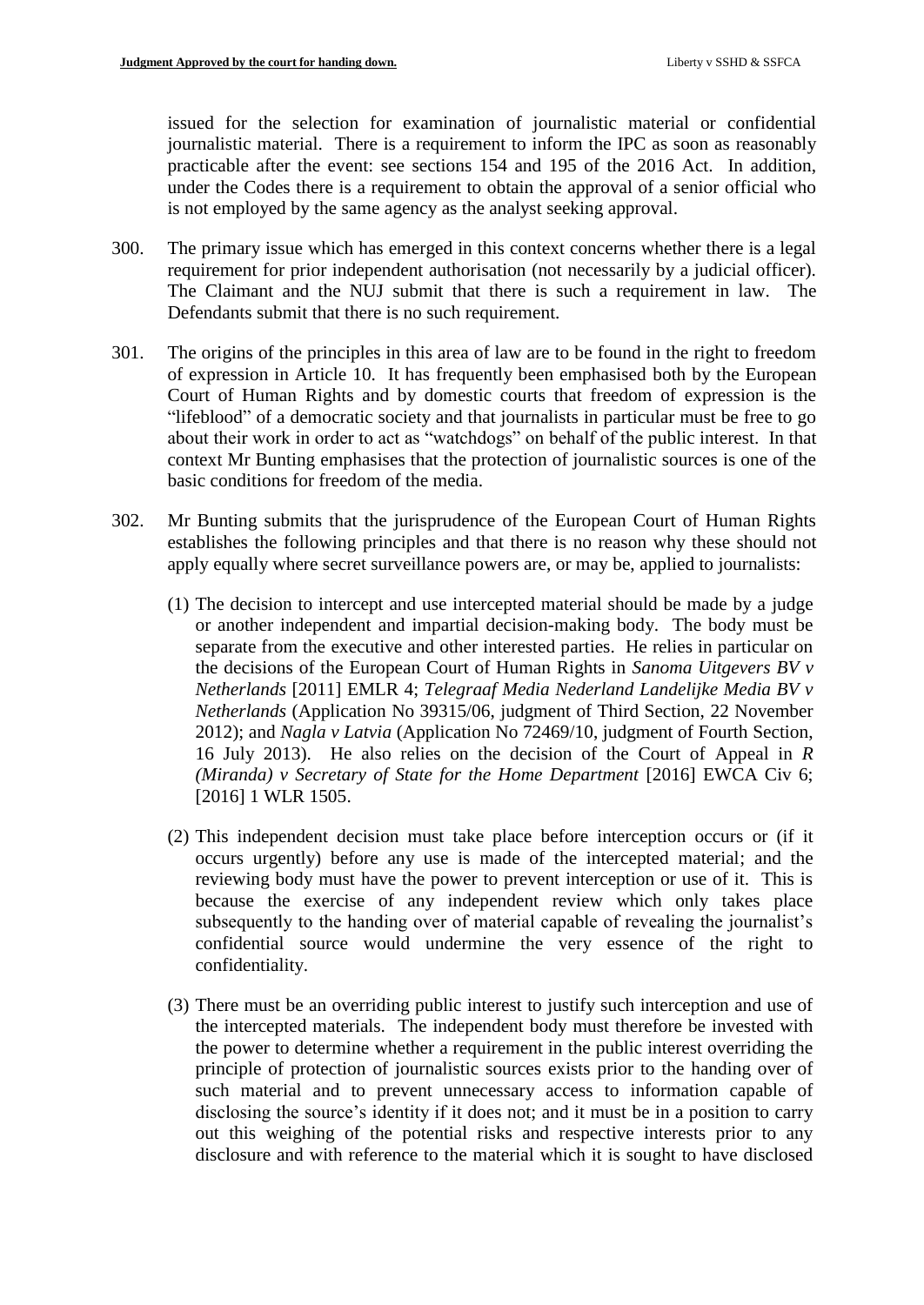so that the arguments of the authorities seeking disclosure can be properly assessed.

- (4) The decision to be taken should be governed by clear criteria, including whether a less intrusive measure would suffice to serve the overriding public interest established. The independent body must have power to refuse to make a disclosure order or to make a limited or qualified order so as to protect sources from being revealed, whether or not they are specifically named in the withheld material.
- 303. Further, Mr Bunting submits that, even if this Court is persuaded that it is permissible in principle to obtain information on a bulk scale, the principles established in Strasbourg make it clear that there is a need for independent authorisation where:
	- (1) The state has an intention of selecting, examining, or searching material to identify a journalistic source or to obtain journalistic materials.
	- (2) State searches are likely to, or even simply "could", reveal the identity of a source or journalistic material.
	- (3) It is realised that material being examined is journalistic material.
- 304. On behalf of the Defendants Sir James Eadie submits that the "core answer" to the NUJ's complaint is that it has misunderstood the effect of the caselaw of the European Court of Human Rights and also the decision of the Court of Appeal in *Miranda*. He submits that that jurisprudence requires prior independent authorisation (save in urgent cases) only where an *order* is sought requiring the divulging of a journalistic source, or where the purpose of *obtaining* material in the first place is to discover a journalistic source; not at the stage of *selection for examination* of material that has already been obtained under bulk powers.
- 305. Further, Sir James Eadie submits that the suggested requirement of prior independent authorisation is plainly inconsistent with the decisions in *Weber and Saravia* and *Big Brother Watch*. He submits that those decisions explicitly indicate that such independent authorisation is not required where information is obtained in bulk and is then searched in order to identify a source or to obtain journalistic material (let alone where that is simply one possible consequence of the search).
- 306. Sir James Eadie also observes that submissions very similar to the ones made on behalf of the NUJ in the present case were made on its behalf in the first section in *BBW* in which the NUJ had also intervened. At the hearing we were informed that the NUJ has not intervened in the proceedings before the Grand Chamber although there is a similar organisation (the Bureau of Investigative Journalists) which is one of the applicants before that Court.
- 307. The starting point for our analysis is the decision in *Miranda*. This is because this is a decision of the Court of Appeal and its *ratio* is therefore binding on this Court. So far as relevant that case was concerned with the potential impact on journalistic freedom of the power to stop a person at an airport under para. 2(1) of Sch. 7 to the Terrorism Act 2000 ("the 2000 Act"). In reversing the Divisional Court on this aspect of the case only, the Court of Appeal made a declaration (under section 4 of the HRA) that the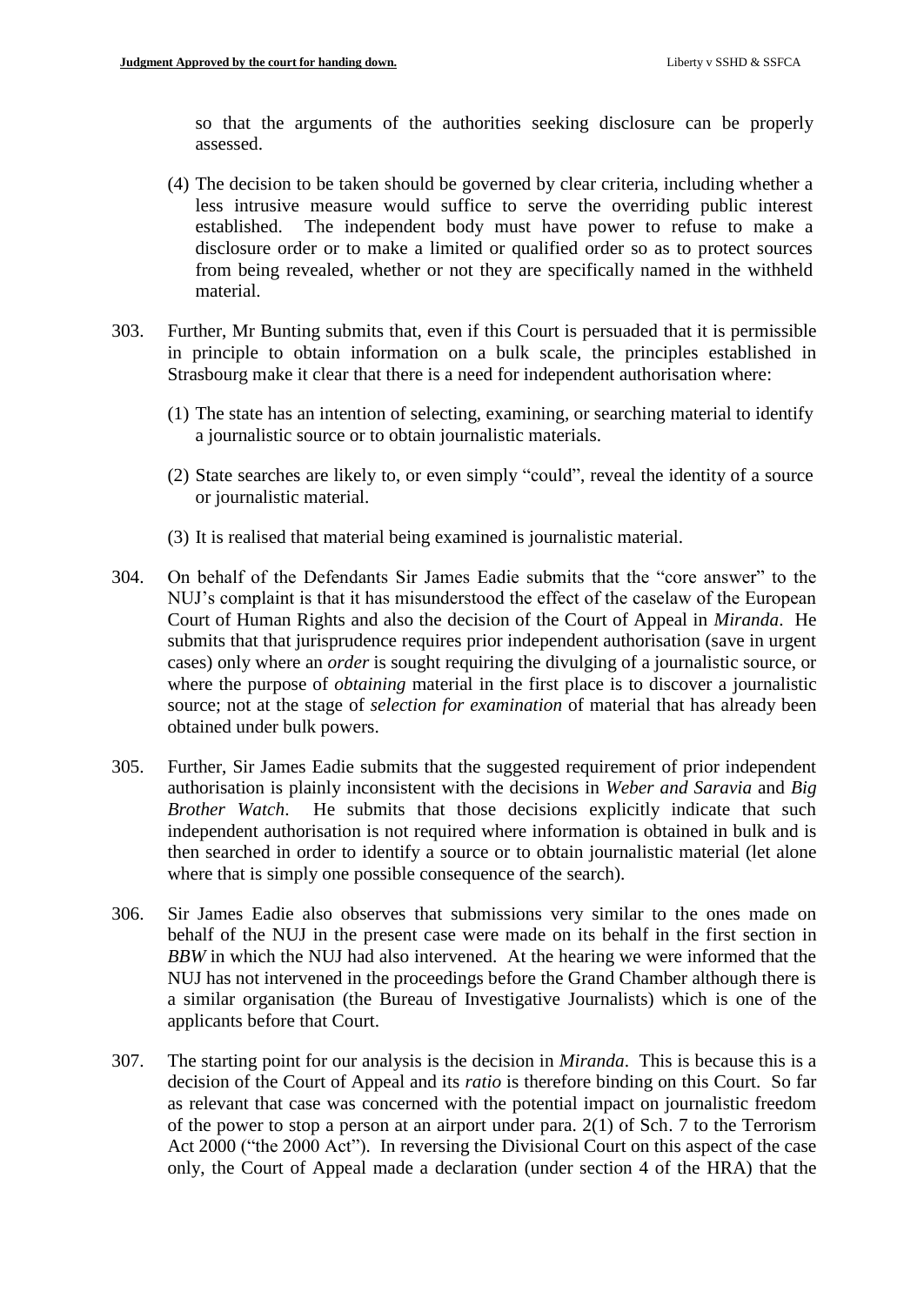stop power in that provision was incompatible with Article 10 of the Convention in relation to journalistic material in that it was not subject to adequate safeguards against its arbitrary exercise. The Court said that it would then be a matter for Parliament to provide such protection but the most obvious safeguard would be some form of judicial or other independent and impartial scrutiny conducted in such a way as to protect the confidentiality in the material: see para. 119 in the judgment of Lord Dyson MR (with whose judgment the other members of the Court agreed).

308. Lord Dyson considered the issue of compatibility with Article 10 at paras. 94-117 of his judgment. At para. 101 he said:

> "It is clear enough that the Strasbourg jurisprudence requires prior, or (in an urgent case) immediate post factum, judicial oversight of interferences with Article 10 rights where journalists are required to reveal their sources. In such cases, lack of such oversight means that there are no safeguards sufficient to make the interference with the right 'prescribed by law'. This is not surprising in view of the importance to press freedom of the protection of journalistic sources …"

309. At para. 102 Lord Dyson noted that the case before the Court was not about disclosure of a journalist's source since that source was already known. The question which therefore arose was whether prior or (in an urgent case) immediate *post factum* judicial authorisation is required as an adequate safeguard before journalistic material can be obtained in a case where the identity of the source is known. Having referred to the relevant Strasbourg authorities, including many of those which have been referred to this Court (including *Sanoma, Telegraaf* and *Nagla*) Lord Dyson concluded that the 2000 Act did not contain adequate safeguards against arbitrary decision-making. At para. 113 he said:

> "… the central concern is that disclosure of journalistic material (whether or not it involves the identification of a journalist's source) undermines the confidentiality that is inherent in such material and which is necessary to avoid the chilling effect of disclosure and to protect Article 10 rights. If journalists and their sources can have no expectation of confidentiality, they may decide against providing information on sensitive matters of public interest. That is why the confidentiality of such information is so important. It is, therefore, of little or no relevance that the Schedule 7 powers may only be exercised in a confined geographical area or that a person may not be detained for longer than nine hours. I accept that the fact that the powers must be exercised rationally, proportionately and in good faith provides a degree of protection. But the only safeguard against the powers not being so exercised is the possibility of judicial review proceedings. In my view, the possibility of such proceedings provides little protection against the damage that is done if journalistic material is disclosed and used in circumstances where this should not happen. An important rationale for the principle of legal certainty that underpins the concept of 'prescribed by law' is that there should be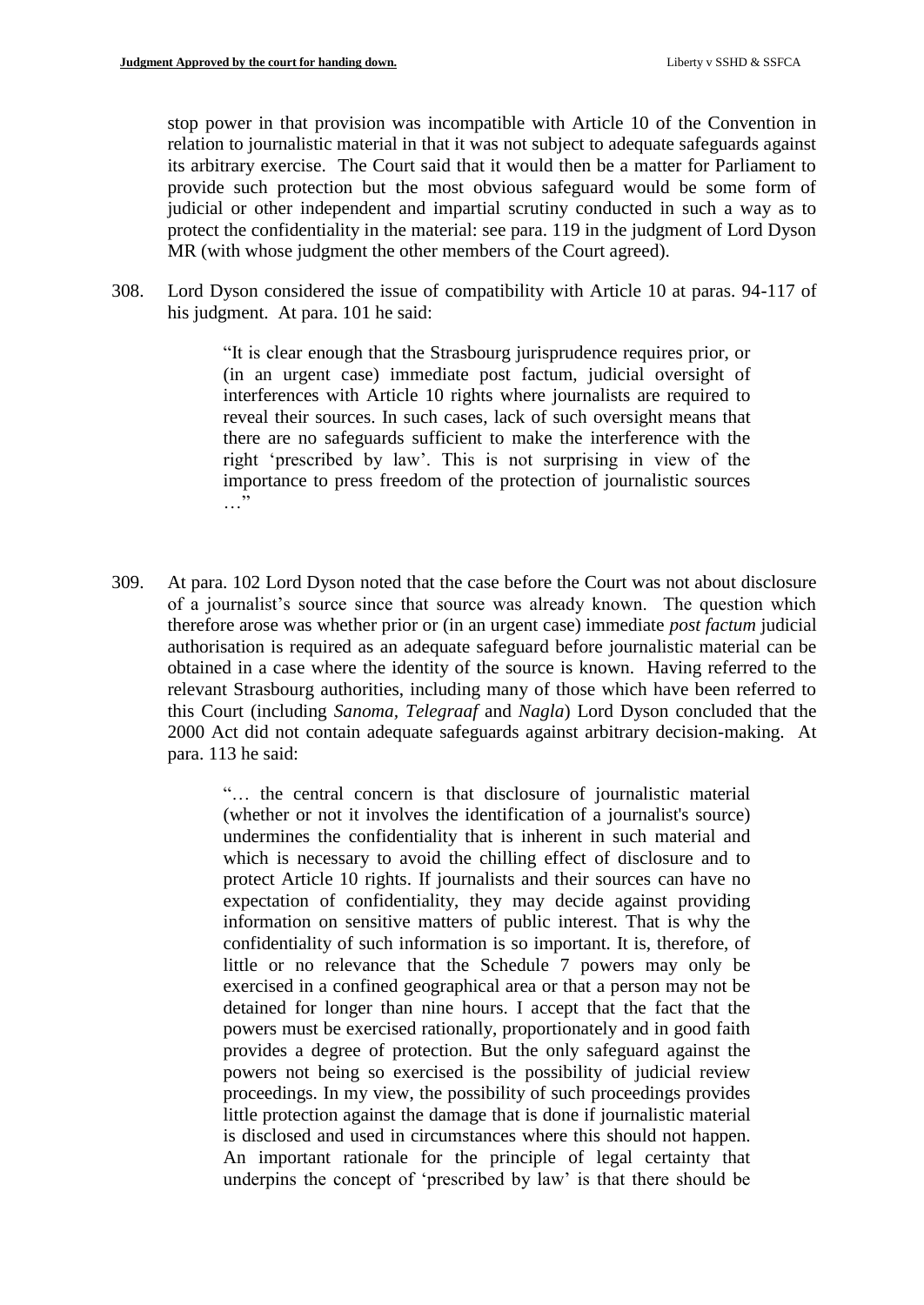*adequate* safeguards against arbitrary decision-making. Unlike the position in relation to Article 5 and 9, the possibility of judicial review proceedings to challenge the rationality, proportionality and good faith of a decision to interfere with freedom of expression in cases involving journalistic material cases does not afford an adequate safeguard." (Emphasis in original)

310. At para. 114 Lord Dyson continued that:

"Laws LJ may be right in saying that the European Court of Human Rights has not developed an 'absolute' rule of judicial scrutiny for cases involving state interference with journalistic freedom. But prior judicial or other independent and impartial oversight (or immediate post factum oversight in urgent cases) is the natural and obvious adequate safeguard against the unlawful exercise of the Schedule 7 powers in cases involving journalistic freedom. …"

- 311. At paras. 115-116 Lord Dyson contrasted the provisions of the 2000 Act with the provisions of other legal regimes, which he described as "striking". For example, section 9 of, and Sch. 1 to, the Police and Criminal Evidence Act 1984 ("PACE") governs the grant by a court of a production order. In that context "journalistic material" falls within the categories of "special procedure material" or "excluded material" as defined in sections 11-14 of PACE. Such material is afforded additional protections, such that access can only be gained on an *inter partes* application before a Circuit Judge, in which the stringent requirements of Sch. 1 must be met. Sch. 5 to the 2000 Act itself empowers a court (again following an *inter partes* hearing) to order the seizure or production or special procedure and excluded material for the purpose of a terrorist investigation provided the statutory criteria are satisfied.
- 312. In the present context, our attention was drawn to section 77 of the 2016 Act, which does require the approval of a Judicial Commissioner in circumstances where a designated senior officer has granted an authorisation in relation to the obtaining by a relevant public authority of communications data for the purpose of identifying or confirming a source of journalistic information and the authorisation is not necessary because of an imminent threat to life.
- 313. What the existence of such provisions elsewhere in domestic legislation does not, however, demonstrate is that there is any requirement *in the ECHR* for there to be such prior judicial or other independent authorisation. It is exclusively that question of Convention law with which this Court is presently concerned.
- 314. In our view, the decision in *Miranda* is distinguishable from the present context for the reasons that Sir James Eadie has advanced on behalf of the Defendants. In essence that case concerned the compulsory seizure of journalistic material pursuant to the power to stop, question and detain a person at an airport in para. 2(1) of Sch. 7 to the 2000 Act. In the present context the issue does not arise from the initial compulsory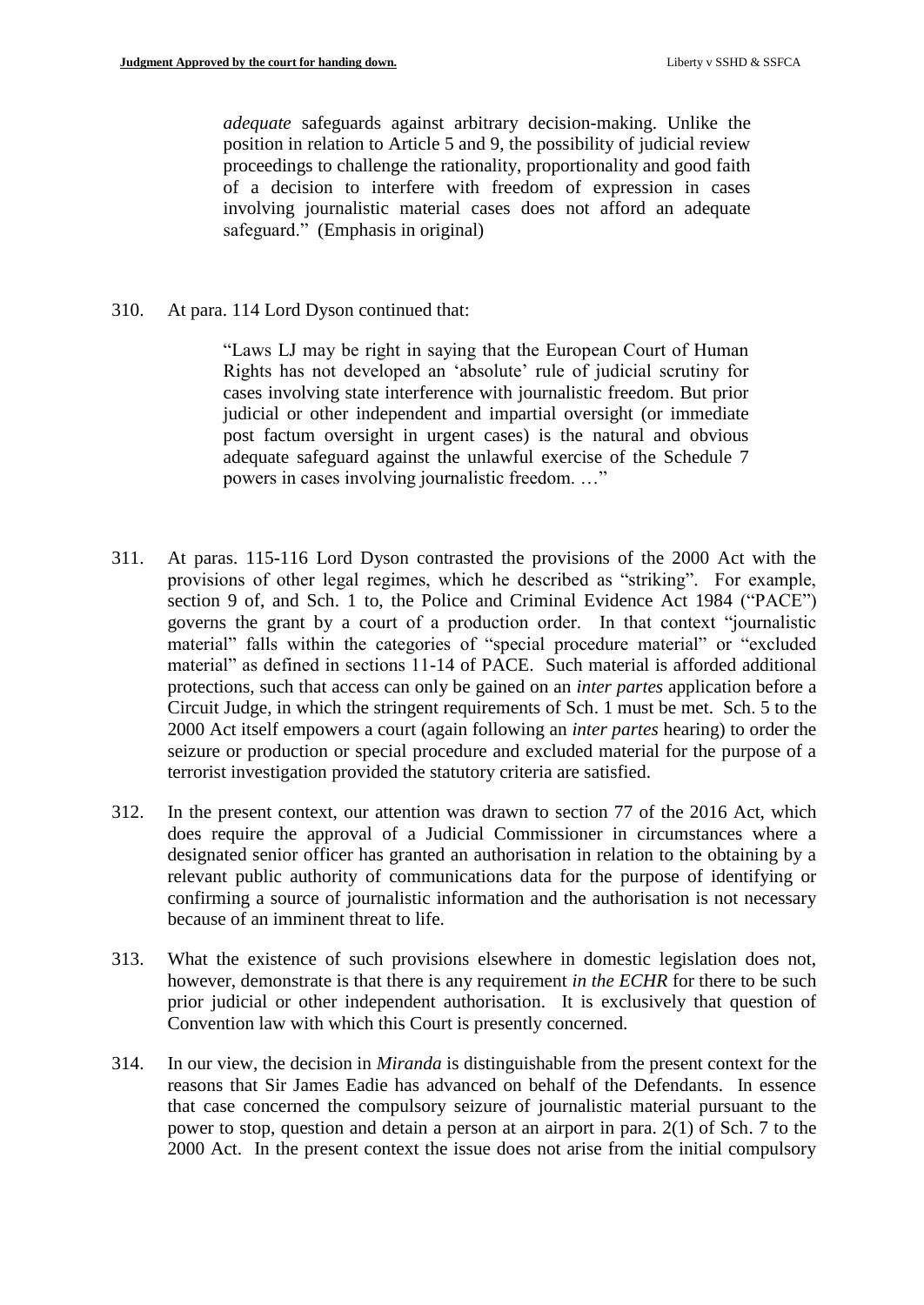obtaining of the relevant material but rather with the later stage of its selection for examination. We therefore turn to the Strasbourg caselaw.

- 315. The first case which must be considered is *Weber and Saravia*. It is important to note that this was a case about "strategic surveillance". It is also important to note that in that case the first applicant was herself a journalist. Furthermore, one of the grounds of complaint made to the European Court of Human Rights arose under Article 10: see paras. 139-153 of the Court's judgment. The Court concluded that the first applicant's complaints under Article 10 were "manifestly ill-founded", and for that reason inadmissible.
- 316. In the course of its reasoning, the Court addressed the question whether there was an interference with the applicant's rights under Article 10, at paras. 143-146, and concluded that there was. In particular, the Court again reiterated that freedom of expression constitutes one of the essential foundations of a democratic society and that the safeguards to be afforded to the press are of particular importance. Further, the protection of journalistic sources is one of the cornerstones of freedom of the press. Without such protection, sources may be deterred from assisting the press in informing the public about matters of public interest. As a result the vital "public watchdog" role of the press may be undermined, and the ability of the press to provide accurate and reliable information may be adversely affected. The Court observed that the applicant had communicated with persons she wished to interview on subjects such as drugs and arms trafficking or preparations for war. Consequently, there was a danger that her telecommunications for journalistic purposes might be monitored and that her journalistic sources might be either disclosed or deterred from calling or providing information by telephone. The failure to notify the first applicant of surveillance measures could serve to impair the confidentiality and protection of information given to her by her sources.
- 317. The Court then considered whether the interference with the applicant's right to freedom of expression was "prescribed by law" and concluded that it was: see para. 147. In para. 152 the Court noted that the legislation did not contain special safeguards for protecting press freedom, and in particular the non-disclosure of sources, once the authorities became aware that they had intercepted a journalist's conversation. Nevertheless, the Court decided that the general safeguards in the legislation were adequate for the purposes of Article 10. It relied on its earlier reasoning at paras. 93-102 as to why any interference with Article 8 rights was "in accordance with the law": in that earlier passage the Court had concluded that the interferences with the applicants' right to respect for private life and correspondence were in accordance with the law.
- 318. In the *Telegraaf* case the Court considered its earlier decision in *Weber and Saravia* in the context of its discussion of the question whether the interference with Article 8 and Article 10 rights in that case was in accordance with the law/prescribed by law, at paras. 89-102. The Court concluded that the law in that case did not provide adequate safeguards appropriate to the use of powers of surveillance against journalists with a view to discovering their journalistic sources. However, it is important to appreciate the reasoning of the Court and why it distinguished *Weber and Saravia*. At paras. 96- 97 the Court said: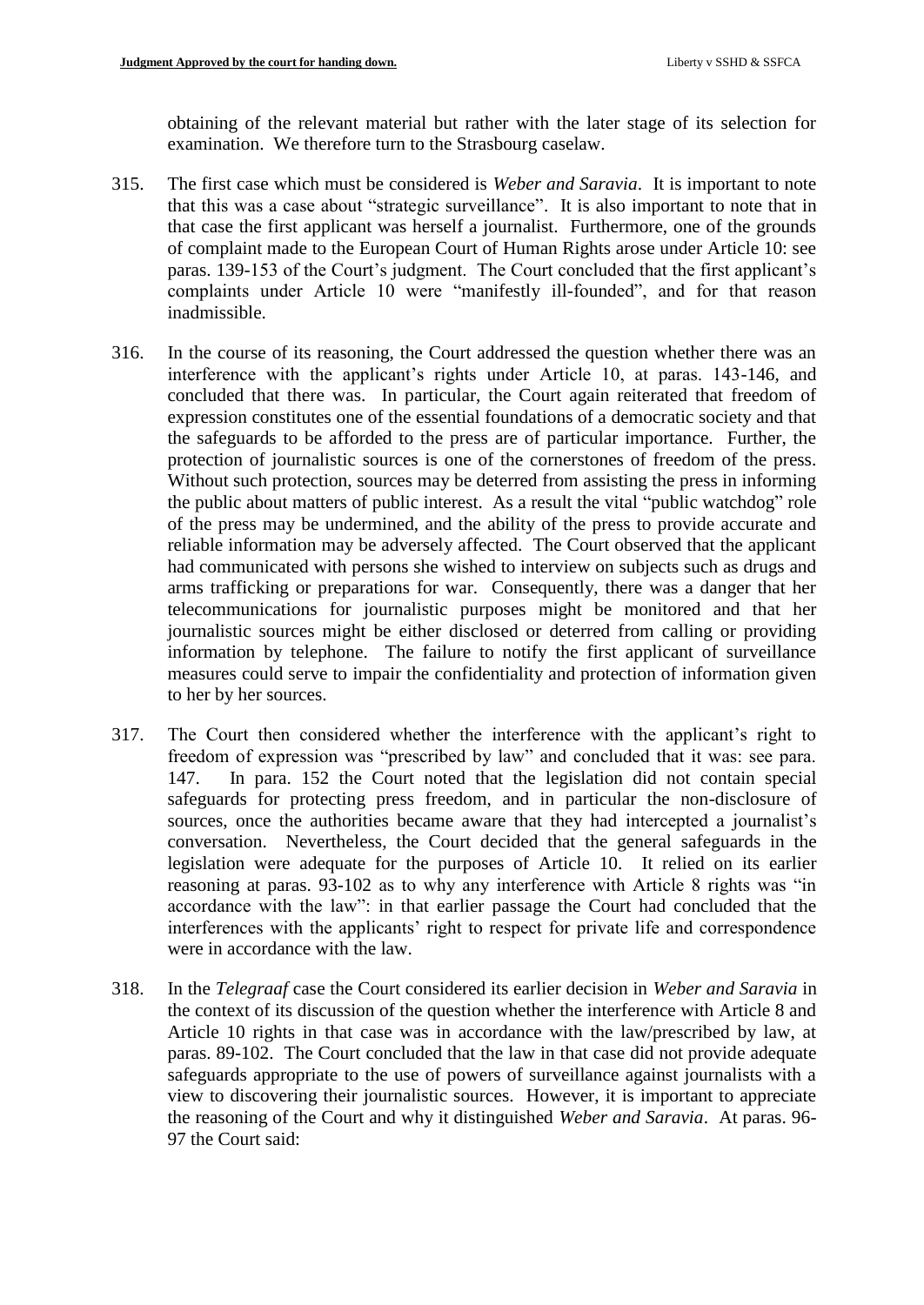"96. In *Weber and Saravia*, the interference with the applicants' rights under Articles 8 and 10 consisted of the interception of telecommunications in order to identify and avert dangers in advance, or 'strategic monitoring' as it is also called. The first applicant in that case being a journalist, the Court found that her right to protect her journalistic sources was in issue … However, the aim of strategic monitoring was not to identify journalists' sources. Generally the authorities would know only when examining the intercepted telecommunications if at all, that a journalist's conversation had been monitored. Surveillance measures were, in particular, not directed at uncovering journalistic sources. The interference with freedom of expression by means of strategic monitoring could not, therefore, be characterised as particularly serious … Although admittedly there was no special provision for the protection of freedom of the press and, in particular, the non-disclosure of sources once the authorities had become aware that they had intercepted a journalist's conversation, the safeguards in place, which had been found to satisfy the requirements of Article 8, were considered adequate and effective for keeping the disclosure of journalistic sources to an unavoidable minimum …

97. The present case is characterised precisely by the targeted surveillance of journalists in order to determine from whence they have obtained their information. It is therefore not possible to apply the same reasoning as in *Weber and Saravia*."

- 319. At paras. 98-102 the Court then proceeded to apply the principles which it had developed in earlier decisions such as *Klass v Germany* (1979-80) 2 EHRR 214 and *Sanoma*. It concluded that, in the circumstances, prior independent authorisation was required.
- 320. It will be seen therefore that the basis on which the Court distinguished *Weber and Saravia* was that the surveillance measures were themselves "targeted", in particular they were directed at uncovering journalistic sources. Had that not been the case, the case would have been identical to the case of *Weber and Saravia*, and the absence of any special provision for the protection of freedom of the press at the stage when the authorities become aware that they had intercepted a journalist's conversation would not have been material, provided sufficient safeguards were in place so as to satisfy the requirements of Article 8. In particular, there is no suggestion in the reasoning in either *Weber and Saravia* or *Telegraaf* that prior judicial or other independent authorisation is required in circumstances where material has been obtained and only later is it to be examined in order to see (for example) who the source of a journalist's information was. There still have to be sufficient safeguards against the risk of abuse of a discretionary power. It does not follow that those safeguards must include prior judicial or other independent authorisation.
- 321. It seems to us that the decision of the European Court of Human Rights in *Sanoma* is also distinguishable from the present context because, as Sir James Eadie has submitted, it too concerned orders to disclose sources: see para. 89 of the judgment.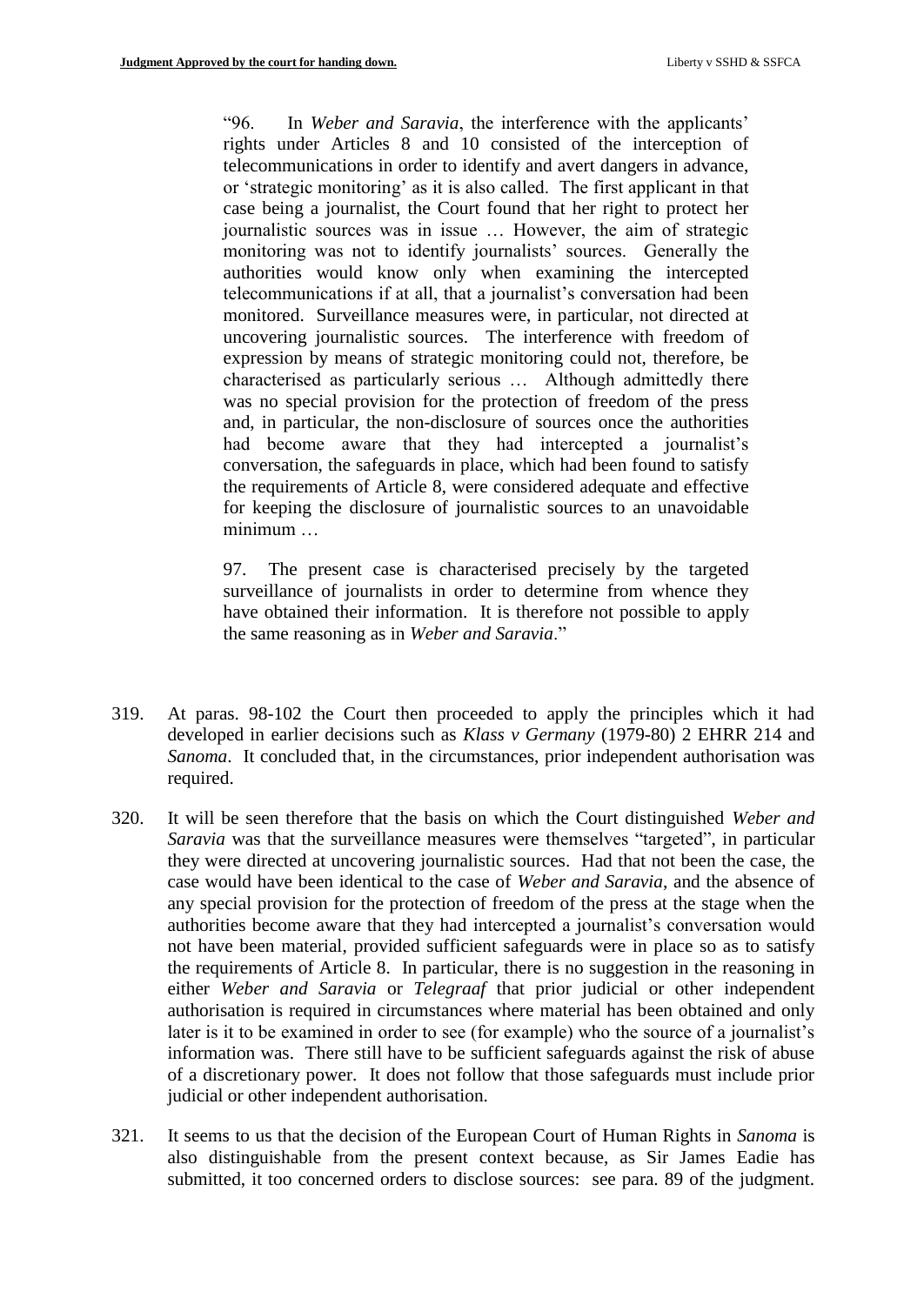That is how the decision was understood by the Court in its later judgment in *Telegraaf*, at para. 99. We note that in *Sanoma* there had in fact been an investigating judge but the criticism which the European Court eventually made related to the limited powers of that judge: it was not open to that judge to issue, reject or allow a request for an order, or to qualify or limit such an order as appropriate. His role was what could only be described as "an advisory role": see para. 97 of the judgment. Accordingly, the quality of the law in that case was deficient in that there was no procedure attended by adequate legal safeguards for the applicant company in order to enable an independent assessment as to whether the interest of the criminal investigation overrode the public interest in the protection of journalistic sources: see para. 100.

- 322. We have come to the view that the decision of the European Court in *Nagla v Latvia* is also distinguishable from the present context because it concerned a search at the applicant's home. In the result the Court in fact concluded that the interference in that case was prescribed by law: see para. 91 of its judgment. Although the case does concern journalistic material, it is, in our view, a long way from the present sort of context, which concerns secret surveillance and, in particular, bulk powers leading to a later selection for examination of journalistic material.
- 323. That then brings us to the recent and important decision of the First Section of the European Court of Human Rights in *Big Brother Watch*. This is important not least because it is one of the few cases in Strasbourg (like *Weber and Saravia*) which has expressly considered the issue of journalistic freedom in the context of secret surveillance measures.
- 324. In *Big Brother Watch* the Court considered Article 10 at paras. 469-500 of its judgment. At para. 485 the Court recorded that the NUJ was among the interveners in that case and submitted that the confidentiality of sources was indispensable for press freedom. It also expressed concern about the possible sharing of data by the UK with other countries. At the hearing before this Court we were provided by the Defendants with the written submissions which were made by interveners in that case, including the NUJ. In those written submissions, which were not drafted by Mr Bunting, the interveners submitted, at paras. 28-35, that there were certain necessary safeguards which had to be contained in a legislative scheme for the bulk collection of data which might have an impact on journalistic freedom. In particular, at para. 31, it was submitted that, where the state had enacted broad powers to obtain external communications and metadata which could identify confidential sources and provide access to other confidential material, without the journalist or the source ever having any notice of the interception, the safeguards should be either (a) prior judicial, or at least independent, control of access to external communications and/or metadata (it was pointed out that *post factum* control may not be sufficient to prevent disclosure of the information); or (b) in urgent cases, at the very least judicial or independent control post-interception but before the content or data is accessed or analysed. Sir James Eadie observes that that is in substance the submission which Mr Bunting has advanced on behalf of the NUJ in the present case also.
- 325. In its judgment in *Big Brother Watch* the Court noted, at para. 486, the intervention of the Media Lawyers' Association, which expressed deep concern that domestic law was moving away from the strong presumption that journalistic sources would be afforded special legal protection, since surveillance regimes allowed the authorities to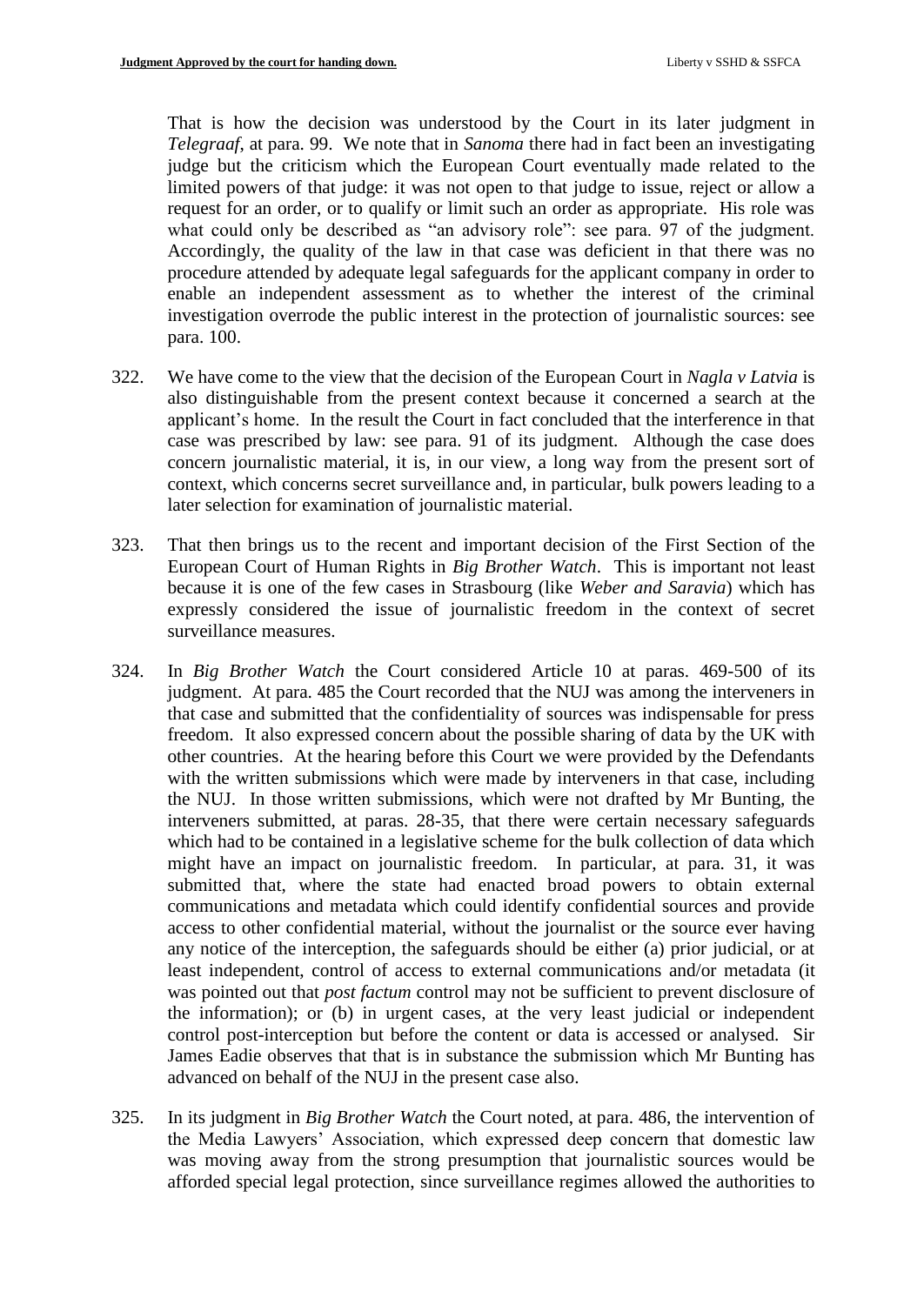intercept journalists' communications without the need for prior judicial authorisation. It is clear therefore, in our view, that the issue was squarely before the First Section. The Court then addressed the issue so far as relevant at paras. 487-500.

326. It set out general principles first, at paras. 487-489. It considered its earlier decisions, including *Weber and Saravia* and *Sanoma*. At para. 489 the Court said:

> "The Court has recognised that there is 'a fundamental difference' between the authorities ordering a journalist to reveal the identity of his or her sources, and the authorities carrying out searches at a journalist's home and workplace with a view to uncovering his or her sources … The Court considers that the latter, even if unproductive, constituted a more drastic measure than an order to divulge the source's identity, since investigators who raid a journalist's workplace have access to all documentation held by the journalist ... However, the Court has also drawn a distinction between searches carried out on journalists' homes and workplaces 'with a view to uncovering their sources', and searches carried out for other reasons, such as the obtaining of evidence of an offence committed by a person other than in his or her capacity as a journalist … Similarly, in *Weber and Saravia*, the only case in which the Court has considered, in abstracto, the Article 10 compliance of a secret surveillance regime on account of the potential for interference with confidential journalistic material, it considered it decisive that the surveillance measures were not aimed monitoring journalists or uncovering journalistic sources. As such it found that the interference with freedom of expression could not be characterised as particularly serious …"

- 327. The Court then considered in turn first the section 8(4) of RIPA regime and, secondly the regime in Chapter II of RIPA.
- 328. At para. 492, the Court again observed that the surveillance measures under the section 8(4) regime (like those under the G10 Act which were considered in *Weber and Saravia*) were "not aimed at monitoring journalists or uncovering journalistic sources". The Court continued:

"… Generally the authorities would only know when examining the intercepted communications if a journalist's communications had been intercepted. Consequently, it confirms that the interception of such communications could not by itself, be characterised as a particularly serious interference with freedom of expression … However, the interference will be greater should these communications be selected for examination and, in the Court's view, will only be 'justified by an overriding requirement in the public interest' if accompanied by sufficient safeguards relating both to the circumstances in which they may be selected intentionally for examination, and to the protection of confidentiality where they have been selected, either intentionally or otherwise, for examination."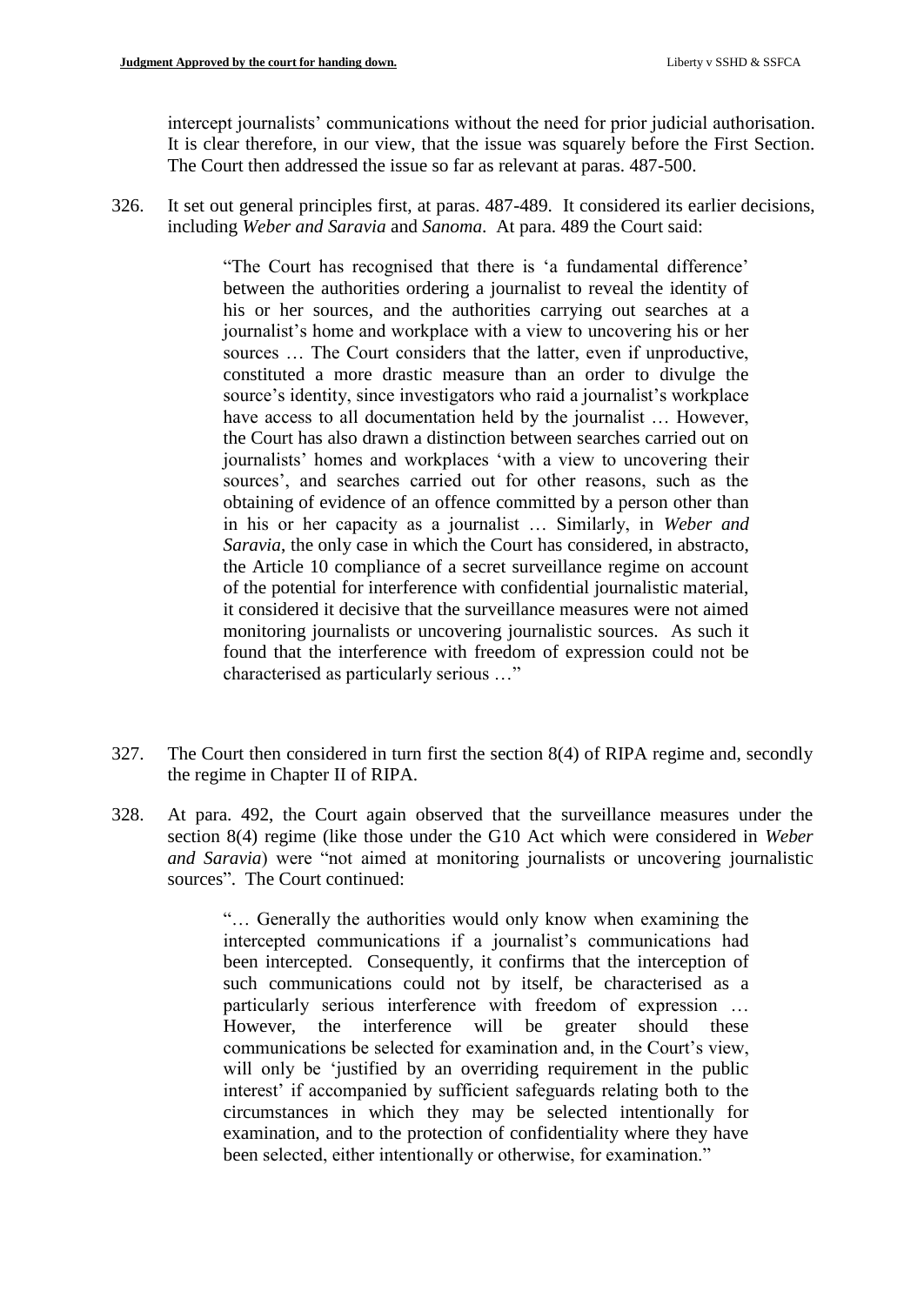329. In that regard the Court observed, at para. 493, that it was:

"of particular concern that there are no requirements – at least, no 'above the waterline' requirements – either circumscribing the intelligence services' power to search for confidential or other material (for example by using a journalist's email address as a selector), or requiring analysts, in selecting material for examination, to give any particular consideration to whether such material is or maybe involved. Consequently, it would appear that analysts could search and examine without restriction both the content and the related communications data of these intercepted communications."

- 330. Safeguards did exist in respect of the storing of confidential material once identified: see para. 494.
- 331. The Court concluded its assessment of the section 8(4) regime in the following way, at para. 495:

"Nevertheless, in view of the potential chilling effect that any perceived interference with the confidentiality of their communications and, in particular, their sources might have on the freedom of the press and, in the absence of any 'above the waterline' arrangements limiting the intelligence services' ability to search and examine such material other than where 'it is justified by an overriding requirement in the public interest', the Court finds that there has also been a violation of Article 10 of the Convention."

- 332. The Court addressed the Chapter II regime at paras. 496-499 of its judgment. This related to the acquisition of communications data from communication service providers. The Court cross-referred back to para. 467 of its judgment, where it had already concluded that the Chapter II regime was not in accordance with the law as it permitted access to retained data for the purpose of combatting crime (rather than "serious crime") and, save for where access was sought for the purpose of determining a journalist's source, it was not subject to prior review by a court or independent administrative body. That was a reference to this Court's judgment of 27 April 2018 in the context of the challenge to the 2016 Act under EU law: see [2019] QB 481. Since EU law is for this purpose part of domestic law, the requirement that there must be compliance with domestic law in order for there to be compliance with the Convention requirement of law was clearly not met.
- 333. Nevertheless, Mr Bunting is entitled to observe that the Court did not stop there. It continued, at para. 498, to consider the requirements of the acquisition of communications data code, particularly para. 3.77; and also applications for a production order under PACE. Nevertheless, the Court concluded, at para. 499, as follows: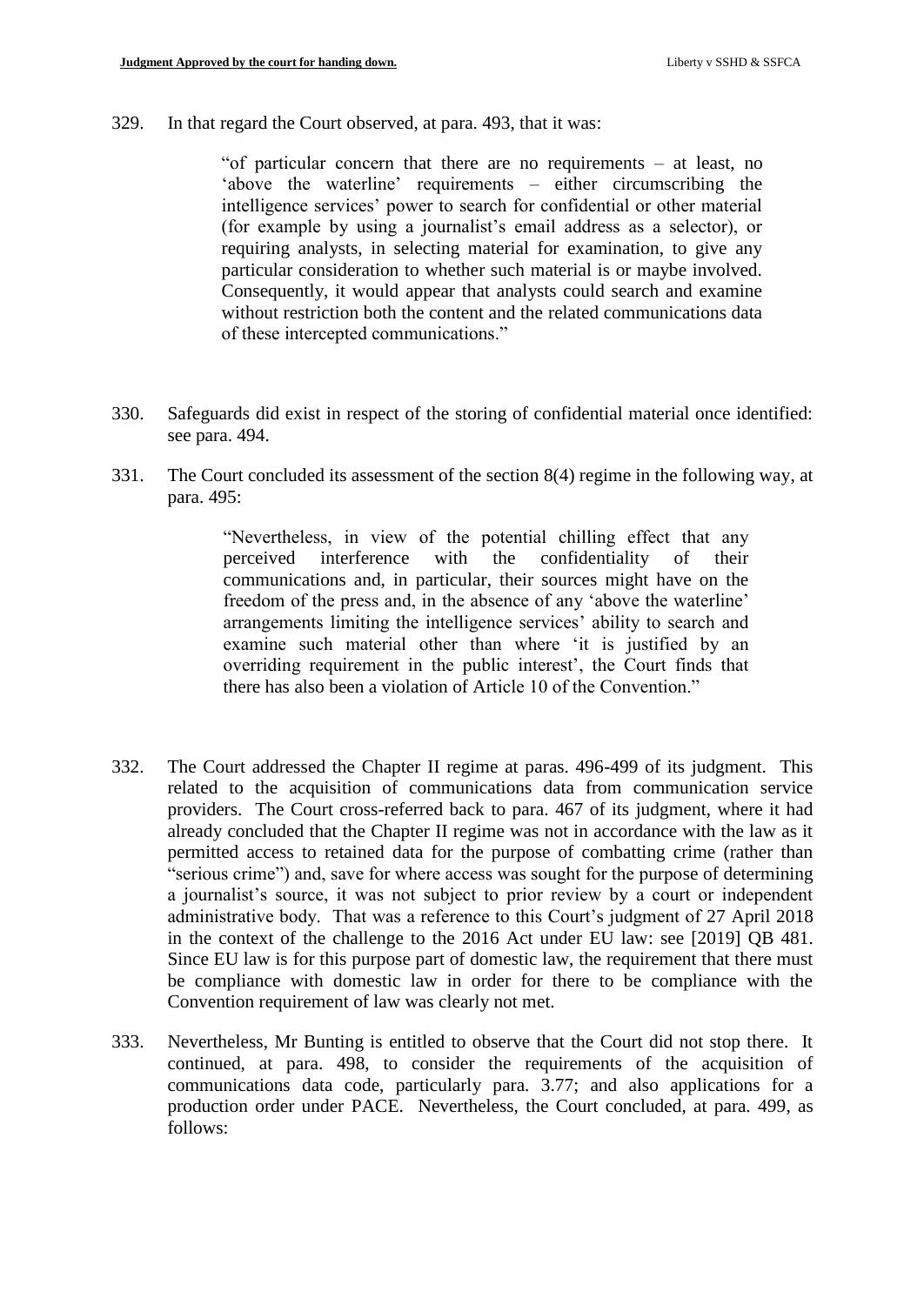"… These provisions only apply where the purpose of the application is to determine a source; they do not, therefore, apply in every case where there is a request for the communications data of a journalist, or where such collateral intrusion is likely. Furthermore, in cases concerning access to a journalist's communications data there are no special provisions restricting access to the purpose of combatting 'serious crime'. Consequently, the Court considers that the regime cannot be 'in accordance with the law' for the purpose of the Article 10 complaint."

- 334. In our view, Sir James Eadie is correct to submit that it would have been very easy for the First Section simply to state that, in this context, there is a requirement for judicial or other independent prior authorisation before selection for examination of journalistic material may occur after bulk data has been collected. The Court was faced with submissions precisely inviting it to say so. The Court declined that invitation. What the Court required was that there should be "sufficient safeguards". We also accept the submission made by Sir James Eadie that the primary basis for why the Court concluded that there was a breach of the requirement of law in respect of the Chapter II regime was that there was a breach of domestic law (for this purpose including EU law).
- 335. We do not consider that the present context is an appropriate one in which this Court should go further than the Strasbourg Court has to date been prepared to go. This is in accordance with the well known principle enunciated by the House of Lords ever since 2004 that domestic courts, although not bound by the decisions of the European Court of Human Rights by virtue of the provisions of section 2 of the HRA, should keep pace with the clear and constant jurisprudence of the European Court of Human Rights but no more or less. In *R (Ullah) v Special Adjudicator* [2004] UKHL 26, [2004] 2 AC 323, Lord Bingham of Cornhill stated, at para. 20, that:

"… It is of course open to member states to provide for rights more generous than those guaranteed by the Convention, but such provision should not be the product of interpretation of the Convention by national courts, since the meaning of the Convention should be uniform throughout the states party to it. The duty of national courts is to keep pace with the Strasbourg jurisprudence as it evolves over time: no more, but certainly no less."

336. In *R (Al-Skeini and others) v Secretary of State for Defence* [2007] UKHL 26, [2008] 1 AC 153, after quoting the above passage, Lord Brown of Eaton-under-Heywood stated, at para. 106:

> "I would respectfully suggest that last sentence could as well have ended: 'no less, but certainly no more.' There seems to me, indeed, a greater danger in the national court construing the Convention too generously in favour of an applicant than in construing it too narrowly. In the former event the mistake will necessarily stand: the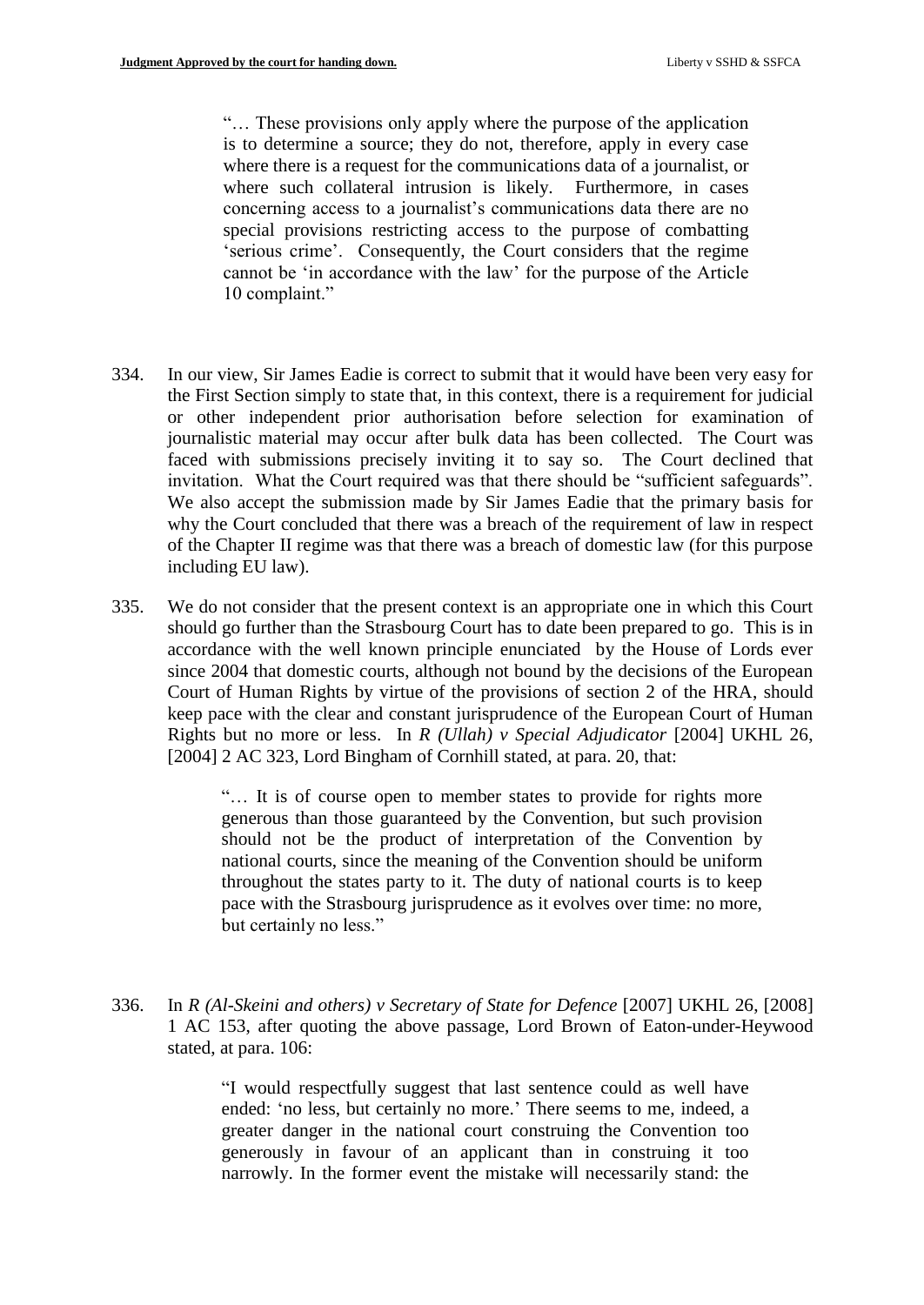member state cannot itself go to Strasbourg to have it corrected; in the latter event, however, where Convention rights have been denied by too narrow a construction, the aggrieved individual *can* have the decision corrected in Strasbourg". (Emphasis in original)

- 337. We certainly see the force of the submissions which were attractively made by Mr Bunting and it may well be that the "direction of travel" is favourable to his case. Nevertheless, we have reached the conclusion that the provisions of the 2016 Act are not incompatible with Article 10 of the ECHR in so far as it is suggested that there are inadequate protections for journalistic material. Mr Bunting's submissions would require this Court to go where the Strasbourg Court has (to date) not itself been prepared to go. We consider that it would not be appropriate to anticipate what the Grand Chamber may say about this in *Big Brother Watch*.
- 338. In the skeleton argument filed on behalf of the NUJ Mr Bunting raised some other matters that were not developed at the oral hearing before this Court. We will therefore deal with them relatively briefly.
- 339. At paras. 39-41 of the NUJ's skeleton, Mr Bunting argues that section 264(2) of the 2016 Act defines "journalistic material" too narrowly. He sets out five separate bases for this complaint.
- 340. The first is that the section 264(2) definition stretching to "material created or acquired *for the purposes of journalism*" (emphasis added) is too narrow since the Convention provides protection to all "documentation held by [a] journalist", irrespective of whether it is directly held for the purposes of journalism. Much of the material provided to journalists will not necessarily become part of a story, so the additional purposive element is too restrictive. For this purpose Mr Bunting cites *Telegraaf*, at para. 86; and *Sanoma*, at paras. 67 and 72.
- 341. We do not accept that this is what the Court was saying in *Sanoma*. The Court uses the quoted phrase as part of explanation as to why an order for search and seizure in a journalist's workplace was more intrusive than an order to divulge the source's identity, given that the former gave access "to all the documentation held by the journalist". The full paragraph reads as follows:

"In earlier case-law the Court has considered the extent to which the acts of compulsion resulted in the actual disclosure or prosecution of journalistic sources irrelevant for the purposes of determining whether there has been an interference with the right of journalists to protect them. In the case of *Roemen and Schmit*, the information sought was not obtained as a result of the execution of the order for search and seizure in the journalist's workplace. This order was considered 'a more drastic measure than an order to divulge the source's identity ... because investigators who raid a journalist's workplace unannounced and armed with search warrants have very wide investigative powers, as, by definition, they have access to all the documentation held by the journalist. It thus considers that the searches of the first applicant's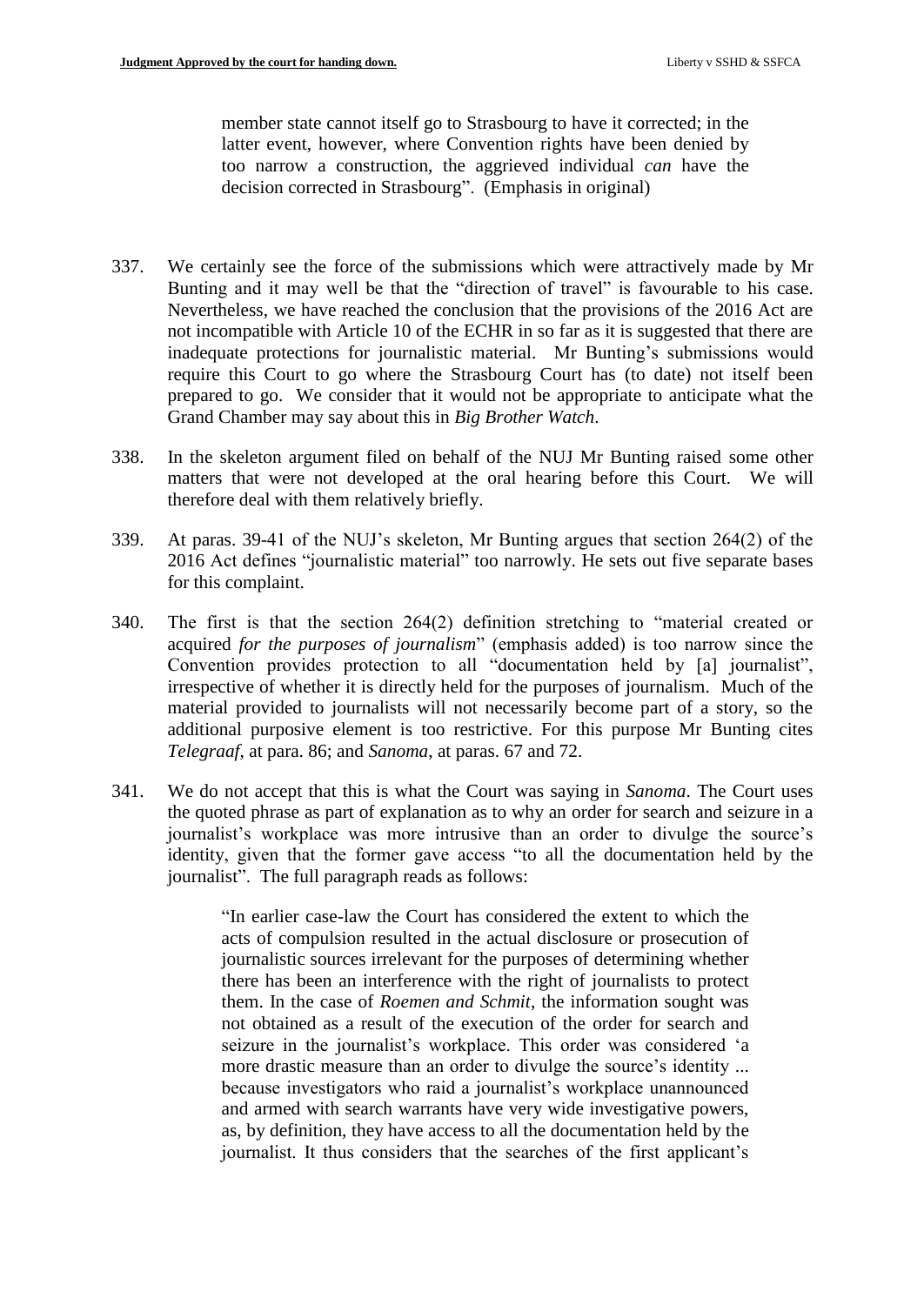home and workplace undermined the protection of sources to an even greater extent than the measures in issue in *Goodwin*' (loc. cit., § 57)."

- 342. Moreover, the citation from *Telegraaf* does not provide the support that Mr Bunting considers it does. At para. 86, the European Court of Human Rights states that it "understands 'information identifying a source' to include, as far as they are likely to lead to the identification of a source, both 'the factual circumstances of acquiring information from a source by a journalist' and 'the unpublished content of the information provided by a source to a journalist'". It does not state that *any* documentation held by a journalist is protected, and indeed such a position would be unworkable, applying to any interchange between a journalist and anyone else at all.
- 343. The 2016 Act's definition (with its reference to the "purposes of journalism") is sufficiently broadly-worded to cover the material protected by the Convention as stated in *Telegraaf*, as conceivably material "provided by a source to a journalist" will be held for "the purposes of journalism". If the wording of the Act does not cover this material on its face, then it can be read in that way pursuant to the strong interpretative obligation in section 3 of the HRA (to which we have referred earlier in this judgment).
- 344. If the definition does so extend, then the Act will meet the "foreseeability" requirement in that it will be relatively clear when material has been provided by a source to a journalist, and, more generally, when it is being held for the purposes of journalism.
- 345. The second basis of complaint is that the 2016 Act's definition wrongly requires an "express or implied undertaking" to hold material in confidence. We do not consider that this Court has been shown any authority which throws the compatibility of this part of the Act's definition into question. Mr Bunting relies again on *Sanoma*, at para. 64, where the European Court of Human Rights said:

"the Court is of the view that although the question has been the subject of much debate between the parties, it is not necessary to determine whether there actually existed an agreement binding the applicant company to confidentiality. The Court agrees with the applicant company that *there is no need to require evidence of the existence of a confidentiality agreement beyond their claim that such an agreement existed*." (Emphasis added)

- 346. In that passage the Court was dealing with an evidential point concerning the existence of a confidentiality agreement on the facts of that particular case. It stops far short of holding that the requirement of an "express or implied undertaking" of confidentiality is contrary to the Convention. Furthermore, the intelligence services can fairly assume that material held by a journalist which has come from a source is held according to such an undertaking, and so there is no incompatibility with the Convention concept of "law" arising from this.
- 347. In any event, the Act's reference to "an express or implied undertaking of confidentiality" is broad, comprehending all the circumstances in which an obligation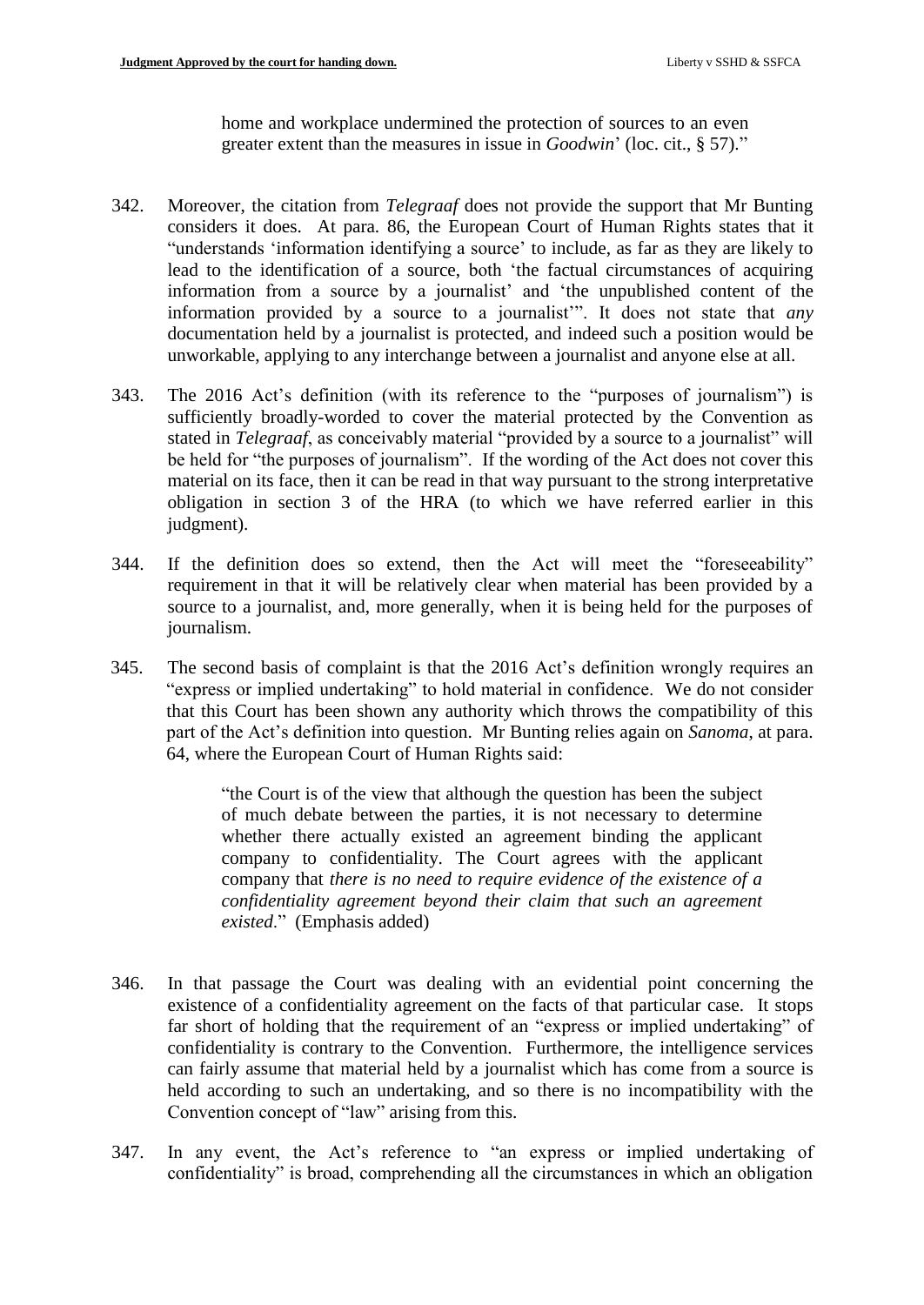of confidence may arise at law or in equity. This is a very broad category that would readily apply to many situations in which journalists exchange information. therefore does not unduly restrict the definition of "journalistic material" in the way contended.

- 348. The third complaint is that it is unclear to what extent the 2016 Act's definitions will apply to the new generation of journalists who publish material on blogs or on social media. We do not think that this complaint is well-founded. Mr Bunting criticises the "relevant factors" within the GCHQ Compliance Guide and in the related codes of practice, suggesting that factors like "whether they receive remuneration for their work", the "frequency of the individual's relevant activities", the "means by which they disseminate that information", and "the level of personal rigour they seek to apply to their work" might be difficult for bloggers to meet. Only the first of these factors might in reality be problematic for "blogger" journalists, and these factors are plainly intended to be indicative factors rather than statutory requirements. Blogger journalists can readily be caught by the definition.
- 349. Furthermore, as Sir James Eadie submitted at the hearing, there will be matters such as the definition of a "journalist" which may well develop in particular cases which are decided by the courts in the future. To what extent, for example, that concept includes someone who is a "blogger" on the internet may well be the subject of future judicial decision. None of that, in our view, leads to the conclusion that the 2016 Act is incompatible with the Convention rights as alleged.
- 350. The fourth basis on which Mr Bunting complains about the definition of journalistic material is the same as that outlined by the Claimant, at paras. 176-177 of its skeleton. Both the Claimant and the NUJ emphasise that Article 10 requires that special "journalistic" protections are accorded also to "social watchdog" organisations such as Liberty itself: see e.g. *Társaság a Szabadságjogokért v Hungary* (2011) 53 EHRR 3; and *Magyar Helsinki Bizottság v Hungary* (Application No 18030/11, Grand Chamber, judgment of 8 November 2016), yet neither the IPA nor the codes of practice make reference to such organisations.
- 351. In our view, what is required under Article 10 is not that such types of organisations are expressly mentioned, but that those organisations are sufficiently protected by the 2016 Act and codes in order to meet the requirements of Article 10. In this judgment we have sought to set out why the safeguards framed within the Act and Codes comply with the current Strasbourg jurisprudence on Article 10 in relation to journalists: those protections apply *mutatis mutandis* to watchdog organisations such as the Claimant.
- 352. The fifth complaint is that the exclusion of certain material from "journalistic material" because it was "created … with the intention of furthering a criminal purpose" in section 264(5) goes too far in excluding material which ought to be protected. Mr Bunting did not cite any Strasbourg authority which suggests that this inclusion is problematic, nor do we think that the inclusion creates any difficulty with the compatibility of the definition taken as a whole with the Convention rights.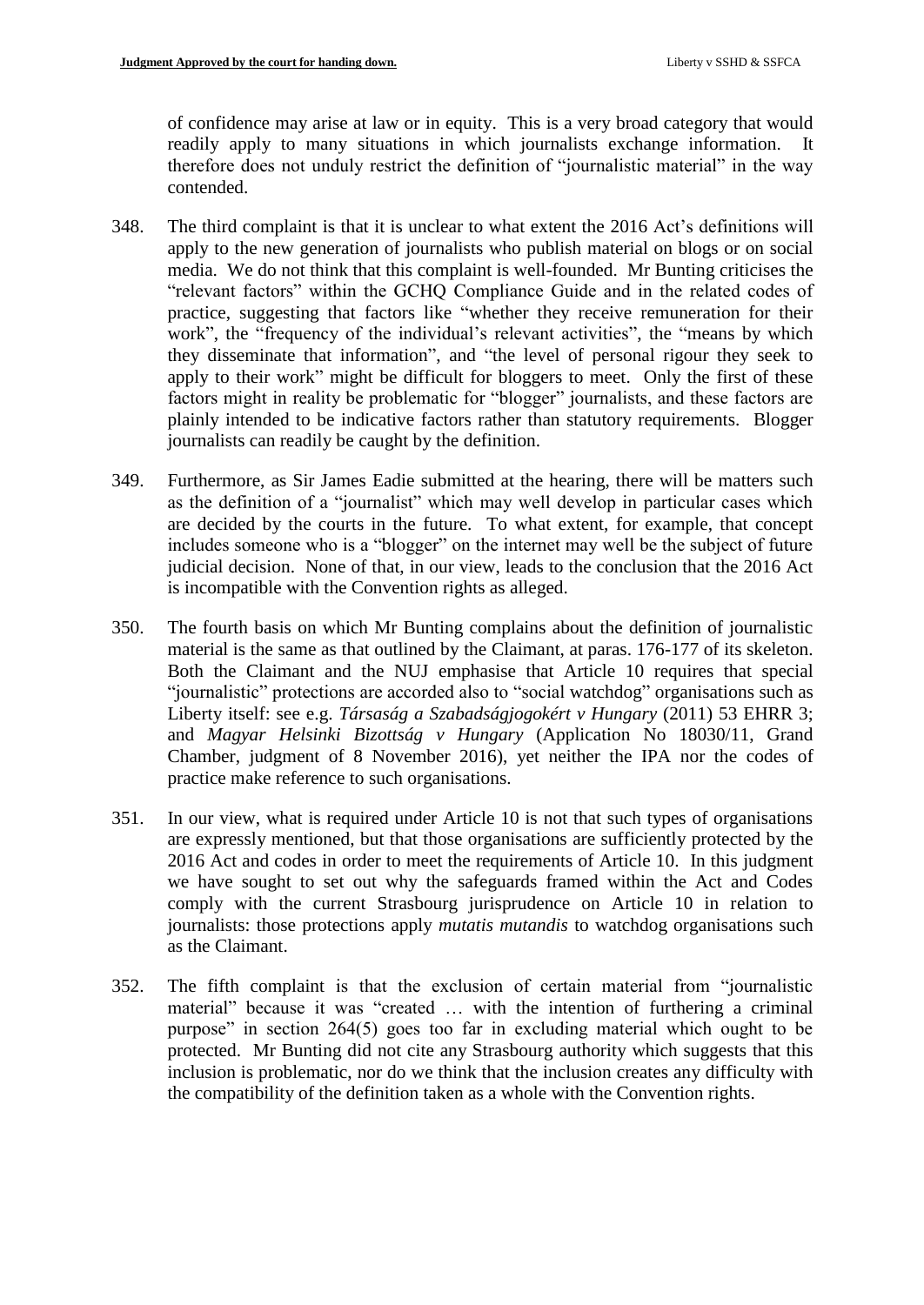## MI5's handling arrangements

- 353. A new issue has emerged over the last few months which is alleged by the Claimant to undermine the safety of the safeguards which are said to be in place as a result of the 2016 Act. On behalf of the Claimant Mr Jaffey took the lead in making submissions on this issue.
- 354. The issue arises from recent disclosure made by the Defendants pursuant to their duty of candour and co-operation with the Court, in relation to defects which have been identified in the handling arrangements on the part of MI5.
- 355. As we have mentioned earlier, there is before the Court an application by the Defendants to hold a CMP under section 6 of the Justice and Security Act 2013. This has been made out of an abundance of caution. There is nothing which the Defendants themselves wish the Court to take into account on the substantive issues which would require a CMP to be adopted. On the other hand, in order to fulfil their duties to the Court, the Defendants have (by way of precaution) made that application in case the Court should consider it to be necessary. For their part the Claimant's representatives have now been provided with a considerable amount of disclosed material (redacted where necessary). This has been the result in part of voluntary disclosure and otherwise the product of discussions which have taken place between the Defendants' representatives and Special Advocates (led by Mr Angus McCullough QC). We are grateful to all those concerned for their co-operative attitude and the assistance which they have provided to the Court. The net result has been that Mr Jaffey was able to make the submissions which he wished to on the basis of the documents which have been disclosed. The redactions in them have not hampered his ability to make the submissions which he wished to. It was clear to the Court that it was not necessary for a CMP to be used in this case in order to adjudicate fairly on the issues in the case. Nevertheless, very fairly, the Defendants have maintained the application under section 6 in place because they recognise that their duties to the Court are of a continuing nature.
- 356. Pursuant to that continuing duty, after the hearing in this case, the Defendants disclosed a summary of the report by Sir Martin Donnelly, who conducted a Compliance Improvement Review at the request of the Home Secretary. The summary and recommendations of the Review were published on 15 July 2019, with redactions for national security reasons. The Claimant asked for, and was given, a short time to make brief written submissions about this. The Defendants were given a short time to respond. The NUJ did not wish to make submissions about this issue. We are grateful to the parties for their submissions, which we have taken into account before finalising this judgment. The Defendants have indicated that they will continue to keep their obligations of candour and co-operation under review, and will in due course disclose the full report of the Compliance Improvement Review and any further report by the IPC (subject to redactions on national security grounds and after discussion with the Special Advocates). The parties were agreed in their recent written submissions that there was no need for the Court to delay handing down its judgment to await these developments but were content to leave that question for the Court to determine. For reasons that will become apparent later, we do not consider that it is necessary to delay handing down our judgment, in the light of the conclusion that we have reached on this issue on the basis of the documents that have been placed before us, including the post-hearing disclosure.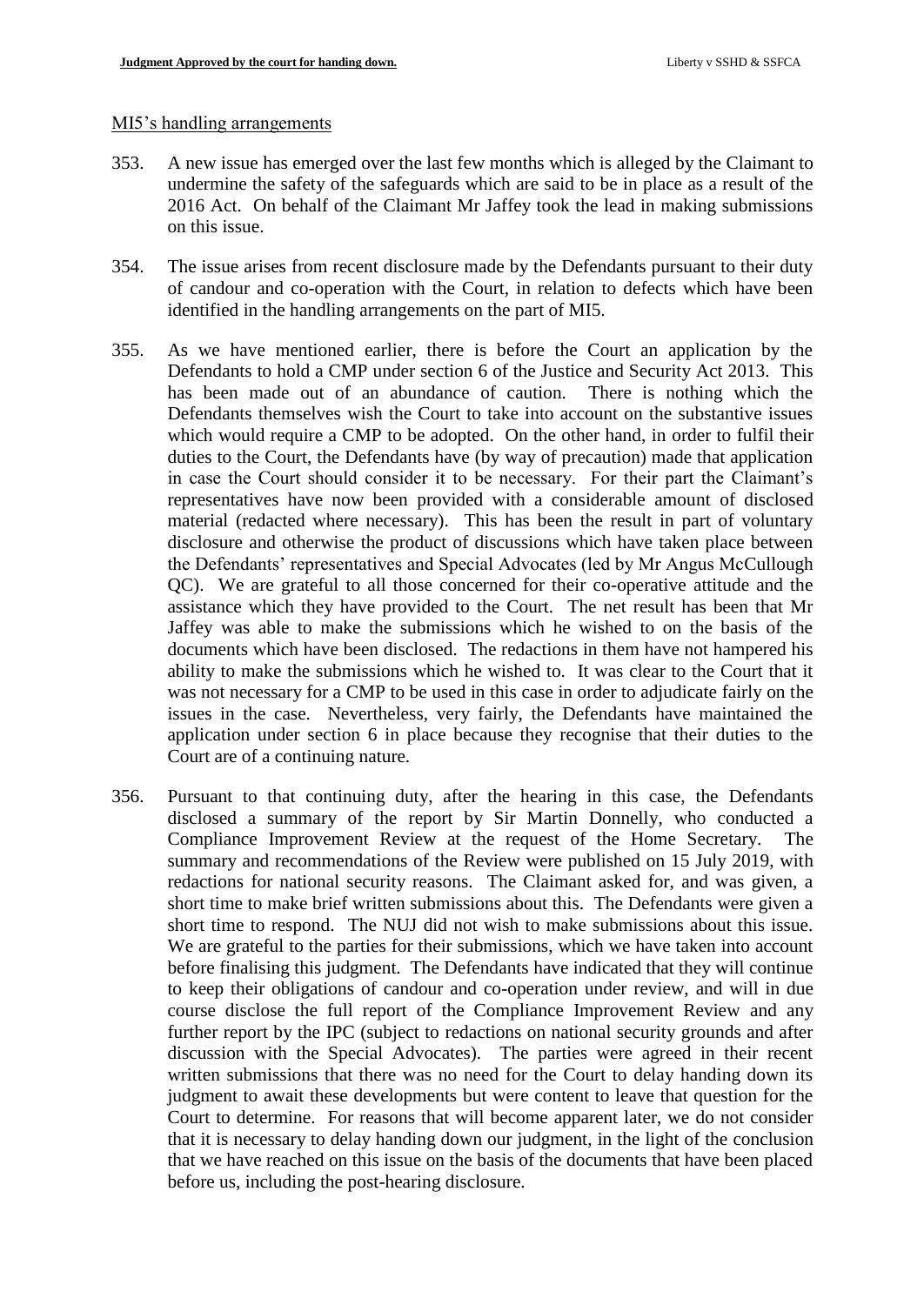- 357. We turn to the substance of the argument which the Claimant makes based on the recently disclosed material. The essential submissions which Mr Jaffey makes in this context are as follows:
	- (1) The caselaw on the ECHR makes it clear that not only must there be sufficient safeguards in place against the risk of abuse of discretionary powers in the sensitive area of secret surveillance, those safeguards must be effective in practice rather than merely theoretical.
	- (2) The recent disclosure shows that there have for several years been serious failures on the part of MI5 in relation to its handling arrangements, particularly in respect of the retention of data collected pursuant to warrants. These failures have caused such concern to the IPC that he has described MI5 as being in effect in "special measures."
	- (3) In consequence, the Court cannot be satisfied that the arrangements for safeguarding material obtained under the 2016 Act are effective in practice and therefore the Court should make a declaration of incompatibility in respect of that Act, in particular the safeguards relating to retention, examination, use, destruction and oversight.
- 358. The Claimant reminds the Court that the core of the statutory protection for privacy over warranted data once obtained is provided by the retention safeguards provisions in the 2016 Act: see in particular section 53 (targeted and thematic interception); section 129 (targeted and thematic equipment interference); section 150(2), and (4)- (5) (bulk interception); section 171 (bulk communications data); and section 191(2) and (4)-(5) (bulk equipment interference).
- 359. The Claimant submits that the basic principles in the 2016 Act are clear. Arrangements must be in place to ensure that:
	- (1) the number of persons, extent of any disclosure, extent of any copying and number of copies made are kept to the minimum necessary;
	- (2) the material must be stored in a secure manner; and
	- (3) each copy made of any material or data must be destroyed as soon as its retention is no longer necessary.

The effect is said to be that, subject to the power to retain data under Part 7, it is usually only retained for a short period and then permanently deleted.

- 360. Further, under the 2016 Act, warrants cannot be lawfully granted unless proper arrangements are in place. The Secretary of State must be satisfied that the product of warrants will be appropriately safeguarded; otherwise the application for a warrant cannot be granted. The same approach would have to be taken by a JC when asked to approve the grant of a warrant.
- 361. It is unnecessary to set out in full here the documents which have recently been disclosed in relation to MI5's handling arrangements for the retention of data. A flavour of those documents can be obtained from the following: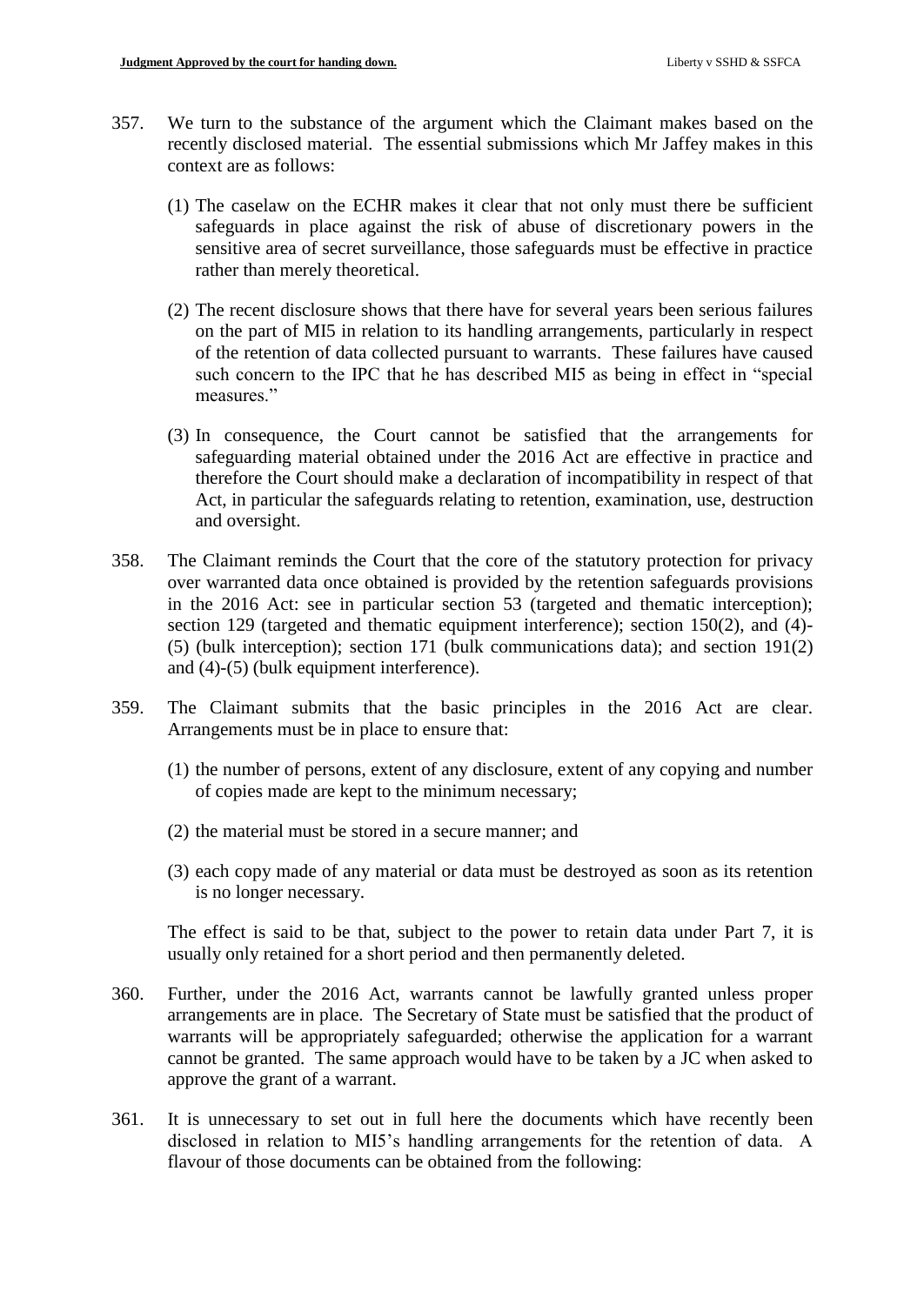- (1) A letter from MI5's Director of Policy, Compliance, Security and Information to the IPC dated 11 March 2019, which summarised a briefing which had been given by MI5 to the IPC on 27 February 2019. That was the first time, it appears, that the IPC was made aware of the problems which have been identified on the part of MI5.
- (2) The IPC's first inspection report issued on 29 March 2019.
- (3) A new Annex  $H -$  Section II to the MI5 Handbook for Judicial Commissioners issued on 1 April 2019.
- (4) The Generic Decision on warrants by the IPC dated 5 April 2019.
- (5) A letter from Sir Andrew Parker, Director General of MI5, to the Home Secretary dated 24 April 2019 and a letter from Sir Andrew Parker to the IPC dated 26 April 2019.
- (6) The IPC's second inspection report of MI5 dated 26 April 2019.
- 362. At para. 10 of the Generic Decision the IPC summarised the nature of the problem as that MI5 had "inadequate control over where data is stored; [REDACTED]; and the deletion processes which applied to it." Specific areas identified by the IPC included the absence of proper mechanisms for review, retention and destruction of retained data, specifically an absence of effective safeguards relating to material which was subject to legal professional privilege. Furthermore, the letter from MI5 dated 11 March 2019 revealed that an MI5 compliance team had identified as early as January 2016 that "data might be being held in ungoverned spaces in contravention to our policies". Mitigation work was sought in early 2018.
- 363. The Generic Decision notes that warrants were issued to MI5 on a basis that MI5 knew to be incorrect and that consequently JCs were given false information. The IPC noted in that decision that by January 2018 at the latest, the Management Board at MI5 had a clear view of serious problems with the manner in which warranted data is held in the "technology environment" ("TE"). There was a real possibility that the destruction of material was not being implemented appropriately. The IPC was of the view that, even by the time of the briefing given to him on 27 February 2019, MI5 continued to use a "misleading euphemism" of "compliance difficulties". In his Generic Decision the IPC said:

"46. … I do not intend in this Decision to set out the precise nature of the inspection regime and the various forms of monitoring that will need to take place, but I want there to be no doubt as to the gravity of the situation and the need for IPCO to be reassured that breaches of the legislation are not ongoing. This will involve frequent inspections by IPCO, beginning on 15 April 2019, and I expect the inspectors to be afforded direct access to members of staff. It will be unacceptable for the inspectors to be asked to rely on hearsay accounts of internal conversations between members of MI5. I am confident that a method of undertaking this form of inspection can be secured without causing undue anxiety for members of MI5. …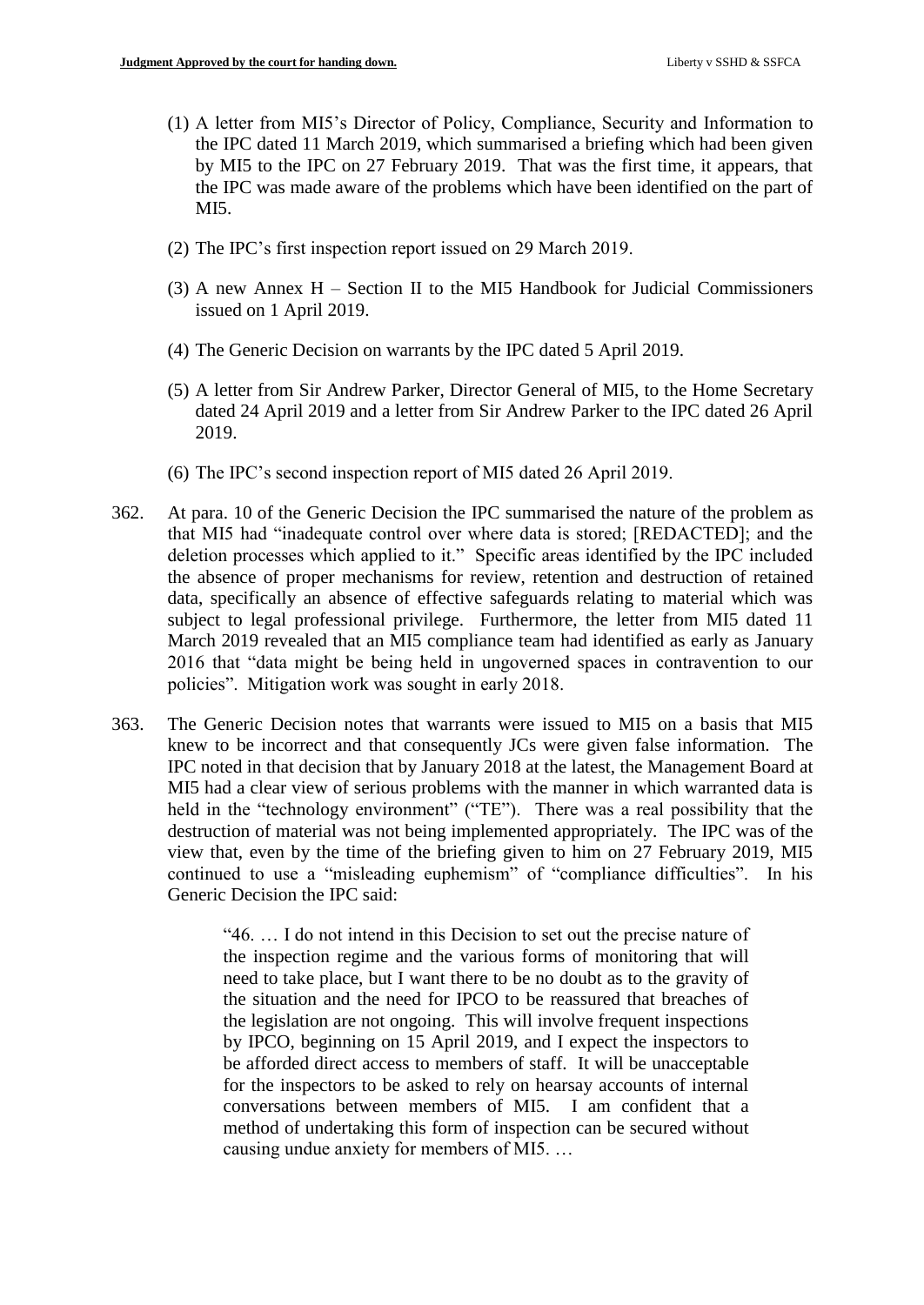49. This is a serious and inherently fragile situation. The future will entirely depend on compliance by MI5 with the legislation and the adequacy of the internal and external inspection regimes. IPCO will need to be reassured on a continuing basis that new warranted material is being handled lawfully. In the absence of this reassurance, it is likely that future warrant applications for data held in [TE] will not be approved by the Judicial Commissioners, and I will expect that the proposed mitigations are progressed at pace. The weaknesses outlined above are of sufficient magnitude to mean that the immediate mitigatory steps, which will be sufficient for the short term, cannot be expected to provide a long term solution, and the proposals made by MI5 in part II must be implemented in their entirety in the shortest reasonable timeframe. Without seeking to be emotive, I consider that MI5's use of warranted data in [TE] is currently, in effect, in 'special measures' and the historical lack of compliance with the law is of such gravity that IPCO will need to be satisfied to a greater degree than usual that it is 'fit for purpose'. It is of importance to add by way of postscript that now this problem has been ventilated, MI5 appear to be using every endeavour to correct the failings of the past and to secure compliance. The organisation has cooperated in every way with the inspection we recently conducted and the questions that I posed."

## 364. Earlier in the Generic Decision, at paras. 44-45, it was said:

"44. Albeit not strictly relevant to the present application, it is clear that for warranted material in [TE] there has been an unquantifiable but serious failure to handle warranted data in compliance with the IPA for a considerable period of time, and probably since IPCO first became operational. Assurances that have been made to the Secretary of State and the Judicial Commissioners of such compliance were, in hindsight, wrong and should never have been made. Warrants have been granted and judicially approved on an incomplete understanding of the true factual position. Indeed, I am concerned that on this important subject we were incompletely briefed during the Commissioners' induction programme, including that most recently provided to Lord Hughes and Sir Colman Treacy. To date, therefore, MI5's retention of the warranted material in [TE] cannot be shown to have been held lawfully and the failure to report these matters timeously to IPCO is a matter of grave concern which I will be addressing separately. The critical question, however, on this application is whether the data to be covered by the present warrant will be appropriately safeguarded.

45. On the basis of the mitigations set out in Section II, combined with the answers to the questions that I have received, subject to certain critical caveats, I am satisfied that MI5 have the capability henceforth to handle warranted data in a way which is compliant with the IPA. … The key caveat is that all the relevant activities must be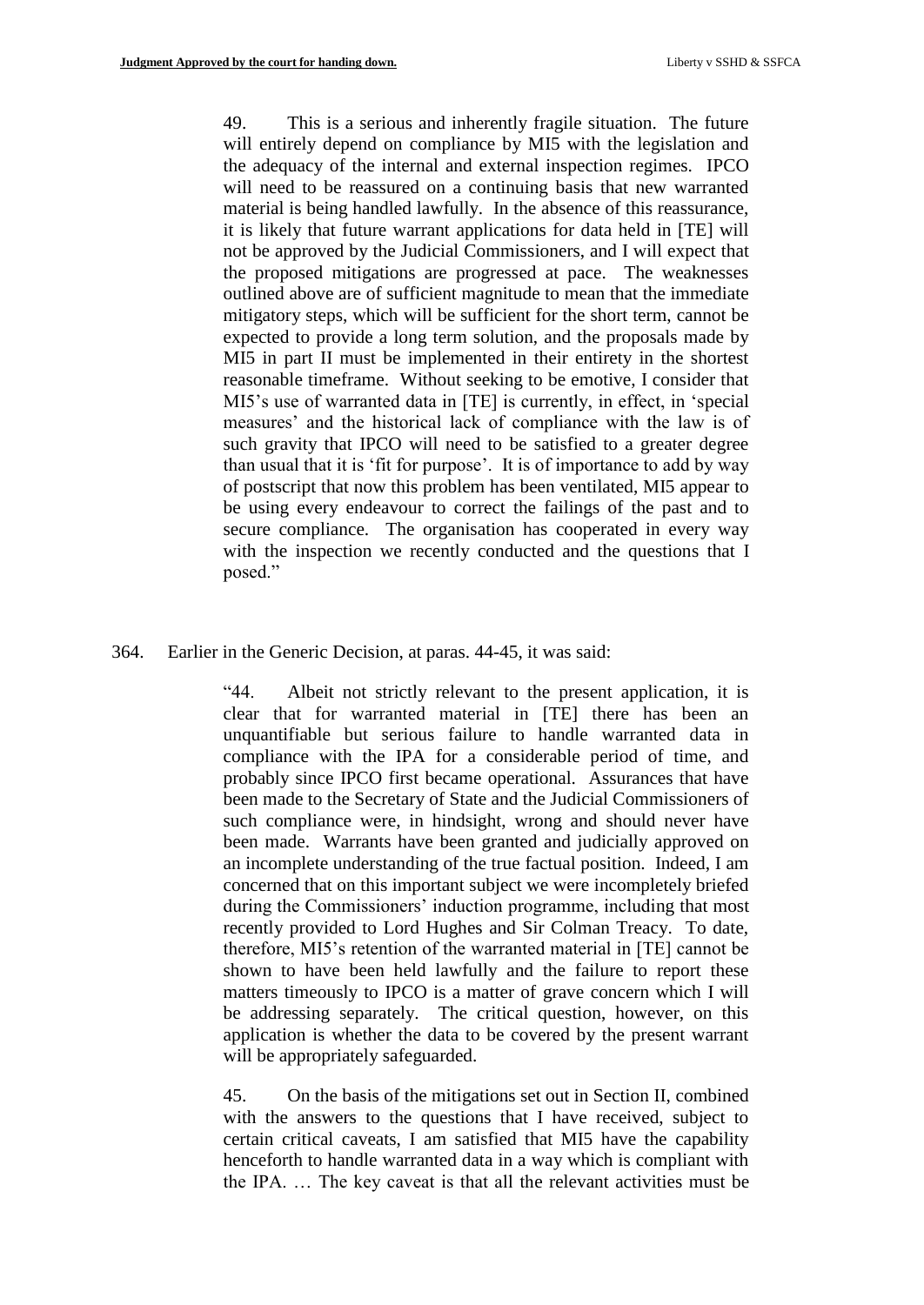susceptible to inspection and audit – in other words, MI5 and IPCO must be able to check in sufficient detail that there has been compliance with the legislation."

365. In the first inspection report by the IPC dated 29 March 2019, at para. 5 there was consideration of material subject to legal privilege. At para. 5.1.4 it was said:

> "In addition, [REDACTED], it is unlikely MI5 could give complete assurance it had complied with any conditions imposed by a JC as to the use or retention of legally privileged items."

- 366. Before this Court Mr Jaffey has taken us to a number of documents which have been disclosed by the Defendants which set out in tabular form a risk rating, showing red, amber and green ratings for various compliance risks. A red rating indicates "serious compliance gaps"; and an amber rating indicates "some compliance gaps." Some of those entries are redacted. Nevertheless, Mr Jaffey submits that it is apparent that on any view there are serious risks mentioned, including in relation to compliance with the 2016 Act.
- 367. Furthermore, after a letter was sent by MI5 on 3 May 2019, the IPC replied in a letter dated 8 May 2019. In that letter the IPC noted that there were further errors. First, it appeared that MI5 had been aware of a compliance risk in "[area 1]" and "[area 2]" since 2016. The IPC expressed his concern that this information was not included in either the original briefing to him on 27 February 2019 or the letter dated 11 March 2019. Secondly, to the extent that [area 1] or [area 2] contained warranted data, it would be helpful for the IPC to understand whether MI5's use of either area is in breach of the 2016 Act's safeguards. He said:

"From the limited information so far provided it seems highly likely that this is the case, but I would welcome the earliest information on this point from MI5's perspective. If that assumption is correct, this raises the question as to whether MI5 has the capability to handle warranted data in an IPA-compliant fashion."

- 368. MI5 replied in a letter dated 15 May 2019. It said that MI5 do not know what data is held on "TE 2" nor the associated "working practices" adopted by staff. Mr Jaffey submits that, if those within MI5 responsible for compliance, let alone the IPC or the IPT, do not know the relevant working practices or what data is stored, there cannot have been proper oversight or an effective system of control.
- 369. Mr Jaffey draws attention to the fact that, in its letter of 26 April 2019, the IPC (enclosing the second inspection report) said:

"'Annex H' set out that, by 12 April, all business areas would have new processes in place, enabling them to 'account for the handling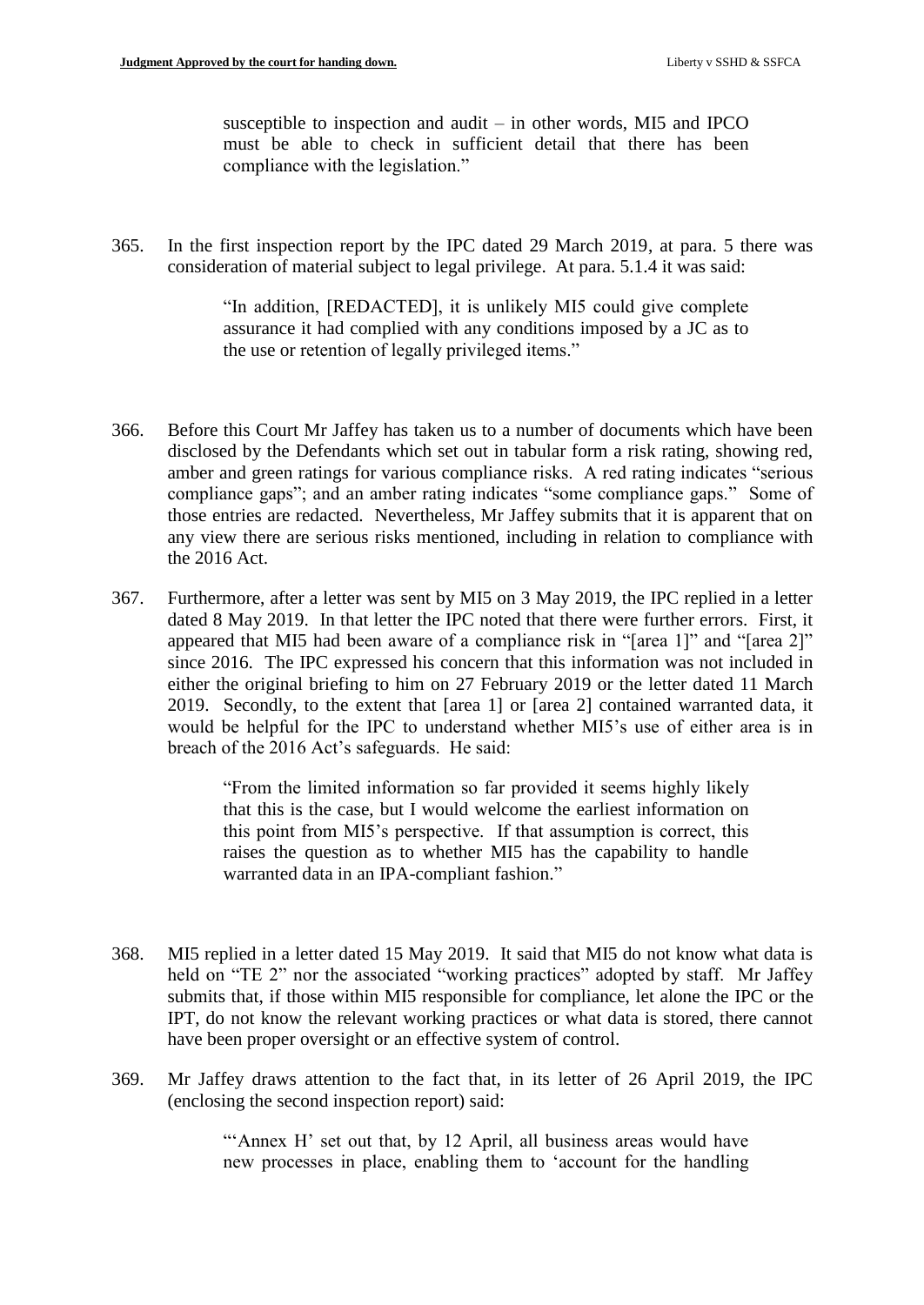and management of warranted data'. These processes had not all been implemented fully at the time of the inspection. In order to ensure MI5 complies with the IPA's safeguards, their implementation must be completed urgently."

The IPC noted that, despite some progress:

"Much remains to be done and further, detailed inspections are necessary before I can be assured sufficiently about the lawfulness of MI5's use of [TE] on an ongoing basis."

- 370. Finally, the Claimant has made submissions about the post-hearing disclosure of the summary and recommendations of Sir Martin Donnelly's Compliance Improvement Review. It submits that, if anything, this shows that MI5's failures have been even worse than had previously thought. For example, the Claimant submits, it has now become apparent that compliance risks were first identified in 2010.
- 371. Before leaving the documentation we should note what was said in a witness statement filed in these proceedings before this Court on 4 February 2019 by a witness on behalf of MI5, whose identity for understandable reasons has not been disclosed. That witness is a Deputy Director at MI5. The witness manages information and legal compliance teams at MI5 and previously was the MI5 Deputy Legal Advisor. At para. 15 the witness informed the Court that:

"… I am satisfied that MI5's Handling Arrangements, taken together with the range of internal handling arrangements and policies referred to therein and the information provided in each warrant application, comply with the requirements of the Act. …"

- 372. Clearly, in the light of the documents that have subsequently been disclosed, that statement has turned out to be wrong, although it is not clear to this Court that it was inaccurate to the knowledge of the witness at the time that it was made. It is to the credit of those acting for the Defendants that they have complied with their duty of candour and co-operation with the Court since that time but it is (to say the least) unfortunate that such disclosure was not made at the time when evidence was filed in these proceedings just a few weeks before the briefing given to the IPC. We do not know the full circumstances and so we say no more about it here.
- 373. Mr Jaffey submits that not only was there a failure by MI5 to comply with legal requirements as to handling arrangements safeguarding the retention of data obtained pursuant to warrants, there was a breach of the reporting requirement on the part of MI5 since the IPC was not informed of what had gone wrong until February 2019.
- 374. The provisions of the 2016 Act relating to error reporting by the IPC are contained in section 231. Section 235 enables a JC to carry out such investigations, inspections and audits as he considers appropriate for the purposes of his functions.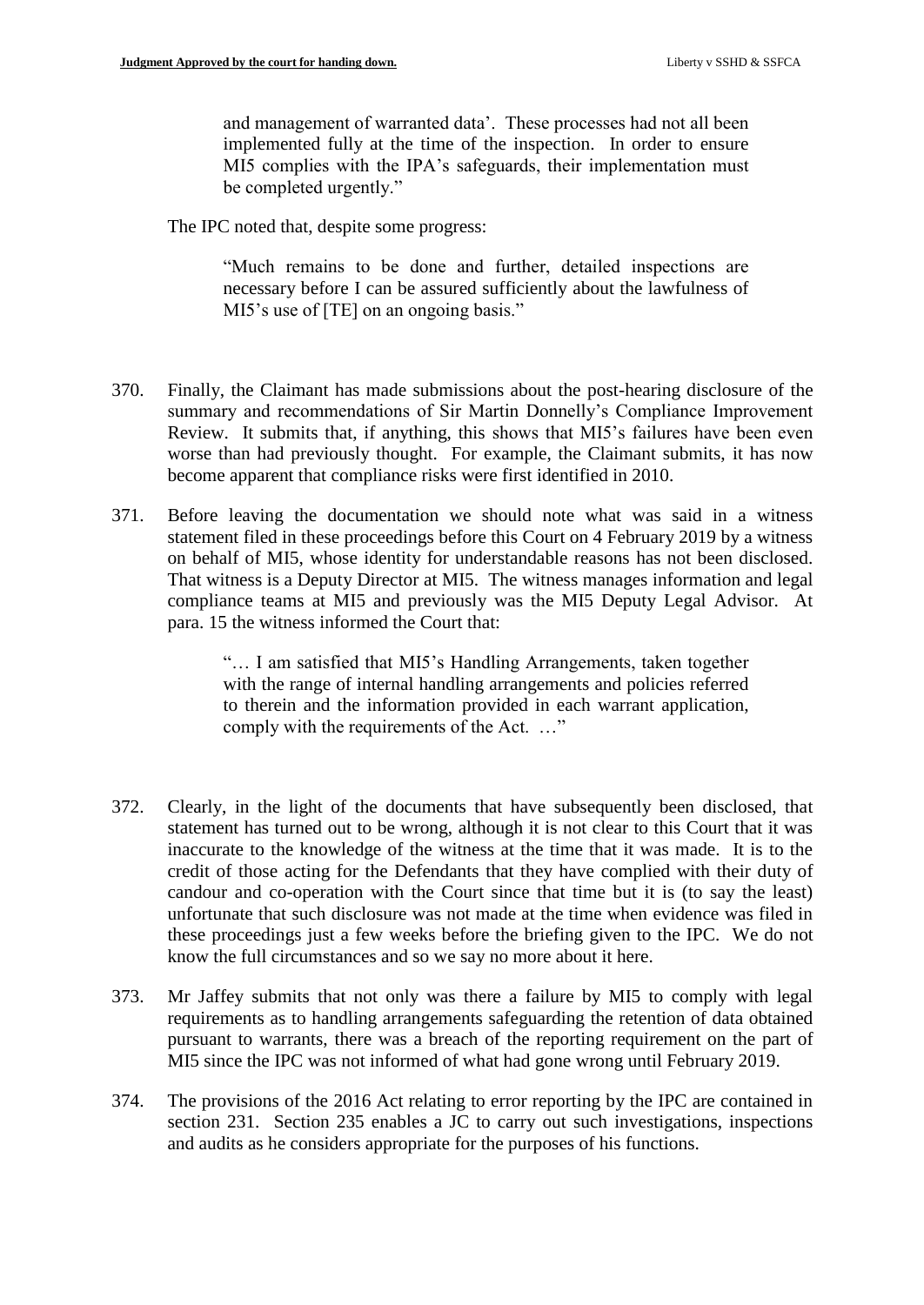375. The Code of Practice on Interceptions of Communications (March 2018) provides, at para. 10.17, that:

> "When a relevant error has occurred, the public authority that made the error must notify the [IPC] as soon as reasonably practicable, and no later than 10 working days after it has been established by appropriate internal governance processes that a relevant error has occurred. Such internal governance processes are subject to review by the [IPC]. Where the full facts of the error cannot be ascertained within that time, an initial notification must be sent with an estimated timescale for the error being reported in full and an explanation of the steps being undertaken to establish the full facts of the error."

- 376. Section 237 provides an "information gateway". It provides that a disclosure of information to the IPC or another JC for the purposes of any function of theirs does not breach either (a) an obligation of confidence owed by the person making the disclosure, or (b) any other restriction on the disclosure of information. This was referred to at the hearing before this Court as a "whistleblowing" provision by Mr Jaffey.
- 377. Mr Jaffey submits that, despite the fact that the 2016 Act introduced "whistleblowing" provisions to protect someone who might feel the need to make disclosures (in section 237), and despite the fact that lawyers within MI5 were concerned, no-one in fact reported these matters until February 2019. Several years were allowed to elapse since early 2016. Even after the Executive Board of MI5 had considered the matter in October 2018 several more months went by.
- 378. Mr Jaffey submits that the Defendants have placed great reliance on the existence of effective safeguards, including the *post factum* supervision by the IPC. He reminds this Court that the European Court of Human Rights has frequently said that such supervision by an independent body must be "vested with sufficient powers and competence to exercise an effective and continuous control": see *Zakharov*, at para. 275. He also emphasised, by reference to paras. 284-285 of that judgment, that it is for the respondent Government "to illustrate the practical effectiveness of the supervision arrangements with appropriate examples" and that in *Zakharov* the Court held that supervision by prosecutors of interceptions as it was currently organised was "not capable of providing adequate and effective guarantees against abuse."
- 379. We are not persuaded in the circumstances of the present case that the same can be said of the legislative scheme of the 2016 Act in this country. The safeguards contained within that Act are capable of preventing abuse. Furthermore, the documents which have been recently disclosed indicate that the IPC is well capable of dealing with the serious issues which have arisen and indeed is dealing with them. He has not considered that MI5 is incapable of putting in place sufficient safeguards in practice for the future.
- 380. Next Mr Jaffey relied on the decision of the Fifth Section of the European Court of Human Rights in *Association for European Integration and Human Rights and Ekimdzhiev v Bulgaria* (Application No 62540/00, judgment of 30 January 2008), in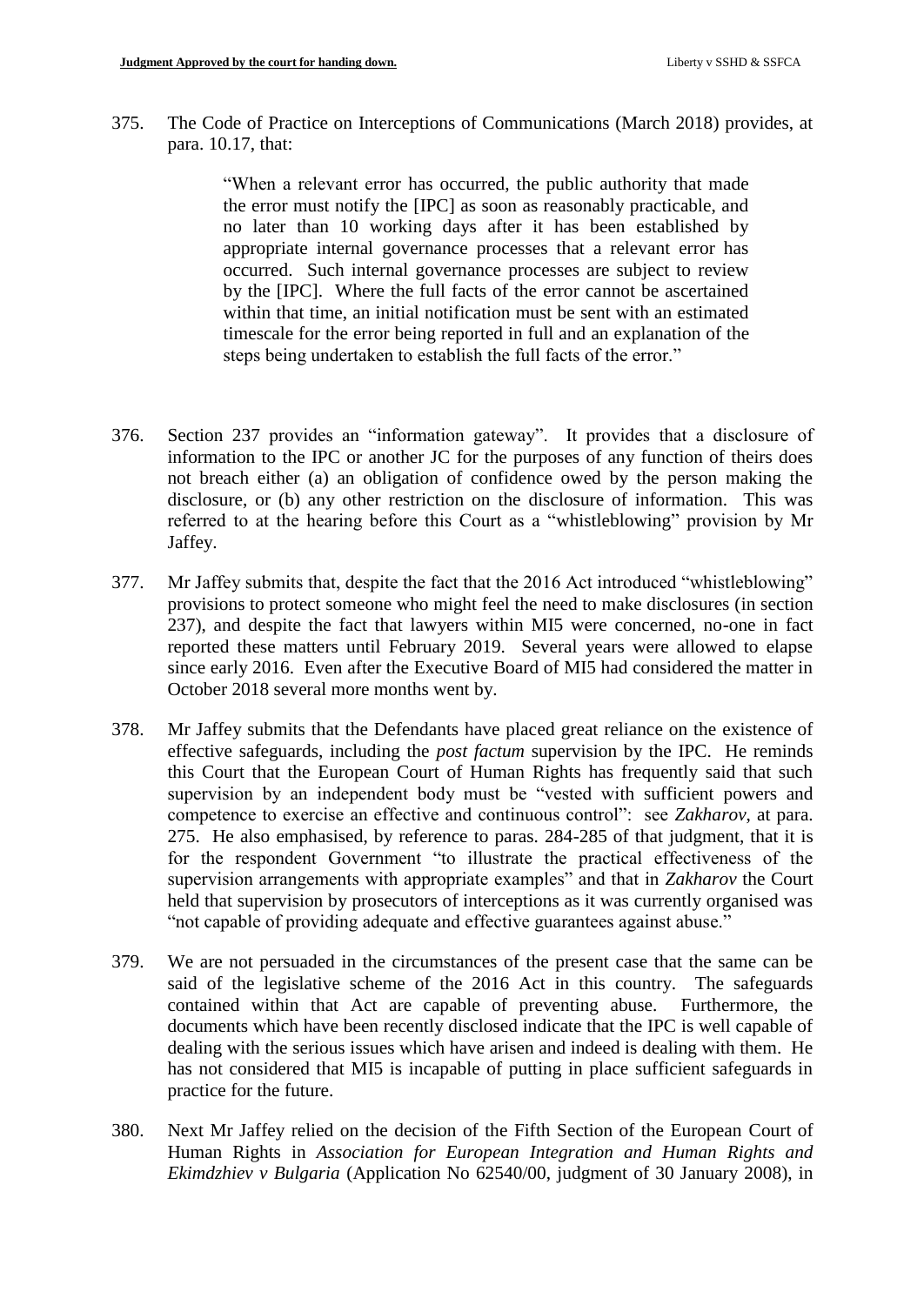particular at paras. 77, 85 and 92. We do not consider that there is an appropriate analogy to be drawn with that case. We note in particular that, at para. 85, the Court said that, unlike the system of secret surveillance which was considered in cases such as *Klass* and *Weber and Saravia*, the Bulgarian legislation did not provide for any review of the implementation of secret surveillance measures by a body or official which was either external to the services deploying the means of surveillance or at least required to have certain qualifications ensuring his independence and adherence to the rule of law. No-one outside the services actually deploying special means of surveillance verified such matters as whether those services in fact complied with the warrants authorising the use of such means or whether they faithfully reproduced the original data in the written record. Similarly, there existed no independent review of whether the original data was in fact destroyed within the legal 10-day time limit if the surveillance had proved fruitless. On the contrary, it seemed that all these activities were carried out solely by officers of the Ministry of Internal Affairs. Moreover, it appeared the provisions were applicable only in the context of pending criminal proceedings and did not cover all situations such as the use of special means of surveillance to protect national security. It was for those legal reasons that the Court then turned to consider whether they had an impact on the actual operation of the system in Bulgaria at para. 92 of its judgment. The Court concluded that the system of secret surveillance in Bulgaria was "overused" and that this could in part be due to the inadequate safeguards "which the law provides." It was for that reason the Court concluded, at para. 93, that Bulgarian law did not provide sufficient guarantees against the risk of abuse which is inherent in any system of secret surveillance. It was therefore not in accordance with the law. For that reason there had been a violation of Article 8.

- 381. Mr Jaffey also placed considerable reliance on two decisions of the IPT. Mr Jaffey readily accepts that the IPT is not one of the courts or tribunals which is able to issue a declaration of incompatibility under the HRA. Nevertheless, he submits, this has not prevented the IPT in practice from assessing the compatibility of legislative schemes with the Convention rights. Further, Mr Jaffey submits, the IPT has engaged in that exercise of assessment not merely by reference to the terms of the legislation alone but also to how it has been applied in practice.
- 382. The first was *Privacy International v Secretary of State for Foreign and Commonwealth Affairs and Others* [2016] UKIPTrib 15 110-CH; [2017] 3 All ER 647. In that case the claimant brought proceedings relating to the acquisition, use, retention, disclosure, storage and deletion of bulk personal data sets. The proceedings also concerned the use of section 94 of the Telecommunications Act 1984 by the Secretary of State to give directions to public electronic communications networks to transfer bulk communications data ("BCD") to GCHQ and MI5.
- 383. The IPT held that, although there was a domestic law power to issue the directions under section 94 of the 1984 Act, this had not sufficiently complied with the Convention concept of law prior to the time when the existence of BPD was publicly avowed by the Respondents in March 2015 and the directions in respect of BCD were publicly avowed in November 2015.
- 384. In our view, the decision of the IPT in that case is distinguishable for two reasons. First, the IPT was concerned with the requirement that the criteria on which a broadly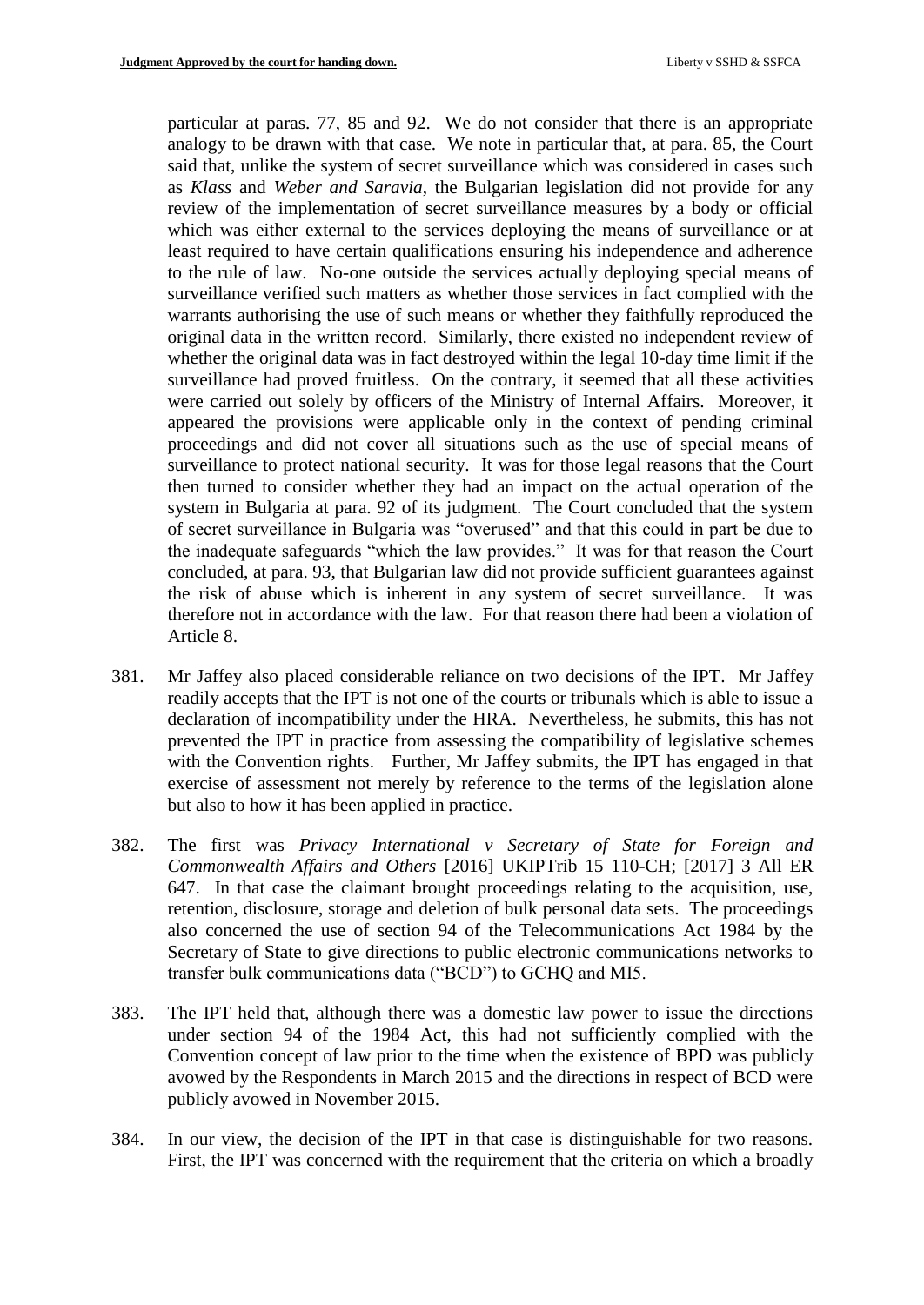worded discretionary power will be exercised should be foreseeable, in other words known to the public.

- 385. The second reason is that the IPT was not directly concerned with the issue of the compatibility of primary legislation with the Convention rights. It was, as is conventional, concerned with acts of the executive which were alleged to be in breach of the Convention rights and, in particular, on the ground that they were not in accordance with the law. It was in that context that the IPT considered the conduct of the predecessor supervising commissioners to the IPC: see e.g. paras. 79-80 of its judgment. The question which the Court is required to address in the present case is fundamentally different. This Court is being asked to grant a declaration of incompatibility in respect of primary legislation under section 4 of the HRA.
- 386. Mr Jaffey made similar submissions on the basis of the judgment of the IPT in *Privacy International v Secretary of State for Foreign and Commonwealth Affairs and Others* [2018] UKIPTrib 15 110-CH, in particular at paras. 68-71. In that passage the IPT considered the practical steps which the predecessors to the IPC had taken. The IPT was divided, with the majority concluding that the regime in respect of sharing BCD and BPD was compliant with Article 8: see para. 71. The dissenting members of the IPT set out their reasons for dissent in a CLOSED judgment. An application for permission to bring a claim for judicial review has been made to the Administrative Court in respect of that decision of the IPT. In our view that case is distinguishable for the same reasons as above.
- 387. We should stress that we do not underestimate the seriousness of the matters which have been raised on behalf of the Claimant as a result of the recent disclosure of documents. In our view, however, what they go to is a different question from the one which this Court has to address in these proceedings. That is the question of whether and to what extent MI5 has complied with the requirements of the law either in the past or now. We are also conscious that such matters may be the subject of future litigation, potentially before the IPT (of which one member of this Court, Singh LJ, is the President). Nothing we say in this judgment should be taken to anticipate in any way what might be said in any such future litigation.
- 388. In the end, we are not persuaded by Mr Jaffey that this issue provides a basis for making a declaration of incompatibility in respect of the 2016 Act. First, the issue is different from the issue of whether acts of the executive may have been unlawful under the Act. The question before this Court now is whether the Act itself is incompatible with the Convention rights.
- 389. Secondly, and in any event, we are not persuaded that the evidence which has now been made available to the Court in fact proves that the safeguards created by the 2016 Act are insufficient to prevent abuse of the powers under challenge. If anything, as Sir James Eadie submitted to this Court, the fact that this has emerged and the findings which have been made by the IPC in the reports which we have summarised earlier indicate that the system is in truth capable of preventing abuse.
- 390. Thirdly, we would observe that the recent disclosure has concerned only MI5 and not, for example, the Secret Intelligence Service (MI6) or GCHQ. Yet the Claimant's submission would have the consequence that the 2016 Act as such would be declared to be incompatible with the Convention rights.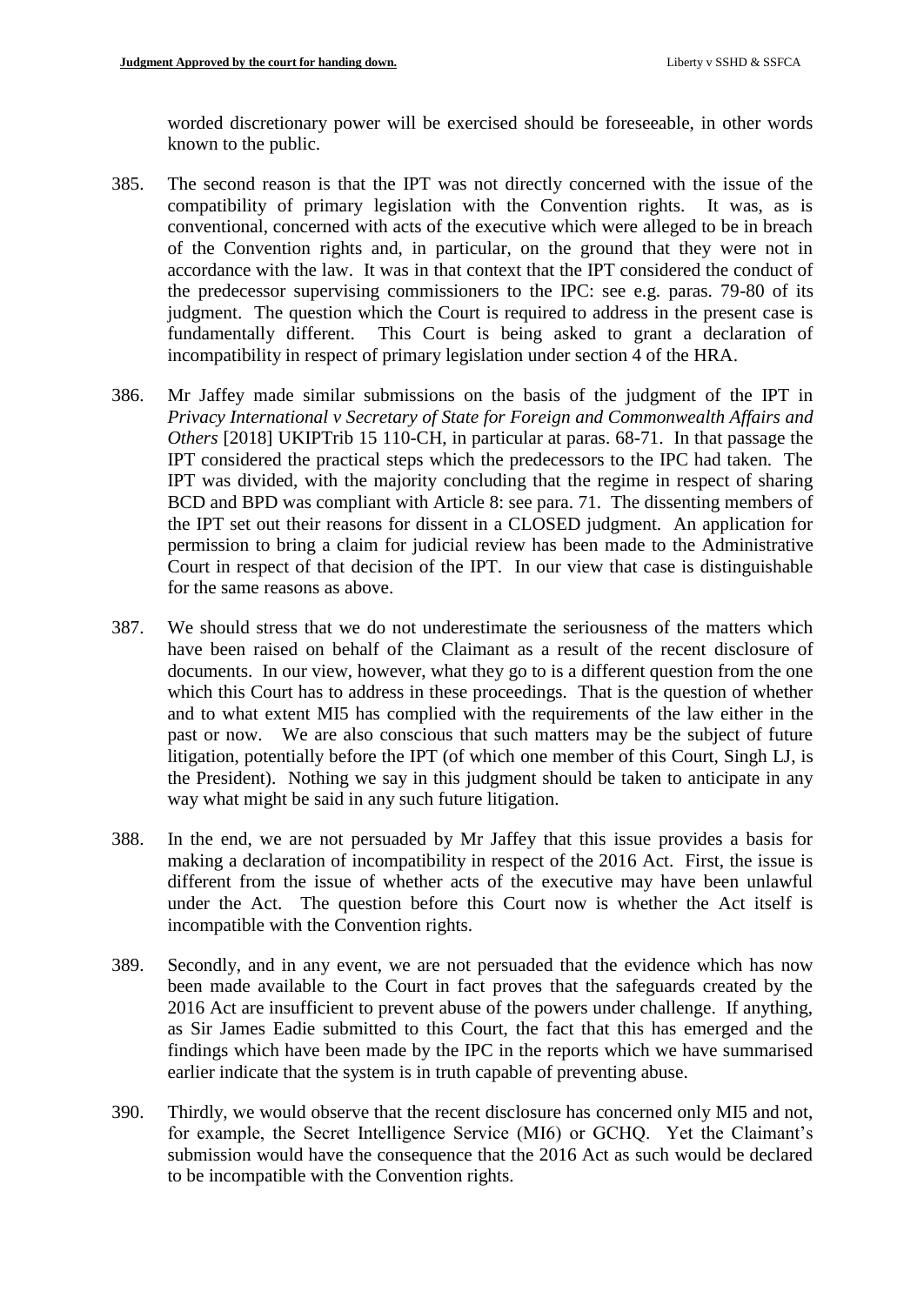- 391. Finally, it seems to us that Mr Jaffey's submission, if correct, would lead to potentially absurd consequences. Suppose the Claimant were right and there are defects in the 2016 Act which should be the subject of a declaration of incompatibility. Presumably the Claimant would then expect those defects to be remedied by Parliament (or by way of a remedial order). But, however compatible or even "perfect" the Act then was, on the Claimant's case, the fact that MI5 has been found to have defective handling procedures by the IPC would mean that even a new, amended Act could not be implemented. This underlines the point that the defects which have been found do not lead to the necessary consequence that the 2016 Act itself is incompatible with the Convention rights.
- 392. For those reasons we reject this part of the Claimant's case.

## Conclusion

- 393. The Claimant's Re-amended Statement of Facts and Grounds for Judicial Review in this case was 161 pages long. The Claimant's skeleton argument for the substantive hearing before this Court was 74 pages long. The skeleton argument of the Intervener (the NUJ) was 20 pages long. The Defendants' skeleton argument was 82 pages long. The hearing before us took place over five days. We have taken everything placed before us into account. We trust that we have done justice to the substance of the arguments.
- 394. We can readily understand that the Claimant, the NUJ and others in society have concerns about the existence of "bulk" powers to obtain large amounts of data, much of which will be of no interest to the intelligence and security agencies. Similar concerns have been expressed both within and outside Parliament. Having had regard to those concerns, Parliament decided to enact the Investigatory Powers Act 2016 in the form which it did. This included a suite of inter-locking safeguards against the possible abuse of power, including the creation of the office of the Investigatory Powers Commissioner.
- 395. Important though the function of this Court is, the only question which is before us is whether the 2016 Act is compatible with the Convention rights, an exercise which is entrusted to the Court under section 4 of the Human Rights Act 1998.
- 396. The question which is before this Court has to be addressed against the background that the First Section of the European Court of Human Rights has already held, in the *Big Brother Watch* case, that in principle bulk powers are compatible with the ECHR. There is no requirement for there to be reasonable grounds for suspicion in the case of any individual. For that reason that question was not the subject of argument before this Court but will be considered by the Grand Chamber of the European Court of Human Rights in *Big Brother Watch*.
- 397. The primary focus of the arguments before this Court has been on the ground that the 2016 Act does not contain sufficient safeguards against the risk of abuse of power and that, accordingly, it is inconsistent with the requirement that interference with human rights must be "in accordance with the law". For the reasons we have given above we do not accept those arguments.